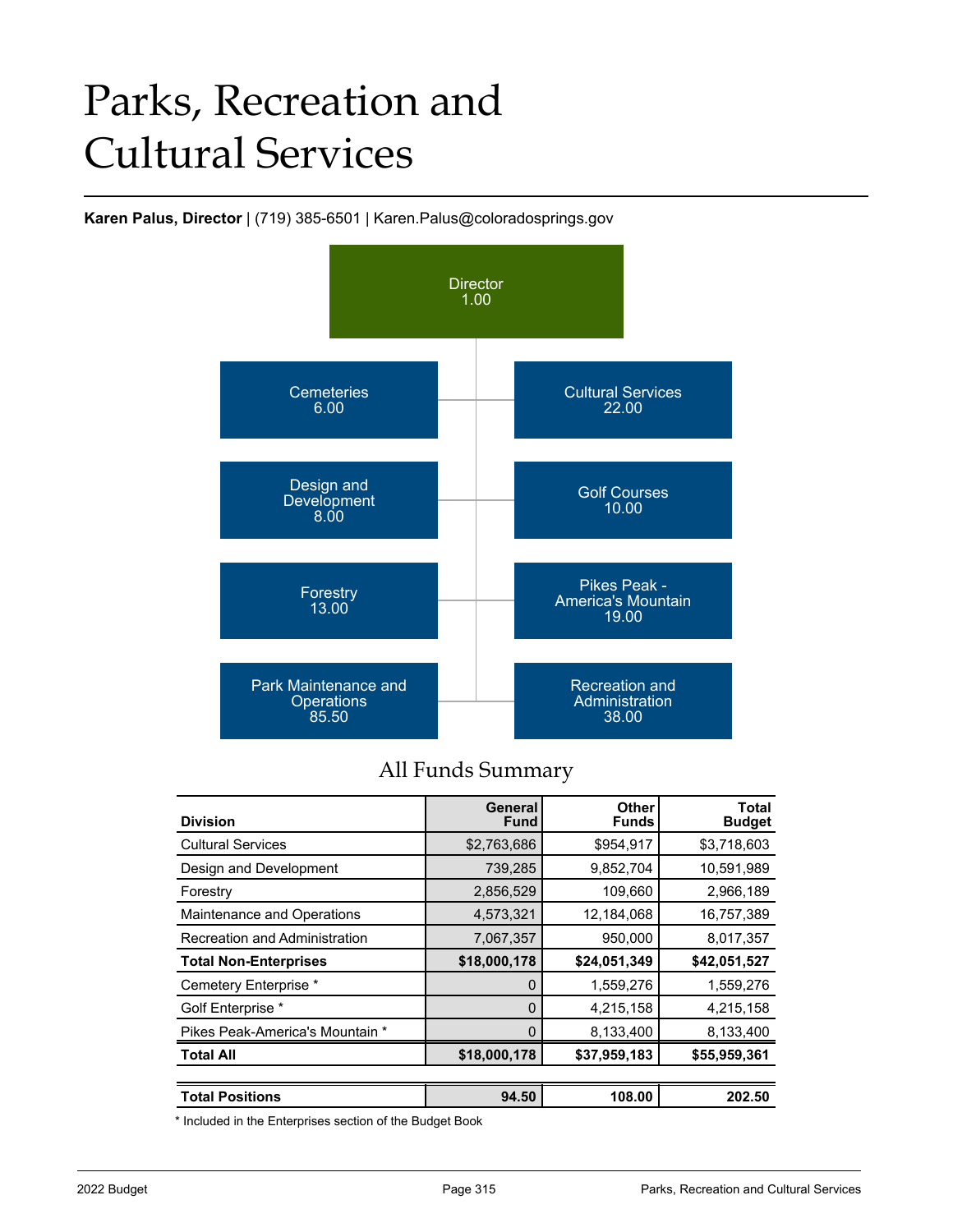# Parks, Recreation and Cultural Services

| Use of Funds                                        | 2020<br><b>Actual</b> | 2021<br>Original<br><b>Budget</b> | * 2021<br><b>Amended</b><br><b>Budget</b> | 2022<br><b>Budget</b> | 2022 Budget -<br>* 2021 Amended<br><b>Budget</b> |
|-----------------------------------------------------|-----------------------|-----------------------------------|-------------------------------------------|-----------------------|--------------------------------------------------|
| <b>General Fund</b>                                 | \$13,787,284          | \$15,118,384                      | \$16,130,749                              | \$18,000,178          | \$1,869,429                                      |
| General Fund - CIP                                  | 3,361,580             | 0                                 | 3,000,000                                 | O                     | (3,000,000)                                      |
| Trails, Parks, and Open Space (TOPS)                | 2,603,545             | 3,666,558                         | 3,666,558                                 | 4,072,768             | 406,210                                          |
| Trails, Parks, and Open Space (TOPS) -<br>CIP.      | 13,669,938            | 2,597,443                         | 5,394,556                                 | 2,630,000             | (2,764,556)                                      |
| Conservation Trust Fund (CTF)                       | 4,302,696             | 5,322,208                         | 5,322,208                                 | 5,704,584             | 382,376                                          |
| Conservation Trust Fund (CTF) - CIP                 | 441,464               | 55,000                            | 55,000                                    | 95,000                | 40,000                                           |
| Special Improvement Maintenance<br>Districts (SIMD) | 2,333,836             | 2,944,273                         | 2,944,273                                 | 3,002,106             | 57,833                                           |
| Grants Fund**                                       | 2,334,593             | 1,900,000                         | 1,900,000                                 | 3,700,000             | 1,800,000                                        |
| <b>Gift Trust Fund</b>                              | 570,165               | 429,291                           | 429,291                                   | 429,291               | 0                                                |
| Other Funds - CIP                                   | 2,202,909             | 313,126                           | 313,126                                   | 4,417,600             | 4,104,474                                        |
| <b>Total Non-Enterprises</b>                        | \$45,608,010          | \$32,346,283                      | \$39,155,761                              | \$42,051,527          | \$2,895,766                                      |
| <b>Enterprise Funds</b>                             | 38,548,096            | 25,152,000                        | 25,152,000                                | 13,907,834            | (11, 244, 166)                                   |
| Total                                               | \$84,156,106          | \$57,498,283                      | \$64,307,761                              | \$55,959,361          | (\$8,348,400)                                    |

## All Funds History

| Total.<br>.<br>Positions | 197.50 | 197.50 | 200.50 | 202.50 | 2.00 |
|--------------------------|--------|--------|--------|--------|------|
|                          |        |        |        |        |      |

\* 2021 Amended Budget as of 8/13/2021, which includes the reinstatement of budget that had been reduced during 2020 and 2021 due to the economic shutdown and revenue loss as a result of the COVID-19 pandemic

\*\* The Grants Fund includes appropriation for new grant funding, and may include re-appropriation of prior year grants not awarded, as well as local match. However, the CIP table on a subsequent page of this narrative reflects only new grant funding. See Grants Overview for more information.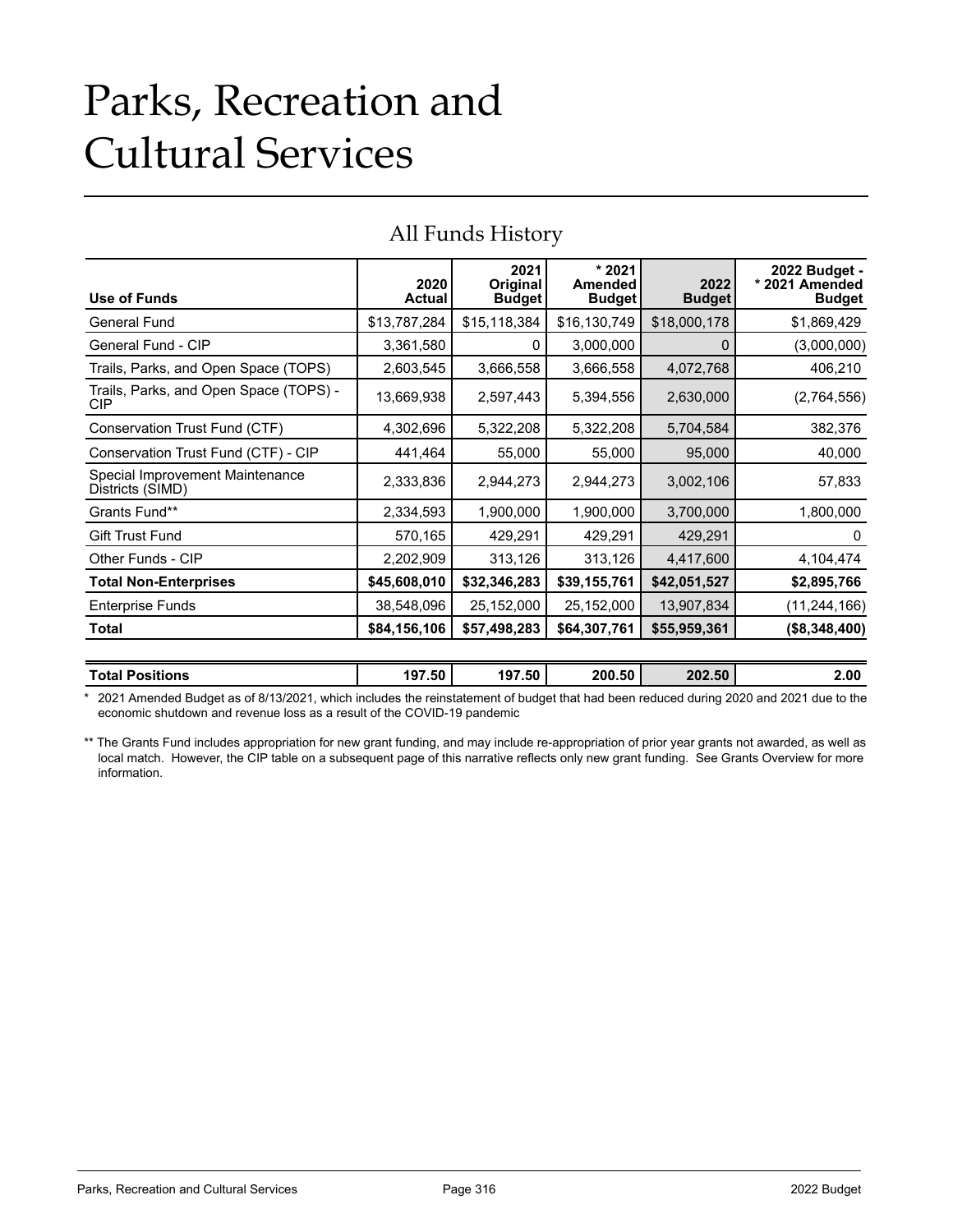# **Strategic Plan Update**

| Goals                   | <b>Building Community &amp;</b><br><b>Collaborative Relationships</b>                                                                                                                                                                                                                                                                                                                                                                                                                                                                                                                                                          | <b>Investing in</b><br><b>Infrastructure</b>                                                                                                                                                                                                                                                                                                                                                                                                                                                                                                                                                                                                                                                                                                                                          |
|-------------------------|--------------------------------------------------------------------------------------------------------------------------------------------------------------------------------------------------------------------------------------------------------------------------------------------------------------------------------------------------------------------------------------------------------------------------------------------------------------------------------------------------------------------------------------------------------------------------------------------------------------------------------|---------------------------------------------------------------------------------------------------------------------------------------------------------------------------------------------------------------------------------------------------------------------------------------------------------------------------------------------------------------------------------------------------------------------------------------------------------------------------------------------------------------------------------------------------------------------------------------------------------------------------------------------------------------------------------------------------------------------------------------------------------------------------------------|
| Initiatives             | Build on existing relationships and<br>partnerships with a diverse<br>community of stakeholders to<br>leverage resources (3.14)                                                                                                                                                                                                                                                                                                                                                                                                                                                                                                | Enhance and expand an interconnected system<br>of parks, recreation, and cultural services<br>through preservation, stewardship, and<br>innovative programs (2.2)                                                                                                                                                                                                                                                                                                                                                                                                                                                                                                                                                                                                                     |
| Performance<br>Measures | Leverage partnerships to secure \$15<br>million through the Pikes Peak<br>Summit Complex public fundraising<br>campaign by 2021. (3.14.1)<br>Plan and implement the City's<br>Sesquicentennial celebration and<br>supporting events by the end of<br>2021; measured by planning and<br>implementation steps completed.<br>(3.14.3)                                                                                                                                                                                                                                                                                             | Address priority capital park improvements<br>through total funding spent annually. (2.2.1)<br>Improve the urban trail system through trail<br>renovation and added trail segments; as<br>measured by trail mileage renovated and added<br>annually. $(2.2.2)$<br>Address facility improvements through total<br>$\bullet$<br>capital funding spent annually. (2.2.3)<br>Implement inclusive and ADA design<br>improvements by improving accessibility at a<br>minimum of three sites per year. (2.2.4)                                                                                                                                                                                                                                                                               |
| Achievements<br>Notable | <b>Pikes Peak Summit Complex - The</b><br>٠<br>June 30, 2021 grand opening of the<br>new Visitor's Center at the top of<br>Pikes Peak greets visitors with<br>interpretive exhibits and memorable<br>vistas from 14,115 feet. (3.14.1)<br>On July 31, 2021, the City celebrated<br>the 150th anniversary of its founding<br>with the Sesquicentennial Downtown<br>Celebration. Other events marking<br>this milestone include the $COS@150$<br>exhibit at the Pioneers Museum, the<br>COS@150 Tree Challenge, the<br>Beards, Bonnets & Brews Festival at<br>Rock Ledge Rance and the Chamber<br>and EDC SesquiSoiree. (3.14.3) | Cottonwood Creek Ballfield ribbon cutting was<br>$\bullet$<br>held March 27, 2021. The grand opening of the<br>artificial turf play fields provides year-round<br>programmable play fields to the community with<br>a greatly reduced water footprint. (2.2.1)<br>Prospect Lake Beach House - The July 20,<br>2021 grand opening of the Beach House<br>activated the south end of Memorial Park with<br>year-round programs that get kids outdoors.<br>(2.2.2)<br>Panorama Park - Ground breaking on May 8,<br>2021, showcasing the largest neighborhood park<br>renovation in the City's history. (2.2.3)<br>Reconstructed segments of Homestead, Palmer-<br>Mesa, Sand Creek and Shooks Run trails,<br>providing better connectivity to the City's urban<br>trail system. $(2.2.4)$ |

**Note**:The information contained in this Strategic Plan update demonstrates progress on a sampling of department Initiatives and Performance Measures. For a full listing of each department's Initiatives and Performance Measures (reference the ID numbers within the parentheses), see the City's Strategic Plan beginning on Page 19.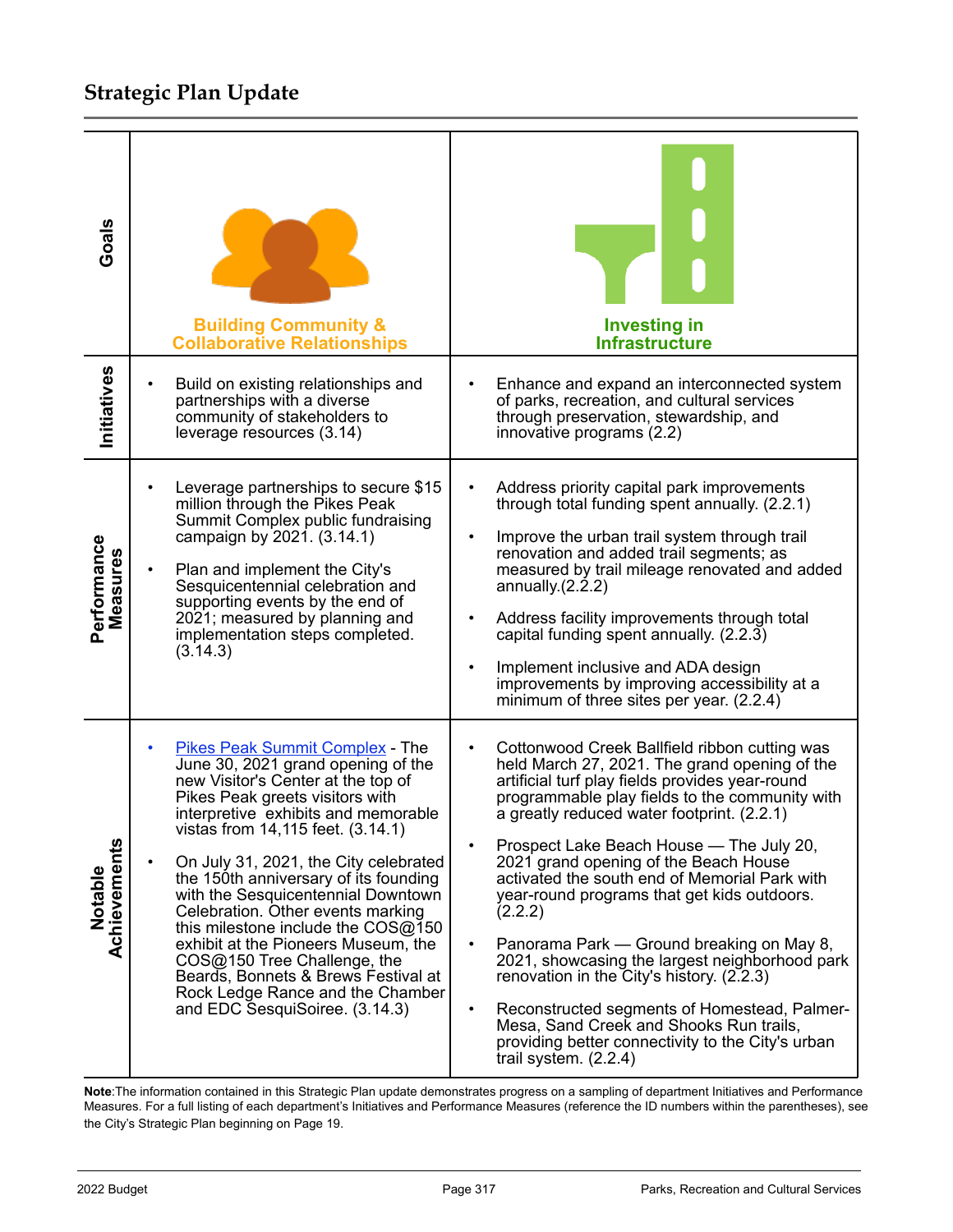This page left blank intentionally.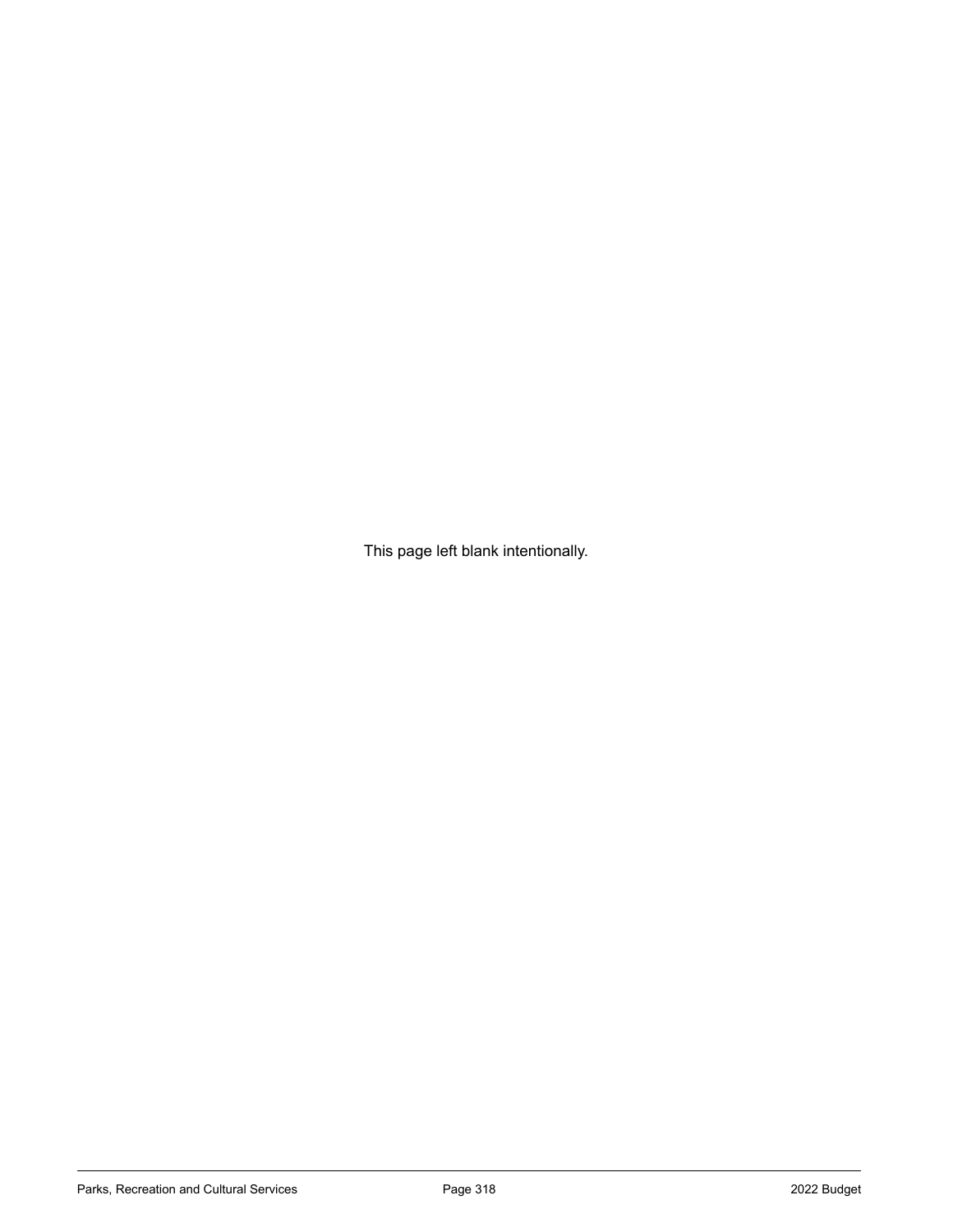# Cultural Services

**Matt Mayberry, Manager** | (719) 385-5636 | Matt.Mayberry@coloradosprings.gov

## **All Funds Summary**

|       | Use of Funds                                  | 2020<br><b>Actual</b> | 2021<br><b>Original</b><br><b>Budget</b> | $*2021$<br><b>Amended</b><br><b>Budget</b> | 2022<br><b>Budget</b> | 2022 Budget -<br>* 2021 Amended<br><b>Budget</b> |
|-------|-----------------------------------------------|-----------------------|------------------------------------------|--------------------------------------------|-----------------------|--------------------------------------------------|
|       | <b>General Fund</b>                           | \$2,298,895           | \$2,442,222                              | \$2,540,542                                | \$2,763,686           | \$223,144                                        |
|       | General Fund - CIP                            | 0                     | 0                                        | 3,000,000                                  | 0                     | (3,000,000)                                      |
|       | Conservation Trust Fund (CTF)                 | 160,410               | 169,962                                  | 169,962                                    | 190,626               | 20,664                                           |
|       | Conservation Trust Fund (CTF) - CIP           | 16,830                | 20,000                                   | 20,000                                     | 20,000                | 0                                                |
| Funds | Trails, Parks, and Open Space<br>(TOPS) - CIP | 0                     | 0                                        | 0                                          | 65,000                | 65,000                                           |
|       | Grants Fund**                                 | 6,000                 | 0                                        | 0                                          | 250,000               | 250,000                                          |
| λĪ    | <b>Gift Trust Fund</b>                        | 570,165               | 429,291                                  | 429,291                                    | 429,291               | 0                                                |
|       | <b>Total</b>                                  | \$3,052,300           | \$3,061,475                              | \$6,159,795                                | \$3,718,603           | (\$2,441,192)                                    |
|       |                                               |                       |                                          |                                            |                       |                                                  |
|       | <b>Positions</b>                              |                       |                                          |                                            |                       |                                                  |
|       | <b>General Fund</b>                           | 19.50                 | 19.50                                    | 19.50                                      | 19.50                 | 0.00                                             |
|       | <b>Other Funds</b>                            | 2.50                  | 2.50                                     | 2.50                                       | 2.50                  | 0.00                                             |
|       | Total                                         | 22.00                 | 22.00                                    | 22.00                                      | 22.00                 | 0.00                                             |

\* 2021 Amended Budget as of 8/13/2021, which includes the reinstatement of budget that had been reduced during 2020 and 2021 due to the economic shutdown and revenue loss as a result of the COVID-19 pandemic

\*\* The Grants Fund includes appropriation for new grant funding, and may include re-appropriation of prior year grants not awarded, as well as local match. See Grants Overview for more information.

#### **Significant Changes vs. 2021**

- Increase of approximately \$223,000 in the General Fund mainly to fund existing positions, pay for performance and movements within the salary structure, parking increases, medical cost adjustments, and removal of the hiring delay in 2021
- Decrease of \$3 million in General Fund-CIP due to removal of the 2021 supplemental appropriation for HVAC replacement at the Pioneers Museum
- Increase of approximately \$21,000 in the Conservation Trust Fund mainly to fund existing positions, pay for performance and movements within the salary structure, and medical cost adjustments
- Increase of \$65,000 in the TOPS-CIP Fund for the addition of a capital project in 2022
- Increase of \$250,000 in the Grants Fund to reflect anticipated grant awards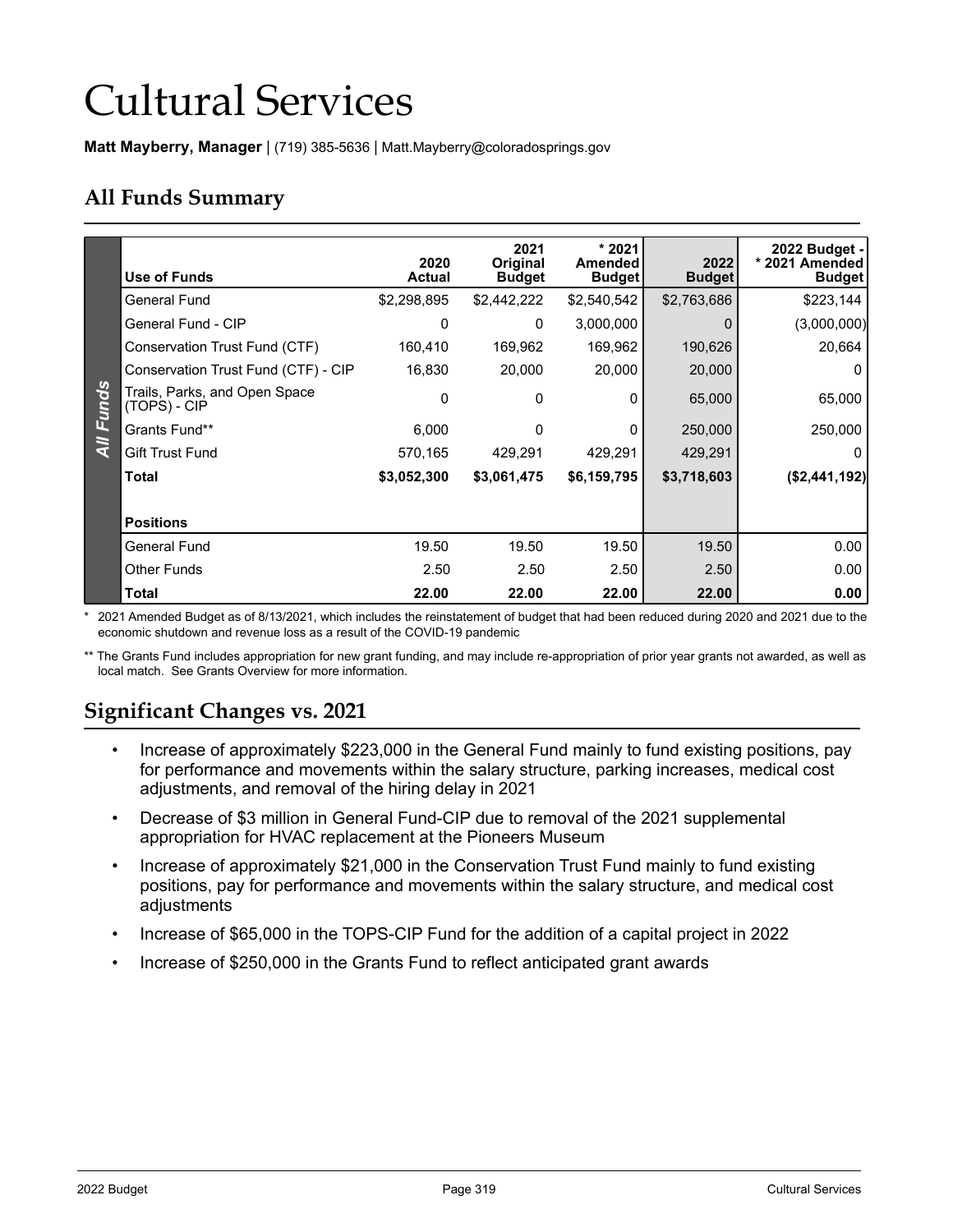#### **Cultural Services - Overview**

Cultural Services is responsible for developing and implementing programs that preserve and interpret the cultural and natural history of the Pikes Peak Region. In a typical year, over 200,000 people visit Cultural Services' sites and participate in their numerous programs. This does not include the millions that visit Garden of the Gods annually. Cultural Services sites and programs are key elements of the City's tourism economy.

In addition to the annual City appropriation, the Division relies upon support from Friends organizations, donations, earned income, and grants in order to operate the facilities.

Cultural Services:

- Oversees the operations and programs of Garden of the Gods Park. The park welcomes more than 4.0 million visitors annually with support from various partner organizations, including the Garden of the Gods Visitor and Nature Center, Garden of the Gods Foundation and the Friends of Garden of the Gods
- Coordinates the Rock Ledge Range Historic Site a living history museum exhibiting historical life in the Pikes Peak region from the 1770s to the early 1900s. The Living History Association raises funds to support operations.
- Manages the Colorado Springs Pioneers Museum (CSPM) with a collection of over 75,000 artifacts, 80,000 historic photographs, and 6,400 cubic feet of archival materials. The museum staff collaborates with the CSPM Board and the CSPM Foundation that provide over \$320,000 annually to support the institution.
- Maintains a collection of 100 pieces of City-owned outdoor art, including the 1929 William Jackson Palmer sculpture and recent gifts from the Downtown Partnership and their popular Art on the Streets program. Currently all permanent pieces of public art are derived through community donations.
- Manages the visitor services and park safety patrol activities at the Starsmore Visitor and Nature Center and Helen Hunt Falls Visitor Center in North Cheyenne Cañon Park. Visitor donations help support these programs.
- Administers the archaeology programs in the city's parks and open spaces. These activities result in the documentation and preservation of cultural sites and resources, ensure that city projects are in compliance with state and federal laws, and engage key stakeholders, including American Indian tribes. This is funded through the TOPS stewardship initiative.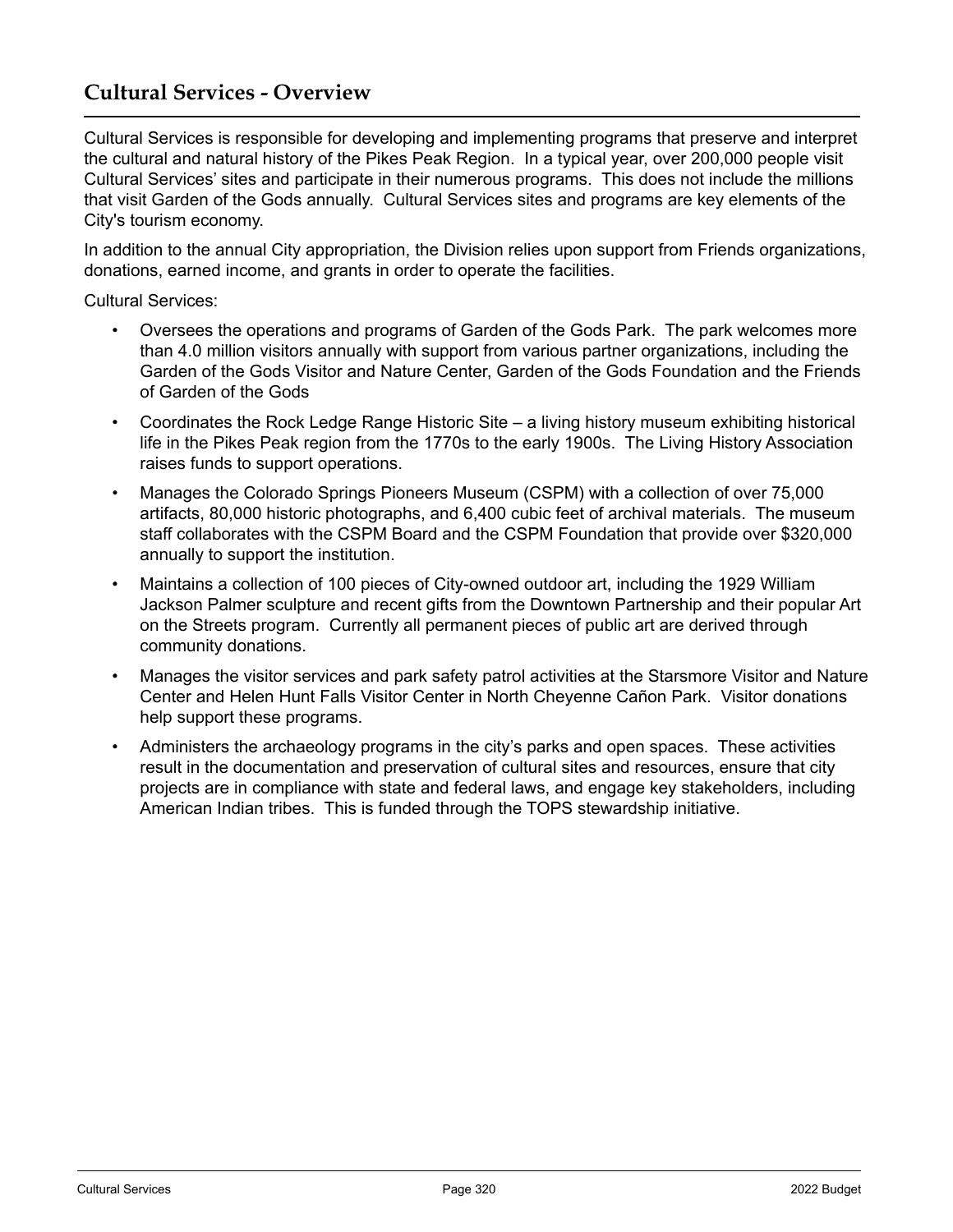# **Cultural Services - Functions**

Cultural Services manages the operations of the following (only General Fund support shown, no CIP):

| <b>Cultural Services Functions</b>       | 2019<br><b>Actual</b> | <b>2020</b><br><b>Actual</b> | 2021<br>Original<br><b>Budget</b> | $*2021$<br><b>Amended</b><br><b>Budget</b> | <b>2022</b><br><b>Budget</b> |
|------------------------------------------|-----------------------|------------------------------|-----------------------------------|--------------------------------------------|------------------------------|
| Garden of the Gods                       | \$305.465             | \$597.534                    | \$562.348                         | \$632.305                                  | \$677,669                    |
| North Cheyenne Canyon                    | 207.836               | 192.482                      | 273.388                           | 274.317                                    | 287,467                      |
| l Pioneers Museum                        | 1,152,227             | 1.177.290                    | 1,213,427                         | 1,239,647                                  | 1,369,936                    |
| Rock Ledge Ranch                         | 335,125               | 331.589                      | 393.059                           | 394.273                                    | 428.614                      |
| <b>Total Cultural Services Functions</b> | \$2,000,653           | \$2,298,895                  | \$2,442,222                       | \$2,540,542                                | \$2,763,686                  |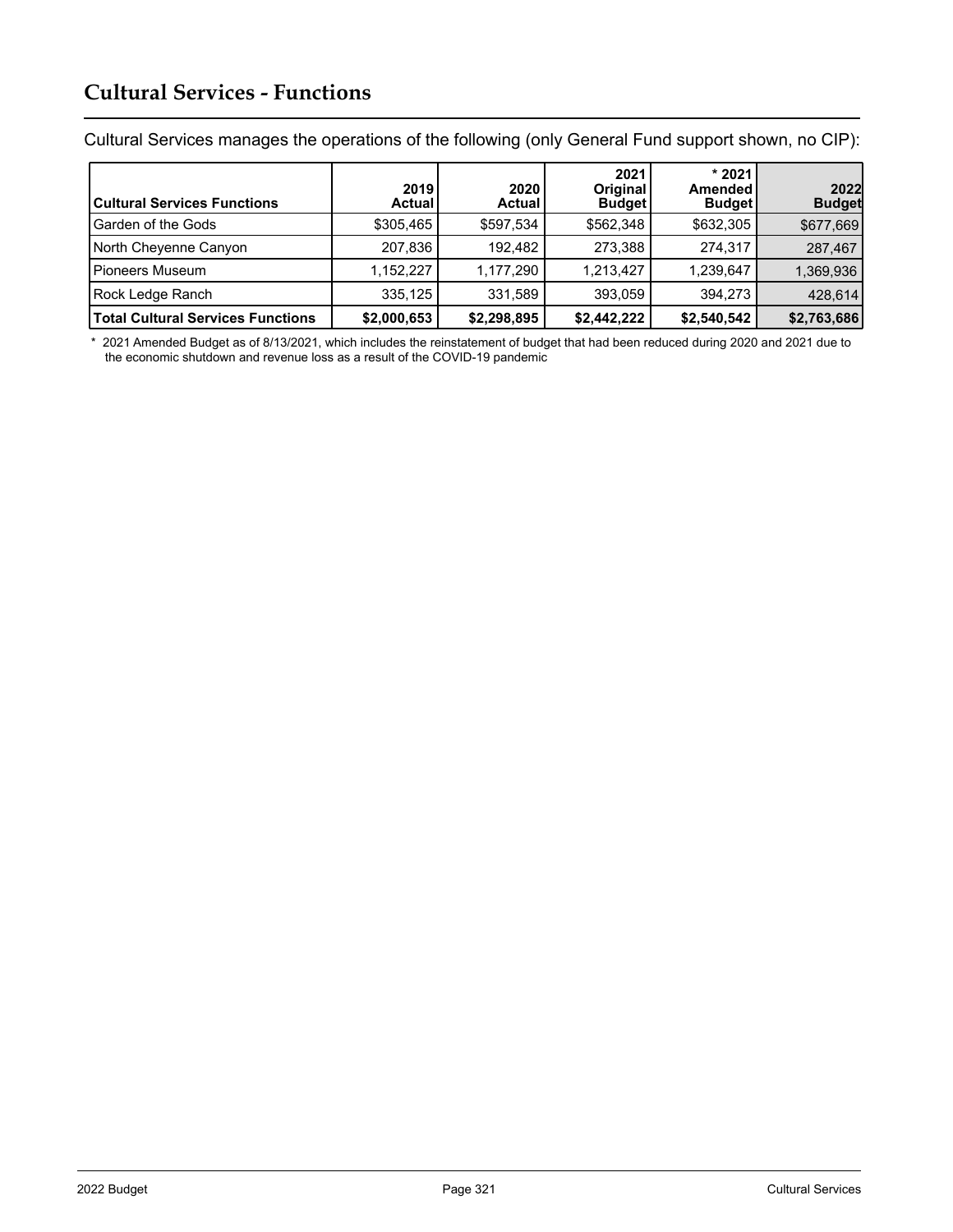#### **Cultural Services - Organizational Chart**



\* The Parks, Recreation and Cultural Services Director position is funded as part of the PRCS Recreation and Administration budget. This position is not reflected in the position count in the Budget Summary on the following page.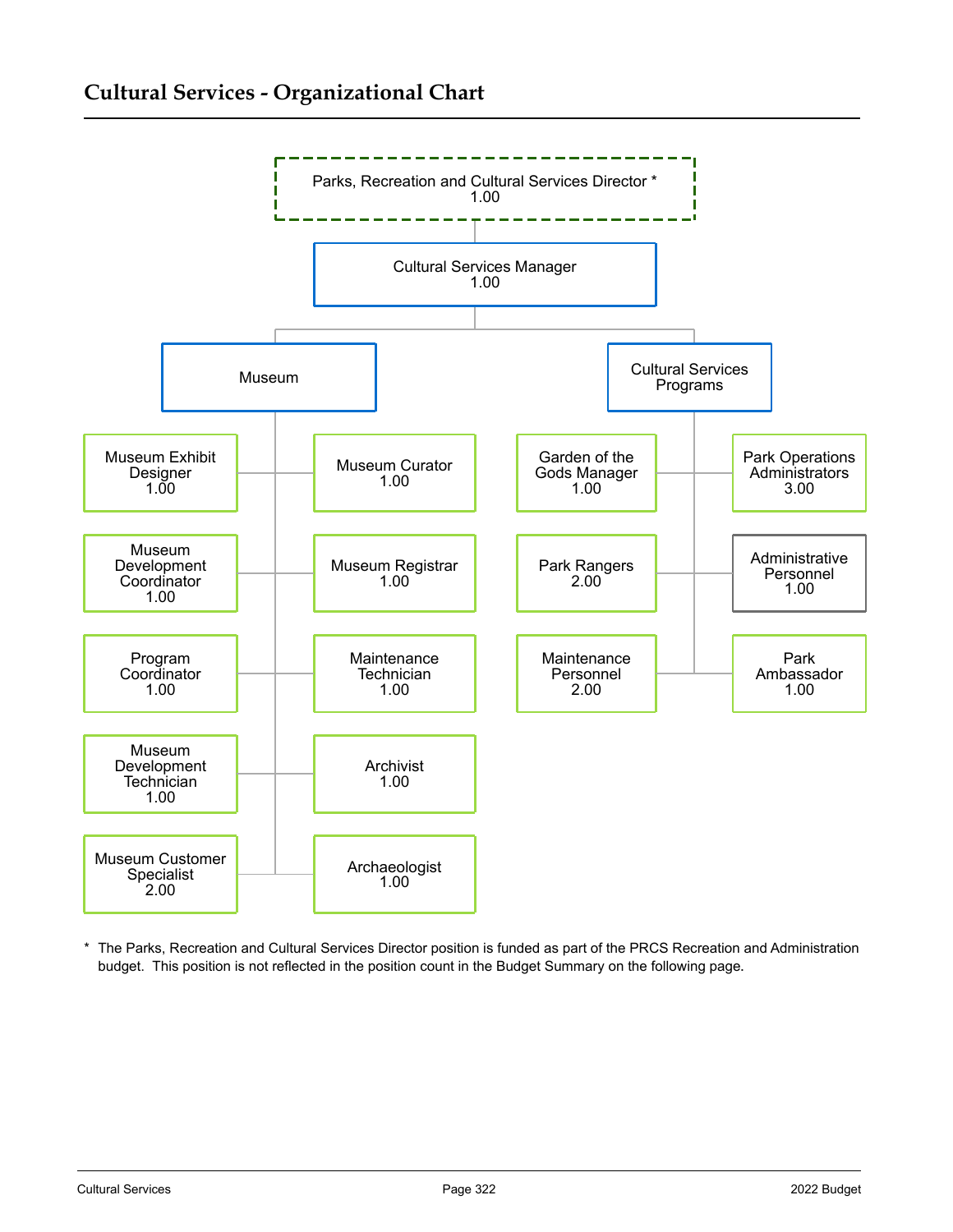The sections below provide a summary of the Budget, authorized positions, changes that occurred after the budget was implemented for 2021, and changes occurring as part of the 2022 Budget for each fund including the General Fund, Conservation Trust Fund, and Gift Trust Fund.

|                     | <b>Use of Funds</b>                      | 2019<br><b>Actual</b> | 2020<br><b>Actual</b> | 2021<br><b>Original</b><br><b>Budget</b> | $*2021$<br><b>Amended</b><br><b>Budget</b> | 2022<br><b>Budget</b> | 2022 Budget -<br>* 2021 Amended<br><b>Budget</b> |
|---------------------|------------------------------------------|-----------------------|-----------------------|------------------------------------------|--------------------------------------------|-----------------------|--------------------------------------------------|
|                     | Salary/Benefits/<br>Pensions             | \$1,639,002           | \$1,781,528           | \$2,002,169                              | \$2,008,899                                | \$2,232,043           | \$223,144                                        |
|                     | Operating                                | 361.651               | 457,367               | 440.053                                  | 531,643                                    | 531,643               | 0                                                |
|                     | Capital Outlay                           | 0                     | 60.000                | 0                                        | $\Omega$                                   | $\Omega$              | $\Omega$                                         |
|                     | <b>Total</b>                             | \$2,000,653           | \$2,298,895           | \$2,442,222                              | \$2,540,542                                | \$2,763,686           | \$223,144                                        |
|                     |                                          |                       |                       |                                          |                                            |                       |                                                  |
|                     | <b>CIP</b>                               | \$0                   | \$0                   | \$0                                      | \$3,000,000                                | \$0                   | (\$3,000,000)                                    |
|                     |                                          |                       |                       |                                          |                                            |                       |                                                  |
|                     | <b>Grand Total</b>                       | \$2,000,653           | \$2,298,895           | \$2,442,222                              | \$5,540,542                                | \$2,763,686           | (\$2,776,856)                                    |
|                     |                                          |                       |                       |                                          |                                            |                       |                                                  |
|                     | <b>Revenue</b>                           | \$549,416             | \$571,680             | \$552,599                                | \$552,599                                  | \$552,599             | \$0                                              |
|                     |                                          |                       |                       |                                          |                                            |                       |                                                  |
| <b>General Fund</b> | <b>Position Title</b>                    |                       | 2020<br><b>Actual</b> | 2021<br>Original<br><b>Budget</b>        | $*2021$<br><b>Amended</b><br><b>Budget</b> | 2022<br><b>Budget</b> | 2022 Budget -<br>* 2021 Amended<br><b>Budget</b> |
|                     | Administrative Assistant I               |                       | 0.00                  | 0.00                                     | 0.00                                       | 1.00                  | 1.00                                             |
|                     | Archivist                                |                       | 1.00                  | 1.00                                     | 1.00                                       | 1.00                  | 0.00                                             |
|                     | <b>Cultural Services Manager</b>         |                       | 1.00                  | 1.00                                     | 1.00                                       | 1.00                  | 0.00                                             |
|                     | Maintenance Technician I                 |                       | 1.00                  | 1.00                                     | 0.00                                       | 0.00                  | 0.00                                             |
|                     | Maintenance Technician II                |                       | 2.00                  | 2.00                                     | 3.00                                       | 3.00                  | 0.00                                             |
|                     | <b>Museum Curator</b>                    |                       | 1.00                  | 1.00                                     | 1.00                                       | 1.00                  | 0.00                                             |
|                     | <b>Museum Development</b><br>Coordinator |                       | 1.00                  | 1.00                                     | 1.00                                       | 1.00                  | 0.00                                             |
|                     | Museum Development Technician            |                       | 1.00                  | 1.00                                     | 1.00                                       | 1.00                  | 0.00                                             |
|                     | Museum Exhibit Designer                  |                       | 1.00                  | 1.00                                     | 1.00                                       | 1.00                  | 0.00                                             |
|                     | Museum Registrar                         |                       | 1.00                  | 1.00                                     | 1.00                                       | 1.00                  | 0.00                                             |
|                     | Museum Vistor Services Specialist        |                       | 2.00                  | 2.00                                     | 2.00                                       | 2.00                  | 0.00                                             |
|                     | <b>Office Specialist</b>                 |                       | 1.00                  | 1.00                                     | 1.00                                       | 0.00                  | (1.00)                                           |
|                     | Park Operations Administrator            |                       | 3.00                  | 3.00                                     | 3.00                                       | 3.00                  | 0.00                                             |
|                     | Park Ranger                              |                       | 0.50                  | 0.50                                     | 0.50                                       | 0.50                  | 0.00                                             |
|                     | Program Coordinator                      |                       | 1.00                  | 1.00                                     | 1.00                                       | 1.00                  | 0.00                                             |
|                     | <b>Recreation Assistant</b>              |                       | 1.00                  | 1.00                                     | 1.00                                       | 1.00                  | 0.00                                             |
|                     | Regional Parks Manager                   |                       | 1.00                  | 1.00                                     | 1.00                                       | 1.00                  | 0.00                                             |
|                     | <b>Total Positions</b>                   |                       | 19.50                 | 19.50                                    | 19.50                                      | 19.50                 | 0.00                                             |

## **Cultural Services - General Fund: Summary, Funding, and Position Changes**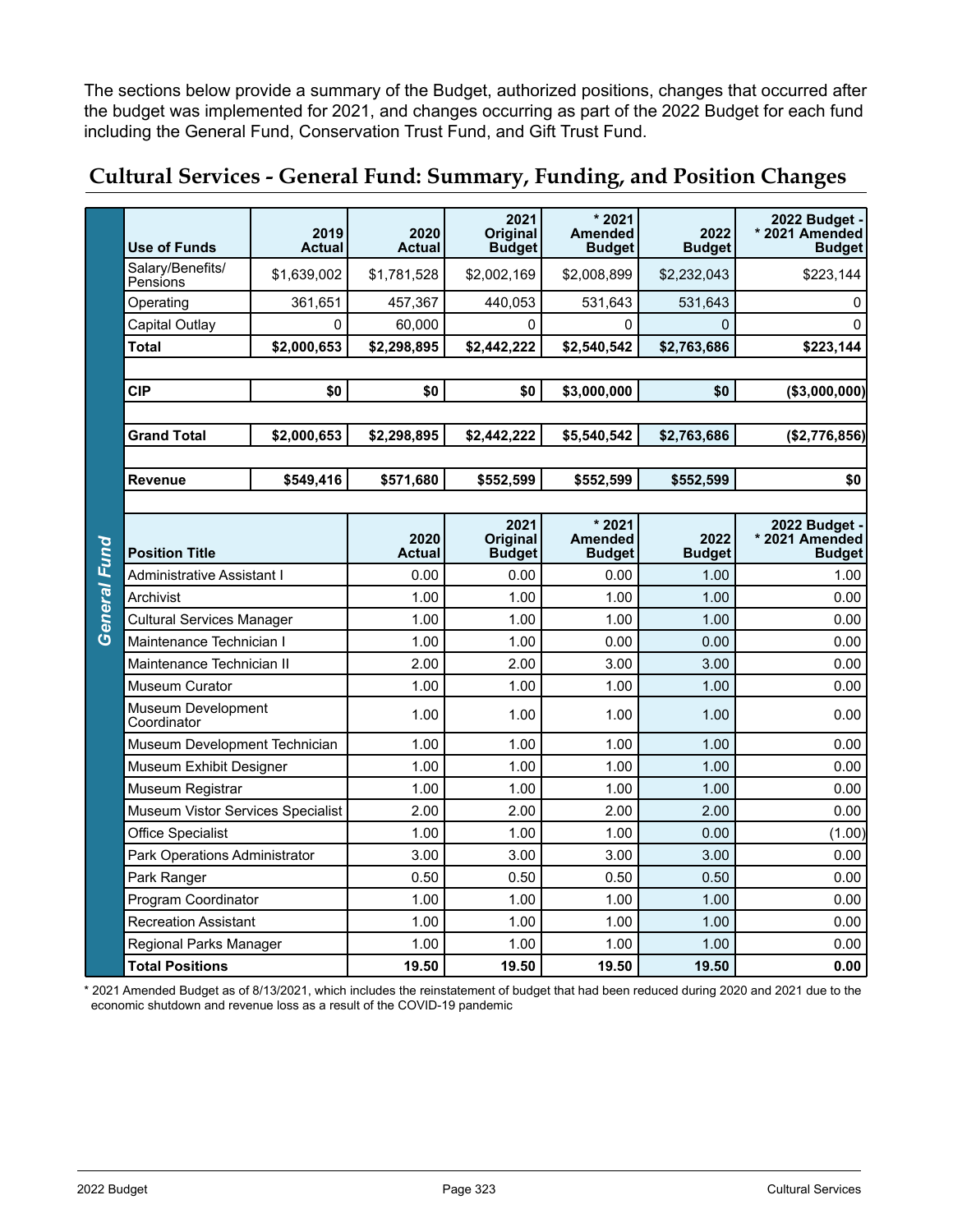# **Cultural Services - General Fund: Summary, Funding, and Position Changes**

|                        | During 2021                                                                                                                                                                                                              | * 2021 Amended -<br>2021 Original Budget |
|------------------------|--------------------------------------------------------------------------------------------------------------------------------------------------------------------------------------------------------------------------|------------------------------------------|
|                        | Reinstatement of operating budget that was reduced during 2020 and carried forward<br>into the 2021 original budget due to the economic shutdown and revenue loss as a<br>result of the COVID-19 pandemic                | \$91.590                                 |
|                        | Removal of 50% of the hiring delay that reduced the salary budget during 2020 and<br>carried forward into the 2021 original budget due to the economic shutdown and<br>revenue loss as a result of the COVID-19 pandemic | 6,730                                    |
|                        | Supplemental appropriation to replace the HVAC system at the Pioneers Museum                                                                                                                                             | 3,000,000                                |
|                        | <b>Total During 2021</b>                                                                                                                                                                                                 | \$3,098,320                              |
|                        | <b>For 2022</b>                                                                                                                                                                                                          | 2022 Budget -<br>* 2021 Amended Budget   |
|                        | <b>Salaries/Benefits/Pensions</b>                                                                                                                                                                                        |                                          |
| <b>Funding Changes</b> | Net change to fund existing positions                                                                                                                                                                                    | \$113,894                                |
|                        | Increase to fund market movement, pay for performance, and pay progression                                                                                                                                               | 83,927                                   |
|                        | Increase to fund medical cost adjustments                                                                                                                                                                                | 17,997                                   |
|                        | Increase to fund employee parking                                                                                                                                                                                        | 600                                      |
|                        | Increase to fund the removal of the remaining 50% prior year hiring delay                                                                                                                                                | 6.726                                    |
|                        | <b>Total Salaries/Benefits/Pensions</b>                                                                                                                                                                                  | \$223,144                                |
|                        | <b>Operating</b>                                                                                                                                                                                                         |                                          |
|                        | None                                                                                                                                                                                                                     | \$0                                      |
|                        | <b>Total Operating</b>                                                                                                                                                                                                   | \$0                                      |
|                        | <b>Capital Outlay</b>                                                                                                                                                                                                    |                                          |
|                        | <b>None</b>                                                                                                                                                                                                              | \$0                                      |
|                        | <b>Total Capital Outlay</b>                                                                                                                                                                                              | \$0                                      |
|                        | <b>CIP</b>                                                                                                                                                                                                               |                                          |
|                        | Decrease to remove the 2021 supplemental appropriation to replace the HVAC<br>system at the Pioneers Museum                                                                                                              | (\$3,000,000)                            |
|                        | <b>Total CIP</b>                                                                                                                                                                                                         | (\$3,000,000)                            |
|                        | Total For 2022                                                                                                                                                                                                           | (\$2,776,856)                            |

| ges                            | During 2021              | * 2021 Amended -<br>2021 Original Budget |
|--------------------------------|--------------------------|------------------------------------------|
| c<br>$\overline{\mathfrak{a}}$ | None                     | 0.00                                     |
|                                | <b>Total During 2021</b> | 0.00                                     |
| O<br><u>ဖိ</u>                 | <b>For 2022</b>          | - 2022 Budget<br>2021 Amended Budget     |
|                                | None                     | 0.00                                     |
|                                | Total For 2022           | 0.00                                     |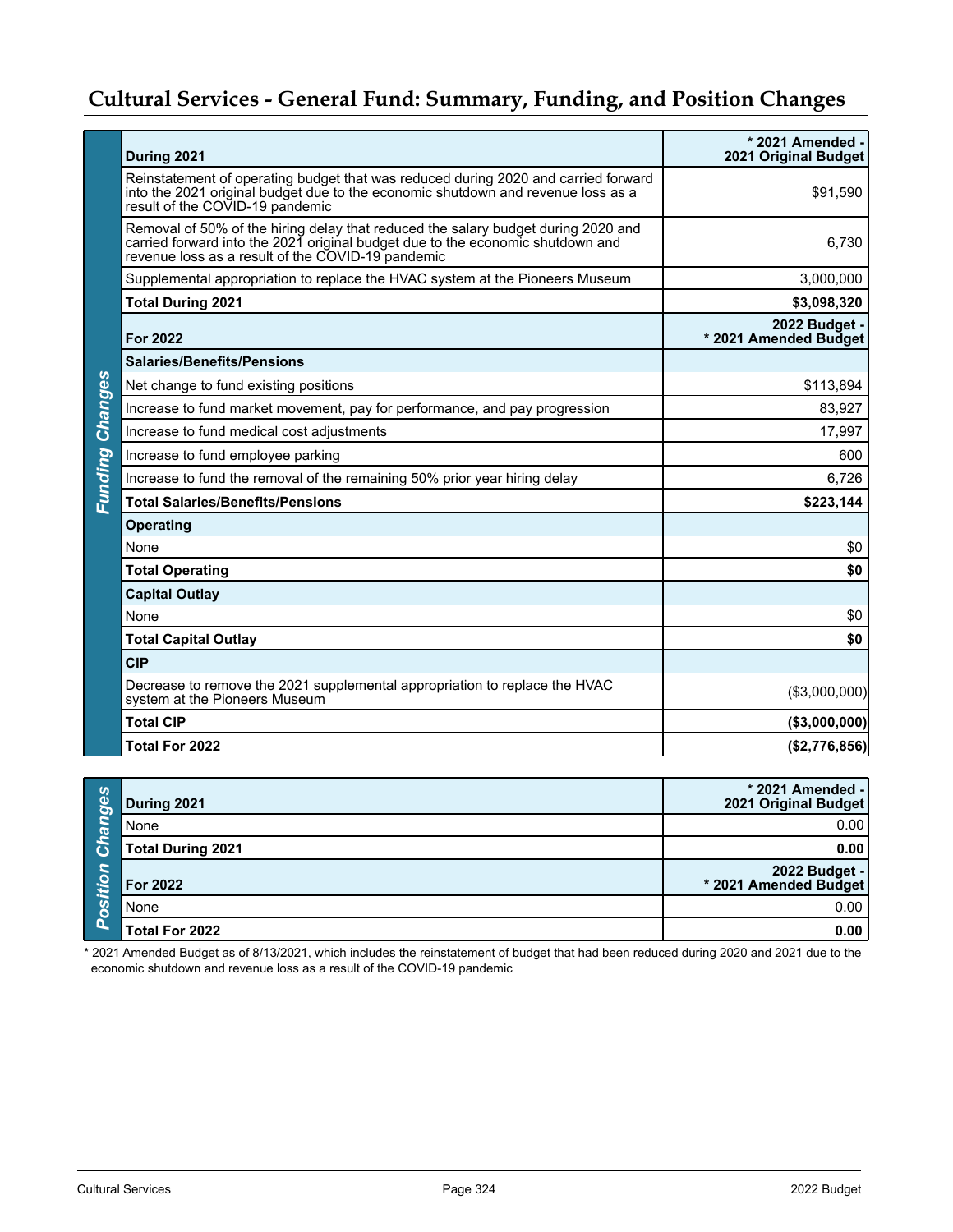## **Cultural Services - TOPS Fund: Position Changes**

| ြပာ | <b>Position Title</b>                                                                                                                     | 2020<br><b>Actual</b> | 2021<br><b>Original</b><br><b>Budget</b> | $*2021$<br><b>Amended</b><br><b>Budget</b> | <b>Budget</b> | 2022 Budget -<br>2022 * 2021 Amended<br><b>Budget</b> |  |  |
|-----|-------------------------------------------------------------------------------------------------------------------------------------------|-----------------------|------------------------------------------|--------------------------------------------|---------------|-------------------------------------------------------|--|--|
|     | Archaeologist                                                                                                                             | 1.00                  | 1.00                                     | 1.00                                       | 1.00          | 0.001                                                 |  |  |
|     | <b>Total Positions</b>                                                                                                                    | 1.00                  | 1.00                                     | 1.00                                       | 1.00          | 0.00                                                  |  |  |
|     | The position above reports to Cultural Services, but funding is in the TOPS Fund listed in the Park Maintenance and<br>Operations budget. |                       |                                          |                                            |               |                                                       |  |  |

| ്ട്<br>Φ<br><b>igr</b> | During 2021              | * 2021 Amended -<br>2021 Original Budget |
|------------------------|--------------------------|------------------------------------------|
|                        | None                     | 0.00                                     |
| Chai                   | <b>Total During 2021</b> | 0.00                                     |
| itio                   | For 2022                 | 2022 Budget -<br>* 2021 Amended Budget   |
| Pos                    | None                     | 0.00                                     |
|                        | Total For 2022           | 0.00                                     |

\* 2021 Amended Budget as of 8/13/2021, which includes the reinstatement of budget that had been reduced during 2020 and 2021 due to the economic shutdown and revenue loss as a result of the COVID-19 pandemic

#### **Cultural Services - Conservation Trust Fund: Summary, Funding, and Position Changes**

|              | Use of Funds                 | 2019<br><b>Actual</b> | 2020<br><b>Actual</b> | 2021<br><b>Original</b><br><b>Budget</b> | $*2021$<br><b>Amended</b><br><b>Budget</b> | 2022<br><b>Budget</b> | 2022 Budget -<br>* 2021 Amended<br><b>Budget</b> |
|--------------|------------------------------|-----------------------|-----------------------|------------------------------------------|--------------------------------------------|-----------------------|--------------------------------------------------|
|              | Salary/Benefits/<br>Pensions | \$0                   | \$154,420             | \$164,362                                | \$164,362                                  | \$185,026             | \$20,664                                         |
| Fund         | Operating                    | 0                     | 5,990                 | 5,600                                    | 5,600                                      | 5,600                 | 0                                                |
|              | <b>Total</b>                 | \$0                   | \$160,410             | \$169,962                                | \$169,962                                  | \$190,626             | \$20,664                                         |
| Trust        |                              |                       |                       |                                          |                                            |                       |                                                  |
|              | <b>CIP</b>                   | \$31,663              | \$16,830              | \$20,000                                 | \$20,000                                   | \$20,000              | \$0                                              |
|              |                              |                       |                       |                                          |                                            |                       |                                                  |
|              | <b>Grand Total</b>           | \$31,663              | \$177,240             | \$189,962                                | \$189,962                                  | \$210,626             | \$20,664                                         |
|              |                              |                       |                       |                                          |                                            |                       |                                                  |
| Conservation | <b>Position Title</b>        |                       | 2020<br><b>Actual</b> | 2021<br>Original<br><b>Budget</b>        | $*2021$<br><b>Amended</b><br><b>Budget</b> | 2022<br><b>Budget</b> | 2022 Budget -<br>* 2021 Amended<br><b>Budget</b> |
|              | Park Ranger                  |                       | 1.50                  | 1.50                                     | 1.50                                       | 1.50                  | 0.00                                             |
|              | <b>Total Positions</b>       |                       | 1.50                  | 1.50                                     | 1.50                                       | 1.50                  | 0.00                                             |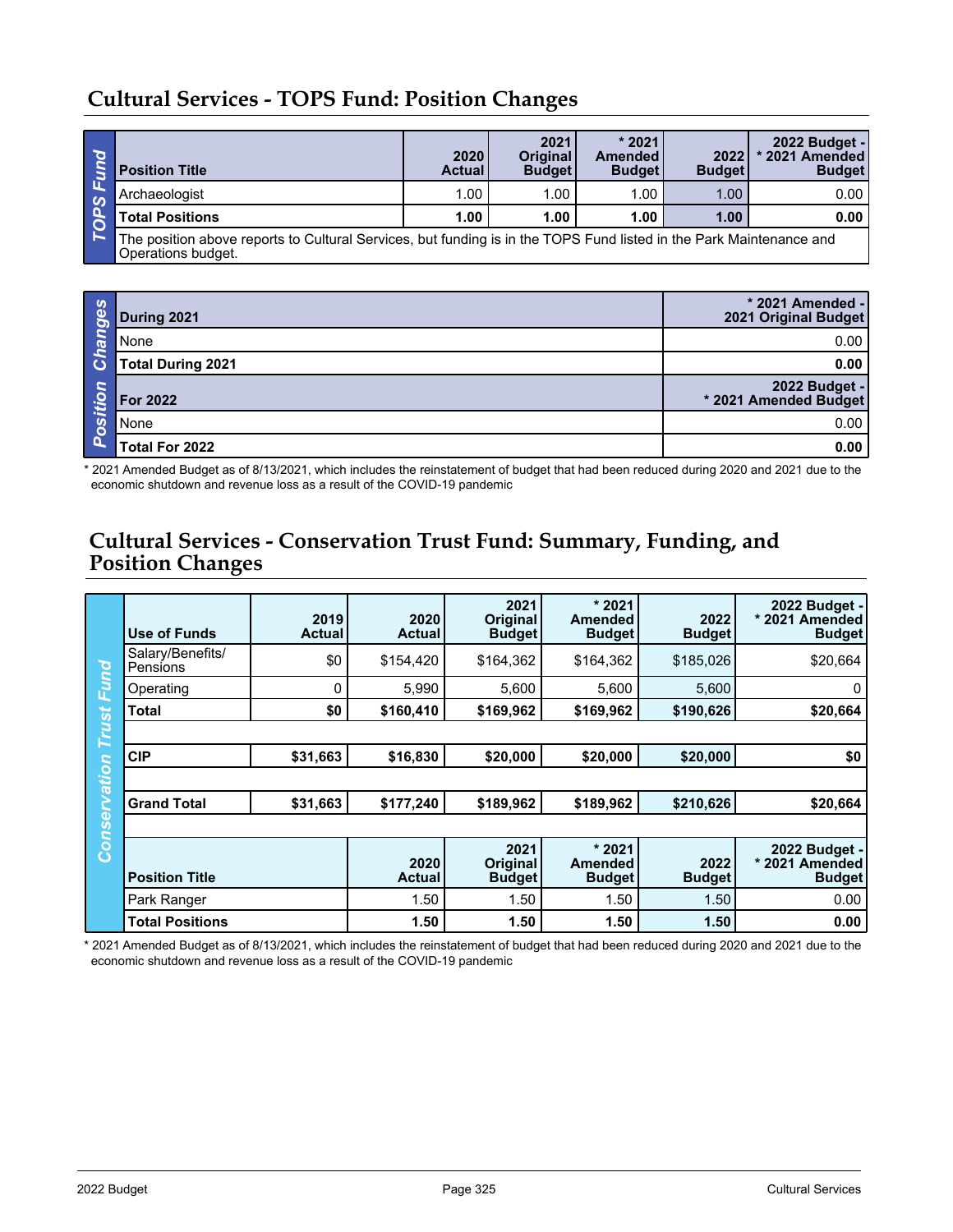#### **Cultural Services - Conservation Trust Fund: Summary, Funding, and Position Changes**

|                | During 2021                                                                | * 2021 Amended -<br>2021 Original Budget |
|----------------|----------------------------------------------------------------------------|------------------------------------------|
|                | None                                                                       | \$0                                      |
|                | <b>Total During 2021</b>                                                   | \$0                                      |
| Changes        | <b>For 2022</b>                                                            | 2022 Budget -<br>* 2021 Amended Budget   |
|                | <b>Salaries/Benefits/Pensions</b>                                          |                                          |
|                | Net change to fund existing positions                                      | \$3,804                                  |
|                | Increase to fund market movement, pay for performance, and pay progression | 15,320                                   |
| <u>Funding</u> | Increase to fund medical cost adjustments                                  | 1.540                                    |
|                | <b>Total Salaries/Benefits/Pensions</b>                                    | \$20,664                                 |
|                | <b>Operating</b>                                                           |                                          |
|                | None                                                                       | \$0                                      |
|                | <b>Total Operating</b>                                                     | \$0                                      |
|                | <b>Total For 2022</b>                                                      | \$20,664                                 |

| <b>hanges</b> | During 2021              | * 2021 Amended -<br>2021 Original Budget |
|---------------|--------------------------|------------------------------------------|
|               | None                     | 0.00                                     |
| G             | <b>Total During 2021</b> | 0.00                                     |
| is,<br>Ĕ      | l For 2022               | 2022 Budget -<br>* 2021 Amended Budget   |
| ပ္လိ          | None                     | 0.00                                     |
|               | Total For 2022           | 0.00                                     |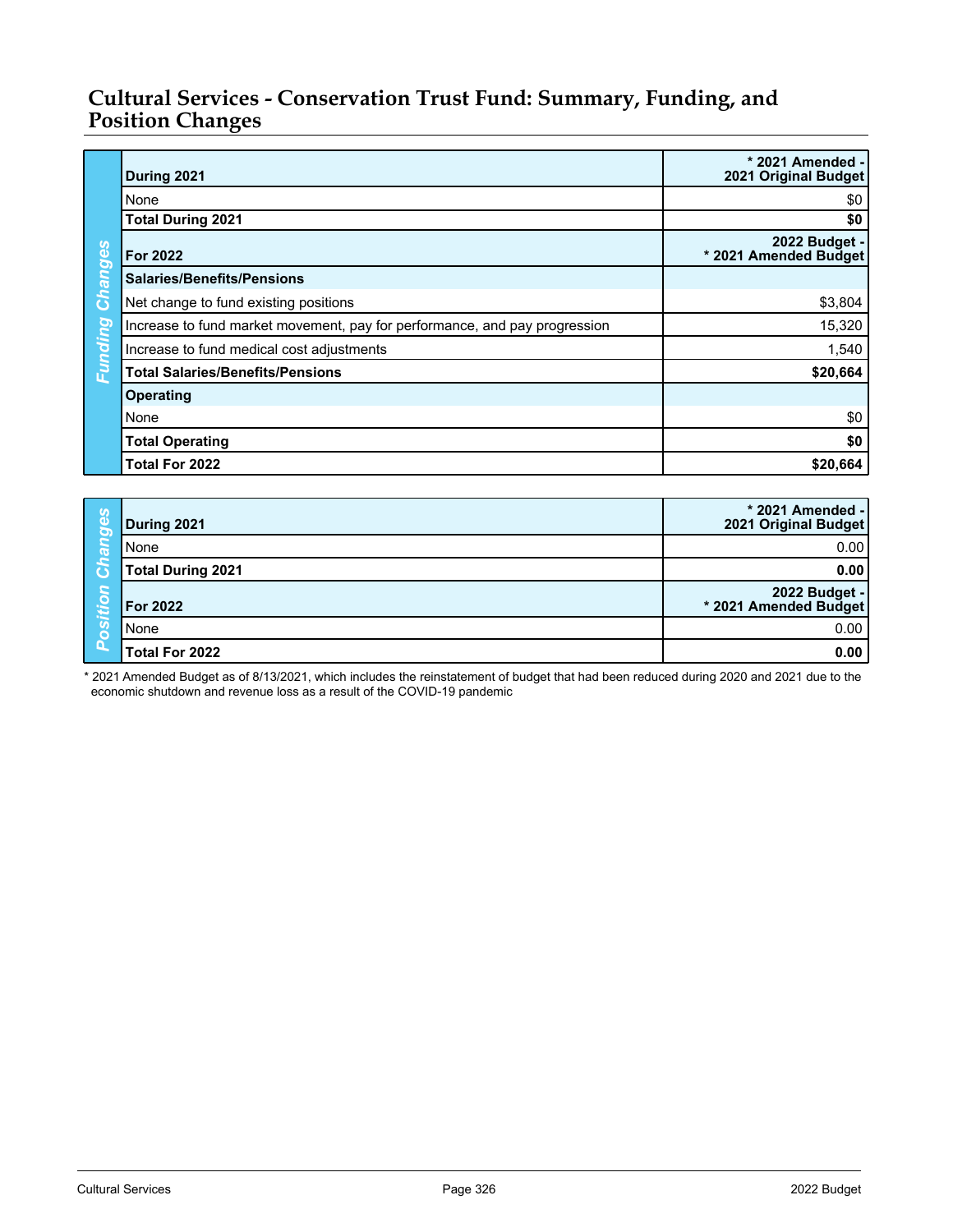#### **Cultural Services - Gift Trust Fund: Summary and Funding Changes**

| ಜ<br>$\overline{r}$<br><b>Gift</b> | Use/Source of<br>$E$  Funds | 2019<br><b>Actual</b> | <b>2020</b><br><b>Actual</b> | 2021<br>Original<br><b>Budget</b> | $*2021$<br><b>Amended</b><br><b>Budget</b> | 2022<br><b>Budget</b> | 2022 Budget -<br>* 2021 Amended<br><b>Budget</b> |
|------------------------------------|-----------------------------|-----------------------|------------------------------|-----------------------------------|--------------------------------------------|-----------------------|--------------------------------------------------|
|                                    | I Gift Trust                | \$528.597             | \$570.165                    | \$429.291                         | \$429.291                                  | \$429.291             | \$0 <sub>2</sub>                                 |
|                                    | Total                       | \$528.597             | \$570.165                    | \$429.291                         | \$429.291                                  | \$429,291             | \$0                                              |

| Changes       | During 2021              | * 2021 Amended -<br>2021 Original Budget |
|---------------|--------------------------|------------------------------------------|
|               | None                     | \$0                                      |
|               | <b>Total During 2021</b> | \$0                                      |
| <b>Burpun</b> | <b>For 2022</b>          | - 2022 Budget<br>2021 Amended Budget     |
|               | None                     | \$0                                      |
| ш             | Total For 2022           | \$0                                      |

\* 2021 Amended Budget as of 8/13/2021, which includes the reinstatement of budget that had been reduced during 2020 and 2021 due to the economic shutdown and revenue loss as a result of the COVID-19 pandemic

## **Cultural Services - Grants Fund: Summary and Funding Changes**

| $\frac{1}{12}$<br><b>Gra</b> | <b>Use of Funds</b> | 2019<br><b>Actual</b> | <b>2020</b><br><b>Actual</b> | 2021<br><b>Original</b><br><b>Budget</b> | $*2021$<br>Amended I<br><b>Budget</b> | 2022<br><b>Budget</b> | 2022 Budget -<br>* 2021 Amended<br><b>Budget</b> |
|------------------------------|---------------------|-----------------------|------------------------------|------------------------------------------|---------------------------------------|-----------------------|--------------------------------------------------|
|                              | I Grants Fund**     | \$600.875             | \$6,000                      | \$0                                      | \$0                                   | \$250,000             | \$250,000                                        |
|                              | Total               | \$600.875             | \$6,000                      | \$0                                      | \$0                                   | \$250,000             | \$250,000                                        |

\*\* The Grants Fund includes appropriation for new grant funding, and may include re-appropriation of prior year grants not awarded, as well as local match. See Grants Overview for more information.

| ges     | During 2021                        | * 2021 Amended -<br>2021 Original Budget |
|---------|------------------------------------|------------------------------------------|
| Chan    | None                               | \$0                                      |
|         | <b>Total During 2021</b>           | \$0                                      |
| Funding | <b>For 2022</b>                    | 2022 Budget -<br>* 2021 Amended Budget   |
|         | Increase in potential grant awards | \$250,000                                |
|         | Total For 2022                     | \$250,000                                |

\* 2021 Amended Budget as of 8/13/2021, which includes the reinstatement of budget that had been reduced during 2020 and 2021 due to the economic shutdown and revenue loss as a result of the COVID-19 pandemic

# **Cultural Services - CIP Program**

| $\ast$<br>$\overline{\phantom{0}}$<br><b>G</b> | <b>Project</b>                                                                            | <b>CTF</b> | <b>TOPS</b> | <b>Total</b><br><b>Allocation</b> |
|------------------------------------------------|-------------------------------------------------------------------------------------------|------------|-------------|-----------------------------------|
| ত                                              | <b>Outdoor Sculpture Preservation</b>                                                     | 20,000     |             | 20,000                            |
|                                                | Julie Penrose Fountain at America the Beautiful Park periodic<br>cleaning and restoration |            | 65.000      | 65,000                            |
| G                                              | Total 2022 CIP                                                                            | \$20,000   | \$65,000    | \$85,000                          |

\* The funding of the CIP projects is for the current budget year and may not reflect the total project cost. For a citywide comprehensive list of CIP projects, refer to the CIP section of the Budget.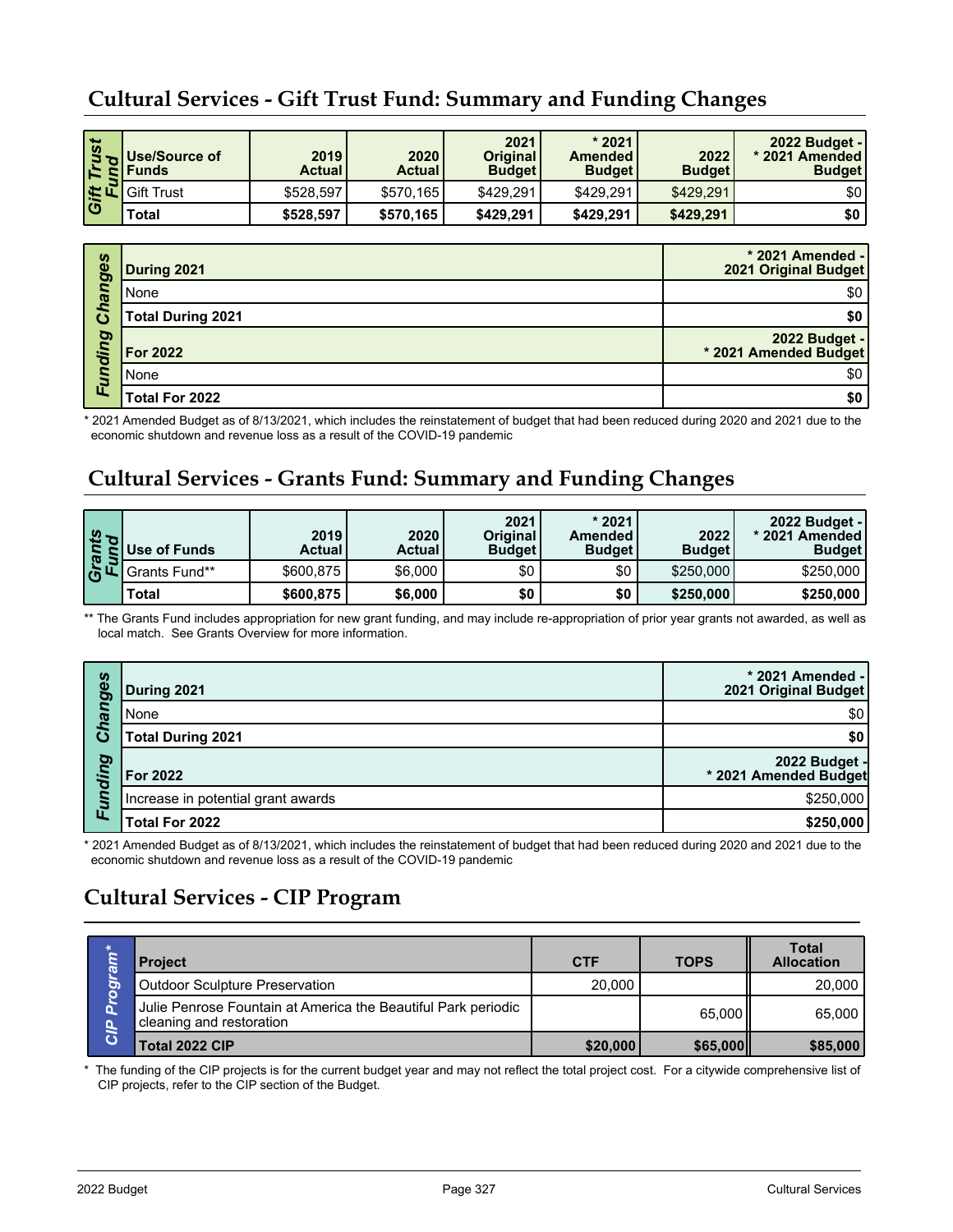#### 001 - GENERAL FUND Cultural Services

| 51205 - CIVILIAN SALARIES<br>956,244<br>1,069,767<br>1,168,408<br>1,360,186<br>185,048<br>1,175,138<br>51210 - OVERTIME<br>1,532<br>0<br>8,751<br>0<br>0<br>0<br>51220 - SEASONAL TEMPORARY<br>282,262<br>289,527<br>325,172<br>325,172<br>325,172<br>0<br>51230 - SHIFT DIFFERENTIAL<br>307<br>264<br>0<br>0<br>0<br>0<br>51245 - RETIREMENT TERM VACATION<br>4,782<br>493<br>0<br>0<br>0<br>0<br>51260 - VACATION BUY PAY OUT<br>6,299<br>0<br>0<br>0<br>0<br>5,754<br>51299 - SALARIES REIMBURSEMENTS<br>0<br>0<br>0<br>0<br>(6,301)<br>(6, 437)<br>51610 - PERA<br>168,856<br>184,542<br>214,248<br>242,080<br>27,832<br>214,248<br>51615 - WORKERS COMPENSATION<br>17,315<br>15,255<br>16,050<br>13,138<br>13,138<br>2,117<br>51620 - EQUITABLE LIFE INSURANCE<br>2,896<br>4,222<br>4,748<br>526<br>2,686<br>4,222<br>51640 - DENTAL INSURANCE<br>7,673<br>9,289<br>9,289<br>8,730<br>7,165<br>(559)<br>51670 - PARKING FOR EMPLOYEES<br>2,146<br>2,160<br>2,160<br>2,760<br>600<br>1,654<br>51690 - MEDICARE<br>17,935<br>18,351<br>21,853<br>24,242<br>2,389<br>21,853<br>51695 - CITY EPO MEDICAL PLAN<br>34,020<br>30,377<br>35,462<br>30,795<br>35,462<br>(4,667)<br>51696 - ADVANTAGE HD MED PLAN<br>130,862<br>154,096<br>197,779<br>197,779<br>207,888<br>10,109<br>51697 - HRA BENEFIT TO ADV MED PLAN<br>7,975<br>8,687<br>10,438<br>10,187<br>10,438<br>(251)<br>51999 - COVID19 SAL & BEN REIMB<br>0<br>0<br>(6,000)<br>0<br>0<br>0<br><b>Salaries/Benefits/Pensions Total</b><br>1,639,002<br>1,781,528<br>2,002,169<br>2,008,899<br>2,232,043<br>223,144<br>Operating<br>52105 - MISCELLANEOUS OPERATING<br>3,000<br>3,000<br>3,000<br>0<br>2,190<br>6,166<br>52110 - OFFICE SUPPLIES<br>3,820<br>826<br>4,778<br>4,778<br>4,778<br>0<br>530<br>52111 - PAPER SUPPLIES<br>98<br>282<br>530<br>530<br>0<br>0<br>52120 - COMPUTER SOFTWARE<br>4,508<br>5,253<br>1,100<br>1,100<br>1,100<br>0<br>52122 - CELL PHONES EQUIP AND SUPPLIES<br>30<br>359<br>90<br>90<br>90<br>0<br>52125 - GENERAL SUPPLIES<br>62,869<br>49,994<br>88,133<br>90,115<br>90,115<br>52129 - HVAC-HEAT VENTILATN AIR SUPPLI<br>0<br>2,023<br>2,023<br>0<br>0<br>2,023<br>52135 - POSTAGE<br>5,643<br>7,690<br>7,690<br>7,690<br>0<br>9,722<br>52140 - WEARING APPAREL<br>6,281<br>10,381<br>10,381<br>0<br>3,223<br>6,830<br>52145 - PAINT AND CHEMICAL<br>482<br>2,190<br>2,190<br>2,190<br>0<br>2,836<br>52150 - SEED AND FERTILIZER<br>363<br>371<br>600<br>600<br>600<br>0<br>52165 - LICENSES AND TAGS<br>16<br>0<br>0<br>0<br>0<br>0<br>52175 - SIGNS<br>2,303<br>3,204<br>2,057<br>2,057<br>2.057<br>0<br>52185 - AGGREGATE MATERIAL<br>21,492<br>$\Omega$<br>$\Omega$<br>0<br>0<br>0<br>52190 - JANITORIAL SUPPLIES<br>6,228<br>706<br>5,350<br>5,350<br>5,350<br>0<br>52215 - MAINT GROUNDS<br>2,097<br>748<br>2,000<br>2,000<br>2,000<br>0<br>0<br>500<br>500<br>500<br>52230 - MAINT FURNITURE AND FIXTURES<br>77<br>0<br>4,823<br>52235 - MAINT MACHINERY AND APPARATUS<br>3,635<br>12,163<br>4,823<br>4,823<br>0<br>52265 - MAINT BUILDINGS AND STRUCTURE<br>12,941<br>23,567<br>17,822<br>17,822<br>17,822<br>0<br>4,513<br>4,247<br>4,247<br>52305 - MAINT SOFTWARE<br>4,975<br>4,247<br>0<br>16,997<br>27,000<br>34,500<br>52405 - ADVERTISING SERVICES<br>36,543<br>34,500<br>0<br>72,811<br>72,811<br>52410 - BUILDING SECURITY SERVICES<br>28,173<br>48,512<br>72,811<br>0<br>15,393<br>25,500<br>52415 - CONTRACTS AND SPEC PROJECTS<br>96<br>12,085<br>25,500<br>0<br>10,731<br>13,000<br>52418 - COMPUTER SERVICES<br>10,319<br>13,000<br>13,000<br>0<br>2,983<br>1,103<br>1,103<br>52435 - GARBAGE REMOVAL SERVICES<br>1,018<br>1,103<br>0<br>52445 - JANITORIAL SERVICES<br>7,854<br>12,087<br>22,300<br>22,300<br>22,300<br>0 | <b>Acct # - Description</b>           | 2019<br>Actual | 2020<br>Actual | 2021<br>Original<br><b>Budget</b> | * 2021<br>Amended<br><b>Budget</b> | 2022<br><b>Budget</b> | 2022 Budget -<br>* 2021 Amended<br><b>Budget</b> |
|------------------------------------------------------------------------------------------------------------------------------------------------------------------------------------------------------------------------------------------------------------------------------------------------------------------------------------------------------------------------------------------------------------------------------------------------------------------------------------------------------------------------------------------------------------------------------------------------------------------------------------------------------------------------------------------------------------------------------------------------------------------------------------------------------------------------------------------------------------------------------------------------------------------------------------------------------------------------------------------------------------------------------------------------------------------------------------------------------------------------------------------------------------------------------------------------------------------------------------------------------------------------------------------------------------------------------------------------------------------------------------------------------------------------------------------------------------------------------------------------------------------------------------------------------------------------------------------------------------------------------------------------------------------------------------------------------------------------------------------------------------------------------------------------------------------------------------------------------------------------------------------------------------------------------------------------------------------------------------------------------------------------------------------------------------------------------------------------------------------------------------------------------------------------------------------------------------------------------------------------------------------------------------------------------------------------------------------------------------------------------------------------------------------------------------------------------------------------------------------------------------------------------------------------------------------------------------------------------------------------------------------------------------------------------------------------------------------------------------------------------------------------------------------------------------------------------------------------------------------------------------------------------------------------------------------------------------------------------------------------------------------------------------------------------------------------------------------------------------------------------------------------------------------------------------------------------------------------------------------------------------------------------------------------------------------------------------------------------------------------------------------------------------------------------------------------------------------------------------------------------------------------------------------------------------------------------------------------------------------------------------------------------------------------------------------------------------------------------------------------|---------------------------------------|----------------|----------------|-----------------------------------|------------------------------------|-----------------------|--------------------------------------------------|
|                                                                                                                                                                                                                                                                                                                                                                                                                                                                                                                                                                                                                                                                                                                                                                                                                                                                                                                                                                                                                                                                                                                                                                                                                                                                                                                                                                                                                                                                                                                                                                                                                                                                                                                                                                                                                                                                                                                                                                                                                                                                                                                                                                                                                                                                                                                                                                                                                                                                                                                                                                                                                                                                                                                                                                                                                                                                                                                                                                                                                                                                                                                                                                                                                                                                                                                                                                                                                                                                                                                                                                                                                                                                                                                                                | <b>Salaries/Benefits/Pensions</b>     |                |                |                                   |                                    |                       |                                                  |
|                                                                                                                                                                                                                                                                                                                                                                                                                                                                                                                                                                                                                                                                                                                                                                                                                                                                                                                                                                                                                                                                                                                                                                                                                                                                                                                                                                                                                                                                                                                                                                                                                                                                                                                                                                                                                                                                                                                                                                                                                                                                                                                                                                                                                                                                                                                                                                                                                                                                                                                                                                                                                                                                                                                                                                                                                                                                                                                                                                                                                                                                                                                                                                                                                                                                                                                                                                                                                                                                                                                                                                                                                                                                                                                                                |                                       |                |                |                                   |                                    |                       |                                                  |
|                                                                                                                                                                                                                                                                                                                                                                                                                                                                                                                                                                                                                                                                                                                                                                                                                                                                                                                                                                                                                                                                                                                                                                                                                                                                                                                                                                                                                                                                                                                                                                                                                                                                                                                                                                                                                                                                                                                                                                                                                                                                                                                                                                                                                                                                                                                                                                                                                                                                                                                                                                                                                                                                                                                                                                                                                                                                                                                                                                                                                                                                                                                                                                                                                                                                                                                                                                                                                                                                                                                                                                                                                                                                                                                                                |                                       |                |                |                                   |                                    |                       |                                                  |
|                                                                                                                                                                                                                                                                                                                                                                                                                                                                                                                                                                                                                                                                                                                                                                                                                                                                                                                                                                                                                                                                                                                                                                                                                                                                                                                                                                                                                                                                                                                                                                                                                                                                                                                                                                                                                                                                                                                                                                                                                                                                                                                                                                                                                                                                                                                                                                                                                                                                                                                                                                                                                                                                                                                                                                                                                                                                                                                                                                                                                                                                                                                                                                                                                                                                                                                                                                                                                                                                                                                                                                                                                                                                                                                                                |                                       |                |                |                                   |                                    |                       |                                                  |
|                                                                                                                                                                                                                                                                                                                                                                                                                                                                                                                                                                                                                                                                                                                                                                                                                                                                                                                                                                                                                                                                                                                                                                                                                                                                                                                                                                                                                                                                                                                                                                                                                                                                                                                                                                                                                                                                                                                                                                                                                                                                                                                                                                                                                                                                                                                                                                                                                                                                                                                                                                                                                                                                                                                                                                                                                                                                                                                                                                                                                                                                                                                                                                                                                                                                                                                                                                                                                                                                                                                                                                                                                                                                                                                                                |                                       |                |                |                                   |                                    |                       |                                                  |
|                                                                                                                                                                                                                                                                                                                                                                                                                                                                                                                                                                                                                                                                                                                                                                                                                                                                                                                                                                                                                                                                                                                                                                                                                                                                                                                                                                                                                                                                                                                                                                                                                                                                                                                                                                                                                                                                                                                                                                                                                                                                                                                                                                                                                                                                                                                                                                                                                                                                                                                                                                                                                                                                                                                                                                                                                                                                                                                                                                                                                                                                                                                                                                                                                                                                                                                                                                                                                                                                                                                                                                                                                                                                                                                                                |                                       |                |                |                                   |                                    |                       |                                                  |
|                                                                                                                                                                                                                                                                                                                                                                                                                                                                                                                                                                                                                                                                                                                                                                                                                                                                                                                                                                                                                                                                                                                                                                                                                                                                                                                                                                                                                                                                                                                                                                                                                                                                                                                                                                                                                                                                                                                                                                                                                                                                                                                                                                                                                                                                                                                                                                                                                                                                                                                                                                                                                                                                                                                                                                                                                                                                                                                                                                                                                                                                                                                                                                                                                                                                                                                                                                                                                                                                                                                                                                                                                                                                                                                                                |                                       |                |                |                                   |                                    |                       |                                                  |
|                                                                                                                                                                                                                                                                                                                                                                                                                                                                                                                                                                                                                                                                                                                                                                                                                                                                                                                                                                                                                                                                                                                                                                                                                                                                                                                                                                                                                                                                                                                                                                                                                                                                                                                                                                                                                                                                                                                                                                                                                                                                                                                                                                                                                                                                                                                                                                                                                                                                                                                                                                                                                                                                                                                                                                                                                                                                                                                                                                                                                                                                                                                                                                                                                                                                                                                                                                                                                                                                                                                                                                                                                                                                                                                                                |                                       |                |                |                                   |                                    |                       |                                                  |
|                                                                                                                                                                                                                                                                                                                                                                                                                                                                                                                                                                                                                                                                                                                                                                                                                                                                                                                                                                                                                                                                                                                                                                                                                                                                                                                                                                                                                                                                                                                                                                                                                                                                                                                                                                                                                                                                                                                                                                                                                                                                                                                                                                                                                                                                                                                                                                                                                                                                                                                                                                                                                                                                                                                                                                                                                                                                                                                                                                                                                                                                                                                                                                                                                                                                                                                                                                                                                                                                                                                                                                                                                                                                                                                                                |                                       |                |                |                                   |                                    |                       |                                                  |
|                                                                                                                                                                                                                                                                                                                                                                                                                                                                                                                                                                                                                                                                                                                                                                                                                                                                                                                                                                                                                                                                                                                                                                                                                                                                                                                                                                                                                                                                                                                                                                                                                                                                                                                                                                                                                                                                                                                                                                                                                                                                                                                                                                                                                                                                                                                                                                                                                                                                                                                                                                                                                                                                                                                                                                                                                                                                                                                                                                                                                                                                                                                                                                                                                                                                                                                                                                                                                                                                                                                                                                                                                                                                                                                                                |                                       |                |                |                                   |                                    |                       |                                                  |
|                                                                                                                                                                                                                                                                                                                                                                                                                                                                                                                                                                                                                                                                                                                                                                                                                                                                                                                                                                                                                                                                                                                                                                                                                                                                                                                                                                                                                                                                                                                                                                                                                                                                                                                                                                                                                                                                                                                                                                                                                                                                                                                                                                                                                                                                                                                                                                                                                                                                                                                                                                                                                                                                                                                                                                                                                                                                                                                                                                                                                                                                                                                                                                                                                                                                                                                                                                                                                                                                                                                                                                                                                                                                                                                                                |                                       |                |                |                                   |                                    |                       |                                                  |
|                                                                                                                                                                                                                                                                                                                                                                                                                                                                                                                                                                                                                                                                                                                                                                                                                                                                                                                                                                                                                                                                                                                                                                                                                                                                                                                                                                                                                                                                                                                                                                                                                                                                                                                                                                                                                                                                                                                                                                                                                                                                                                                                                                                                                                                                                                                                                                                                                                                                                                                                                                                                                                                                                                                                                                                                                                                                                                                                                                                                                                                                                                                                                                                                                                                                                                                                                                                                                                                                                                                                                                                                                                                                                                                                                |                                       |                |                |                                   |                                    |                       |                                                  |
|                                                                                                                                                                                                                                                                                                                                                                                                                                                                                                                                                                                                                                                                                                                                                                                                                                                                                                                                                                                                                                                                                                                                                                                                                                                                                                                                                                                                                                                                                                                                                                                                                                                                                                                                                                                                                                                                                                                                                                                                                                                                                                                                                                                                                                                                                                                                                                                                                                                                                                                                                                                                                                                                                                                                                                                                                                                                                                                                                                                                                                                                                                                                                                                                                                                                                                                                                                                                                                                                                                                                                                                                                                                                                                                                                |                                       |                |                |                                   |                                    |                       |                                                  |
|                                                                                                                                                                                                                                                                                                                                                                                                                                                                                                                                                                                                                                                                                                                                                                                                                                                                                                                                                                                                                                                                                                                                                                                                                                                                                                                                                                                                                                                                                                                                                                                                                                                                                                                                                                                                                                                                                                                                                                                                                                                                                                                                                                                                                                                                                                                                                                                                                                                                                                                                                                                                                                                                                                                                                                                                                                                                                                                                                                                                                                                                                                                                                                                                                                                                                                                                                                                                                                                                                                                                                                                                                                                                                                                                                |                                       |                |                |                                   |                                    |                       |                                                  |
|                                                                                                                                                                                                                                                                                                                                                                                                                                                                                                                                                                                                                                                                                                                                                                                                                                                                                                                                                                                                                                                                                                                                                                                                                                                                                                                                                                                                                                                                                                                                                                                                                                                                                                                                                                                                                                                                                                                                                                                                                                                                                                                                                                                                                                                                                                                                                                                                                                                                                                                                                                                                                                                                                                                                                                                                                                                                                                                                                                                                                                                                                                                                                                                                                                                                                                                                                                                                                                                                                                                                                                                                                                                                                                                                                |                                       |                |                |                                   |                                    |                       |                                                  |
|                                                                                                                                                                                                                                                                                                                                                                                                                                                                                                                                                                                                                                                                                                                                                                                                                                                                                                                                                                                                                                                                                                                                                                                                                                                                                                                                                                                                                                                                                                                                                                                                                                                                                                                                                                                                                                                                                                                                                                                                                                                                                                                                                                                                                                                                                                                                                                                                                                                                                                                                                                                                                                                                                                                                                                                                                                                                                                                                                                                                                                                                                                                                                                                                                                                                                                                                                                                                                                                                                                                                                                                                                                                                                                                                                |                                       |                |                |                                   |                                    |                       |                                                  |
|                                                                                                                                                                                                                                                                                                                                                                                                                                                                                                                                                                                                                                                                                                                                                                                                                                                                                                                                                                                                                                                                                                                                                                                                                                                                                                                                                                                                                                                                                                                                                                                                                                                                                                                                                                                                                                                                                                                                                                                                                                                                                                                                                                                                                                                                                                                                                                                                                                                                                                                                                                                                                                                                                                                                                                                                                                                                                                                                                                                                                                                                                                                                                                                                                                                                                                                                                                                                                                                                                                                                                                                                                                                                                                                                                |                                       |                |                |                                   |                                    |                       |                                                  |
|                                                                                                                                                                                                                                                                                                                                                                                                                                                                                                                                                                                                                                                                                                                                                                                                                                                                                                                                                                                                                                                                                                                                                                                                                                                                                                                                                                                                                                                                                                                                                                                                                                                                                                                                                                                                                                                                                                                                                                                                                                                                                                                                                                                                                                                                                                                                                                                                                                                                                                                                                                                                                                                                                                                                                                                                                                                                                                                                                                                                                                                                                                                                                                                                                                                                                                                                                                                                                                                                                                                                                                                                                                                                                                                                                |                                       |                |                |                                   |                                    |                       |                                                  |
|                                                                                                                                                                                                                                                                                                                                                                                                                                                                                                                                                                                                                                                                                                                                                                                                                                                                                                                                                                                                                                                                                                                                                                                                                                                                                                                                                                                                                                                                                                                                                                                                                                                                                                                                                                                                                                                                                                                                                                                                                                                                                                                                                                                                                                                                                                                                                                                                                                                                                                                                                                                                                                                                                                                                                                                                                                                                                                                                                                                                                                                                                                                                                                                                                                                                                                                                                                                                                                                                                                                                                                                                                                                                                                                                                |                                       |                |                |                                   |                                    |                       |                                                  |
|                                                                                                                                                                                                                                                                                                                                                                                                                                                                                                                                                                                                                                                                                                                                                                                                                                                                                                                                                                                                                                                                                                                                                                                                                                                                                                                                                                                                                                                                                                                                                                                                                                                                                                                                                                                                                                                                                                                                                                                                                                                                                                                                                                                                                                                                                                                                                                                                                                                                                                                                                                                                                                                                                                                                                                                                                                                                                                                                                                                                                                                                                                                                                                                                                                                                                                                                                                                                                                                                                                                                                                                                                                                                                                                                                |                                       |                |                |                                   |                                    |                       |                                                  |
|                                                                                                                                                                                                                                                                                                                                                                                                                                                                                                                                                                                                                                                                                                                                                                                                                                                                                                                                                                                                                                                                                                                                                                                                                                                                                                                                                                                                                                                                                                                                                                                                                                                                                                                                                                                                                                                                                                                                                                                                                                                                                                                                                                                                                                                                                                                                                                                                                                                                                                                                                                                                                                                                                                                                                                                                                                                                                                                                                                                                                                                                                                                                                                                                                                                                                                                                                                                                                                                                                                                                                                                                                                                                                                                                                |                                       |                |                |                                   |                                    |                       |                                                  |
|                                                                                                                                                                                                                                                                                                                                                                                                                                                                                                                                                                                                                                                                                                                                                                                                                                                                                                                                                                                                                                                                                                                                                                                                                                                                                                                                                                                                                                                                                                                                                                                                                                                                                                                                                                                                                                                                                                                                                                                                                                                                                                                                                                                                                                                                                                                                                                                                                                                                                                                                                                                                                                                                                                                                                                                                                                                                                                                                                                                                                                                                                                                                                                                                                                                                                                                                                                                                                                                                                                                                                                                                                                                                                                                                                |                                       |                |                |                                   |                                    |                       |                                                  |
|                                                                                                                                                                                                                                                                                                                                                                                                                                                                                                                                                                                                                                                                                                                                                                                                                                                                                                                                                                                                                                                                                                                                                                                                                                                                                                                                                                                                                                                                                                                                                                                                                                                                                                                                                                                                                                                                                                                                                                                                                                                                                                                                                                                                                                                                                                                                                                                                                                                                                                                                                                                                                                                                                                                                                                                                                                                                                                                                                                                                                                                                                                                                                                                                                                                                                                                                                                                                                                                                                                                                                                                                                                                                                                                                                |                                       |                |                |                                   |                                    |                       |                                                  |
|                                                                                                                                                                                                                                                                                                                                                                                                                                                                                                                                                                                                                                                                                                                                                                                                                                                                                                                                                                                                                                                                                                                                                                                                                                                                                                                                                                                                                                                                                                                                                                                                                                                                                                                                                                                                                                                                                                                                                                                                                                                                                                                                                                                                                                                                                                                                                                                                                                                                                                                                                                                                                                                                                                                                                                                                                                                                                                                                                                                                                                                                                                                                                                                                                                                                                                                                                                                                                                                                                                                                                                                                                                                                                                                                                |                                       |                |                |                                   |                                    |                       |                                                  |
|                                                                                                                                                                                                                                                                                                                                                                                                                                                                                                                                                                                                                                                                                                                                                                                                                                                                                                                                                                                                                                                                                                                                                                                                                                                                                                                                                                                                                                                                                                                                                                                                                                                                                                                                                                                                                                                                                                                                                                                                                                                                                                                                                                                                                                                                                                                                                                                                                                                                                                                                                                                                                                                                                                                                                                                                                                                                                                                                                                                                                                                                                                                                                                                                                                                                                                                                                                                                                                                                                                                                                                                                                                                                                                                                                |                                       |                |                |                                   |                                    |                       |                                                  |
|                                                                                                                                                                                                                                                                                                                                                                                                                                                                                                                                                                                                                                                                                                                                                                                                                                                                                                                                                                                                                                                                                                                                                                                                                                                                                                                                                                                                                                                                                                                                                                                                                                                                                                                                                                                                                                                                                                                                                                                                                                                                                                                                                                                                                                                                                                                                                                                                                                                                                                                                                                                                                                                                                                                                                                                                                                                                                                                                                                                                                                                                                                                                                                                                                                                                                                                                                                                                                                                                                                                                                                                                                                                                                                                                                |                                       |                |                |                                   |                                    |                       |                                                  |
|                                                                                                                                                                                                                                                                                                                                                                                                                                                                                                                                                                                                                                                                                                                                                                                                                                                                                                                                                                                                                                                                                                                                                                                                                                                                                                                                                                                                                                                                                                                                                                                                                                                                                                                                                                                                                                                                                                                                                                                                                                                                                                                                                                                                                                                                                                                                                                                                                                                                                                                                                                                                                                                                                                                                                                                                                                                                                                                                                                                                                                                                                                                                                                                                                                                                                                                                                                                                                                                                                                                                                                                                                                                                                                                                                |                                       |                |                |                                   |                                    |                       |                                                  |
|                                                                                                                                                                                                                                                                                                                                                                                                                                                                                                                                                                                                                                                                                                                                                                                                                                                                                                                                                                                                                                                                                                                                                                                                                                                                                                                                                                                                                                                                                                                                                                                                                                                                                                                                                                                                                                                                                                                                                                                                                                                                                                                                                                                                                                                                                                                                                                                                                                                                                                                                                                                                                                                                                                                                                                                                                                                                                                                                                                                                                                                                                                                                                                                                                                                                                                                                                                                                                                                                                                                                                                                                                                                                                                                                                |                                       |                |                |                                   |                                    |                       |                                                  |
|                                                                                                                                                                                                                                                                                                                                                                                                                                                                                                                                                                                                                                                                                                                                                                                                                                                                                                                                                                                                                                                                                                                                                                                                                                                                                                                                                                                                                                                                                                                                                                                                                                                                                                                                                                                                                                                                                                                                                                                                                                                                                                                                                                                                                                                                                                                                                                                                                                                                                                                                                                                                                                                                                                                                                                                                                                                                                                                                                                                                                                                                                                                                                                                                                                                                                                                                                                                                                                                                                                                                                                                                                                                                                                                                                |                                       |                |                |                                   |                                    |                       |                                                  |
|                                                                                                                                                                                                                                                                                                                                                                                                                                                                                                                                                                                                                                                                                                                                                                                                                                                                                                                                                                                                                                                                                                                                                                                                                                                                                                                                                                                                                                                                                                                                                                                                                                                                                                                                                                                                                                                                                                                                                                                                                                                                                                                                                                                                                                                                                                                                                                                                                                                                                                                                                                                                                                                                                                                                                                                                                                                                                                                                                                                                                                                                                                                                                                                                                                                                                                                                                                                                                                                                                                                                                                                                                                                                                                                                                |                                       |                |                |                                   |                                    |                       |                                                  |
|                                                                                                                                                                                                                                                                                                                                                                                                                                                                                                                                                                                                                                                                                                                                                                                                                                                                                                                                                                                                                                                                                                                                                                                                                                                                                                                                                                                                                                                                                                                                                                                                                                                                                                                                                                                                                                                                                                                                                                                                                                                                                                                                                                                                                                                                                                                                                                                                                                                                                                                                                                                                                                                                                                                                                                                                                                                                                                                                                                                                                                                                                                                                                                                                                                                                                                                                                                                                                                                                                                                                                                                                                                                                                                                                                |                                       |                |                |                                   |                                    |                       |                                                  |
|                                                                                                                                                                                                                                                                                                                                                                                                                                                                                                                                                                                                                                                                                                                                                                                                                                                                                                                                                                                                                                                                                                                                                                                                                                                                                                                                                                                                                                                                                                                                                                                                                                                                                                                                                                                                                                                                                                                                                                                                                                                                                                                                                                                                                                                                                                                                                                                                                                                                                                                                                                                                                                                                                                                                                                                                                                                                                                                                                                                                                                                                                                                                                                                                                                                                                                                                                                                                                                                                                                                                                                                                                                                                                                                                                |                                       |                |                |                                   |                                    |                       |                                                  |
|                                                                                                                                                                                                                                                                                                                                                                                                                                                                                                                                                                                                                                                                                                                                                                                                                                                                                                                                                                                                                                                                                                                                                                                                                                                                                                                                                                                                                                                                                                                                                                                                                                                                                                                                                                                                                                                                                                                                                                                                                                                                                                                                                                                                                                                                                                                                                                                                                                                                                                                                                                                                                                                                                                                                                                                                                                                                                                                                                                                                                                                                                                                                                                                                                                                                                                                                                                                                                                                                                                                                                                                                                                                                                                                                                |                                       |                |                |                                   |                                    |                       |                                                  |
|                                                                                                                                                                                                                                                                                                                                                                                                                                                                                                                                                                                                                                                                                                                                                                                                                                                                                                                                                                                                                                                                                                                                                                                                                                                                                                                                                                                                                                                                                                                                                                                                                                                                                                                                                                                                                                                                                                                                                                                                                                                                                                                                                                                                                                                                                                                                                                                                                                                                                                                                                                                                                                                                                                                                                                                                                                                                                                                                                                                                                                                                                                                                                                                                                                                                                                                                                                                                                                                                                                                                                                                                                                                                                                                                                |                                       |                |                |                                   |                                    |                       |                                                  |
|                                                                                                                                                                                                                                                                                                                                                                                                                                                                                                                                                                                                                                                                                                                                                                                                                                                                                                                                                                                                                                                                                                                                                                                                                                                                                                                                                                                                                                                                                                                                                                                                                                                                                                                                                                                                                                                                                                                                                                                                                                                                                                                                                                                                                                                                                                                                                                                                                                                                                                                                                                                                                                                                                                                                                                                                                                                                                                                                                                                                                                                                                                                                                                                                                                                                                                                                                                                                                                                                                                                                                                                                                                                                                                                                                |                                       |                |                |                                   |                                    |                       |                                                  |
|                                                                                                                                                                                                                                                                                                                                                                                                                                                                                                                                                                                                                                                                                                                                                                                                                                                                                                                                                                                                                                                                                                                                                                                                                                                                                                                                                                                                                                                                                                                                                                                                                                                                                                                                                                                                                                                                                                                                                                                                                                                                                                                                                                                                                                                                                                                                                                                                                                                                                                                                                                                                                                                                                                                                                                                                                                                                                                                                                                                                                                                                                                                                                                                                                                                                                                                                                                                                                                                                                                                                                                                                                                                                                                                                                |                                       |                |                |                                   |                                    |                       |                                                  |
|                                                                                                                                                                                                                                                                                                                                                                                                                                                                                                                                                                                                                                                                                                                                                                                                                                                                                                                                                                                                                                                                                                                                                                                                                                                                                                                                                                                                                                                                                                                                                                                                                                                                                                                                                                                                                                                                                                                                                                                                                                                                                                                                                                                                                                                                                                                                                                                                                                                                                                                                                                                                                                                                                                                                                                                                                                                                                                                                                                                                                                                                                                                                                                                                                                                                                                                                                                                                                                                                                                                                                                                                                                                                                                                                                |                                       |                |                |                                   |                                    |                       |                                                  |
|                                                                                                                                                                                                                                                                                                                                                                                                                                                                                                                                                                                                                                                                                                                                                                                                                                                                                                                                                                                                                                                                                                                                                                                                                                                                                                                                                                                                                                                                                                                                                                                                                                                                                                                                                                                                                                                                                                                                                                                                                                                                                                                                                                                                                                                                                                                                                                                                                                                                                                                                                                                                                                                                                                                                                                                                                                                                                                                                                                                                                                                                                                                                                                                                                                                                                                                                                                                                                                                                                                                                                                                                                                                                                                                                                |                                       |                |                |                                   |                                    |                       |                                                  |
|                                                                                                                                                                                                                                                                                                                                                                                                                                                                                                                                                                                                                                                                                                                                                                                                                                                                                                                                                                                                                                                                                                                                                                                                                                                                                                                                                                                                                                                                                                                                                                                                                                                                                                                                                                                                                                                                                                                                                                                                                                                                                                                                                                                                                                                                                                                                                                                                                                                                                                                                                                                                                                                                                                                                                                                                                                                                                                                                                                                                                                                                                                                                                                                                                                                                                                                                                                                                                                                                                                                                                                                                                                                                                                                                                |                                       |                |                |                                   |                                    |                       |                                                  |
|                                                                                                                                                                                                                                                                                                                                                                                                                                                                                                                                                                                                                                                                                                                                                                                                                                                                                                                                                                                                                                                                                                                                                                                                                                                                                                                                                                                                                                                                                                                                                                                                                                                                                                                                                                                                                                                                                                                                                                                                                                                                                                                                                                                                                                                                                                                                                                                                                                                                                                                                                                                                                                                                                                                                                                                                                                                                                                                                                                                                                                                                                                                                                                                                                                                                                                                                                                                                                                                                                                                                                                                                                                                                                                                                                |                                       |                |                |                                   |                                    |                       |                                                  |
|                                                                                                                                                                                                                                                                                                                                                                                                                                                                                                                                                                                                                                                                                                                                                                                                                                                                                                                                                                                                                                                                                                                                                                                                                                                                                                                                                                                                                                                                                                                                                                                                                                                                                                                                                                                                                                                                                                                                                                                                                                                                                                                                                                                                                                                                                                                                                                                                                                                                                                                                                                                                                                                                                                                                                                                                                                                                                                                                                                                                                                                                                                                                                                                                                                                                                                                                                                                                                                                                                                                                                                                                                                                                                                                                                |                                       |                |                |                                   |                                    |                       |                                                  |
|                                                                                                                                                                                                                                                                                                                                                                                                                                                                                                                                                                                                                                                                                                                                                                                                                                                                                                                                                                                                                                                                                                                                                                                                                                                                                                                                                                                                                                                                                                                                                                                                                                                                                                                                                                                                                                                                                                                                                                                                                                                                                                                                                                                                                                                                                                                                                                                                                                                                                                                                                                                                                                                                                                                                                                                                                                                                                                                                                                                                                                                                                                                                                                                                                                                                                                                                                                                                                                                                                                                                                                                                                                                                                                                                                |                                       |                |                |                                   |                                    |                       |                                                  |
|                                                                                                                                                                                                                                                                                                                                                                                                                                                                                                                                                                                                                                                                                                                                                                                                                                                                                                                                                                                                                                                                                                                                                                                                                                                                                                                                                                                                                                                                                                                                                                                                                                                                                                                                                                                                                                                                                                                                                                                                                                                                                                                                                                                                                                                                                                                                                                                                                                                                                                                                                                                                                                                                                                                                                                                                                                                                                                                                                                                                                                                                                                                                                                                                                                                                                                                                                                                                                                                                                                                                                                                                                                                                                                                                                |                                       |                |                |                                   |                                    |                       |                                                  |
|                                                                                                                                                                                                                                                                                                                                                                                                                                                                                                                                                                                                                                                                                                                                                                                                                                                                                                                                                                                                                                                                                                                                                                                                                                                                                                                                                                                                                                                                                                                                                                                                                                                                                                                                                                                                                                                                                                                                                                                                                                                                                                                                                                                                                                                                                                                                                                                                                                                                                                                                                                                                                                                                                                                                                                                                                                                                                                                                                                                                                                                                                                                                                                                                                                                                                                                                                                                                                                                                                                                                                                                                                                                                                                                                                |                                       |                |                |                                   |                                    |                       |                                                  |
|                                                                                                                                                                                                                                                                                                                                                                                                                                                                                                                                                                                                                                                                                                                                                                                                                                                                                                                                                                                                                                                                                                                                                                                                                                                                                                                                                                                                                                                                                                                                                                                                                                                                                                                                                                                                                                                                                                                                                                                                                                                                                                                                                                                                                                                                                                                                                                                                                                                                                                                                                                                                                                                                                                                                                                                                                                                                                                                                                                                                                                                                                                                                                                                                                                                                                                                                                                                                                                                                                                                                                                                                                                                                                                                                                |                                       |                |                |                                   |                                    |                       |                                                  |
|                                                                                                                                                                                                                                                                                                                                                                                                                                                                                                                                                                                                                                                                                                                                                                                                                                                                                                                                                                                                                                                                                                                                                                                                                                                                                                                                                                                                                                                                                                                                                                                                                                                                                                                                                                                                                                                                                                                                                                                                                                                                                                                                                                                                                                                                                                                                                                                                                                                                                                                                                                                                                                                                                                                                                                                                                                                                                                                                                                                                                                                                                                                                                                                                                                                                                                                                                                                                                                                                                                                                                                                                                                                                                                                                                |                                       |                |                |                                   |                                    |                       |                                                  |
|                                                                                                                                                                                                                                                                                                                                                                                                                                                                                                                                                                                                                                                                                                                                                                                                                                                                                                                                                                                                                                                                                                                                                                                                                                                                                                                                                                                                                                                                                                                                                                                                                                                                                                                                                                                                                                                                                                                                                                                                                                                                                                                                                                                                                                                                                                                                                                                                                                                                                                                                                                                                                                                                                                                                                                                                                                                                                                                                                                                                                                                                                                                                                                                                                                                                                                                                                                                                                                                                                                                                                                                                                                                                                                                                                | 52450 - LAUNDRY AND CLEANING SERVICES | 721            | 0              | 520                               | 520                                | 520                   | 0                                                |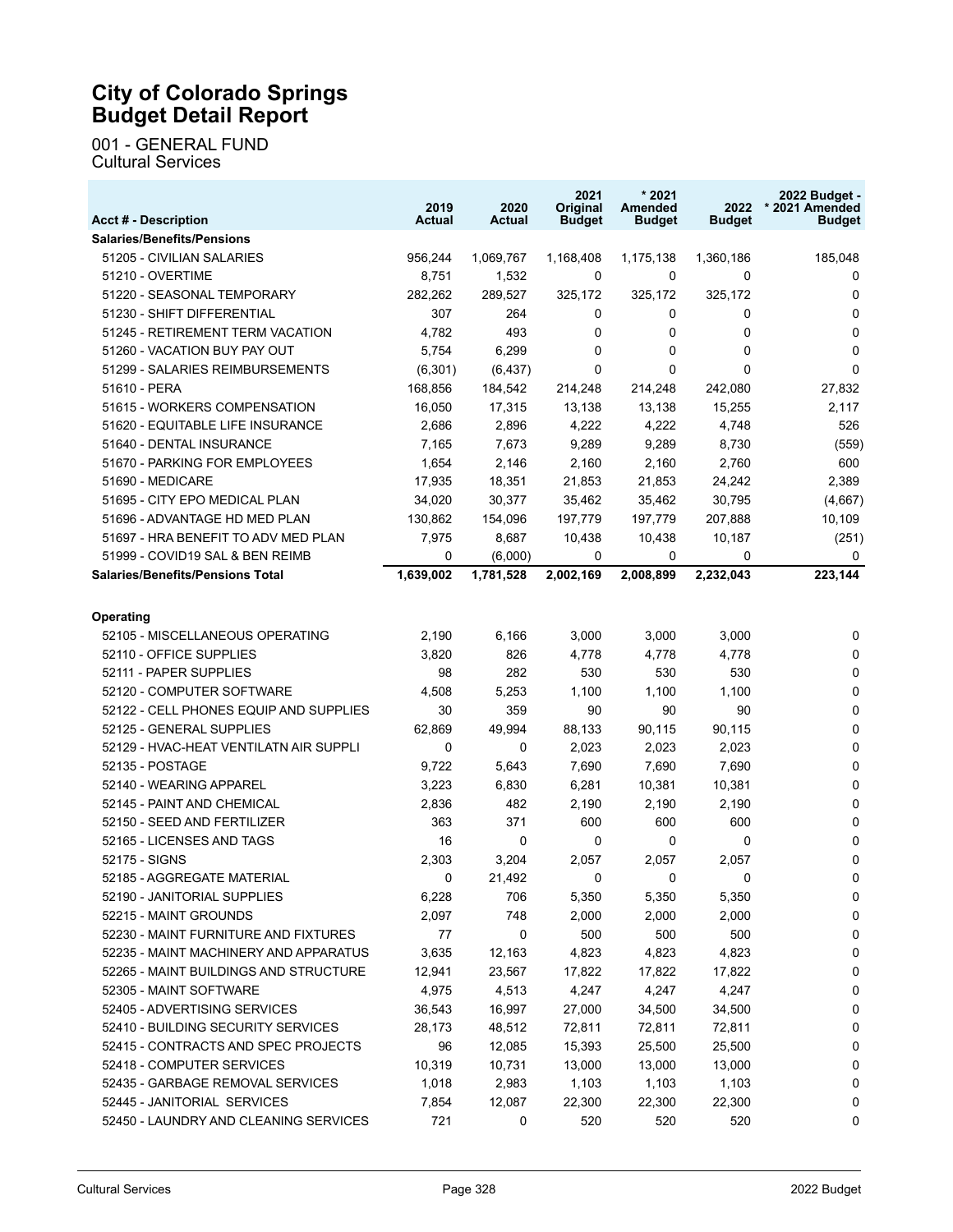001 - GENERAL FUND Cultural Services

| <b>Acct # - Description</b>                      | 2019<br>Actual | 2020<br>Actual | 2021<br>Original<br><b>Budget</b> | * 2021<br>Amended<br><b>Budget</b> | 2022<br><b>Budget</b> | 2022 Budget -<br>* 2021 Amended<br><b>Budget</b> |
|--------------------------------------------------|----------------|----------------|-----------------------------------|------------------------------------|-----------------------|--------------------------------------------------|
| 52455 - LAWN MAINTENANCE SERVICE                 | 285            | 855            | $\Omega$                          | 0                                  | 0                     | 0                                                |
| 52560 - PARKING SERVICES                         | 21             | 25             | 600                               | 600                                | 600                   | $\mathbf 0$                                      |
| 52568 - BANK AND INVESTMENT FEES                 | 0              | 12             | 0                                 | 0                                  | $\mathbf{0}$          | $\Omega$                                         |
| 52573 - CREDIT CARD FEES                         | 223            | 31             | 0                                 | 0                                  | $\mathbf{0}$          | $\Omega$                                         |
| 52575 - SERVICES                                 | 61.544         | 170.056        | 41,834                            | 41,834                             | 41,834                | 0                                                |
| 52579 - INSPECTIONS                              | 65             | $\Omega$       | 0                                 | 0                                  | $\mathbf{0}$          | 0                                                |
| 52590 - TEMPORARY EMPLOYMENT                     | 24,267         | 18,126         | 15,000                            | 15,000                             | 15,000                | 0                                                |
| 52595 - TRANSPORTATION SERVICES                  | 0              | $\Omega$       | 0                                 | 56,036                             | 56,036                | 0                                                |
| 52605 - CAR MILEAGE                              | 120            | 91             | 794                               | 794                                | 794                   | 0                                                |
| 52615 - DUES AND MEMBERSHIP                      | 2,885          | 2,029          | 3,188                             | 3,188                              | 3,188                 | $\mathbf 0$                                      |
| 52625 - MEETING EXPENSES IN TOWN                 | 33,142         | 7,868          | 21,640                            | 21,640                             | 21,640                | 0                                                |
| 52630 - TRAINING                                 | 1,052          | 1,891          | 4,462                             | 9,352                              | 9,352                 | 0                                                |
| 52635 - EMPLOYEE EDUCATIONL<br>ASSISTANCE        | 3,304          | 0              | 0                                 | 0                                  | 0                     | 0                                                |
| 52645 - SUBSCRIPTIONS                            | 768            | 829            | 660                               | 660                                | 660                   | 0                                                |
| 52655 - TRAVEL OUT OF TOWN                       | 1,888          | 905            | 2,500                             | 5,300                              | 5,300                 | 0                                                |
| 52731 - STATE CNTY PPRTA TAX                     | 0              | 44             | 0                                 | 0                                  | 0                     | $\mathbf 0$                                      |
| 52736 - CELL PHONE AIRTIME                       | 3              | $\Omega$       | 342                               | 342                                | 342                   | $\mathbf 0$                                      |
| 52738 - CELL PHONE BASE CHARGES                  | 4,892          | 6,808          | 4,301                             | 4,301                              | 4,301                 | $\mathbf 0$                                      |
| 52770 - SAFETY EQUIPMENT                         | $\mathbf 0$    | 152            | 0                                 | 0                                  | 0                     | $\mathbf 0$                                      |
| 52775 - MINOR EQUIPMENT                          | 2,300          | 15.786         | 19,948                            | 24,123                             | 24,123                | $\mathbf 0$                                      |
| 52776 - PRINTER CONSOLIDATION COST               | 6,151          | 5,311          | 6,554                             | 6,554                              | 6,554                 | 0                                                |
| 52795 - RENTAL OF EQUIPMENT                      | 938            | 2,136          | 1,250                             | 1,250                              | 1,250                 | $\mathbf 0$                                      |
| 52872 - MAINT FLEET VEHICLES EQP                 | 179            | 0              | 1,500                             | 1,500                              | 1,500                 | $\mathbf 0$                                      |
| 52874 - OFFICE SERVICES PRINTING                 | 10,969         | 7,777          | 10,139                            | 10,139                             | 10,139                | $\mathbf 0$                                      |
| 52999 - COVID19 OPER REIMB                       | 0              | (29, 359)      | 0                                 | 0                                  | 0                     | 0                                                |
| <b>Operating Total</b>                           | 361,651        | 457,367        | 440,053                           | 531,643                            | 531,643               | 0                                                |
| <b>Capital Outlay</b>                            |                |                |                                   |                                    |                       |                                                  |
| 53080 - VEHICLES ADDITIONS                       | 0              | 60,000         | 0                                 | 0                                  | 0                     | 0                                                |
| <b>Capital Outlay Total</b>                      | 0              | 60,000         | 0                                 | $\bf{0}$                           | $\bf{0}$              | 0                                                |
| <b>Total Expense</b>                             | 2,000,653      | 2,298,895      | 2,442,222                         | 2,540,542                          | 2,763,686             | 223,144                                          |
| <b>CIP Total</b>                                 | 0              | $\bf{0}$       | 0                                 | 3,000,000                          | $\bf{0}$              | (3,000,000)                                      |
| <b>Grand Total</b>                               | 2,000,653      | 2,298,895      | 2,442,222                         | 5,540,542                          | 2,763,686             | (2,776,856)                                      |
| Revenue                                          |                |                |                                   |                                    |                       |                                                  |
| 45247 - PARK AND REC PERMITS LICENSES            | 0              | 0              | 4,000                             | 4,000                              | 4,000                 | 0                                                |
| 45768 - UNCLAIMED PROPERTY DISPOSITION           | 350            | 0              | 0                                 | 0                                  | 0                     | 0                                                |
| 45907 - SPECIAL EVENTS                           | 5,469          | 1,515          | 5,500                             | 5,500                              | 5,500                 | 0                                                |
| 46171 - REIMBURSEMENT FROM GRANTS                | 15,000         | 0              | 113,808                           | 113,808                            | 113,808               | 0                                                |
| 46172 - REIMBURSEMENT FROM GIFT<br><b>TRUSTS</b> | 528,597        | 570,291        | 429,291                           | 429,291                            | 429,291               | 0                                                |
| <b>Total Revenue</b>                             | 549,416        | 571,806        | 552,599                           | 552,599                            | 552,599               | 0                                                |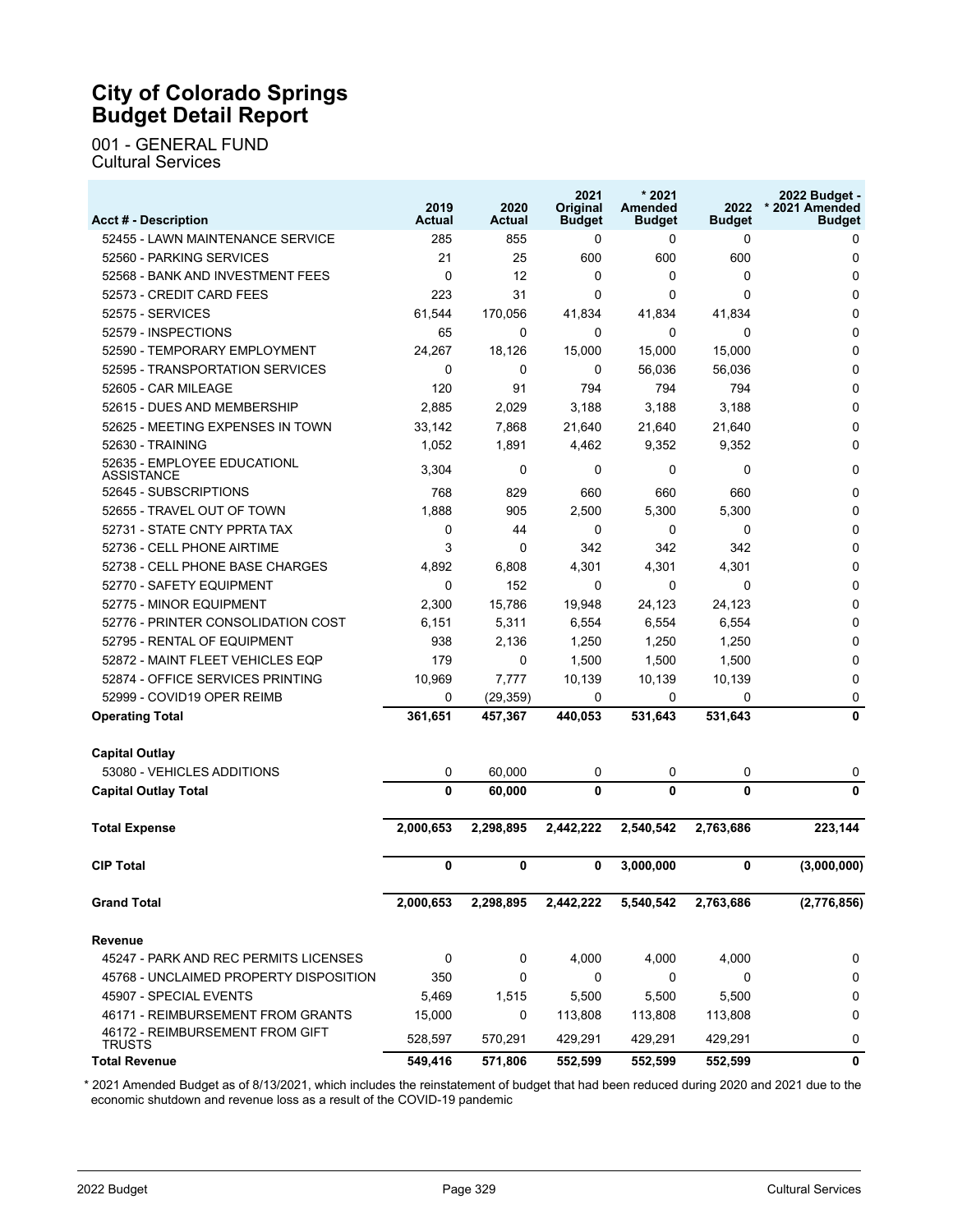#### 119 - CONSERVATION TRUST

Cultural Services

|                                         | 2019          | 2020          | 2021<br><b>Original</b> | $*2021$<br><b>Amended</b> | 2022          | 2022 Budget -<br>* 2021 Amended |
|-----------------------------------------|---------------|---------------|-------------------------|---------------------------|---------------|---------------------------------|
| <b>Acct # - Description</b>             | <b>Actual</b> | <b>Actual</b> | <b>Budget</b>           | <b>Budget</b>             | <b>Budget</b> | <b>Budget</b>                   |
| <b>Salaries/Benefits/Pensions</b>       |               |               |                         |                           |               |                                 |
| 51205 - CIVILIAN SALARIES               | 0             | 72,810        | 71,906                  | 71,906                    | 87,324        | 15,418                          |
| 51210 - OVERTIME                        | 0             | 156           | $\Omega$                | 0                         | 0             | 0                               |
| 51220 - SEASONAL TEMPORARY              | $\Omega$      | 40.601        | 50,000                  | 50,000                    | 50,000        | $\Omega$                        |
| 51230 - SHIFT DIFFERENTIAL              | 0             | 66            | 0                       | 0                         | 0             | 0                               |
| 51260 - VACATION BUY PAY OUT            | 0             | 819           | $\Omega$                | 0                         | $\mathbf{0}$  | 0                               |
| 51299 - SALARIES REIMBURSEMENTS         | 0             | (788)         | 0                       | 0                         | $\Omega$      | $\Omega$                        |
| 51610 - PERA                            | 0             | 15,137        | 17,329                  | 17,329                    | 19,900        | 2,571                           |
| 51615 - WORKERS COMPENSATION            | 0             | 4.492         | 3,329                   | 3,329                     | 4,107         | 778                             |
| 51620 - EQUITABLE LIFE INSURANCE        | 0             | 193           | 212                     | 212                       | 234           | 22                              |
| 51640 - DENTAL INSURANCE                | $\Omega$      | 806           | 723                     | 723                       | 810           | 87                              |
| 51690 - MEDICARE                        | 0             | 1,578         | 1,767                   | 1,767                     | 1,991         | 224                             |
| 51695 - CITY EPO MEDICAL PLAN           | 0             | 8,789         | 9,434                   | 9,434                     | 10,244        | 810                             |
| 51696 - ADVANTAGE HD MED PLAN           | 0             | 9,189         | 9,099                   | 9,099                     | 9,854         | 755                             |
| 51697 - HRA BENEFIT TO ADV MED PLAN     | 0             | 572           | 563                     | 563                       | 562           | (1)                             |
| <b>Salaries/Benefits/Pensions Total</b> | $\bf{0}$      | 154,420       | 164,362                 | 164,362                   | 185,026       | 20,664                          |
| Operating                               |               |               |                         |                           |               |                                 |
| 52125 - GENERAL SUPPLIES                | 0             | 1,267         | 1,000                   | 1,000                     | 1,000         | 0                               |
| 52185 - AGGREGATE MATERIAL              | $\Omega$      | 899           | 1.000                   | 1.000                     | 1.000         | 0                               |
| 52415 - CONTRACTS AND SPEC PROJECTS     | 0             | 1,698         | 1,600                   | 1,600                     | 1,600         | 0                               |
| 52770 - SAFETY EQUIPMENT                | 0             | 701           | 500                     | 500                       | 500           | 0                               |
| 52775 - MINOR EQUIPMENT                 | 0             | 1,425         | 1,500                   | 1,500                     | 1,500         | 0                               |
| <b>Operating Total</b>                  | $\bf{0}$      | 5,990         | 5,600                   | 5,600                     | 5,600         | $\bf{0}$                        |
| <b>Total Expense</b>                    | $\mathbf 0$   | 160,410       | 169,962                 | 169,962                   | 190,626       | 20,664                          |
| <b>CIP Total</b>                        | 31,663        | 16,830        | 20,000                  | 20,000                    | 20,000        | 0                               |
| <b>Grand Total</b>                      | 31,663        | 177,240       | 189,962                 | 189,962                   | 210,626       | 20,664                          |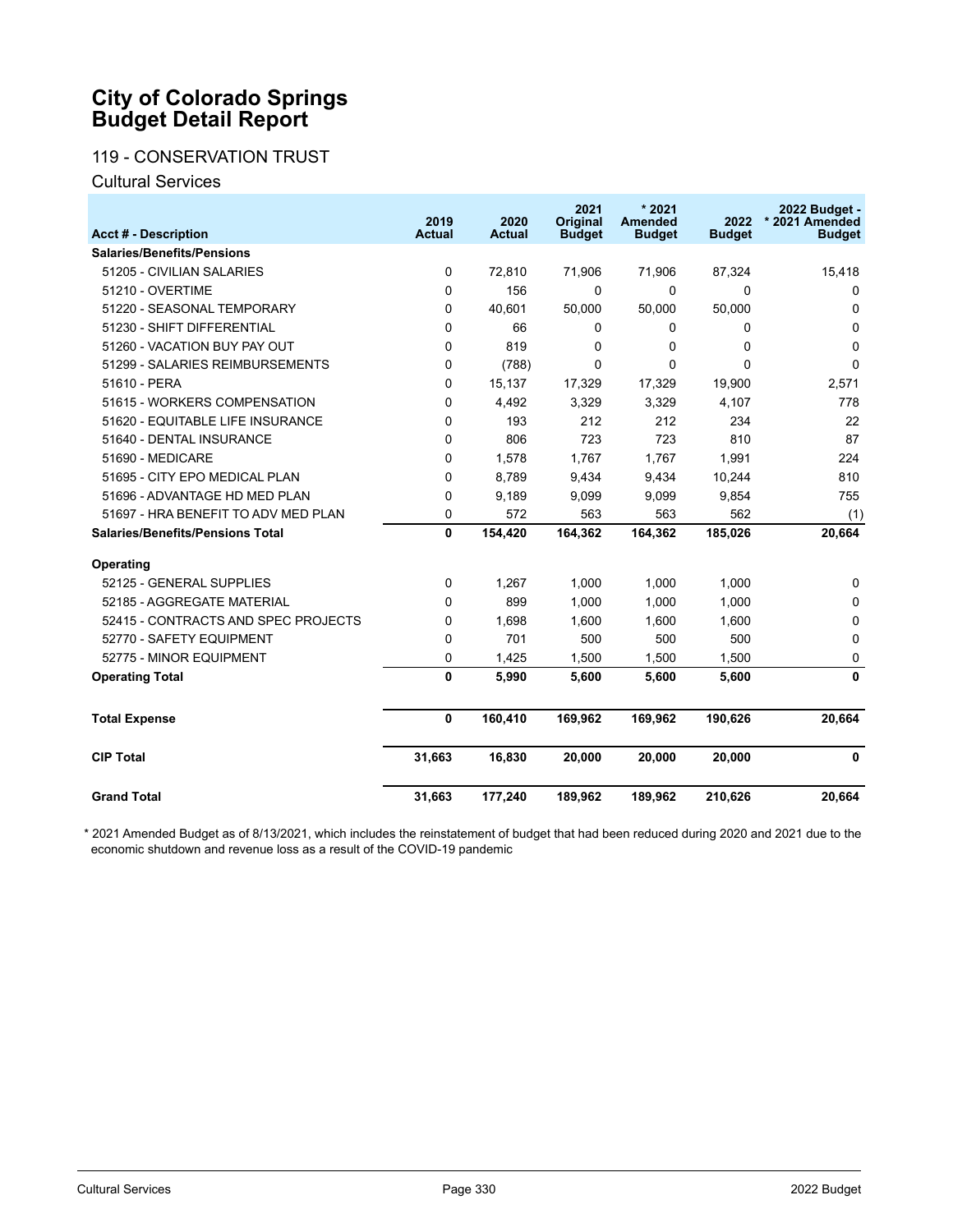# Design and Development

**Britt Haley, Manager** | (719) 385-6530 | Britt.Haley@coloradosprings.gov

#### **All Funds Summary**

|                | Use of Funds                                  | 2020<br><b>Actual</b> | 2021<br>Original<br><b>Budget</b> | $*2021$<br><b>Amended</b><br><b>Budget</b> | 2022<br><b>Budget</b> | 2022 Budget -<br>* 2021 Amended<br><b>Budget</b> |
|----------------|-----------------------------------------------|-----------------------|-----------------------------------|--------------------------------------------|-----------------------|--------------------------------------------------|
|                | <b>General Fund</b>                           | \$548,826             | \$621,824                         | \$556,362                                  | \$739,285             | \$182,923                                        |
|                | General Fund - CIP                            | 3,361,580             | O                                 |                                            |                       | 0                                                |
|                | Trails, Parks, and Open Space (TOPS)          | 330,415               | 297,677                           | 297,677                                    | 370,225               | 72,548                                           |
|                | Trails, Parks, and Open Space (TOPS)<br>- CIP | 13,396,426            | 2,597,443                         | 5,394,556                                  | 2,565,000             | (2,829,556)                                      |
| Funds          | Conservation Trust Fund (CTF) - CIP           | 424,634               | <sup>0</sup>                      |                                            |                       | $\Omega$                                         |
|                | Grants Fund**                                 | 2,115,138             | 150,000                           | 150,000                                    | 2,500,000             | 2,350,000                                        |
| $\overline{4}$ | PLDO - CIP                                    | 269,208               | 312,928                           | 312,928                                    | 4,417,479             | 4,104,551                                        |
|                | PPRTA - CIP                                   | 1,888,827             | 0                                 |                                            |                       | 0                                                |
|                | <b>Total</b>                                  | \$22,335,054          | \$3,979,872                       | \$6,711,523                                | \$10,591,989          | \$3,880,466                                      |
|                |                                               |                       |                                   |                                            |                       |                                                  |
|                | <b>Positions</b>                              |                       |                                   |                                            |                       |                                                  |
|                | <b>General Fund</b>                           | 6.00                  | 6.00                              | 6.00                                       | 6.00                  | 0.00                                             |
|                | <b>Other Funds</b>                            | 2.00                  | 2.00                              | 2.00                                       | 2.00                  | 0.00                                             |
|                | Total                                         | 8.00                  | 8.00                              | 8.00                                       | 8.00                  | 0.00                                             |

\* 2021 Amended Budget as of 8/13/2021, which includes the reinstatement of budget that had been reduced during 2020 and 2021 due to the economic shutdown and revenue loss as a result of the COVID-19 pandemic

\*\* The Grants Fund includes appropriation for new grant funding, and may include re-appropriation of prior year grants not awarded, as well as local match. However, the CIP table on a subsequent page of this narrative reflects only new grant funding. See Grants Overview for more information.

#### **Significant Changes vs. 2021**

- Increase of approximately \$183,000 in the General Fund mainly to fund existing positions, pay for performance and movements within the salary structure, medical cost adjustments, and removal of the hiring delay in 2021
- Increase of approximately \$70,000 in the Trails, Parks, and Open Space (TOPS) Fund mainly to fund existing positions, pay for performance and movements within the salary structure, and medical cost adjustments
- Net decrease of approximately \$2.8 million in TOPS CIP to remove a 2021 supplemental appropriation for land acquisition and to reflect funding planned for 2022 CIP projects
- Increase of approximately \$2.4 million in Grants to reflect anticipated grant awards
- Net increase of approximately \$4.1 million in PLDO CIP to fund the Coleman Park Design and Master Plan Implementation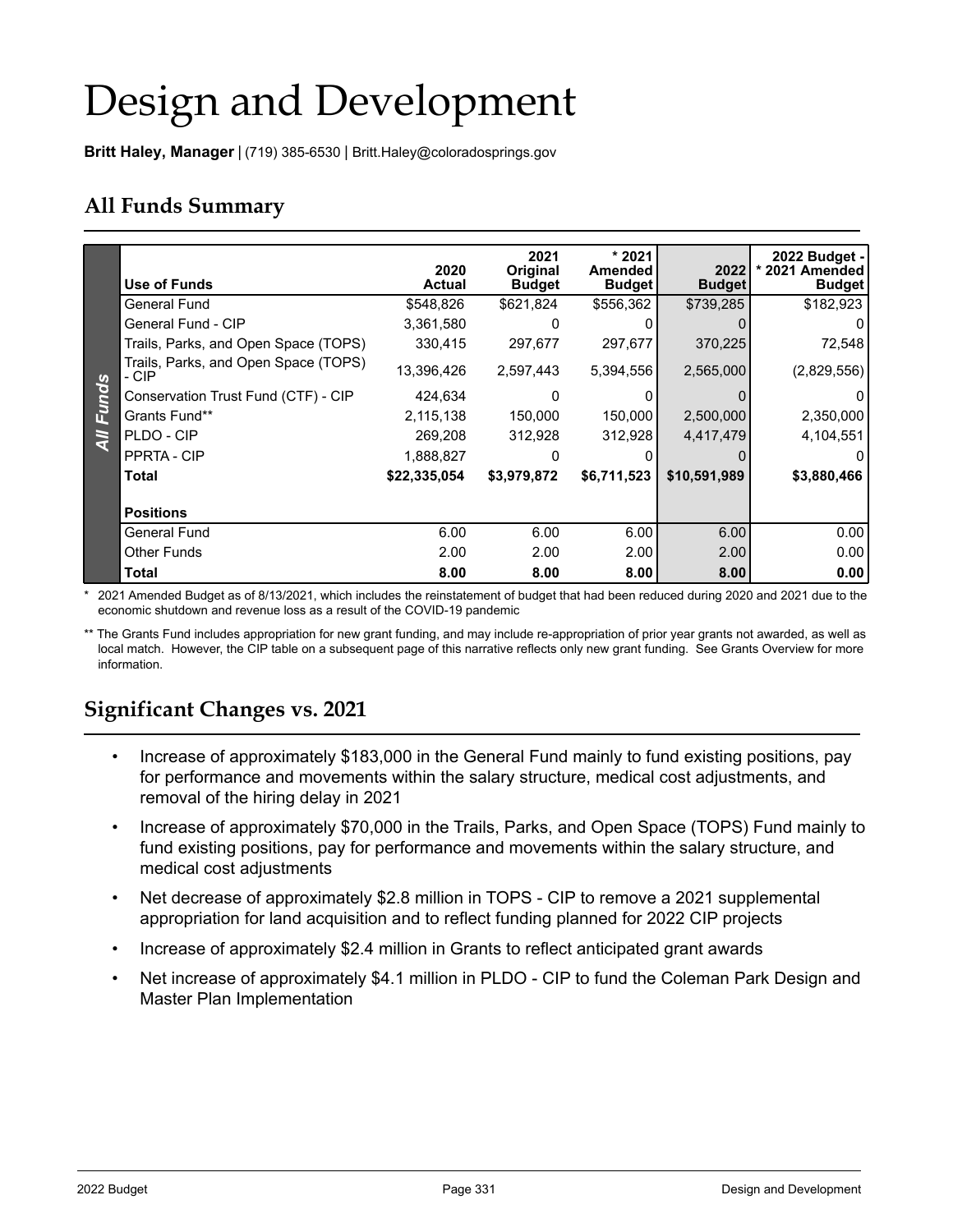Design and Development provides planning and construction management services for parks, trails, and open spaces funded by a number of sources including the Trails, Open Space and Parks (TOPS) Program. Responsibilities of the Design and Development staff include:

- Design and build neighborhood parks, community parks, and sports complexes, including recreation facilities such as spraygrounds, playgrounds, skate parks, pavilions, and ball fields;
- Provide complete cost-efficient construction drawings and specifications;
- Provide support for development of trails in accordance with the Multi-Use Trails Master Plan;
- Ensure that new and renovated park development projects are completed in a safe and financially responsible manner according to current construction standards;
- Review incoming TOPS Program acquisition applications and determine which properties will present the best overall value to the citizens of Colorado Springs. Continue to work with the residents of Colorado Springs to develop usable and meaningful master and management plans.

#### **Design and Development - Organizational Chart**



The Parks, Recreation and Cultural Services Director position is funded as part of the PRCS Recreation and Administration budget. This position is not reflected in the position count in the Budget Summary on the following page.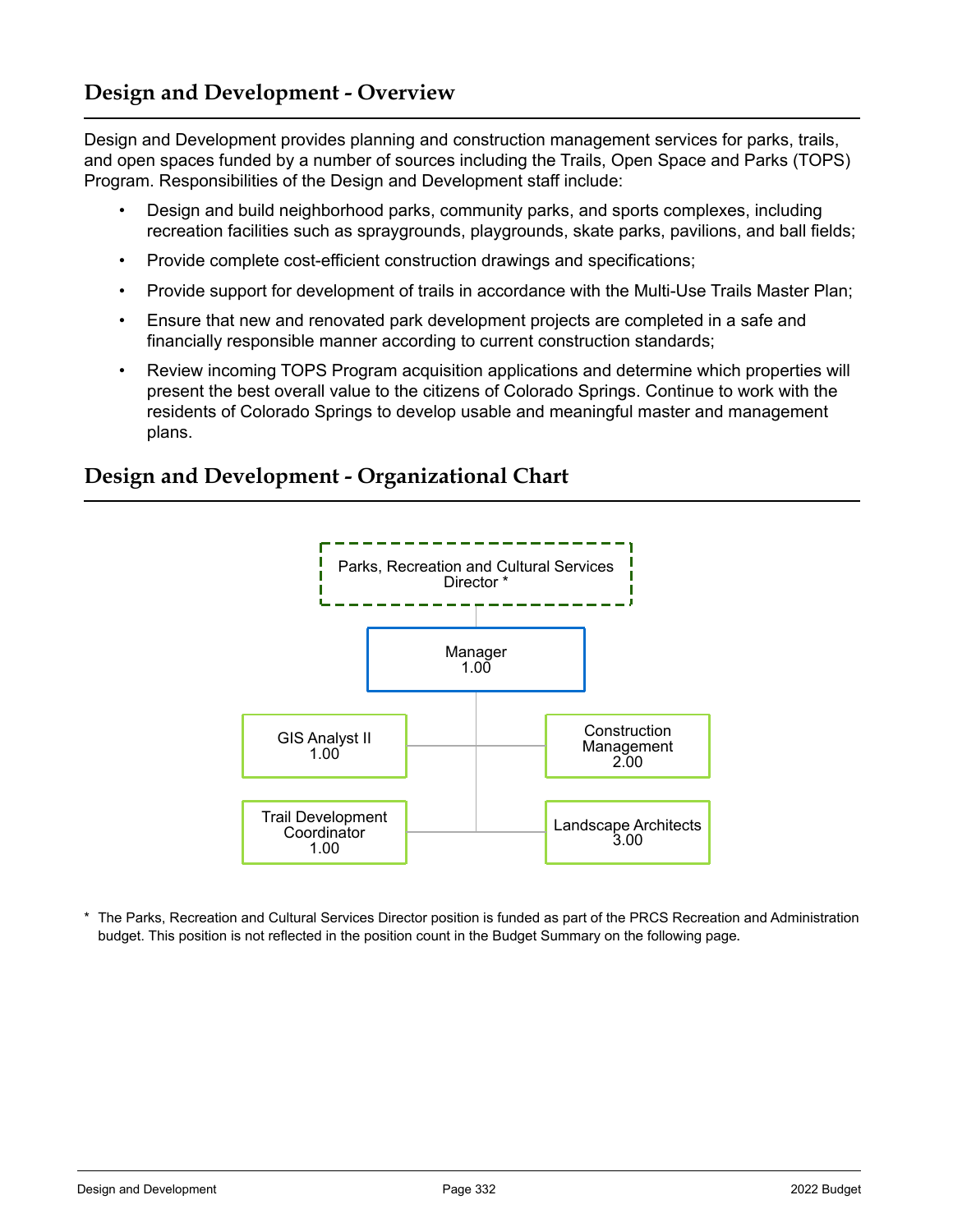The sections below provide a summary of the Budget, authorized positions, changes that occurred after the budget was implemented for 2021, and changes occurring as part of the 2022 Budget for each fund, including the General Fund, Trails, Open Space and Parks (TOPS), Conservation Trust Fund (CTF) - CIP and Grants.

|         | <b>Use of Funds</b>                    | 2019<br><b>Actual</b> | 2020<br><b>Actual</b> | 2021<br>Original<br><b>Budget</b>        | $*2021$<br><b>Amended</b><br><b>Budget</b> | 2022<br><b>Budget</b> | 2022 Budget -<br>* 2021 Amended<br><b>Budget</b> |  |  |  |
|---------|----------------------------------------|-----------------------|-----------------------|------------------------------------------|--------------------------------------------|-----------------------|--------------------------------------------------|--|--|--|
|         | Salary/Benefits/<br>Pensions           | \$583,870             | \$548,110             | \$618,824                                | \$553,362                                  | \$736,285             | \$182,923                                        |  |  |  |
|         | Operating                              | 703                   | 716                   | 3,000                                    | 3,000                                      | 3,000                 | 0                                                |  |  |  |
|         | <b>Total</b>                           | \$584,573             | \$548,826             | \$621,824                                | \$556,362                                  | \$739,285             | \$182,923                                        |  |  |  |
|         |                                        |                       |                       |                                          |                                            |                       |                                                  |  |  |  |
|         | <b>CIP</b>                             | \$683,641             | \$3,361,580           | \$0                                      | \$0                                        | \$0                   | \$0                                              |  |  |  |
|         |                                        |                       |                       |                                          |                                            |                       |                                                  |  |  |  |
| Fund    | <b>Grand Total</b>                     | \$1,268,214           | \$3,910,406           | \$621,824                                | \$556,362                                  | \$739,285             | \$182,923                                        |  |  |  |
|         |                                        |                       |                       |                                          |                                            |                       |                                                  |  |  |  |
| General | <b>Position Title</b>                  |                       | 2020<br><b>Actual</b> | 2021<br><b>Original</b><br><b>Budget</b> | $*2021$<br><b>Amended</b><br><b>Budget</b> | 2022<br><b>Budget</b> | 2022 Budget -<br>* 2021 Amended<br><b>Budget</b> |  |  |  |
|         | Capital Projects Coordinator           |                       | 0.50                  | 0.50                                     | 0.50                                       | 0.50                  | 0.00                                             |  |  |  |
|         | <b>Construction Project Specialist</b> |                       | 1.00                  | 1.00                                     | 1.00                                       | 1.00                  | 0.00                                             |  |  |  |
|         | <b>GIS Analyst II</b>                  |                       | 1.00                  | 1.00                                     | 1.00                                       | 1.00                  | 0.00                                             |  |  |  |
|         | Landscape Architect II                 |                       | 1.00                  | 1.00                                     | 2.00                                       | 2.00                  | 0.00                                             |  |  |  |
|         | Parks Development Manager              |                       | 0.50                  | 0.50                                     | 0.50                                       | 0.50                  | 0.00                                             |  |  |  |
|         | Senior Landscape Architect             |                       | 1.00                  | 1.00                                     | 1.00                                       | 1.00                  | 0.00                                             |  |  |  |
|         | <b>Staff Assistant</b>                 |                       | 1.00                  | 1.00                                     | 0.00                                       | 0.00                  | 0.00                                             |  |  |  |
|         | <b>Total Positions</b>                 |                       | 6.00                  | 6.00                                     | 6.00                                       | 6.00                  | 0.00                                             |  |  |  |

#### **Design and Development - General Fund: Summary, Funding, and Position Changes**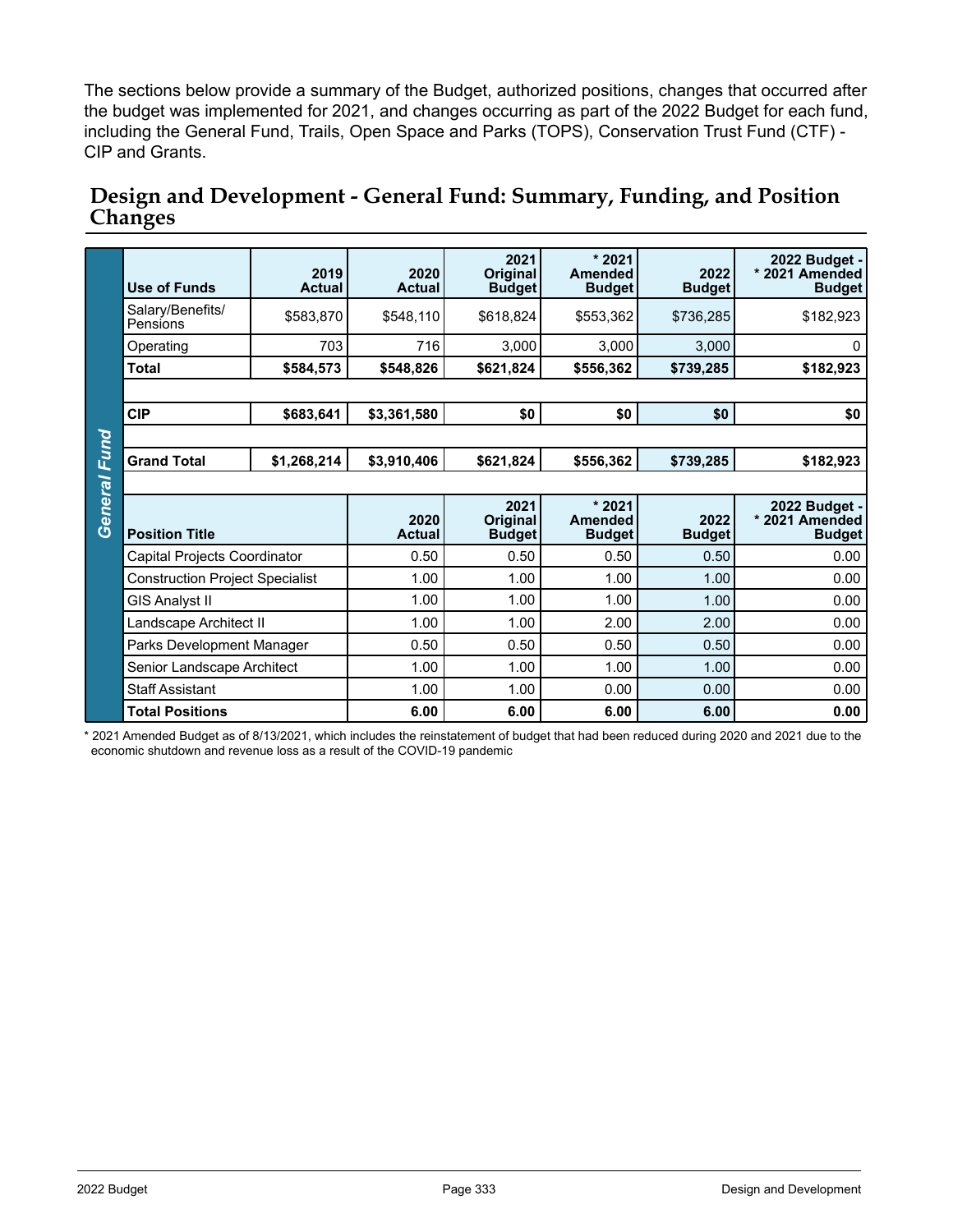## **Design and Development - General Fund: Summary, Funding, and Position Changes**

|                        | During 2021                                                                                                                                                                                                              | * 2021 Amended -<br>2021 Original Budget |
|------------------------|--------------------------------------------------------------------------------------------------------------------------------------------------------------------------------------------------------------------------|------------------------------------------|
|                        | Transfer 1.00 FTE Staff Assistant from the Design and Development division to the<br>Recreation and Administration division                                                                                              | (\$68,498)                               |
|                        | Removal of 50% of the hiring delay that reduced the salary budget during 2020 and<br>carried forward into the 2021 original budget due to the economic shutdown and<br>revenue loss as a result of the COVID-19 pandemic | 3,036                                    |
|                        | <b>Total During 2021</b>                                                                                                                                                                                                 | $($ \$65,462) $ $                        |
|                        | <b>For 2022</b>                                                                                                                                                                                                          | 2022 Budget -<br>* 2021 Amended Budget   |
|                        | <b>Salaries/Benefits/Pensions</b>                                                                                                                                                                                        |                                          |
| <b>Funding Changes</b> | Net change to fund existing positions                                                                                                                                                                                    | \$143,345                                |
|                        | Increase to fund market movement, pay for performance, and pay progression                                                                                                                                               | 31,953                                   |
|                        | Increase to fund medical cost adjustments                                                                                                                                                                                | 4,589                                    |
|                        | Increase to fund the removal of the remaining 50% prior year hiring delay                                                                                                                                                | 3,036                                    |
|                        | <b>Total Salaries/Benefits/Pensions</b>                                                                                                                                                                                  | \$182,923                                |
|                        | <b>Operating</b>                                                                                                                                                                                                         |                                          |
|                        | None                                                                                                                                                                                                                     | \$0                                      |
|                        | <b>Total Operating</b>                                                                                                                                                                                                   | \$0                                      |
|                        | <b>CIP</b>                                                                                                                                                                                                               |                                          |
|                        | None                                                                                                                                                                                                                     | \$0                                      |
|                        | <b>Total CIP</b>                                                                                                                                                                                                         | \$0                                      |
|                        | Total For 2022                                                                                                                                                                                                           | \$182,923                                |

| 8g<br><b>Change</b> | During 2021                                                                                                            | * 2021 Amended -<br>2021 Original Budget |
|---------------------|------------------------------------------------------------------------------------------------------------------------|------------------------------------------|
|                     | Transfer of 1.00 FTE Staff Assistant from Design and Development division to<br>Recreation and Administration division | (1.00)                                   |
|                     | Add 1.00 FTE Landscape Architect II (related to revised PLDO fees and structure)                                       | 1.00                                     |
| ition<br><b>OS</b>  | Total During 2021                                                                                                      | 0.00                                     |
|                     | For 2022                                                                                                               | 2022 Budget -<br>* 2021 Amended Budget   |
|                     | None                                                                                                                   | 0.00                                     |
|                     | Total For 2022                                                                                                         | 0.00                                     |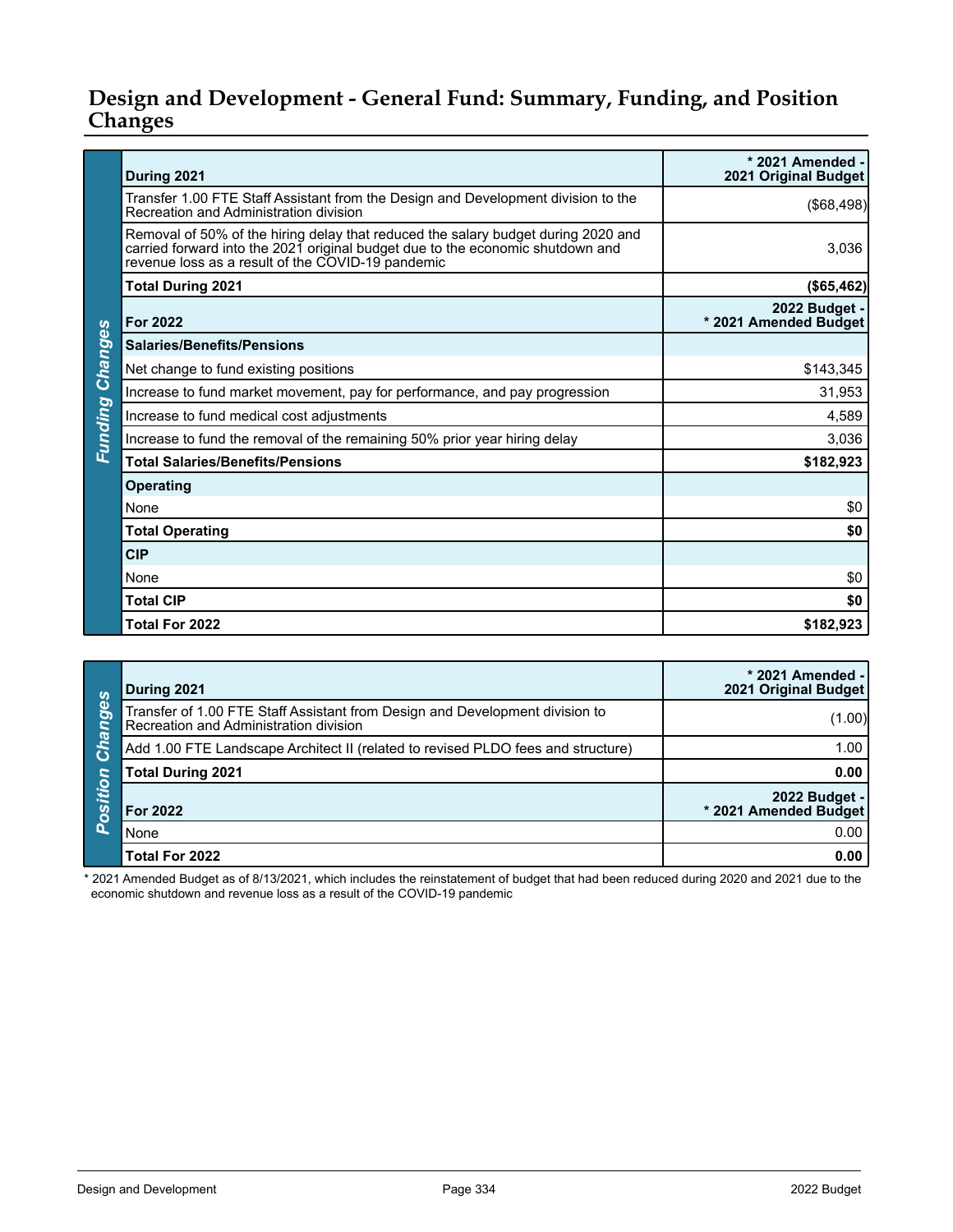# **Design and Development - TOPS Fund: Summary, Funding, and Position Changes**

|             | Use of Funds                         | 2019<br><b>Actual</b> | 2020<br><b>Actual</b> | 2021<br>Original<br><b>Budget</b> | $*2021$<br><b>Amended</b><br><b>Budget</b> | 2022<br><b>Budget</b> | 2022 Budget -<br>* 2021 Amended<br><b>Budget</b> |  |  |
|-------------|--------------------------------------|-----------------------|-----------------------|-----------------------------------|--------------------------------------------|-----------------------|--------------------------------------------------|--|--|
|             | Salary/Benefits/<br>Pensions         | \$215,255             | \$240,377             | \$251,097                         | \$251,097                                  | \$321,460             | \$70,363                                         |  |  |
|             | Operating                            | 64,624                | 90,038                | 46,580                            | 46,580                                     | 48,765                | 2,185                                            |  |  |
|             | Capital Outlay                       | 269                   | 0                     | 0                                 | 0                                          | 0                     | 0                                                |  |  |
|             | Total                                | \$280,148             | \$330,415             | \$297,677                         | \$297,677                                  | \$370,225             | \$72,548                                         |  |  |
| Fund        |                                      |                       |                       |                                   |                                            |                       |                                                  |  |  |
|             | <b>CIP</b>                           | \$2,498,710           | \$13,396,426          | \$2,597,443                       | \$5,394,556                                | \$2,565,000           | (\$2,829,556)                                    |  |  |
|             |                                      |                       |                       |                                   |                                            |                       |                                                  |  |  |
| <b>TOPS</b> | <b>Grand Total</b>                   | \$2,778,858           | \$13,726,841          | \$2,895,120                       | \$5,692,233                                | \$2,935,225           | (\$2,757,008)                                    |  |  |
|             |                                      |                       |                       |                                   |                                            |                       |                                                  |  |  |
|             | <b>Position Title</b>                |                       | 2020<br><b>Actual</b> | 2021<br>Original<br><b>Budget</b> | $*2021$<br><b>Amended</b><br><b>Budget</b> | 2022<br><b>Budget</b> | 2022 Budget -<br>* 2021 Amended<br><b>Budget</b> |  |  |
|             | Capital Projects Coordinator         |                       | 0.50                  | 0.50                              | 0.50                                       | 0.50                  | 0.00                                             |  |  |
|             | Parks Development Manager            |                       | 0.50                  | 0.50                              | 0.50                                       | 0.50                  | 0.00                                             |  |  |
|             | <b>Trail Development Coordinator</b> |                       | 1.00                  | 1.00                              | 1.00                                       | 1.00                  | 0.00                                             |  |  |
|             | <b>Total Positions</b>               |                       | 2.00                  | 2.00                              | 2.00                                       | 2.00                  | 0.00                                             |  |  |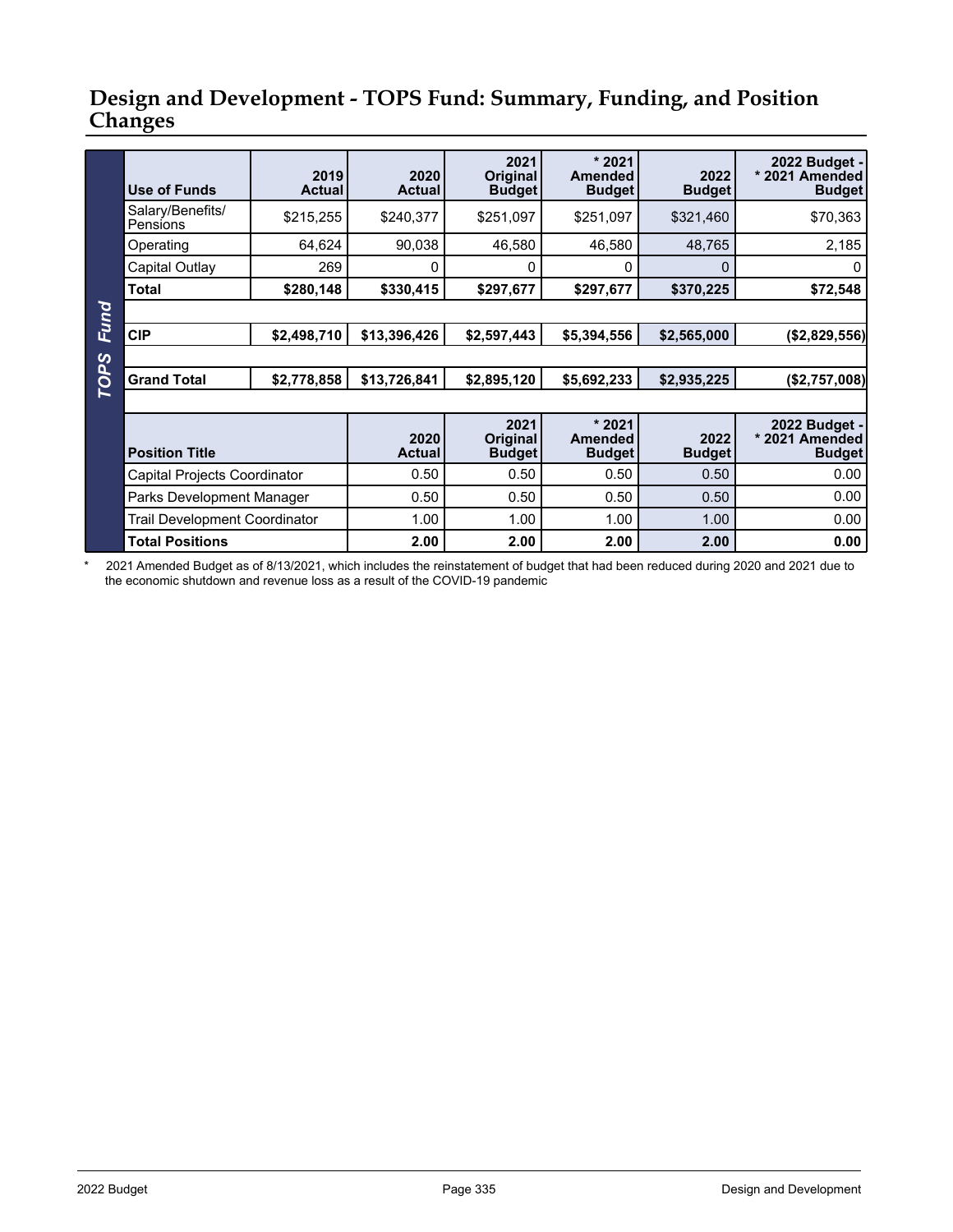## **Design and Development - TOPS Fund: Summary, Funding, and Position Changes**

| During 2021                                                                           | * 2021 Amended -<br>2021 Original Budget |
|---------------------------------------------------------------------------------------|------------------------------------------|
| Supplemental appropriation for land acquisition for Pikeview at Mountain Shadows      | \$2,797,113                              |
| <b>Total During 2021</b>                                                              | \$2,797,113                              |
| For 2022                                                                              | 2022 Budget -<br>* 2021 Amended Budget   |
| <b>Salaries/Benefits/Pensions</b>                                                     |                                          |
| Net change to fund existing positions                                                 | \$48,565                                 |
| Changes<br>Increase to fund market movement, pay for performance, and pay progression | 19,648                                   |
| Increase to fund medical cost adjustments                                             | 2,150                                    |
| <b>Total Salaries/Benefits/Pensions</b>                                               | \$70,363                                 |
| <u>TOPS Funding</u><br><b>Operating</b>                                               |                                          |
| Increase to match anticipated expenditures                                            | \$2,185                                  |
| <b>Total Operating</b>                                                                | \$2,185                                  |
| <b>Capital Outlay</b>                                                                 |                                          |
| None                                                                                  | \$0                                      |
| <b>Total Capital Outlay</b>                                                           | \$0                                      |
| <b>CIP</b>                                                                            |                                          |
| Removal of 2021 supplemental appropriation for land acquisition                       | (\$2,797,113)                            |
| Decrease to reflect funding planned for 2022 CIP                                      | (32, 443)                                |
| <b>Total CIP</b>                                                                      | (\$2,829,556)                            |
| <b>Total For 2022</b>                                                                 | (\$2,757,008)                            |

|                                 | During 2021              | * 2021 Amended -<br>2021 Original Budget |
|---------------------------------|--------------------------|------------------------------------------|
|                                 | None                     | 0.00                                     |
|                                 | <b>Total During 2021</b> | 0.00                                     |
| <b>TOPS Position</b><br>Changes | <b>For 2022</b>          | - 2022 Budget<br>2021 Amended Budget     |
|                                 | None                     | 0.00                                     |
|                                 | Total For 2022           | 0.00                                     |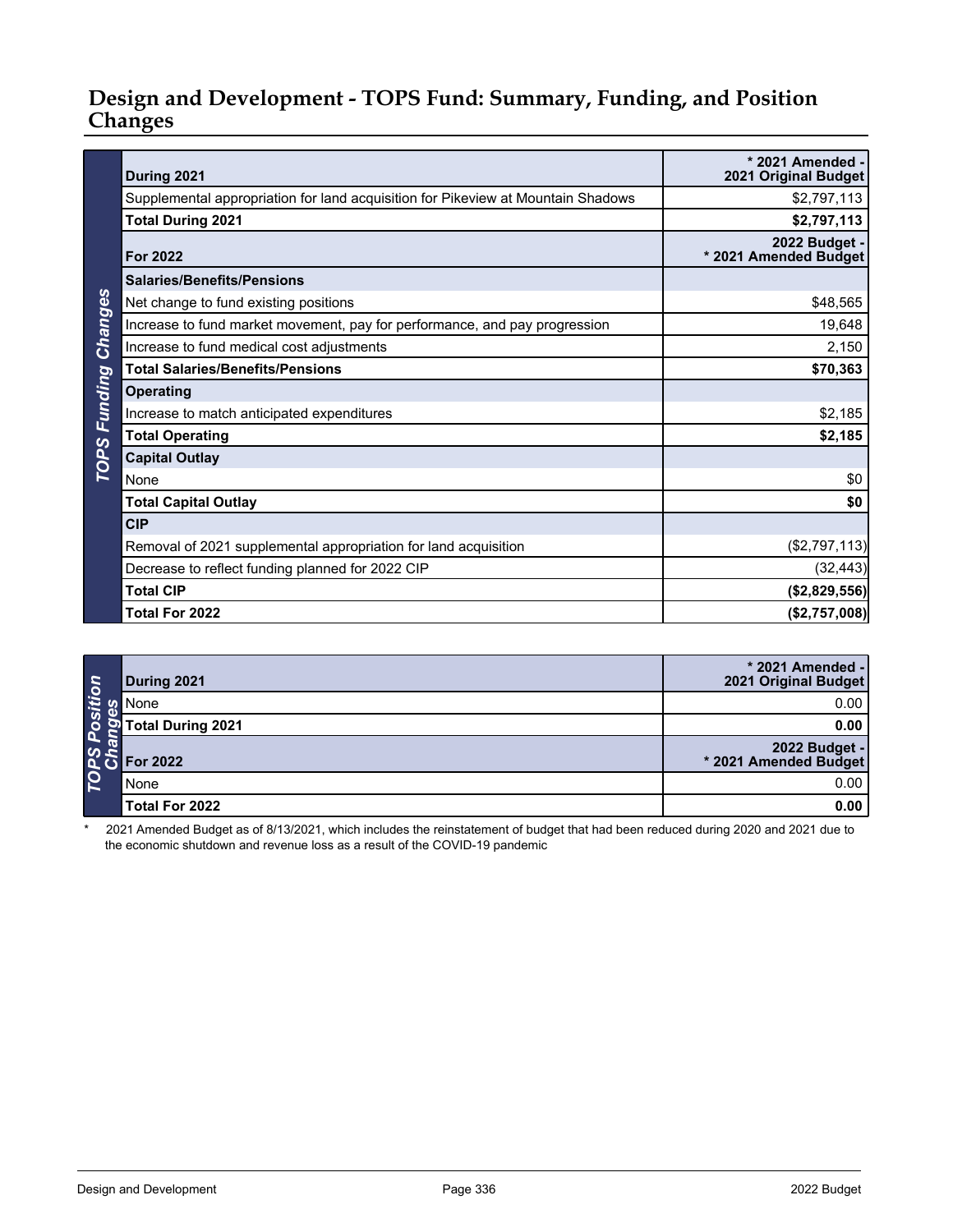#### **Design and Development - Conservation Trust Fund: Summary, Funding, and Position Changes**

| ਨ | <b>Use of Funds</b> | 2019<br><b>Actual</b> | 2020<br><b>Actual</b> | 2021<br>Original<br><b>Budget</b> | $*2021$<br>Amended I<br><b>Budget</b> | 2022<br><b>Budget</b> | 2022 Budget -<br>* 2021 Amended<br><b>Budget</b> |
|---|---------------------|-----------------------|-----------------------|-----------------------------------|---------------------------------------|-----------------------|--------------------------------------------------|
|   | <b>CIP</b>          | \$154.924             | \$424.634             | \$0                               | \$0 <sub>1</sub>                      | \$0                   | \$0                                              |
|   | <b>Total</b>        | \$154.924             | \$424.634             | \$0                               | \$0                                   | \$0                   | \$0                                              |

| Changes        | During 2021              | * 2021 Amended -<br>2021 Original Budget |
|----------------|--------------------------|------------------------------------------|
|                | None                     | \$0                                      |
|                | <b>Total During 2021</b> | \$0                                      |
| <b>Eunding</b> | <b>For 2022</b>          | - 2022 Budget<br>2021 Amended Budget     |
|                | <b>CIP</b>               |                                          |
| е              | None                     | \$0                                      |
|                | <b>Total CIP</b>         | \$0                                      |
| Ø              | Total For 2022           | \$0                                      |

\* 2021 Amended Budget as of 8/13/2021, which includes the reinstatement of budget that had been reduced during 2020 and 2021 due to the economic shutdown and revenue loss as a result of the COVID-19 pandemic

#### **Design and Development - Grants Fund: Summary and Funding Changes**

|  | $\left \frac{16}{5}\right $ Use of Funds                  | 2019<br>Actual! | 2020<br><b>Actual</b> | 2021<br>Original<br><b>Budget</b> | $*2021$<br>Amended I<br><b>Budget</b> | 2022<br><b>Budget</b> | 2022 Budget -<br>* 2021 Amended<br><b>Budget</b> |
|--|-----------------------------------------------------------|-----------------|-----------------------|-----------------------------------|---------------------------------------|-----------------------|--------------------------------------------------|
|  | $\begin{array}{ c c }\n\hline\n\end{array}$ Grants Fund** | \$96,300        | \$2,115,138           | \$150,000                         | \$150,000                             | \$2,500,000           | \$2,350,000                                      |
|  | <b>Total</b>                                              | \$96.300        | \$2,115,138           | \$150,000                         | \$150,000                             | \$2,500,000           | \$2,350,000                                      |

\*\* The Grants Fund includes appropriation for new grant funding, and may include re-appropriation of prior year grants not awarded, as well as local match. However, the CIP table on a subsequent page of this narrative reflects only new grant funding. See Grants Overview for more information.

| ges    | During 2021                                                 | * 2021 Amended -<br>2021 Original Budget |
|--------|-------------------------------------------------------------|------------------------------------------|
| nan    | l None                                                      | \$0                                      |
| نَ     | <b>Total During 2021</b>                                    | \$0                                      |
| Burpun | <b>For 2022</b>                                             | 2022 Budget -<br>* 2021 Amended Budget   |
|        | Increase to reflect anticipated 2022 operating grant awards | \$2,350,000                              |
| lī     | Total For 2022                                              | \$2,350,000                              |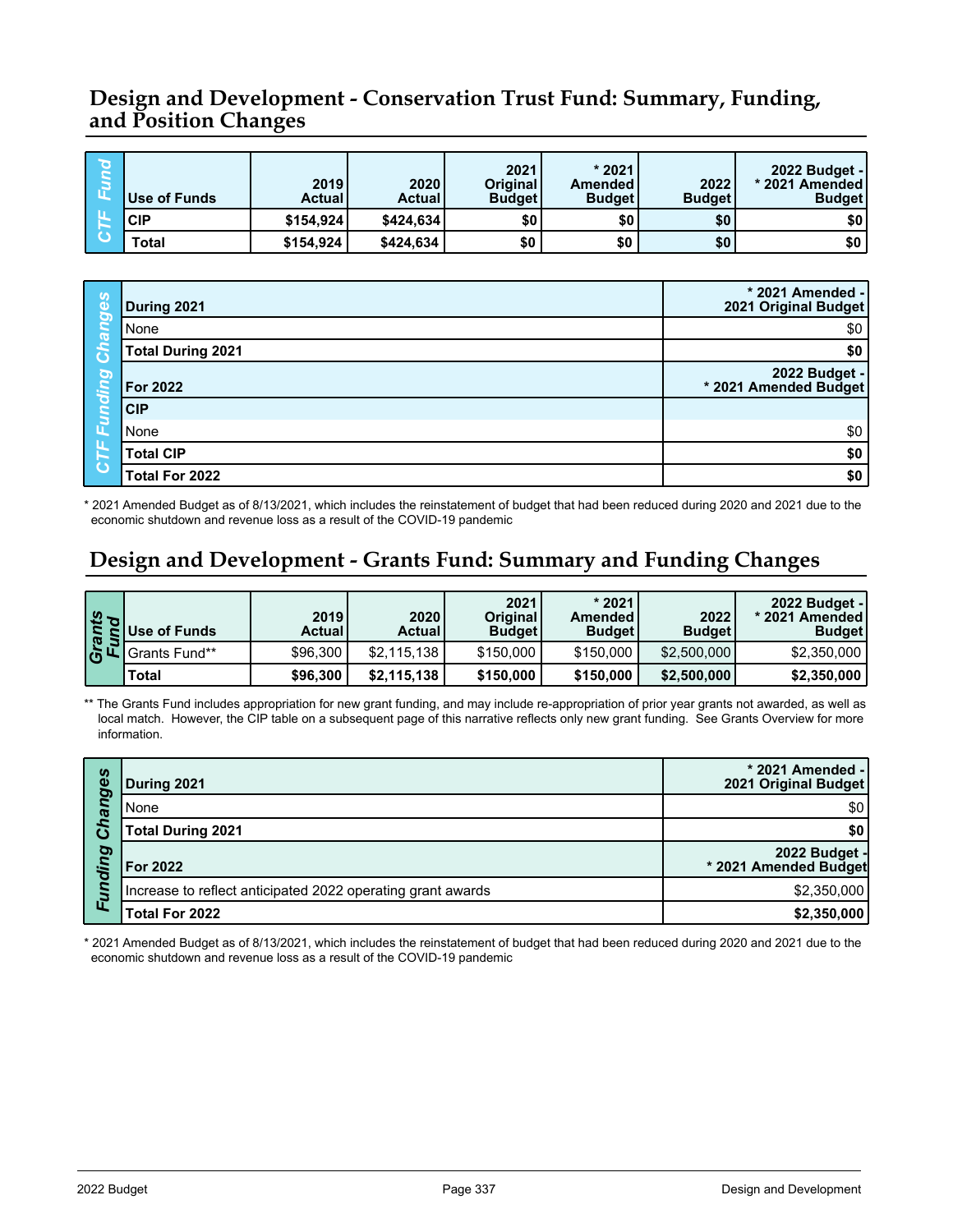# **Design and Development - PPRTA: Summary**

|         | Use of Funds                                                                                                                                                                                                                                                              | 2019<br><b>Actual</b> | 2020<br><b>Actual</b> | 2021<br>Original<br><b>Budget</b> | $*2021$<br><b>Amended</b><br><b>Budget</b> | 2022<br><b>Budget</b> | 2022 Budget -<br>* 2021 Amended<br><b>Budget</b> |  |
|---------|---------------------------------------------------------------------------------------------------------------------------------------------------------------------------------------------------------------------------------------------------------------------------|-----------------------|-----------------------|-----------------------------------|--------------------------------------------|-----------------------|--------------------------------------------------|--|
|         | Capital +                                                                                                                                                                                                                                                                 | \$451,534             | \$1,888,827           | \$0                               | \$0                                        | \$0                   | \$0                                              |  |
| ্ব      | Гоtal                                                                                                                                                                                                                                                                     | \$451,534             | \$1,888,827           | \$0                               | \$0                                        | \$0                   | \$0                                              |  |
| Æ<br>D. | † The PPRTA capital projects for the budget year are listed below in the CIP table. 2019 and 2020 Actual reported<br>  above are tracked in the City's financial system. These amounts may differ from the PPRTA Financial Statem                                         |                       |                       |                                   |                                            |                       |                                                  |  |
|         | The PPRTA budget, funded by a one-cent sales tax, is not appropriated by the City. However, to reflect total funding<br>dedicated for capital projects and maintenance of the City's transportation system, relevant PPRTA expenditures are<br>included in this document. |                       |                       |                                   |                                            |                       |                                                  |  |

2021 Amended City Budget as of 8/13/2021, which includes the reinstatement of budget that had been reduced during 2020 and 2021 due to the economic shutdown and revenue loss as a result of the COVID-19 pandemic

# **Design and Development - CIP Program**

|              | <b>Project</b>                                                  | <b>PLDO</b> | <b>TOPS</b> | <b>Total</b><br><b>Allocation</b> |
|--------------|-----------------------------------------------------------------|-------------|-------------|-----------------------------------|
|              | Coleman Community Park Design and Master Plan<br>Implementation | 4,408,569   |             | 4,408,569                         |
|              | Corral Bluffs/Jimmy Camp Creek Building Demolition              |             | 300,000     | 300,000                           |
|              | Greenways at Sand Creek Park-Water Tap                          |             | 110.000     | 110,000                           |
| CIP Program* | Open Space Acquisition                                          |             | 70,000      | 70,000                            |
|              | Open Space Wayfinding Signage Package/Implementation            |             | 200,000     | 200,000                           |
|              | Panorama Park Construction-Contingency                          |             | 285,000     | 285,000                           |
|              | <b>PLDO</b> Investment Fees                                     | 8.910       |             | 8,910                             |
|              | TOPS 2022 Trails                                                |             | 1,600,000   | 1,600,000                         |
|              | Total 2022 CIP                                                  | \$4,417,479 | \$2,565,000 | \$6,982,479                       |

\* The funding of the CIP projects is for the current budget year and may not reflect the total project cost. For a citywide comprehensive list of CIP projects, refer to the CIP section of the Budget.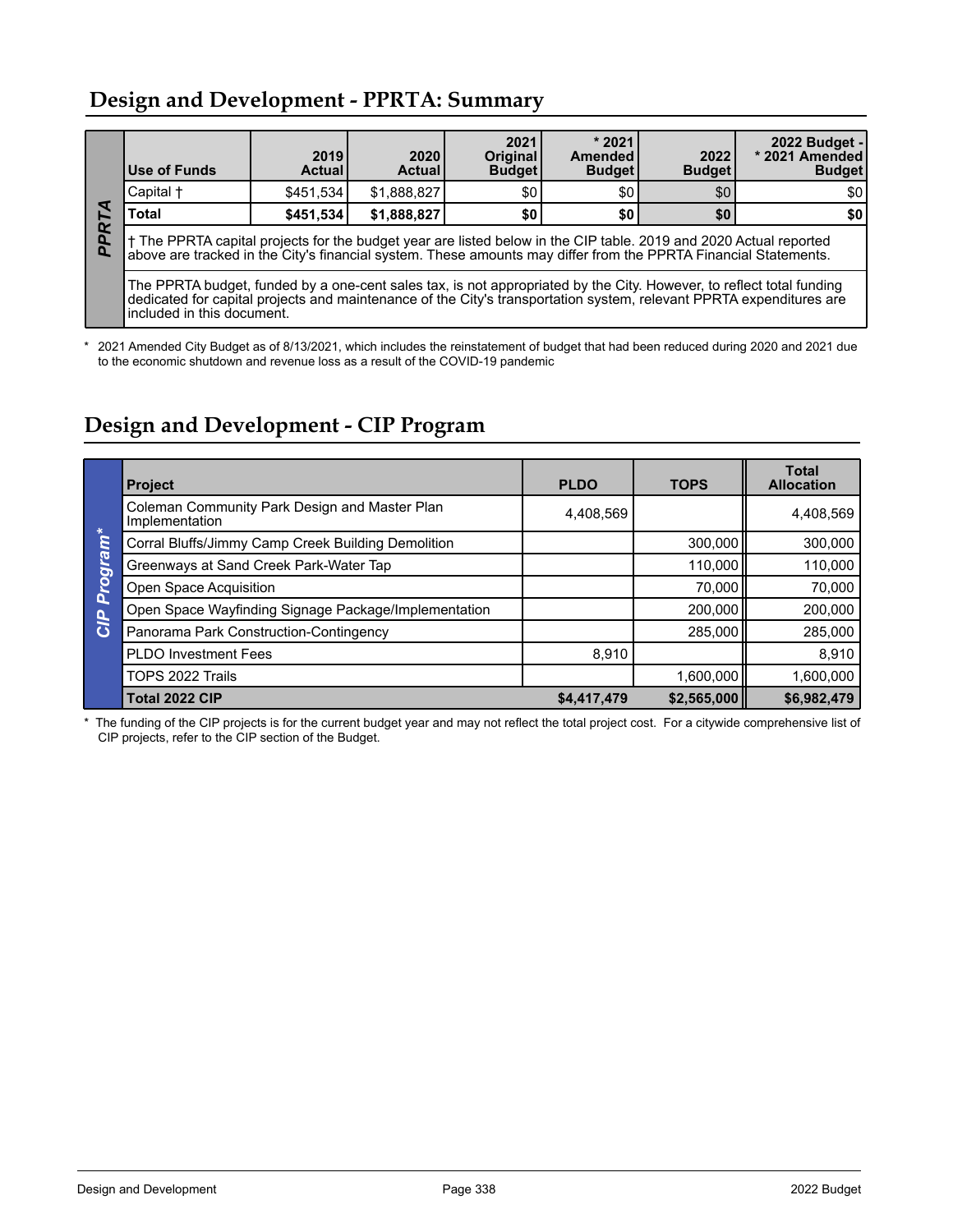#### 001 - GENERAL FUND

Design and Development

| <b>Acct # - Description</b>             | 2019<br><b>Actual</b> | 2020<br><b>Actual</b> | 2021<br><b>Original</b><br><b>Budget</b> | $*2021$<br>Amended<br><b>Budget</b> | 2022<br><b>Budget</b> | 2022 Budget -<br>* 2021 Amended<br><b>Budget</b> |
|-----------------------------------------|-----------------------|-----------------------|------------------------------------------|-------------------------------------|-----------------------|--------------------------------------------------|
| <b>Salaries/Benefits/Pensions</b>       |                       |                       |                                          |                                     |                       |                                                  |
| 51205 - CIVILIAN SALARIES               | 454,327               | 436,580               | 479,403                                  | 434,520                             | 570,386               | 135,866                                          |
| 51210 - OVERTIME                        | 602                   | 0                     | 0                                        | 0                                   | 0                     | 0                                                |
| 51260 - VACATION BUY PAY OUT            | 58                    | 2,866                 | $\Omega$                                 | 0                                   | 0                     | 0                                                |
| 51299 - SALARIES REIMBURSEMENTS         | (2,042)               | (2,765)               | $\Omega$                                 | $\Omega$                            | $\Omega$              | $\Omega$                                         |
| 51610 - PERA                            | 60,763                | 60,142                | 69,036                                   | 62,222                              | 81,715                | 19,493                                           |
| 51615 - WORKERS COMPENSATION            | 7,276                 | 6,658                 | 6,783                                    | 6,663                               | 8,806                 | 2,143                                            |
| 51620 - EQUITABLE LIFE INSURANCE        | 1,290                 | 1,200                 | 1.814                                    | 1,650                               | 2,068                 | 418                                              |
| 51640 - DENTAL INSURANCE                | 2,344                 | 1,778                 | 2,410                                    | 1,882                               | 2,520                 | 638                                              |
| 51690 - MEDICARE                        | 6,446                 | 6,264                 | 7,039                                    | 6,344                               | 8,183                 | 1,839                                            |
| 51695 - CITY EPO MEDICAL PLAN           | 14,468                | 14,835                | 16,159                                   | 16,159                              | 23,582                | 7,423                                            |
| 51696 - ADVANTAGE HD MED PLAN           | 36,116                | 19,569                | 34,430                                   | 22.922                              | 37.275                | 14,353                                           |
| 51697 - HRA BENEFIT TO ADV MED PLAN     | 2,222                 | 983                   | 1,750                                    | 1,000                               | 1,750                 | 750                                              |
| <b>Salaries/Benefits/Pensions Total</b> | 583,870               | 548,110               | 618,824                                  | 553,362                             | 736,285               | 182,923                                          |
| Operating                               |                       |                       |                                          |                                     |                       |                                                  |
| 52125 - GENERAL SUPPLIES                | 0                     | 0                     | 450                                      | 450                                 | 450                   | 0                                                |
| 52607 - CELL PHONE ALLOWANCE            | 600                   | 570                   | 1,550                                    | 1,550                               | 1,550                 | 0                                                |
| 52610 - PROFESSIONAL LICENSES           | $\Omega$              | 0                     | 1,000                                    | 1,000                               | 1,000                 | 0                                                |
| 52615 - DUES AND MEMBERSHIP             | 103                   | 103                   | 0                                        | 0                                   | $\Omega$              | 0                                                |
| 52625 - MEETING EXPENSES IN TOWN        | 0                     | 43                    | 0                                        | 0                                   | $\Omega$              | 0                                                |
| <b>Operating Total</b>                  | 703                   | 716                   | 3,000                                    | 3,000                               | 3,000                 | $\bf{0}$                                         |
| <b>Total Expense</b>                    | 584,573               | 548,826               | 621,824                                  | 556,362                             | 739,285               | 182,923                                          |
| <b>CIP Total</b>                        | 683,641               | 3,361,580             | $\bf{0}$                                 | 0                                   | $\bf{0}$              | 0                                                |
| <b>Grand Total</b>                      | 1.268.214             | 3.910.406             | 621.824                                  | 556.362                             | 739.285               | 182.923                                          |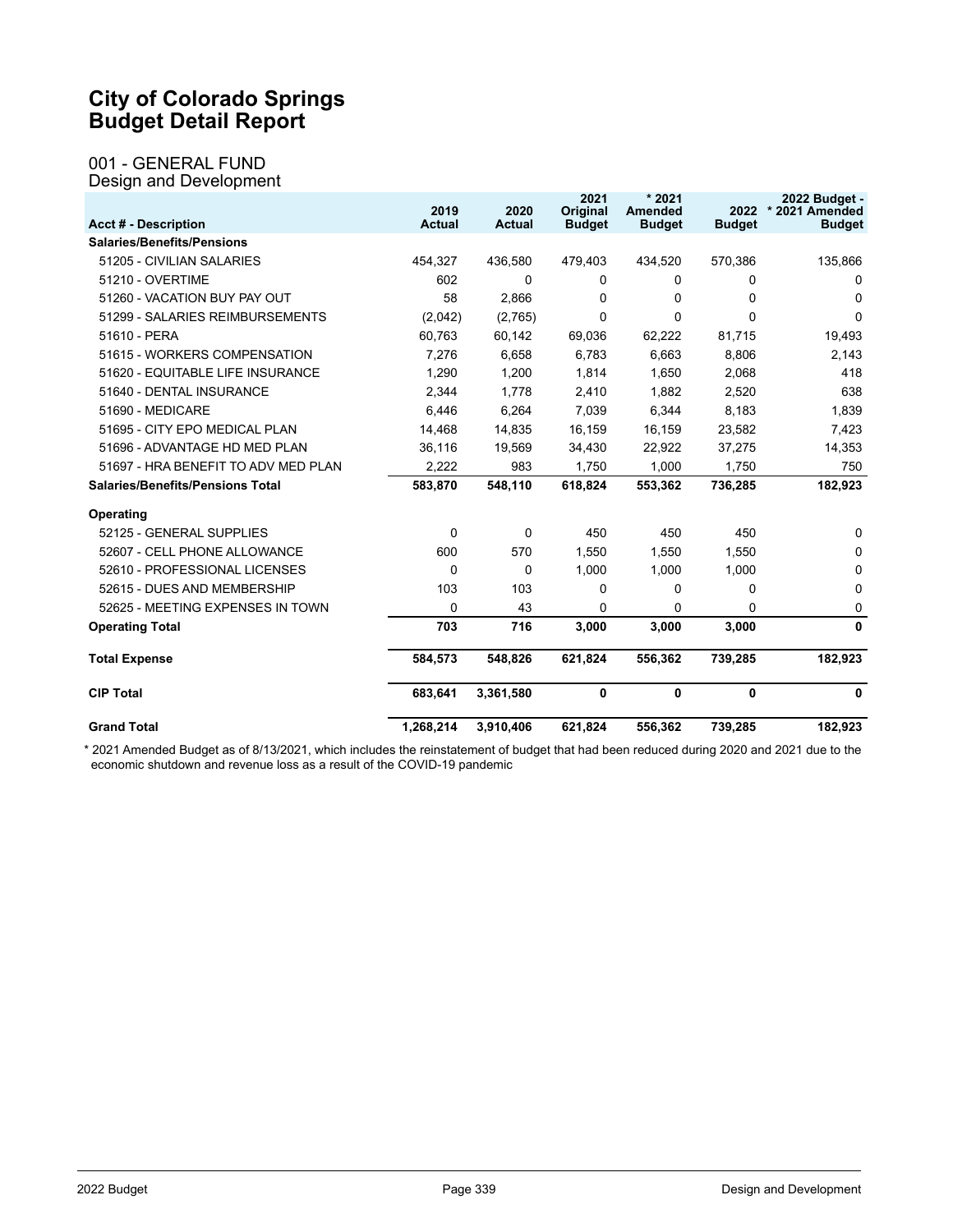#### 118 - TRAILS/OPEN SPACE/PARKS FUND Design and Development

| <b>Acct # - Description</b>             | 2019<br><b>Actual</b> | 2020<br><b>Actual</b> | 2021<br>Original<br><b>Budget</b> | * 2021<br><b>Amended</b><br><b>Budget</b> | <b>Budget</b> | 2022 Budget -<br>2022 * 2021 Amended<br><b>Budget</b> |
|-----------------------------------------|-----------------------|-----------------------|-----------------------------------|-------------------------------------------|---------------|-------------------------------------------------------|
| <b>Salaries/Benefits/Pensions</b>       |                       |                       |                                   |                                           |               |                                                       |
| 51205 - CIVILIAN SALARIES               | 161,108               | 184,128               | 190,758                           | 190,758                                   | 245,247       | 54,489                                                |
| 51210 - OVERTIME                        | 26                    | 1,179                 | 0                                 | 0                                         | 0             | 0                                                     |
| 51220 - SEASONAL TEMPORARY              | 4,704                 | 801                   | 5,000                             | 5,000                                     | 5,000         | 0                                                     |
| 51260 - VACATION BUY PAY OUT            | 0                     | 1,171                 | 0                                 | 0                                         | 0             | 0                                                     |
| 51299 - SALARIES REIMBURSEMENTS         | $\Omega$              | (1, 126)              | $\mathbf{0}$                      | $\Omega$                                  | 0             | $\Omega$                                              |
| 51610 - PERA                            | 22,946                | 26,405                | 27,837                            | 27,837                                    | 36,242        | 8,405                                                 |
| 51615 - WORKERS COMPENSATION            | 3,053                 | 3,319                 | 3,382                             | 3,382                                     | 3,830         | 448                                                   |
| 51620 - EQUITABLE LIFE INSURANCE        | 459                   | 514                   | 641                               | 641                                       | 765           | 124                                                   |
| 51640 - DENTAL INSURANCE                | 833                   | 876                   | 933                               | 933                                       | 1,170         | 237                                                   |
| 51690 - MEDICARE                        | 2,439                 | 2,755                 | 2,839                             | 2,839                                     | 3,629         | 790                                                   |
| 51695 - CITY EPO MEDICAL PLAN           | 8,195                 | 8,133                 | 9,181                             | 9,181                                     | 9,955         | 774                                                   |
| 51696 - ADVANTAGE HD MED PLAN           | 10,769                | 11,437                | 13,313                            | 13,313                                    | 18,097        | 4,784                                                 |
| 51697 - HRA BENEFIT TO ADV MED PLAN     | 723                   | 785                   | 813                               | 813                                       | 1,125         | 312                                                   |
| 51699 - BENEFITS REIMBURSEMENT          | 0                     | 0                     | (3,600)                           | (3,600)                                   | (3,600)       | 0                                                     |
| <b>Salaries/Benefits/Pensions Total</b> | 215,255               | 240,377               | 251,097                           | 251,097                                   | 321,460       | 70,363                                                |
|                                         |                       |                       |                                   |                                           |               |                                                       |
| <b>Operating</b>                        |                       |                       |                                   |                                           |               |                                                       |
| 52110 - OFFICE SUPPLIES                 | 2,367                 | 82                    | 1,300                             | 1,300                                     | 1,300         | 0                                                     |
| 52111 - PAPER SUPPLIES                  | 0                     | $\mathbf 0$           | 400                               | 400                                       | 400           | 0                                                     |
| 52122 - CELL PHONES EQUIP AND SUPPLIES  | 0                     | 831                   | 0                                 | 0                                         | 0             | $\mathbf 0$                                           |
| 52125 - GENERAL SUPPLIES                | 10,683                | 6,425                 | 1,000                             | 1,000                                     | 1,000         | 0                                                     |
| 52135 - POSTAGE                         | 733                   | 196                   | 300                               | 300                                       | 300           | $\mathbf 0$                                           |
| 52265 - MAINT BUILDINGS AND STRUCTURE   | 1,915                 | 1,462                 | 0                                 | 0                                         | 0             | 0                                                     |
| 52305 - MAINT SOFTWARE                  | 3,496                 | 2,617                 | 4,000                             | 4,000                                     | 4,000         | $\Omega$                                              |
| 52415 - CONTRACTS AND SPEC PROJECTS     | 0                     | 51,685                | 0                                 | 0                                         | 2,500         | 2,500                                                 |
| 52465 - MISCELLANEOUS SERVICES          | 239                   | 656                   | 0                                 | 0                                         | 0             | 0                                                     |
| 52568 - BANK AND INVESTMENT FEES        | 7,664                 | 10,199                | 28,380                            | 28,380                                    | 15,510        | (12, 870)                                             |
| 52575 - SERVICES                        | 29,757                | 12,688                | 6,000                             | 6,000                                     | 6,000         | 0                                                     |
| 52605 - CAR MILEAGE                     | 0                     | 0                     | 300                               | 300                                       | 300           | 0                                                     |
| 52610 - PROFESSIONAL LICENSES           | 0                     | 0                     | 1,000                             | 1,000                                     | 1,000         | 0                                                     |
| 52615 - DUES AND MEMBERSHIP             | 505                   | 0                     | 600                               | 600                                       | 600           | 0                                                     |
| 52625 - MEETING EXPENSES IN TOWN        | 2,191                 | 0                     | 0                                 | 0                                         | 0             | 0                                                     |
| 52630 - TRAINING                        | 605                   | 294                   | 1,000                             | 1,000                                     | 1,000         | 0                                                     |
| 52655 - TRAVEL OUT OF TOWN              | 2,640                 | 821                   | 0                                 | 0                                         | 0             | $\mathbf 0$                                           |
| 52738 - CELL PHONE BASE CHARGES         | 1,047                 | 1,259                 | 1,500                             | 1,500                                     | 1,500         | 0                                                     |
| 52770 - SAFETY EQUIPMENT                | 0                     | 151                   | 0                                 | 0                                         | 0             | 0                                                     |
| 52775 - MINOR EQUIPMENT                 | 0                     | 0                     | 500                               | 500                                       | 13,055        | 12,555                                                |
| 52874 - OFFICE SERVICES PRINTING        | 782                   | 672                   | 300                               | 300                                       | 300           | 0                                                     |
| <b>Operating Total</b>                  | 64,624                | 90,038                | 46,580                            | 46,580                                    | 48,765        | 2,185                                                 |
| <b>Capital Outlay</b>                   |                       |                       |                                   |                                           |               |                                                       |
| 53030 - FURNITURE AND FIXTURES          | 269                   | 0                     | 0                                 | 0                                         | 0             | 0                                                     |
| <b>Capital Outlay Total</b>             | 269                   | 0                     | 0                                 | 0                                         | 0             | $\bf{0}$                                              |
| <b>Total Expense</b>                    | 280,148               | 330,415               | 297,677                           | 297,677                                   | 370,225       | 72,548                                                |
| <b>CIP Total</b>                        | 2,498,710             | 13,396,426            | 2,597,443                         | 5,394,556                                 | 2,565,000     | (2,829,556)                                           |
| <b>Grand Total</b>                      | 2,778,858             | 13,726,841            | 2,895,120                         | 5,692,233                                 | 2,935,225     | (2,757,008)                                           |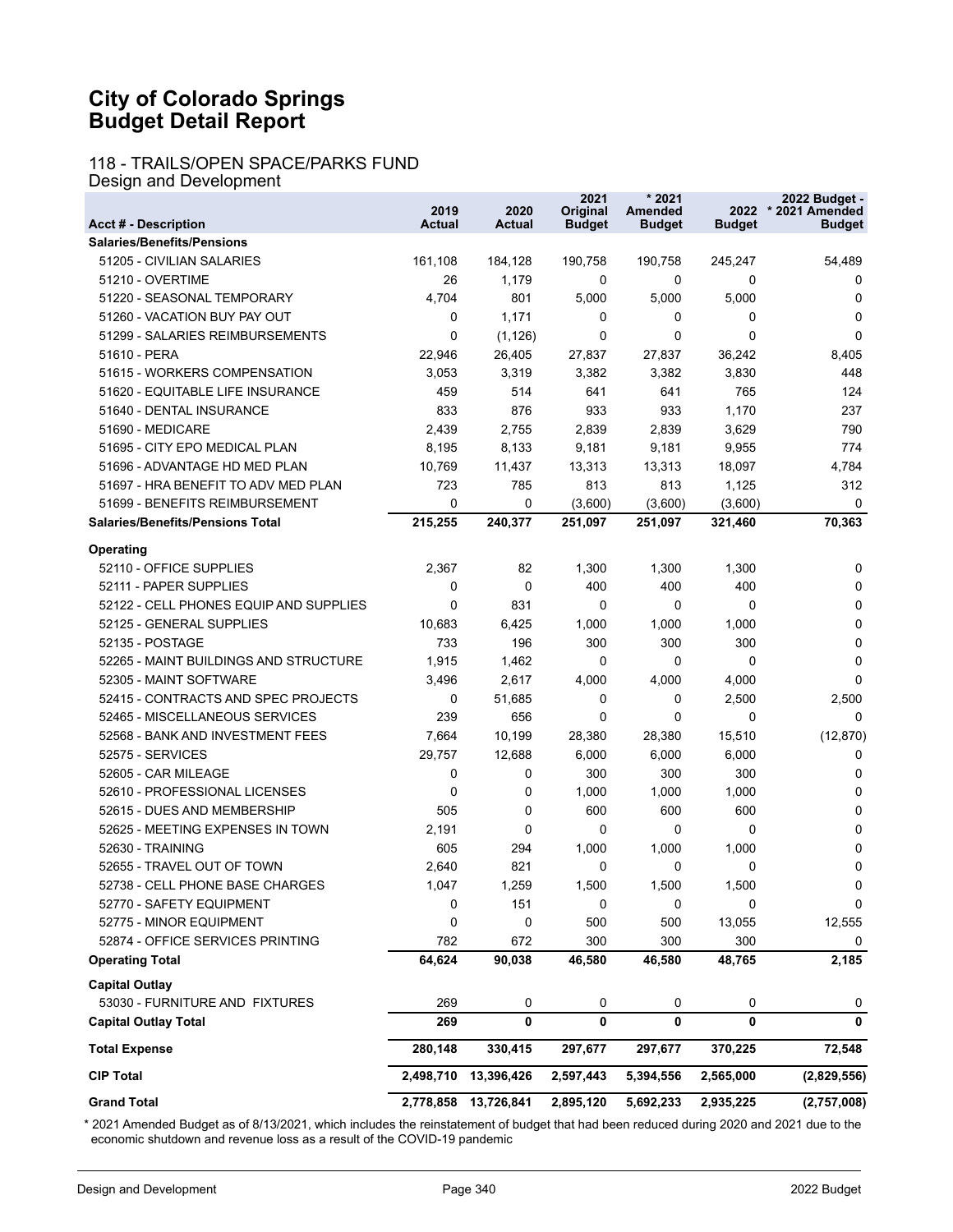# Forestry

**Dennis Will, City Forester** | (719) 385-5942 | Dennis.Will@coloradosprings.gov

## **All Funds Summary**

|                | Use of Funds                  | 2020<br><b>Actual</b> | 2021<br>Original<br><b>Budget</b> | $*2021$<br><b>Amended</b><br><b>Budget</b> | 2022<br><b>Budget</b> | 2022 Budget -<br>* 2021 Amended<br><b>Budget</b> |
|----------------|-------------------------------|-----------------------|-----------------------------------|--------------------------------------------|-----------------------|--------------------------------------------------|
|                | General Fund                  | \$1,636,804           | \$2,056,237                       | \$2,292,039                                | \$2,856,529           | \$564,490                                        |
|                | Conservation Trust Fund (CTF) | 85,677                | 99.999                            | 99.999                                     | 109.660               | 9,661                                            |
| Funds          | <b>Total</b>                  | \$1,722,481           | \$2,156,236                       | \$2,392,038                                | \$2,966,189           | \$574,151                                        |
| $\overline{4}$ |                               |                       |                                   |                                            |                       |                                                  |
|                | <b>Positions</b>              |                       |                                   |                                            |                       |                                                  |
|                | General Fund                  | 12.00                 | 12.00                             | 12.00                                      | 12.00                 | 0.00                                             |
|                | Other Funds                   | 1.00                  | 1.00                              | 1.00                                       | 1.00                  | 0.00                                             |
|                | <b>Total</b>                  | 13.00                 | 13.00                             | 13.00                                      | 13.00                 | 0.00                                             |

\* 2021 Amended Budget as of 8/13/2021, which includes the reinstatement of budget that had been reduced during 2020 and 2021 due to the economic shutdown and revenue loss as a result of the COVID-19 pandemic

#### **Significant Changes vs. 2021**

- Increase of approximately \$150,000 in the General Fund mainly to fund existing positions, pay for performance and movements within the salary structure, medical cost adjustments, and removal of the hiring delay in 2021
- Increase of \$415,000 in the General Fund added during the Budget Markup Session to fund the forestry contract and equipment crew
- Increase of approximately \$10,000 in the Conservation Trust Fund (CTF) mainly to fund existing positions, pay for performance and movements within the salary structure, and medical cost adjustments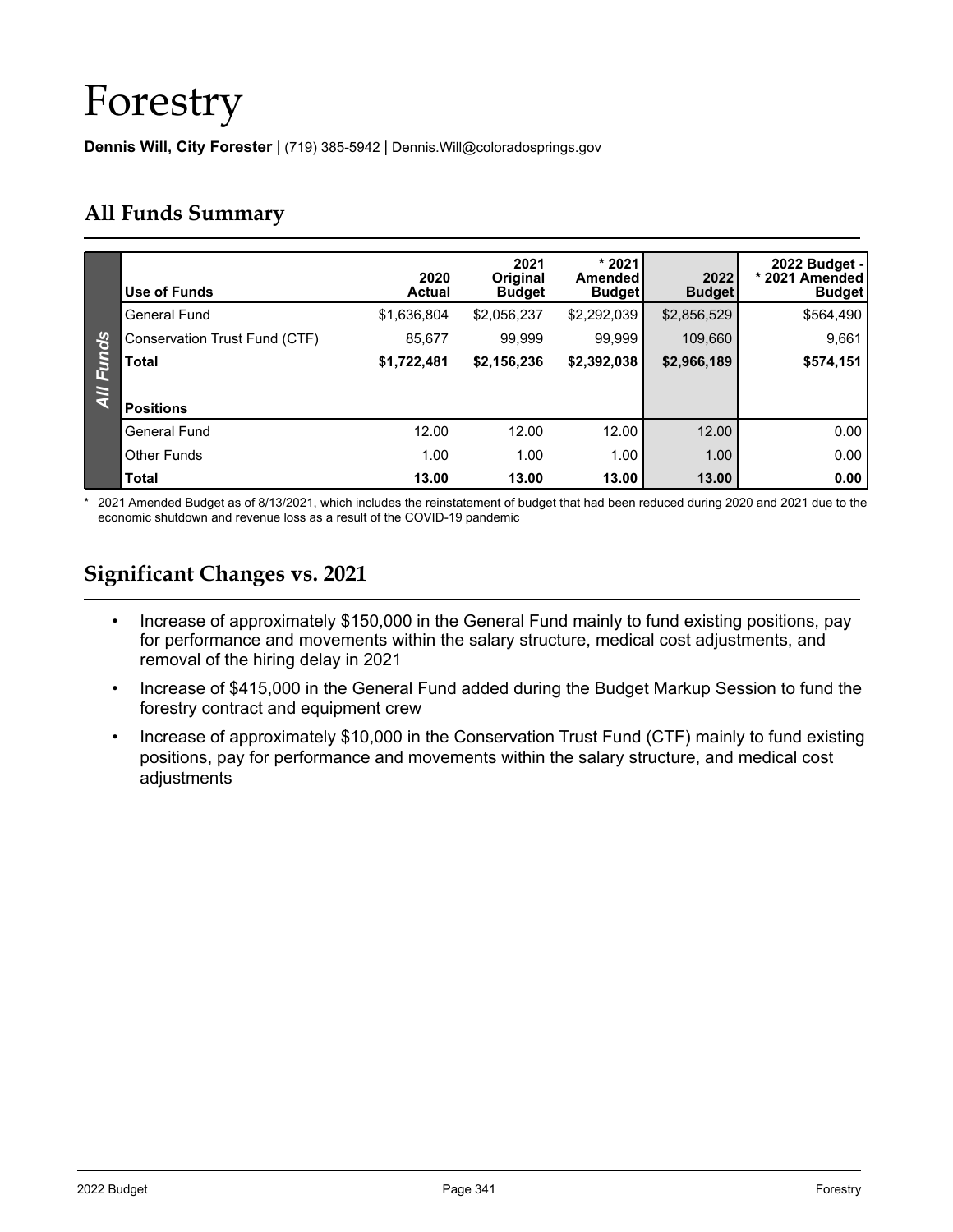#### **Forestry - Overview**

Forestry is responsible for the overall management of the urban forest and the native forest of the wildland/urban interface. Staff manages and maintains trees on the street rights-of-way and medians, urban parks, trail corridors, open spaces, and regional parks. The Forestry Division:

- Conducts tree maintenance such as pruning to maintain and enhance the health, vigor and aesthetic value of each individual tree
- Manages contracted services providing forest management and mitigation activities, urban tree and stump removals, and tree pruning and maintenance services
- Removes diseased, dead and dying trees for resident safety and health of the urban forest
- Provides for and enhances public safety by clearing traffic and school zone signs and visibility obstructions
- Provides emergency response and coordinates efforts to address weather-related tree failures
- Directs efforts to manage City rights-of-way and native medians

#### **Forestry - Organizational Chart**



\* The Park Maintenance and Operations Manager position is funded as part of the Parks Maintenance and Operations budget. This position is not reflected in the position count in the Budget Summary on the following page.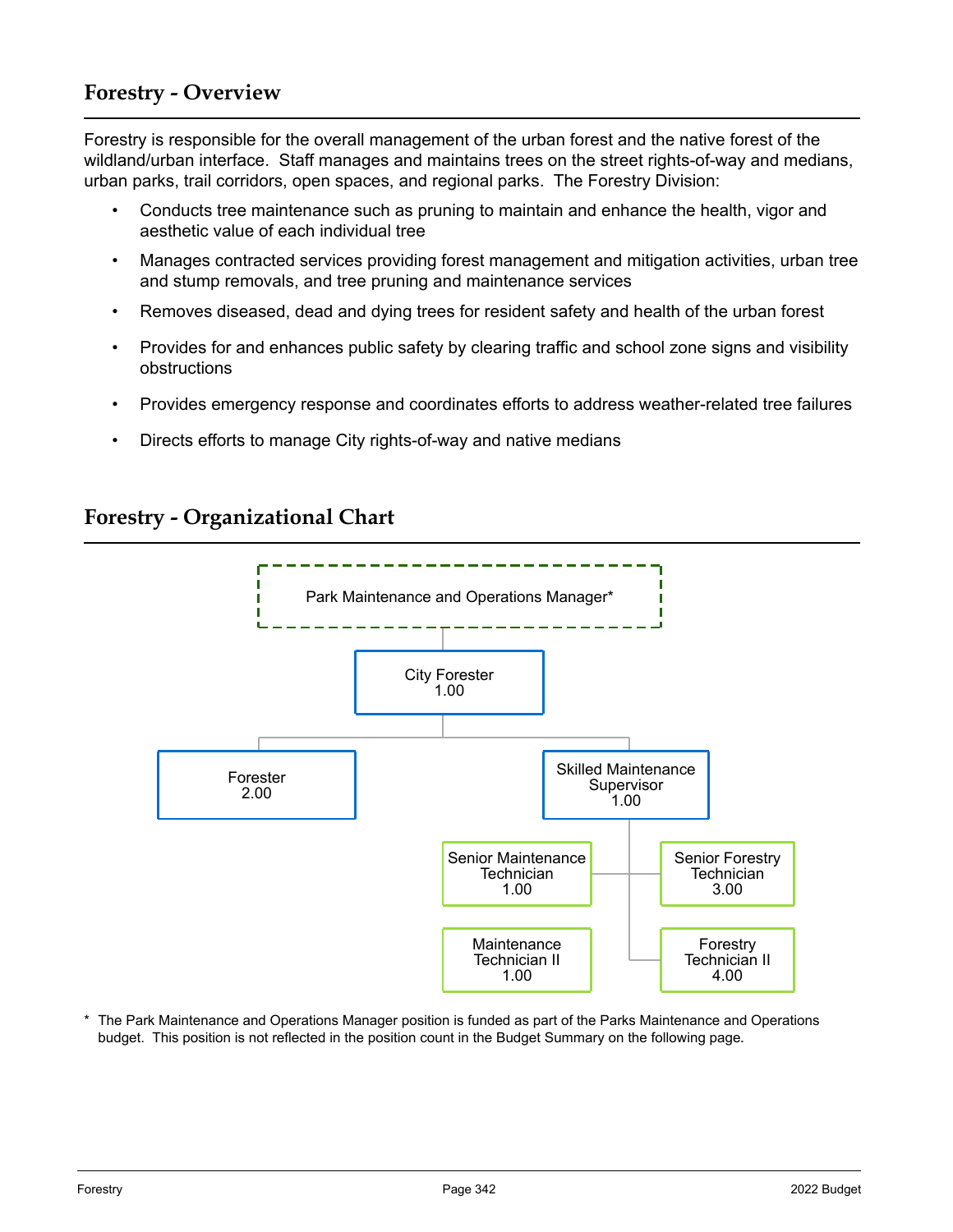The sections below provide a summary of the Budget, authorized positions, changes that occurred after the budget was implemented for 2021, and changes occurring as part of the 2022 Budget for each fund including the General Fund, Grants Fund, and Conservation Trust Fund.

|              | Use of Funds                   | 2019<br><b>Actual</b> | 2020<br><b>Actual</b> | 2021<br>Original<br><b>Budget</b> | $*2021$<br><b>Amended</b><br><b>Budget</b> | 2022<br><b>Budget</b> | 2022 Budget -<br>* 2021 Amended<br><b>Budget</b> |  |  |
|--------------|--------------------------------|-----------------------|-----------------------|-----------------------------------|--------------------------------------------|-----------------------|--------------------------------------------------|--|--|
|              | Salary/Benefits/<br>Pensions   | \$974,408             | \$1,013,693           | \$1,134,917                       | \$1,161,419                                | \$1,369,438           | \$208,019                                        |  |  |
|              | Operating                      | 732,951               | 623,111               | 921,320                           | 1,130,620                                  | 1,487,091             | 356,471                                          |  |  |
|              | <b>Total</b>                   | \$1,707,359           | \$1,636,804           | \$2,056,237                       | \$2,292,039                                | \$2,856,529           | \$564,490                                        |  |  |
|              |                                |                       |                       |                                   |                                            |                       |                                                  |  |  |
|              | <b>Revenue</b>                 | \$5,092               | \$6,984               | \$5,000                           | \$5,000                                    | \$5,000               | \$0                                              |  |  |
|              |                                |                       |                       |                                   |                                            |                       |                                                  |  |  |
| General Fund | <b>Position Title</b>          |                       | 2020<br><b>Actual</b> | 2021<br>Original<br><b>Budget</b> | $*2021$<br><b>Amended</b><br><b>Budget</b> | 2022<br><b>Budget</b> | 2022 Budget -<br>* 2021 Amended<br><b>Budget</b> |  |  |
|              | <b>City Forester</b>           |                       | 1.00                  | 1.00                              | 1.00                                       | 1.00                  | 0.00                                             |  |  |
|              | Forester                       |                       | 2.00                  | 2.00                              | 2.00                                       | 2.00                  | 0.00                                             |  |  |
|              | Forestry Technician II         |                       | 3.00                  | 3.00                              | 3.00                                       | 3.00                  | 0.00                                             |  |  |
|              | Maintenance Technician II      |                       | 1.00                  | 1.00                              | 1.00                                       | 1.00                  | 0.00                                             |  |  |
|              | Senior Forestry Technician     |                       | 3.00                  | 3.00                              | 3.00                                       | 3.00                  | 0.00                                             |  |  |
|              | Senior Maintenance Technician  |                       | 1.00                  | 1.00                              | 1.00                                       | 1.00                  | 0.00                                             |  |  |
|              | Skilled Maintenance Supervisor |                       | 1.00                  | 1.00                              | 1.00                                       | 1.00                  | 0.00                                             |  |  |
|              | <b>Total Positions</b>         |                       | 12.00                 | 12.00                             | 12.00                                      | 12.00                 | 0.00                                             |  |  |

# **Forestry - General Fund: Summary, Funding, and Position Changes**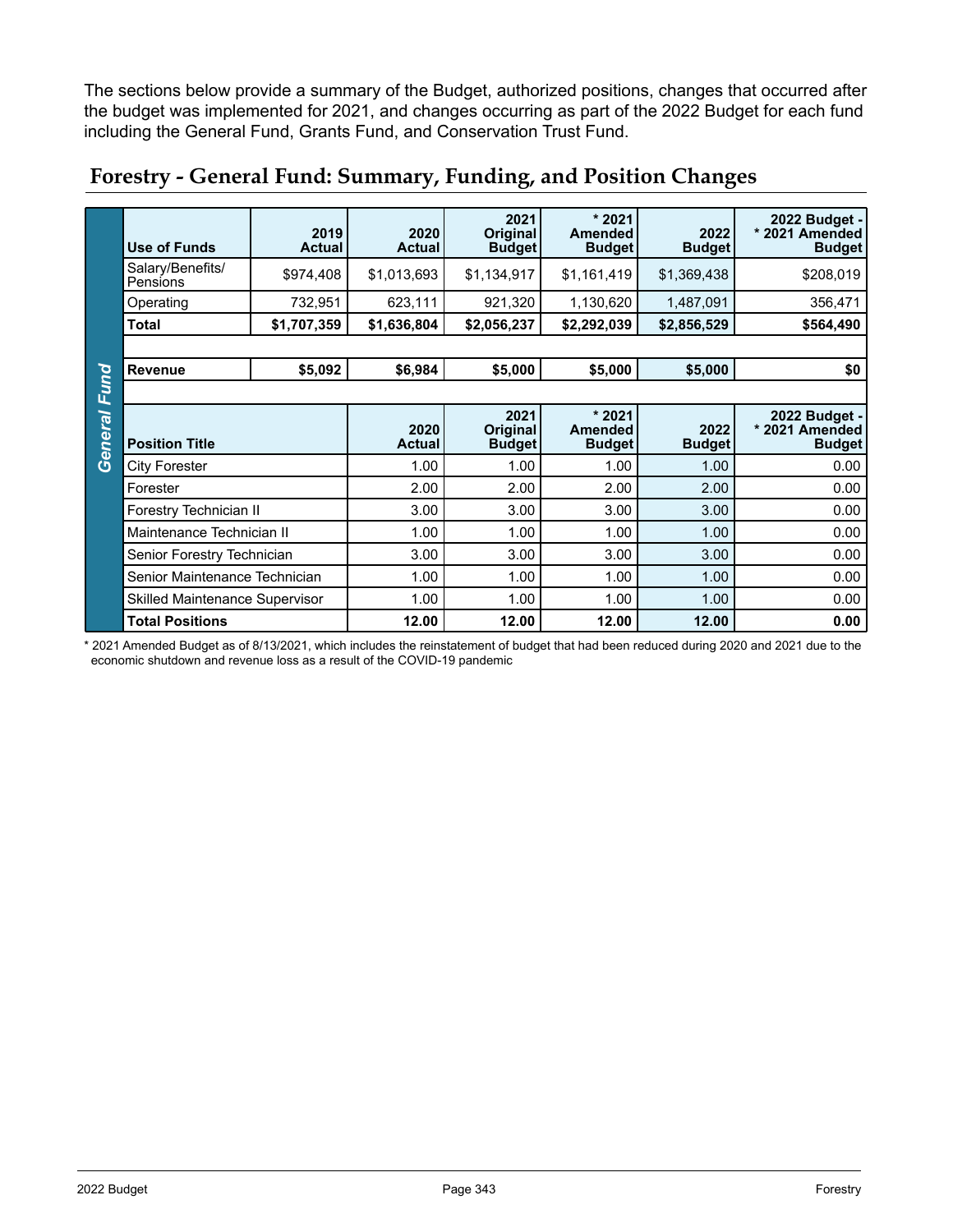# **Forestry - General Fund: Summary, Funding, and Position Changes**

|                        | During 2021                                                                                                                                                                                                              | * 2021 Amended -<br>2021 Original Budget |
|------------------------|--------------------------------------------------------------------------------------------------------------------------------------------------------------------------------------------------------------------------|------------------------------------------|
|                        | Reinstatement of operating budget that was reduced during 2020 and carried forward<br>into the 2021 original budget due to the economic shutdown and revenue loss as a<br>result of the COVID-19 pandemic                | \$231,300                                |
|                        | Removal of 50% of the hiring delay that reduced the salary budget during 2020 and<br>carried forward into the 2021 original budget due to the economic shutdown and<br>revenue loss as a result of the COVID-19 pandemic | 4,502                                    |
|                        | <b>Total During 2021</b>                                                                                                                                                                                                 | \$235,802                                |
|                        | <b>For 2022</b>                                                                                                                                                                                                          | 2022 Budget -<br>* 2021 Amended Budget   |
|                        | <b>Salaries/Benefits/Pensions</b>                                                                                                                                                                                        |                                          |
|                        | Net change to fund existing positions                                                                                                                                                                                    | \$83,789                                 |
| <b>Funding Changes</b> | Increase to fund market movement, pay for performance, and pay progression                                                                                                                                               | 50,272                                   |
|                        | Increase to fund medical cost adjustments                                                                                                                                                                                | 10,929                                   |
|                        | Increase to fund the removal of the remaining 50% prior year hiring delay                                                                                                                                                | 4,500                                    |
|                        | Redistribution from Operating to fund increased seasonal support for tree care and<br>watering                                                                                                                           | 58,529                                   |
|                        | <b>Total Salaries/Benefits/Pensions</b>                                                                                                                                                                                  | \$208,019                                |
|                        | Operating                                                                                                                                                                                                                |                                          |
|                        | Redistribution to Salaries/Benefits/Pensions to fund increased seasonal support for<br>tree care and watering                                                                                                            | (\$58,529)                               |
|                        | Increase to fund forestry contract/equipment crew added during markup                                                                                                                                                    | 415,000                                  |
|                        | <b>Total Operating</b>                                                                                                                                                                                                   | \$356,471                                |
|                        | Total For 2022                                                                                                                                                                                                           | \$564,490                                |
|                        |                                                                                                                                                                                                                          |                                          |
| <b>Seb</b>             | During 2021                                                                                                                                                                                                              | * 2021 Amended -<br>2021 Original Budget |
|                        | None.                                                                                                                                                                                                                    | 0.00                                     |

| ranges | During 2021              | ™ ZUZT Amended -⊺<br>2021 Original Budget |
|--------|--------------------------|-------------------------------------------|
|        | None                     | 0.00                                      |
| G      | <b>Total During 2021</b> | 0.00                                      |
| itio   | For 2022                 | 2022 Budget -<br>* 2021 Amended Budget    |
| Posi   | None                     | 0.00 <sub>1</sub>                         |
|        | Total For 2022           | 0.00                                      |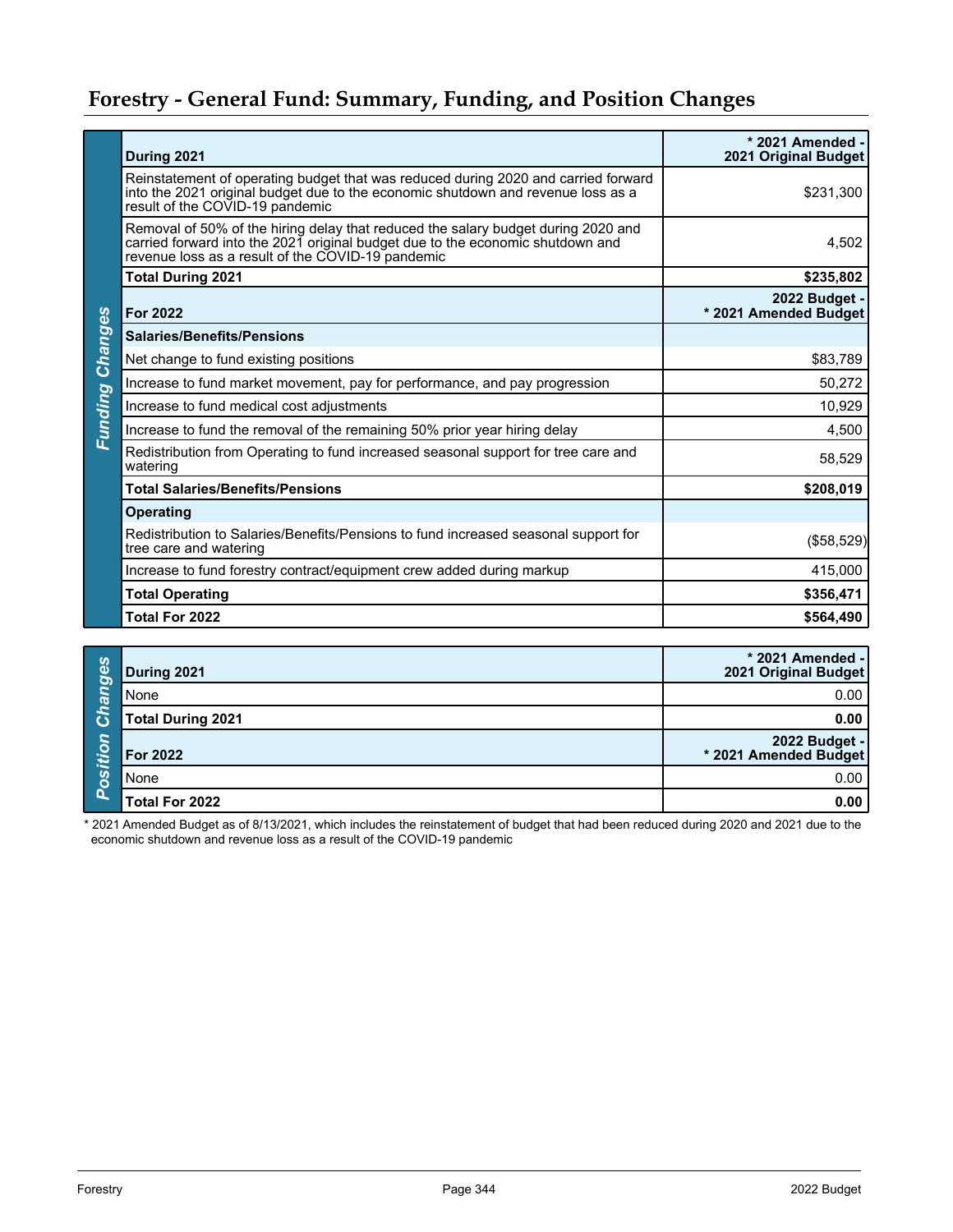## **Forestry - Conservation Trust Fund: Summary, Funding, and Position Changes**

| Fund   | <b>Use of Funds</b>          | 2019<br><b>Actual</b> | 2020<br><b>Actual</b> | 2021<br>Original<br><b>Budget</b> | $*2021$<br><b>Amended</b><br><b>Budget</b> | 2022<br><b>Budget</b> | 2022 Budget -<br>* 2021 Amended<br><b>Budget</b> |
|--------|------------------------------|-----------------------|-----------------------|-----------------------------------|--------------------------------------------|-----------------------|--------------------------------------------------|
|        | Salary/Benefits/<br>Pensions | \$60,207              | \$81.943              | \$80.999                          | \$80.999                                   | \$90,660              | \$9,661                                          |
| Trust  | Operating                    | 10.302                | 3,734                 | 19.000                            | 19,000                                     | 19.000                | 0                                                |
|        | <b>Total</b>                 | \$70,509              | \$85,677              | \$99,999                          | \$99,999                                   | \$109,660             | \$9,661                                          |
| ation  |                              |                       |                       |                                   |                                            |                       |                                                  |
| Consei | <b>Position Title</b>        |                       | 2020<br><b>Actual</b> | 2021<br>Original<br><b>Budget</b> | $*2021$<br>Amended<br><b>Budget</b>        | 2022<br><b>Budget</b> | 2022 Budget -<br>2021 Amended<br><b>Budget</b>   |
|        | Forestry Technician II       |                       | 1.00                  | 1.00                              | 1.00                                       | 1.00                  | 0.00                                             |
|        | <b>Total Positions</b>       |                       | 1.00                  | 1.00                              | 1.00                                       | 1.00                  | 0.00                                             |

|                | During 2021                                                                | * 2021 Amended -<br>2021 Original Budget |
|----------------|----------------------------------------------------------------------------|------------------------------------------|
|                | None                                                                       | \$0                                      |
|                | <b>Total During 2021</b>                                                   | \$0                                      |
| Changes        | <b>For 2022</b>                                                            | 2022 Budget -<br>* 2021 Amended Budget   |
|                | <b>Salaries/Benefits/Pensions</b>                                          |                                          |
|                | Net change to fund existing positions                                      | \$4,918                                  |
|                | Increase to fund market movement, pay for performance, and pay progression | 3,217                                    |
| <b>Eunding</b> | Increase to fund medical cost adjustments                                  | 1,526                                    |
|                | <b>Total Salaries/Benefits/Pensions</b>                                    | \$9,661                                  |
|                | <b>Operating</b>                                                           |                                          |
|                | None                                                                       | \$0                                      |
|                | <b>Total Operating</b>                                                     | \$0                                      |
|                | Total For 2022                                                             | \$9,661                                  |

| 89<br>ŏ  | During 2021              | * 2021 Amended -<br>2021 Original Budget |
|----------|--------------------------|------------------------------------------|
| <b>I</b> | None                     | 0.00                                     |
|          | <b>Total During 2021</b> | 0.00                                     |
| itio     | <b>For 2022</b>          | 2022 Budget -<br>* 2021 Amended Budget   |
| Ø<br>õ   | None                     | 0.00                                     |
|          | Total For 2022           | 0.00                                     |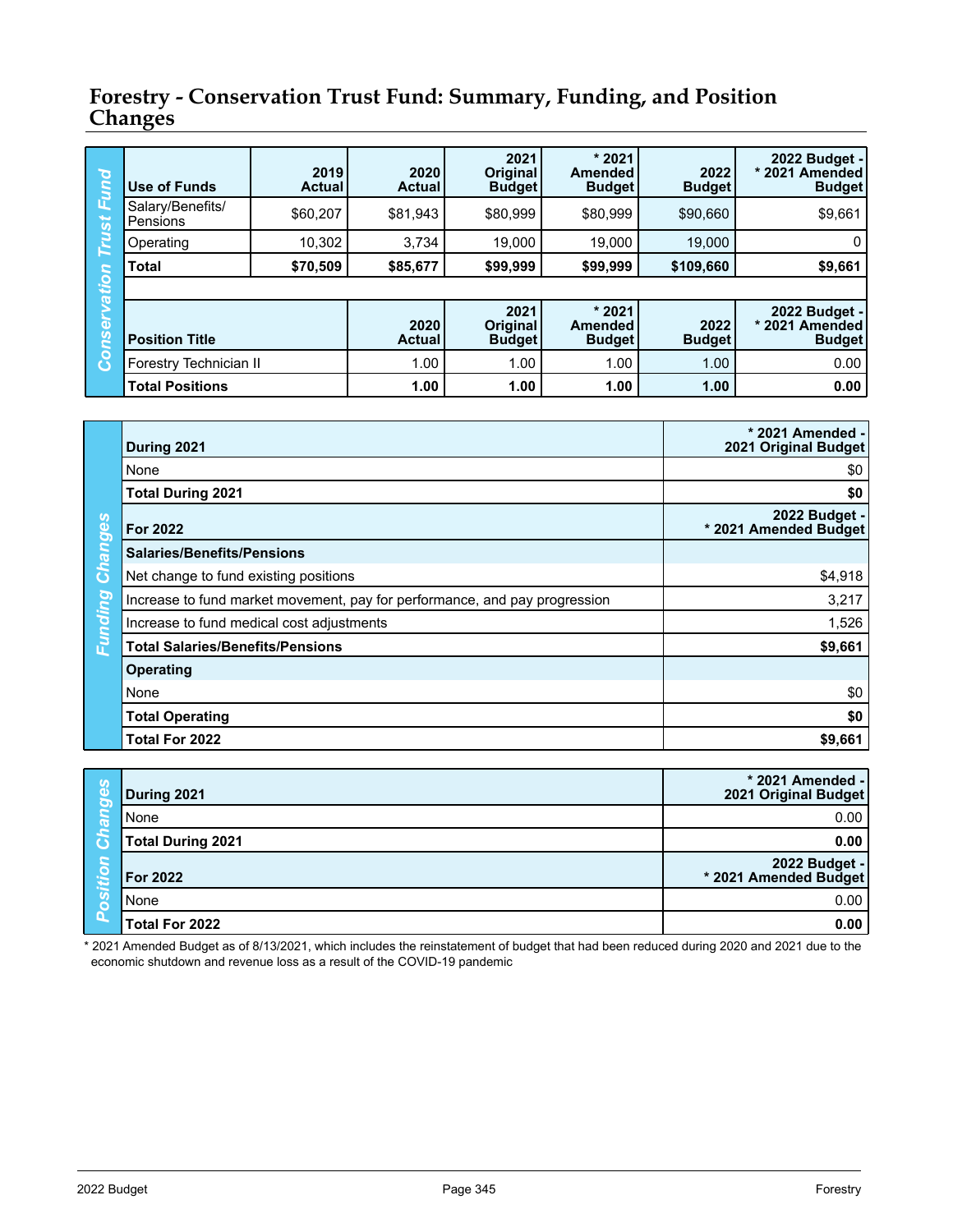#### 001 - GENERAL FUND Forestry

| <b>Acct # - Description</b>                | 2019<br><b>Actual</b> | 2020<br>Actual | 2021<br>Original<br><b>Budget</b> | $*2021$<br>Amended<br><b>Budget</b> | 2022<br><b>Budget</b> | 2022 Budget -<br>* 2021 Amended<br><b>Budget</b> |
|--------------------------------------------|-----------------------|----------------|-----------------------------------|-------------------------------------|-----------------------|--------------------------------------------------|
| <b>Salaries/Benefits/Pensions</b>          |                       |                |                                   |                                     |                       |                                                  |
| 51205 - CIVILIAN SALARIES                  | 621,707               | 670,984        | 711,177                           | 715,679                             | 822,233               | 106,554                                          |
| 51210 - OVERTIME                           | 6,129                 | 4,090          | 0                                 | 0                                   | 0                     | 0                                                |
| 51220 - SEASONAL TEMPORARY                 | 59,364                | 44,423         | 76,060                            | 98,060                              | 156,589               | 58,529                                           |
| 51245 - RETIREMENT TERM VACATION           | 3,132                 | 0              | 0                                 | 0                                   | 0                     | 0                                                |
| 51260 - VACATION BUY PAY OUT               | 3,982                 | 4,874          | 0                                 | 0                                   | 0                     | 0                                                |
| 51299 - SALARIES REIMBURSEMENTS            | (6,030)               | (5,768)        | 4,500                             | 4,500                               | 4,500                 | 0                                                |
| 51610 - PERA                               | 90,924                | 96,818         | 113,219                           | 113,219                             | 140,423               | 27,204                                           |
| 51615 - WORKERS COMPENSATION               | 56,410                | 62,368         | 62,891                            | 62,891                              | 70,921                | 8,030                                            |
| 51620 - EQUITABLE LIFE INSURANCE           | 1,751                 | 1,828          | 2,584                             | 2,584                               | 2,872                 | 288                                              |
| 51640 - DENTAL INSURANCE                   | 5,162                 | 5,153          | 6,032                             | 6,032                               | 5,880                 | (152)                                            |
| 51690 - MEDICARE                           | 9,641                 | 10,068         | 11,545                            | 11,545                              | 14,063                | 2,518                                            |
| 51695 - CITY EPO MEDICAL PLAN              | 12,417                | 16,266         | 18,362                            | 18,362                              | 19,883                | 1,521                                            |
| 51696 - ADVANTAGE HD MED PLAN              | 103,318               | 96,306         | 121,297                           | 121,297                             | 125,074               | 3,777                                            |
| 51697 - HRA BENEFIT TO ADV MED PLAN        | 6,501                 | 6,283          | 7,250                             | 7,250                               | 7,000                 | (250)                                            |
| <b>Salaries/Benefits/Pensions Total</b>    | 974,408               | 1,013,693      | 1,134,917                         | 1,161,419                           | 1,369,438             | 208,019                                          |
|                                            |                       |                |                                   |                                     |                       |                                                  |
| Operating<br>52110 - OFFICE SUPPLIES       | 466                   | 544            | 500                               | 500                                 | 500                   | 0                                                |
| 52122 - CELL PHONES EQUIP AND SUPPLIES     | $\mathbf 0$           | 432            | 0                                 | 0                                   | 0                     | 0                                                |
| 52125 - GENERAL SUPPLIES                   | 18,141                | 3,359          | 12,249                            | 12,249                              | 12,249                | 0                                                |
| 52135 - POSTAGE                            | 9                     | 27             | 350                               | 350                                 | 350                   | 0                                                |
| 52140 - WEARING APPAREL                    | 760                   | $\Omega$       | 1,200                             | 1,200                               | 1,200                 | 0                                                |
|                                            |                       |                |                                   |                                     |                       |                                                  |
| 52145 - PAINT AND CHEMICAL<br>52160 - FUEL | 4,925<br>0            | 3,557          | 6,250                             | 6,250                               | 6,250                 | 0<br>0                                           |
|                                            |                       | 61             | 0                                 | 0                                   | 0                     |                                                  |
| 52190 - JANITORIAL SUPPLIES                | 217                   | 0              | 0                                 | 0                                   | 0                     | 0                                                |
| 52204 - TREE REPLACEMENT                   | 3,206                 | 0              | 4,000                             | 4,000                               | 4,000                 | 0                                                |
| 52210 - MAINT TREES                        | 389,144               | 409,758        | 569,879                           | 686,879                             | 622,344               | (64, 535)                                        |
| 52415 - CONTRACTS AND SPEC PROJECTS        | 0                     | 0              | 0                                 | 0                                   | 415,000               | 415,000                                          |
| 52455 - LAWN MAINTENANCE SERVICE           | 276,776               | 186,319        | 307,700                           | 400,000                             | 400,000               | 0                                                |
| 52560 - PARKING SERVICES                   | 17                    | 24             | 0                                 | 0                                   | 0                     | 0                                                |
| 52568 - BANK AND INVESTMENT FEES           | 12                    | 48             | 0                                 | 0                                   | 0                     | 0                                                |
| 52575 - SERVICES                           | 22,407                | 357            | 0                                 | 0                                   | 0                     | 0                                                |
| 52607 - CELL PHONE ALLOWANCE               | 600                   | 570            | 400                               | 400                                 | 400                   | 0                                                |
| 52615 - DUES AND MEMBERSHIP                | 1,050                 | 572            | 800                               | 800                                 | 800                   | 0                                                |
| 52625 - MEETING EXPENSES IN TOWN           | 67                    | 0              | $\mathbf 0$                       | 0                                   | 0                     | 0                                                |
| 52630 - TRAINING                           | 2,136                 | 1,988          | 3,000                             | 3,000                               | 3,000                 | 0                                                |
| 52655 - TRAVEL OUT OF TOWN                 | 0                     | 124            | 0                                 | 0                                   | 0                     | 0                                                |
| 52736 - CELL PHONE AIRTIME                 | 256                   | 0              | 0                                 | 0                                   | 0                     | 0                                                |
| 52738 - CELL PHONE BASE CHARGES            | 4,757                 | 5,105          | 4,707                             | 4,707                               | 10,713                | 6,006                                            |
| 52770 - SAFETY EQUIPMENT                   | 5,174                 | 3,014          | 4,485                             | 4,485                               | 4,485                 | 0                                                |
| 52775 - MINOR EQUIPMENT                    | 2,555                 | 2,723          | 5,800                             | 5,800                               | 5,800                 | 0                                                |
| 52795 - RENTAL OF EQUIPMENT                | 0                     | 4,500          | 0                                 | 0                                   | 0                     | 0                                                |
| 52874 - OFFICE SERVICES PRINTING           | 276                   | 29             | 0                                 | 0                                   | 0                     | 0                                                |
| <b>Operating Total</b>                     | 732,951               | 623,111        | 921,320                           | 1,130,620                           | 1,487,091             | 356,471                                          |
| <b>Grand Total</b>                         | 1,707,359             | 1,636,804      | 2,056,237                         | 2,292,039                           | 2,856,529             | 564,490                                          |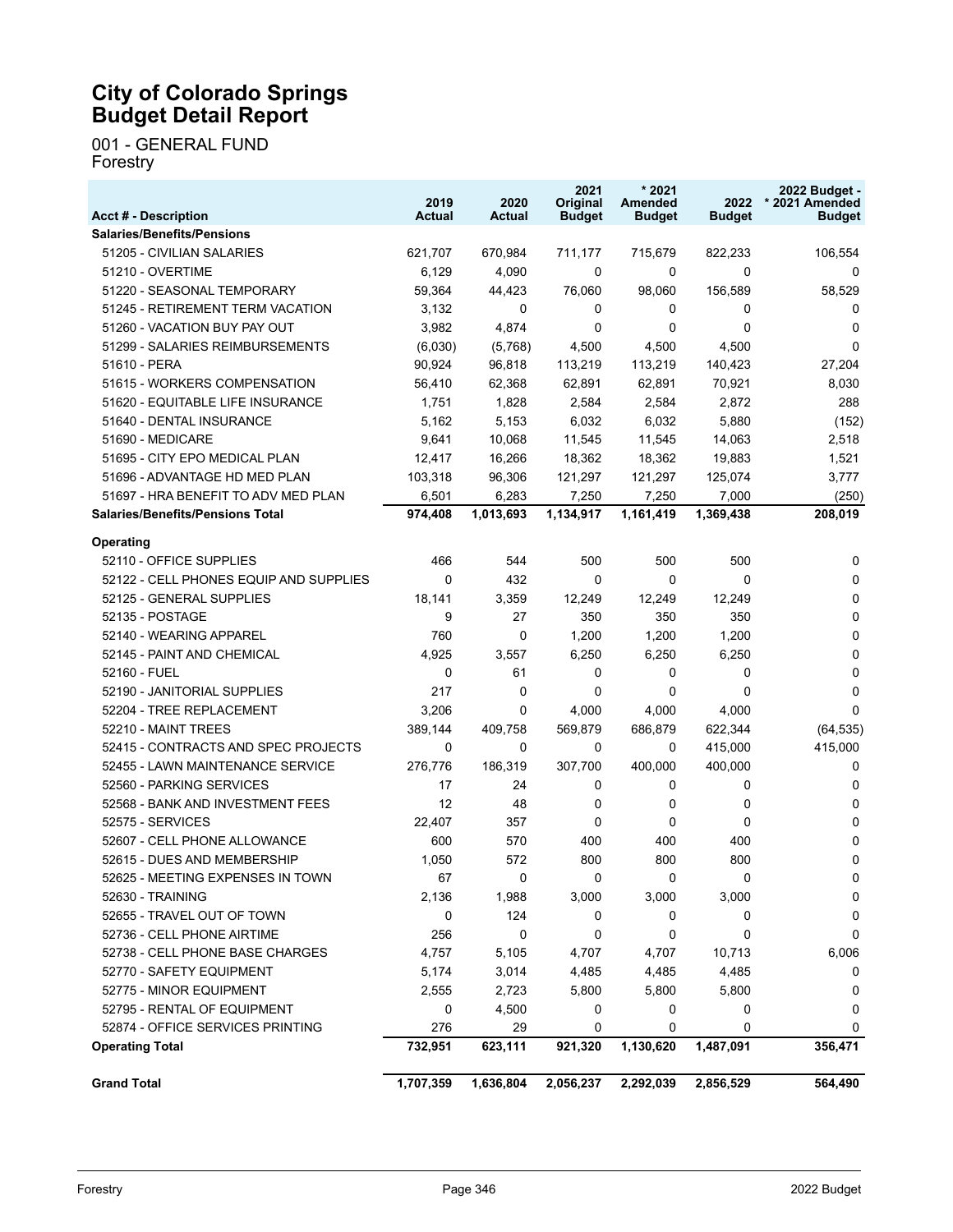001 - GENERAL FUND Forestry

| <b>Acct # - Description</b>      | 2019<br><b>Actual</b> | 2020<br>Actual | 2021<br><b>Original</b><br><b>Budget</b> | $*2021$<br>Amended<br><b>Budget</b> | 2022<br><b>Budget</b> | 2022 Budget -<br>* 2021 Amended<br><b>Budget</b> |
|----------------------------------|-----------------------|----------------|------------------------------------------|-------------------------------------|-----------------------|--------------------------------------------------|
| Revenue                          |                       |                |                                          |                                     |                       |                                                  |
| 43050 - DAMAGED TREES AND SHRUBS | 5.092                 | 5.744          | 5.000                                    | 5.000                               | 5.000                 | 0                                                |
| 44040 - SALE OF PROPERTY         |                       | 1.240          |                                          |                                     |                       | 0                                                |
| <b>Total Revenue</b>             | 5.092                 | 6.984          | 5.000                                    | 5.000                               | 5.000                 | 0                                                |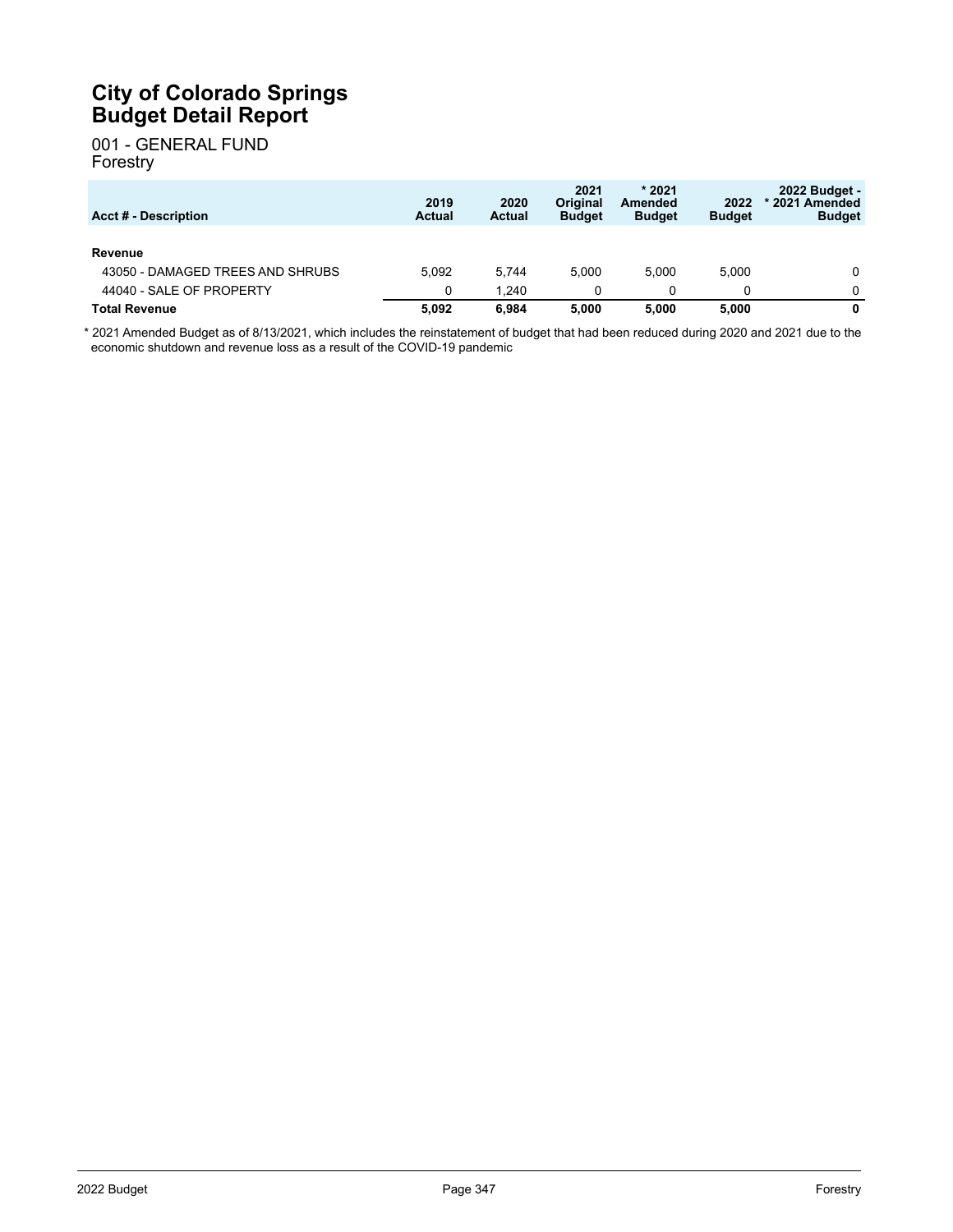#### 119 - CONSERVATION TRUST Forestry

|                                         | 2019          | 2020          | 2021<br><b>Original</b> | $*2021$<br>Amended | 2022          | 2022 Budget -<br>* 2021 Amended |
|-----------------------------------------|---------------|---------------|-------------------------|--------------------|---------------|---------------------------------|
| <b>Acct # - Description</b>             | <b>Actual</b> | <b>Actual</b> | <b>Budget</b>           | <b>Budget</b>      | <b>Budget</b> | <b>Budget</b>                   |
| <b>Salaries/Benefits/Pensions</b>       |               |               |                         |                    |               |                                 |
| 51205 - CIVILIAN SALARIES               | 38.276        | 48.316        | 50,072                  | 50.072             | 56,555        | 6,483                           |
| 51210 - OVERTIME                        | 344           | 953           | 0                       | 0                  | 0             | 0                               |
| 51220 - SEASONAL TEMPORARY              | 0             | 2.531         | 0                       | 0                  | 0             | 0                               |
| 51260 - VACATION BUY PAY OUT            | 904           | 940           | 0                       | 0                  | $\Omega$      | $\Omega$                        |
| 51610 - PERA                            | 5.148         | 7,368         | 7,119                   | 7,119              | 8,190         | 1,071                           |
| 51615 - WORKERS COMPENSATION            | 2,566         | 3,510         | 3,256                   | 3,256              | 3,704         | 448                             |
| 51620 - EQUITABLE LIFE INSURANCE        | 104           | 131           | 170                     | 170                | 191           | 21                              |
| 51640 - DENTAL INSURANCE                | 376           | 511           | 544                     | 544                | 540           | (4)                             |
| 51690 - MEDICARE                        | 502           | 692           | 726                     | 726                | 820           | 94                              |
| 51695 - CITY EPO MEDICAL PLAN           | 4.018         | $\Omega$      | $\Omega$                | $\Omega$           | $\Omega$      | $\Omega$                        |
| 51696 - ADVANTAGE HD MED PLAN           | 7,650         | 16,266        | 18,362                  | 18,362             | 19,910        | 1,548                           |
| 51697 - HRA BENEFIT TO ADV MED PLAN     | 319           | 725           | 750                     | 750                | 750           | 0                               |
| <b>Salaries/Benefits/Pensions Total</b> | 60,207        | 81,943        | 80,999                  | 80,999             | 90,660        | 9,661                           |
| Operating                               |               |               |                         |                    |               |                                 |
| 52125 - GENERAL SUPPLIES                | 8.099         | 837           | 10.000                  | 10.000             | 10.000        | 0                               |
| 52210 - MAINT TREES                     | 2,203         | 1,655         | 9,000                   | 9,000              | 9,000         | 0                               |
| 52573 - CREDIT CARD FEES                | 0             | 70            | 0                       | 0                  | 0             | 0                               |
| 52575 - SERVICES                        | $\Omega$      | 1,172         | 0                       | 0                  | $\Omega$      | 0                               |
| <b>Operating Total</b>                  | 10,302        | 3,734         | 19,000                  | 19,000             | 19,000        | 0                               |
| <b>Grand Total</b>                      | 70.509        | 85.677        | 99.999                  | 99.999             | 109.660       | 9.661                           |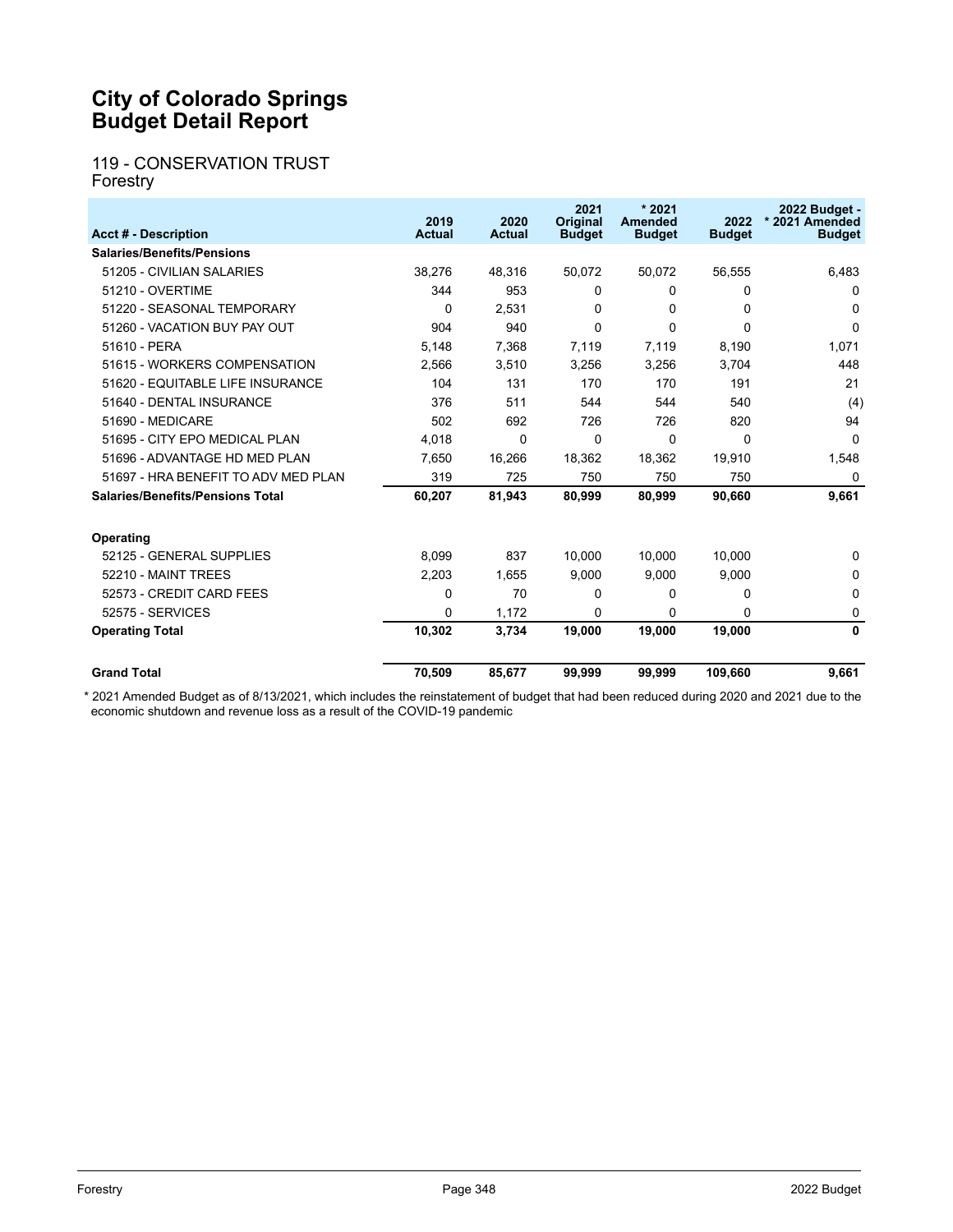# Park Maintenance and Operations

**Kurt Schroeder, Manager** | (719) 385-6555 | Kurt.Schroeder@coloradosprings.gov

# **All Funds Summary**

|              | Use of Funds                                  | 2020<br><b>Actual</b> | 2021<br>Original<br><b>Budget</b> | * 2021<br>Amended<br><b>Budget</b> | <b>20221</b><br><b>Budget</b> | 2022 Budget -<br>* 2021 Amended<br><b>Budget</b> |
|--------------|-----------------------------------------------|-----------------------|-----------------------------------|------------------------------------|-------------------------------|--------------------------------------------------|
|              | <b>General Fund</b>                           | \$3,979,384           | \$3,874,502                       | \$4,254,756                        | \$4,573,321                   | \$318,565                                        |
|              | Trails, Parks, and Open Space (TOPS)          | 2,273,130             | 3,368,881                         | 3,368,881                          | 3,702,543                     | 333,662                                          |
|              | Trails, Parks, and Open Space (TOPS)<br>- CIP | 273,512               | 0                                 |                                    | 0                             | $\Omega$                                         |
|              | Conservation Trust Fund (CTF)                 | 4,056,609             | 5,052,247                         | 5,052,247                          | 5,404,298                     | 352,051                                          |
| <b>Eunds</b> | Conservation Trust Fund (CTF) - CIP           | 0                     | 35,000                            | 35,000                             | 75,000                        | 40,000                                           |
|              | Special Improv. Maint. Districts (SIMD)       | 2,333,836             | 2,944,273                         | 2,944,273                          | 3,002,106                     | 57,833                                           |
|              | Other - Projects and CIP                      | 44.874                | 198                               | 198                                | 121                           | (77)                                             |
|              | <b>Total</b>                                  | \$12,961,345          | \$15,275,101                      | \$15,655,355                       | \$16,757,389                  | \$1,102,034                                      |
|              | <b>Positions</b>                              |                       |                                   |                                    |                               |                                                  |
|              | <b>General Fund</b>                           | 19.75                 | 19.75                             | 19.00                              | 20.00                         | 1.00                                             |
|              | <b>Other Funds</b>                            | 65.75                 | 65.75                             | 65.50                              | 65.50                         | 0.00                                             |
|              | <b>Total</b>                                  | 85.50                 | 85.50                             | 84.50                              | 85.50                         | 1.00                                             |

\* 2021 Amended Budget as of 8/13/2021, which includes the reinstatement of budget that had been reduced during 2020 and 2021 due to the economic shutdown and revenue loss as a result of the COVID-19 pandemic

# **Significant Changes vs. 2021**

- Increase of approximately \$222,000 in the General Fund mainly to fund existing positions, pay for performance and movements within the salary structure, medical cost adjustments, and removal of the hiring delay in 2021
- Increase of approximately \$96,000 added during the Budget Markup Session in the General Fund for Senior Maintenance Technician (for 6 months, as Panorama Park will tentatively open in July) and recurring operating needed for the maintenance of the Southeast area parks
- Increase of approximately \$175,000 in the TOPS Fund mainly to fund existing positions, pay for performance and movements within the salary structure, and medical cost adjustments
- Net increase of approximately \$159,000 in TOPS operating and capital outlay anticipated expenditures for operational support across the parks system
- Net increase of approximately \$350,000 in the CTF Fund mainly to fund existing positions, pay for performance and movements within the salary structure, medical cost adjustments, and anticipated operating and capital outlay needs
- Increase of \$40,000 in CTF-CIP for planned CIP projects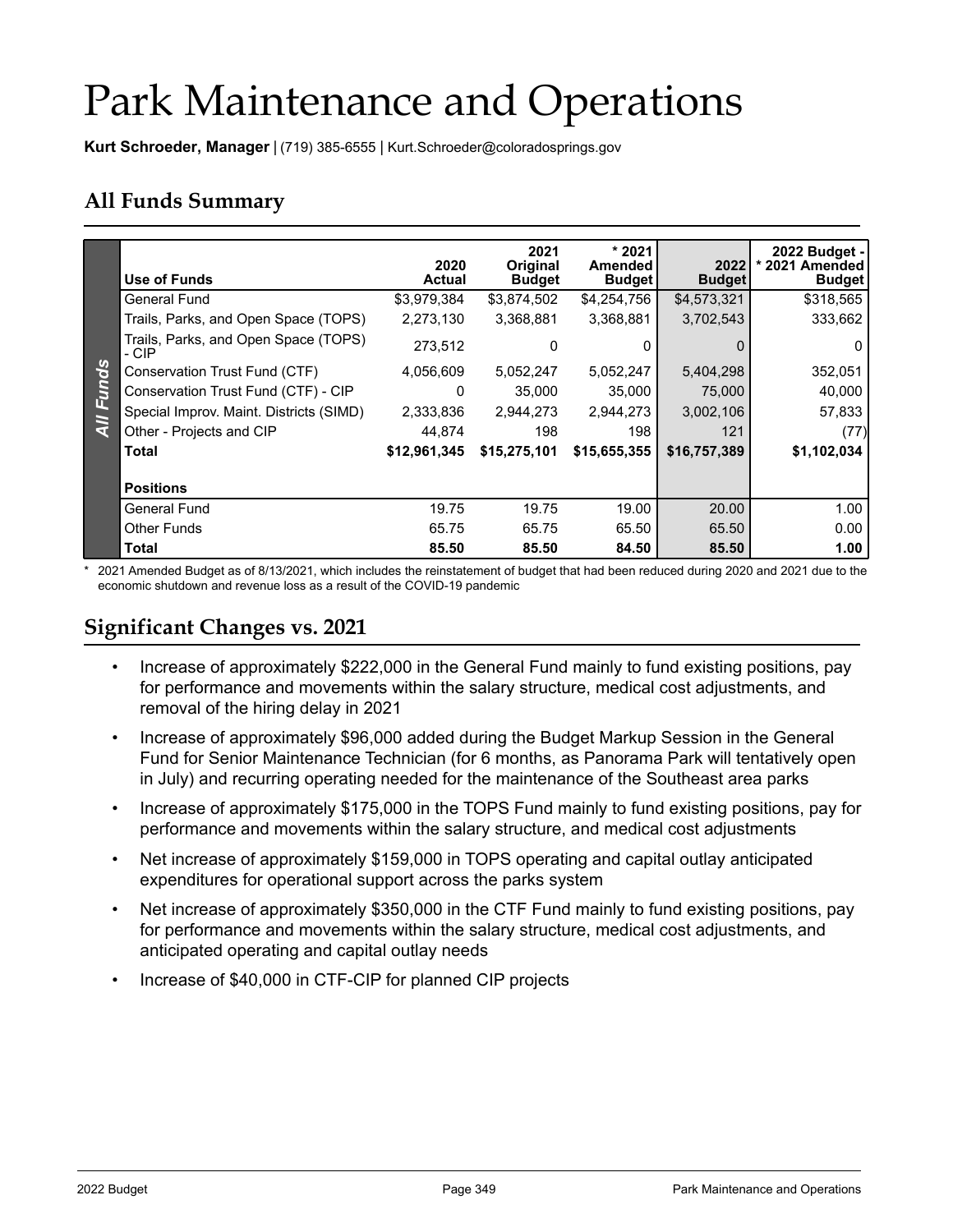#### **Park Maintenance and Operations - Overview**

Park Maintenance and Operations provides maintenance and resource management services for City parks, trails, and open spaces that enhance the beauty of the community, safeguard the public investment in built facilities and natural areas, and ensure residents and visitors have safe places for leisure and recreation.

Maintenance and operations staff:

- Coordinate and manage turf cultural programs
- Monitor and oversee contractual landscape maintenance services
- Monitor, repair and renovate irrigation systems
- Implement and manage the Springs in Bloom Program
- Maintain and renovate buildings and park infrastructure including lighting systems, park amenities, fencing, parking lots, roadways, pumps, swimming pools, spray grounds and fountains
- Maintain and repair urban and regional trail systems to include trail bridges
- Inspect, maintain and repair playground systems and structures
- Maintain and prepare athletic fields for programmed uses
- Manage open space areas including mitigation of noxious weeds, building and maintaining natural surface trails, removing and restoring rogue trails, and managing and restoring wildlife habitat
- Provide services and support to facilitate special events using park facilities
- Direct volunteer projects
- Manage seven (7) Special Improvement Maintenance Districts (SIMDs) that maintain select medians and rights-of-way with each SIMD having its own City Council appointed advisory board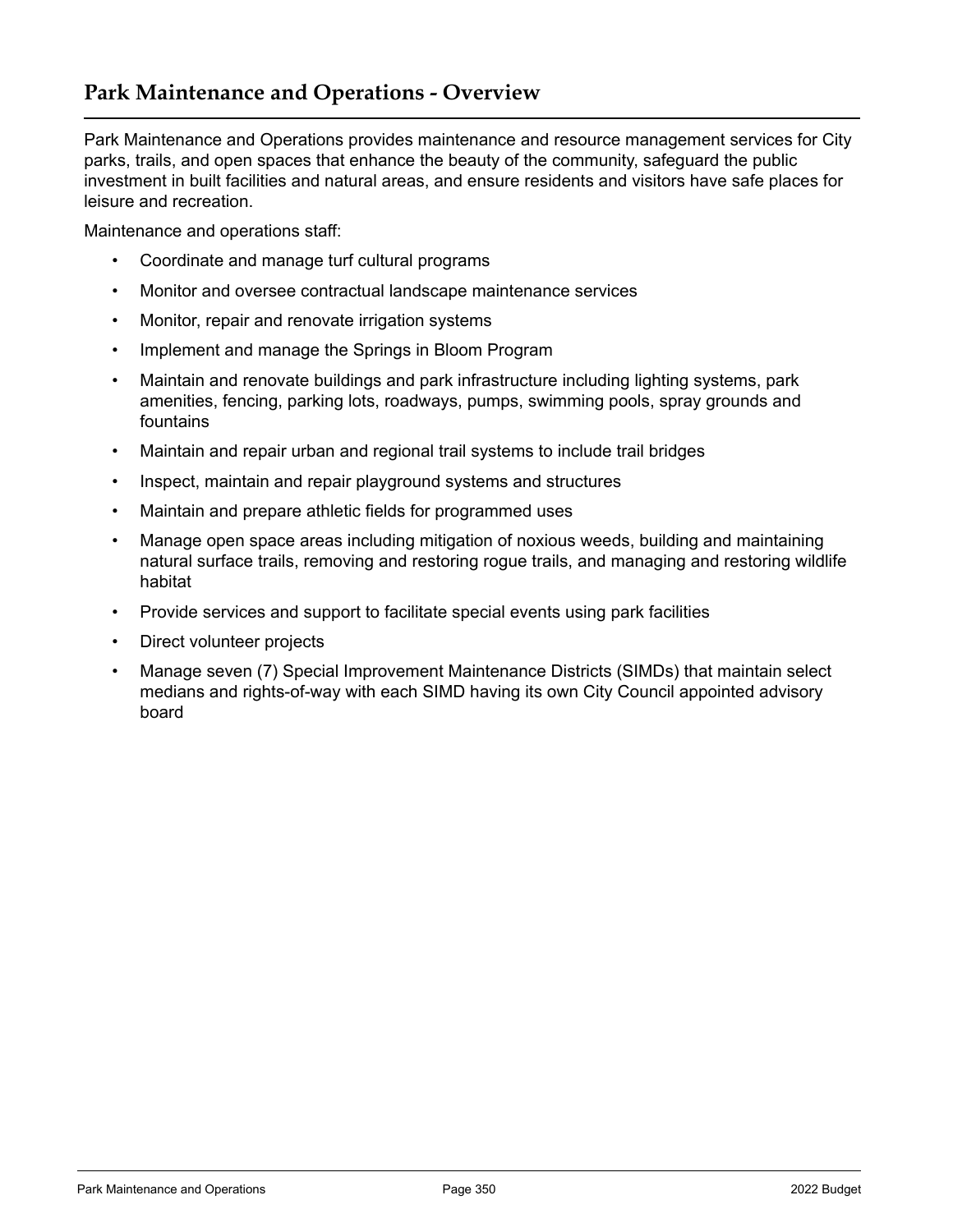

\* The Parks, Recreation and Cultural Services Director position is funded as part of the PRCS Recreation and Administration budget. This position is not reflected in the position count in the Budget Summary on the following page.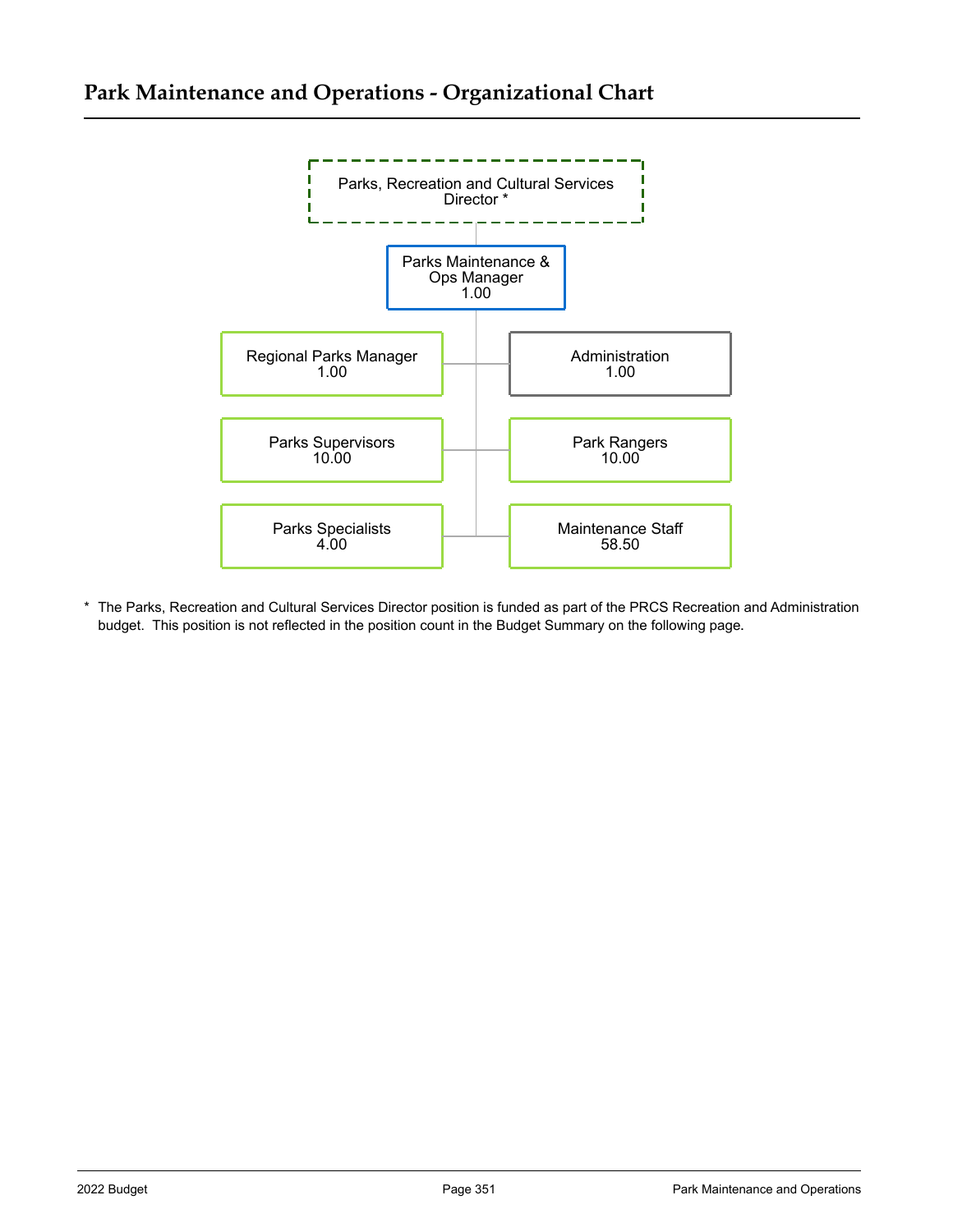The sections below provide a summary of the Budget, authorized positions, changes that occurred after the budget was implemented for 2021, and changes occurring as part of the 2022 Budget for each fund, including the General Fund, Trails, Open Space and Parks (TOPS), Conservation Trust Fund (CTF), Special Improvement Maintenance Districts (SIMDs), and Capital Improvement Program (CIP).

## **Park Maintenance and Operations - General Fund: Summary, Funding, and Position Changes**

|       | <b>Use of Funds</b>          | 2019<br><b>Actual</b> | 2020<br><b>Actual</b> | 2021<br>Original<br><b>Budget</b> | $*2021$<br>Amended<br><b>Budget</b> | 2022<br><b>Budget</b> | 2022 Budget -<br>* 2021 Amended<br><b>Budget</b> |
|-------|------------------------------|-----------------------|-----------------------|-----------------------------------|-------------------------------------|-----------------------|--------------------------------------------------|
| Fund  | Salary/Benefits/<br>Pensions | \$1,845,657           | \$1,804,219           | \$1,964,084                       | \$1,972,496                         | \$2,322,772           | \$350,276                                        |
|       | Operating                    | 2,114,178             | 2,175,165             | 1,910,418                         | 2,282,260                           | 2,250,549             | (31, 711)                                        |
|       | Capital Outlay               | 455                   |                       |                                   |                                     |                       | 0                                                |
| Genei | <b>Total</b>                 | \$3,960,290           | \$3,979,384           | \$3,874,502                       | \$4,254,756                         | \$4,573,321           | \$318,565                                        |
|       |                              |                       |                       |                                   |                                     |                       |                                                  |
|       | Revenue                      | \$87,830              | \$120,889             | \$121,790                         | \$121,790                           | \$129,330             | \$7,540                                          |

|         | <b>Position Title</b>                                                                         | 2020<br><b>Actual</b> | 2021<br>Original<br><b>Budget</b> | * 2021<br><b>Amended</b><br><b>Budget</b> | 2022<br><b>Budget</b> | 2022 Budget -<br>* 2021 Amended<br><b>Budget</b> |
|---------|-----------------------------------------------------------------------------------------------|-----------------------|-----------------------------------|-------------------------------------------|-----------------------|--------------------------------------------------|
|         | Administrative Technician                                                                     | 0.75                  | 0.75                              | 0.00                                      | 0.00                  | 0.00                                             |
|         | City Horticulturist                                                                           | 1.00                  | 1.00                              | 1.00                                      | 1.00                  | 0.00                                             |
|         | Environment Safety & Health<br><b>Specialist</b>                                              | 1.00                  | 1.00                              | 1.00                                      | 1.00                  | 0.00                                             |
|         | Natural Resource Specialist                                                                   | 0.75                  | 0.75                              | 0.75                                      | 0.75                  | 0.00                                             |
|         | Park Ranger                                                                                   | 0.75                  | 0.75                              | 0.75                                      | 0.75                  | 0.00                                             |
| Fund    | Parks Maintenance and<br><b>Operations Manager</b>                                            | 1.00                  | 1.00                              | 1.00                                      | 1.00                  | 0.00                                             |
| General | Regional Parks Manager                                                                        | 0.75                  | 0.75                              | 0.75                                      | 0.75                  | 0.00                                             |
|         | Senior Maintenance Technician                                                                 | 7.00                  | 7.00                              | 7.00                                      | 8.00                  | 1.00                                             |
|         | <b>Senior Skilled Maintenance</b><br>Technician                                               | 1.50                  | 1.50                              | 1.50                                      | 1.50                  | 0.00                                             |
|         | SIMD Unit Administrator                                                                       | 0.50                  | 0.50                              | 0.50                                      | 0.50                  | 0.00                                             |
|         | <b>Skilled Maintenance Supervisor</b>                                                         | 3.00                  | 3.00                              | 3.00                                      | 3.00                  | 0.00                                             |
|         | Skilled Maintenance Technician II                                                             | 1.00                  | 1.00                              | 1.00                                      | 1.00                  | 0.00                                             |
|         | <b>Water Conservation Specialist</b>                                                          | 0.75                  | 0.75                              | 0.75                                      | 0.75                  | 0.00                                             |
|         | <b>Total Positions</b>                                                                        | 19.75                 | 19.75                             | 19.00                                     | 20.00                 | 1.00                                             |
|         | Colorado Springs Utilities funds one Senior Maintenance Technician for Mesa Springs Greenway. |                       |                                   |                                           |                       |                                                  |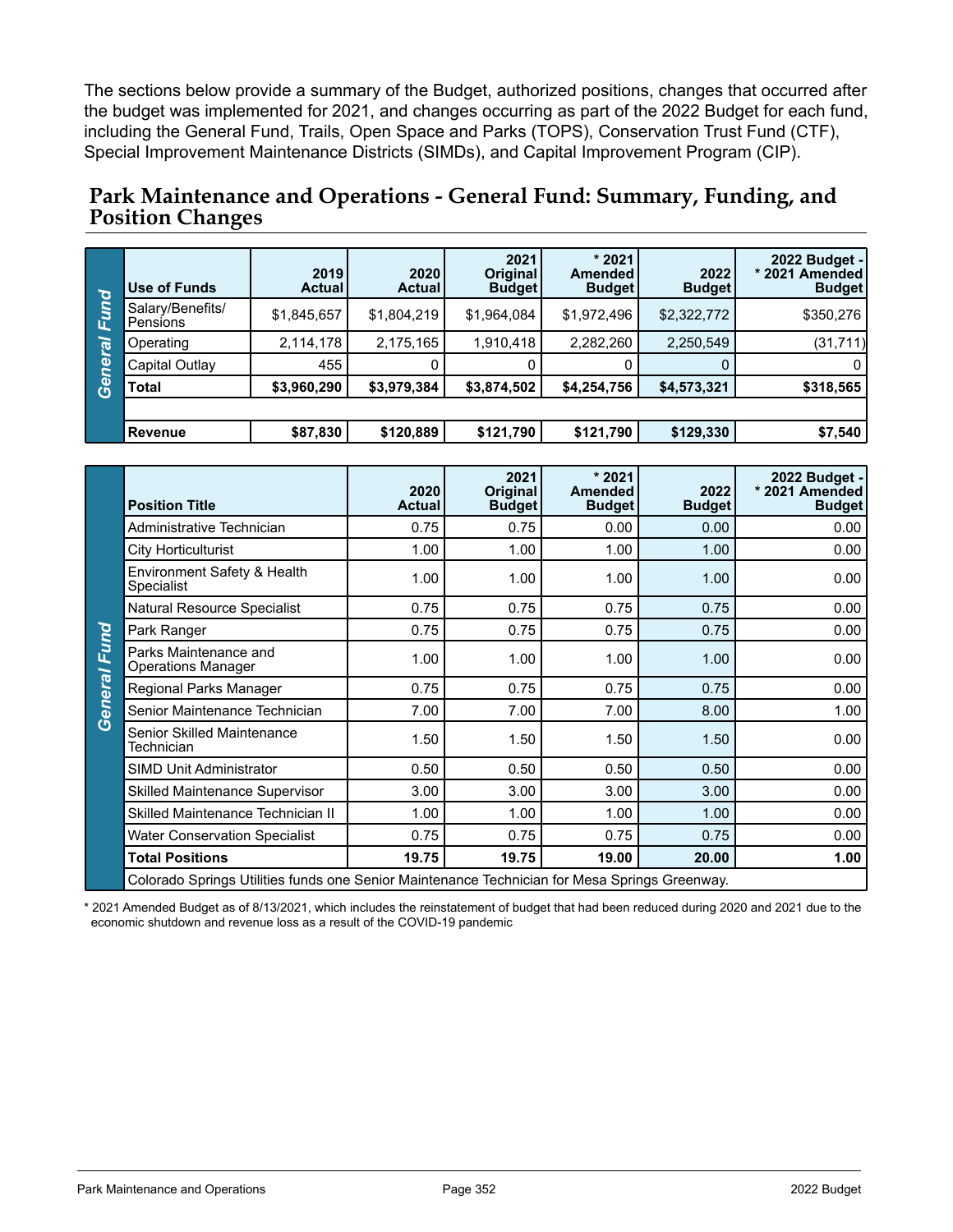#### **Park Maintenance and Operations - General Fund: Summary, Funding, and Position Changes**

|         | During 2021                                                                                                                                                                                                              | * 2021 Amended -<br>2021 Original Budget |
|---------|--------------------------------------------------------------------------------------------------------------------------------------------------------------------------------------------------------------------------|------------------------------------------|
|         | Reinstatement of operating budget that was reduced during 2020 and carried forward<br>into the 2021 original budget due to the economic shutdown and revenue loss as a<br>result of the COVID-19 pandemic                | \$371,842                                |
|         | Removal of 50% of the hiring delay that reduced the salary budget during 2020 and<br>carried forward into the 2021 original budget due to the economic shutdown and<br>revenue loss as a result of the COVID-19 pandemic | 8,412                                    |
|         | <b>Total During 2021</b>                                                                                                                                                                                                 | \$380,254                                |
|         | For 2022                                                                                                                                                                                                                 | 2022 Budget -<br>* 2021 Amended Budget   |
|         | <b>Salaries/Benefits/Pensions</b>                                                                                                                                                                                        |                                          |
|         | Net change to fund existing positions                                                                                                                                                                                    | \$85,760                                 |
| Changes | Increase to fund market movement, pay for performance, and pay progression                                                                                                                                               | 89,786                                   |
|         | Increase to fund medical cost adjustments                                                                                                                                                                                | 16,842                                   |
|         | Increase to fund the removal of the remaining 50% prior year hiring delay                                                                                                                                                | 8,411                                    |
|         | Redistribution from Operating to increase funding for seasonal temporary staff                                                                                                                                           | 74,711                                   |
| Funding | Increase to fund 1.00 FTE added during the Budget Markup Session to support park<br>maintenance in the Southeast area parks for 6 months                                                                                 | 53,272                                   |
|         | Increase to fund Seasonal Temporary for the Pikes Peak North Slope program, offset<br>by revenue and a transfer of funding from the Recreation & Administration division                                                 | 21,494                                   |
|         | <b>Total Salaries/Benefits/Pensions</b>                                                                                                                                                                                  | \$350,276                                |
|         | <b>Operating</b>                                                                                                                                                                                                         |                                          |
|         | Redistribution to Salaries/Benefits/Pensions to increase funding for seasonal<br>temporary staff                                                                                                                         | (\$74,711)                               |
|         | Increase to fund recurring operating for Southeast area park maintenance                                                                                                                                                 | 43,000                                   |
|         | <b>Total Operating</b>                                                                                                                                                                                                   | (\$31,711)                               |
|         | <b>Capital Outlay</b>                                                                                                                                                                                                    |                                          |
|         | None                                                                                                                                                                                                                     | \$0                                      |
|         | <b>Total Capital Outlay</b>                                                                                                                                                                                              | \$0                                      |
|         | Total For 2022                                                                                                                                                                                                           | \$318,565                                |

|            | During 2021                                                                                                                                                                                        | * 2021 Amended -<br>2021 Original Budget |
|------------|----------------------------------------------------------------------------------------------------------------------------------------------------------------------------------------------------|------------------------------------------|
| Changes    | Transfer of 0.75 FTE Administrative Technician to Recreation and Administration,<br>which then changed to a Contract Specialist II (0.50 FTE in the General Fund and<br>0.25 FTE in the TOPS Fund) | (0.75)                                   |
|            | <b>Total During 2021</b>                                                                                                                                                                           | (0.75)                                   |
| ition      | <b>For 2022</b>                                                                                                                                                                                    | 2022 Budget -<br>* 2021 Amended Budget   |
| <b>Pos</b> | Add 1.00 FTE Senior Maintenance Technician during the Budget Markup Session                                                                                                                        | 1.00                                     |
|            | Total For 2022                                                                                                                                                                                     | 1.00                                     |

\* 2021 Amended Budget as of 8/13/2021, which includes the reinstatement of budget that had been reduced during 2020 and 2021 due to the economic shutdown and revenue loss as a result of the COVID-19 pandemic

 $\overline{\mathbf{C}}$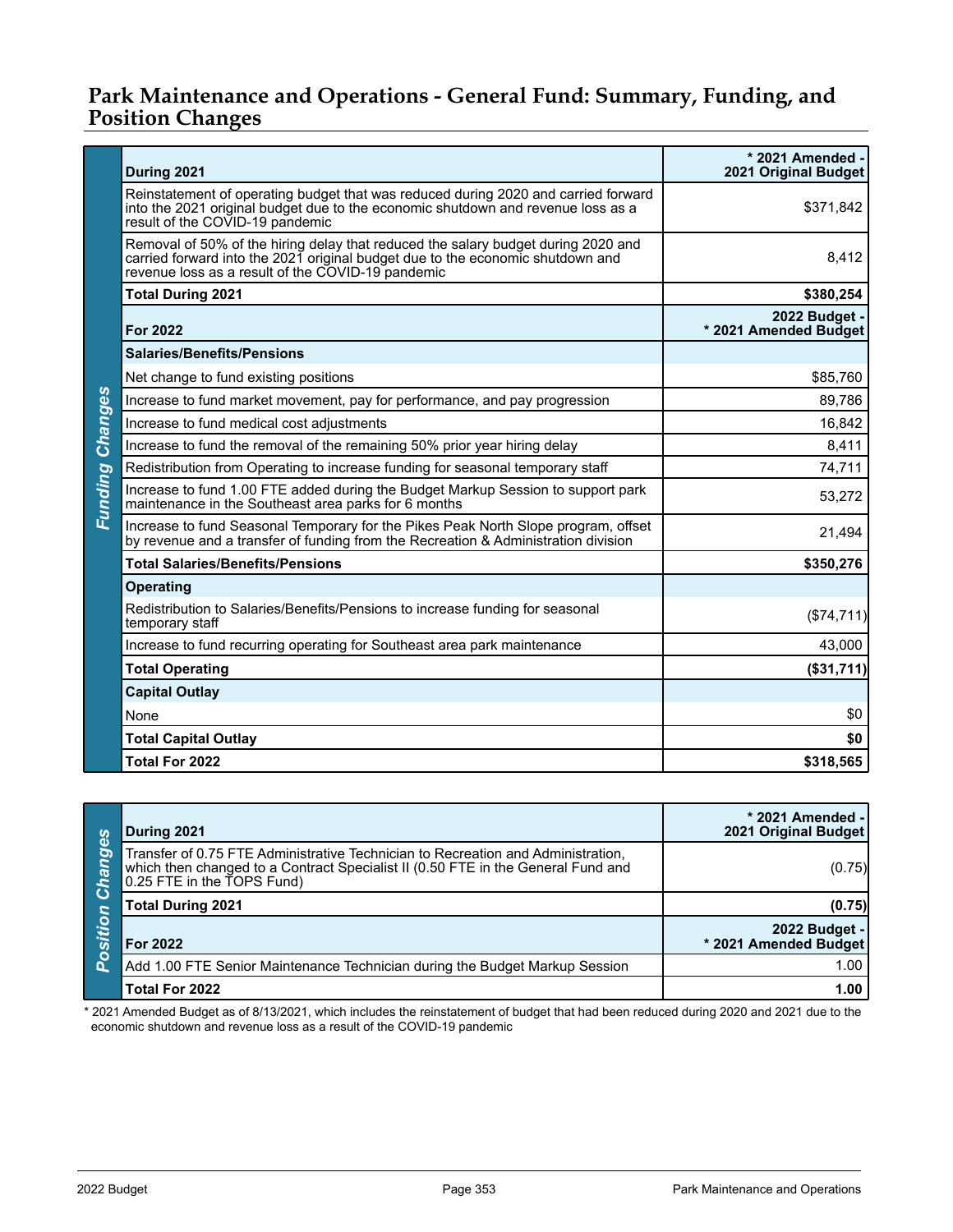## **Park Maintenance and Operations - TOPS Fund: Summary, Funding, and Position Changes**

|             | <b>Use of Funds</b>                      | 2019<br><b>Actual</b> | 2020<br><b>Actual</b> | 2021<br>Original<br><b>Budget</b> | $*2021$<br><b>Amended</b><br><b>Budget</b> | 2022<br><b>Budget</b> | 2022 Budget -<br>* 2021 Amended<br><b>Budget</b> |  |
|-------------|------------------------------------------|-----------------------|-----------------------|-----------------------------------|--------------------------------------------|-----------------------|--------------------------------------------------|--|
|             | Salary/Benefits/<br>Pensions             | \$1,284,245           | \$1,357,449           | \$1,657,563                       | \$1,657,563                                | \$1,832,270           | \$174,707                                        |  |
|             | Operating                                | 1,732,099             | 819,141               | 1,711,318                         | 1,711,318                                  | 1,870,273             | 158,955                                          |  |
|             | <b>Capital Outlay</b>                    | 220,483               | 96,540                | 0                                 | ŋ                                          | 0                     |                                                  |  |
|             | <b>Total</b>                             | \$3,236,827           | \$2,273,130           | \$3,368,881                       | \$3,368,881                                | \$3,702,543           | \$333,662                                        |  |
|             |                                          |                       |                       |                                   |                                            |                       |                                                  |  |
|             | <b>CIP</b>                               | \$927,230             | \$273,512             | \$0                               | \$0                                        | \$0                   | \$0                                              |  |
| Fund        |                                          |                       |                       |                                   |                                            |                       |                                                  |  |
|             | <b>Grand Total</b>                       | \$4,164,057           | \$2,546,642           | \$3,368,881                       | \$3,368,881                                | \$3,702,543           | \$333,662                                        |  |
| <b>TOPS</b> |                                          |                       |                       |                                   |                                            |                       |                                                  |  |
|             | <b>Position Title</b>                    |                       | 2020<br><b>Actual</b> | 2021<br>Original<br><b>Budget</b> | $*2021$<br><b>Amended</b><br><b>Budget</b> | 2022<br><b>Budget</b> | 2022 Budget -<br>* 2021 Amended<br><b>Budget</b> |  |
|             | Park Ranger                              |                       | 7.00                  | 7.00                              | 7.00                                       | 7.00                  | 0.00                                             |  |
|             | Park Ranger Supervisor                   |                       | 1.00                  | 1.00                              | 1.00                                       | 1.00                  | 0.00                                             |  |
|             | Senior Maintenance Technician            |                       | 5.00                  | 5.00                              | 5.00                                       | 5.00                  | 0.00                                             |  |
|             | Senior Skilled Maintenance<br>Technician |                       | 0.50                  | 0.50                              | 0.50                                       | 0.50                  | 0.00                                             |  |
|             | <b>Trail Project Specialist</b>          |                       | 1.00                  | 1.00                              | 1.00                                       | 1.00                  | 0.00                                             |  |
|             | <b>Total Positions</b>                   |                       | 14.50                 | 14.50                             | 14.50                                      | 14.50                 | 0.00                                             |  |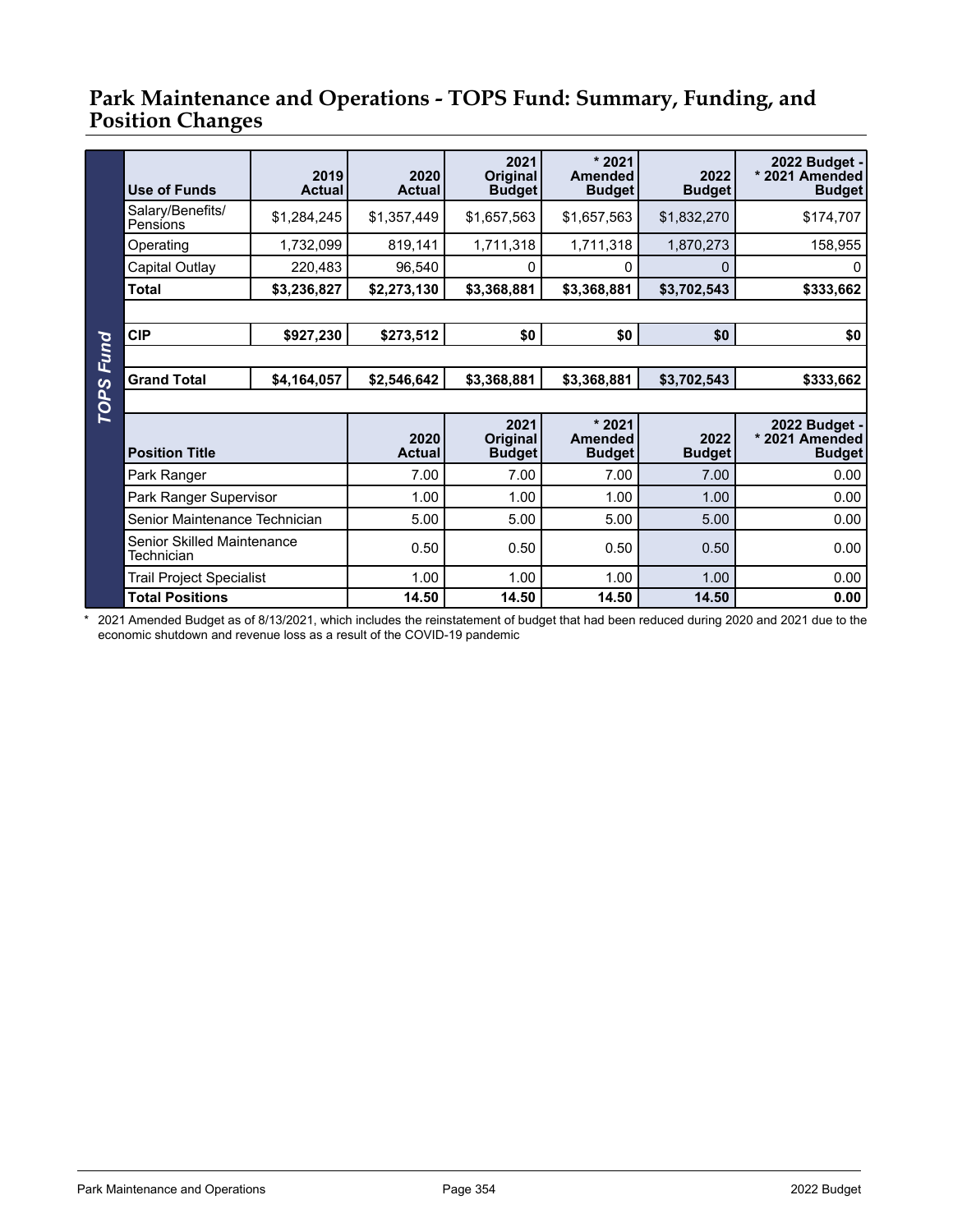## **Park Maintenance and Operations - TOPS Fund: Summary, Funding, and Position Changes**

|                     | During 2021                                                                | * 2021 Amended -<br>2021 Original Budget |
|---------------------|----------------------------------------------------------------------------|------------------------------------------|
|                     | None                                                                       | \$0                                      |
|                     | <b>Total During 2021</b>                                                   | \$0                                      |
|                     | For 2022                                                                   | 2022 Budget -<br>* 2021 Amended Budget   |
| Changes             | <b>Salaries/Benefits/Pensions</b>                                          |                                          |
|                     | Net change to fund existing positions                                      | \$67,598                                 |
|                     | Increase to fund market movement, pay for performance, and pay progression | 91,866                                   |
| <b>TOPS Funding</b> | Increase to fund medical cost adjustments                                  | 15,243                                   |
|                     | <b>Total Salaries/Benefits/Pensions</b>                                    | \$174,707                                |
|                     | <b>Operating</b>                                                           |                                          |
|                     | Increase based on anticipated expenditures                                 | \$158,955                                |
|                     | <b>Total Operating</b>                                                     | \$158,955                                |
|                     | <b>Capital Outlay</b>                                                      |                                          |
|                     | None                                                                       | \$0                                      |
|                     | <b>Total Capital Outlay</b>                                                | \$0                                      |
|                     | <b>Total For 2022</b>                                                      | \$333,662                                |

|                                 | During 2021              | * 2021 Amended -<br>2021 Original Budget |
|---------------------------------|--------------------------|------------------------------------------|
|                                 | None                     | 0.00                                     |
|                                 | <b>Total During 2021</b> | 0.00                                     |
| <b>TOPS Position</b><br>Changes | <b>For 2022</b>          | 2022 Budget -<br>* 2021 Amended Budget   |
|                                 | None                     | 0.00                                     |
|                                 | Total For 2022           | 0.00                                     |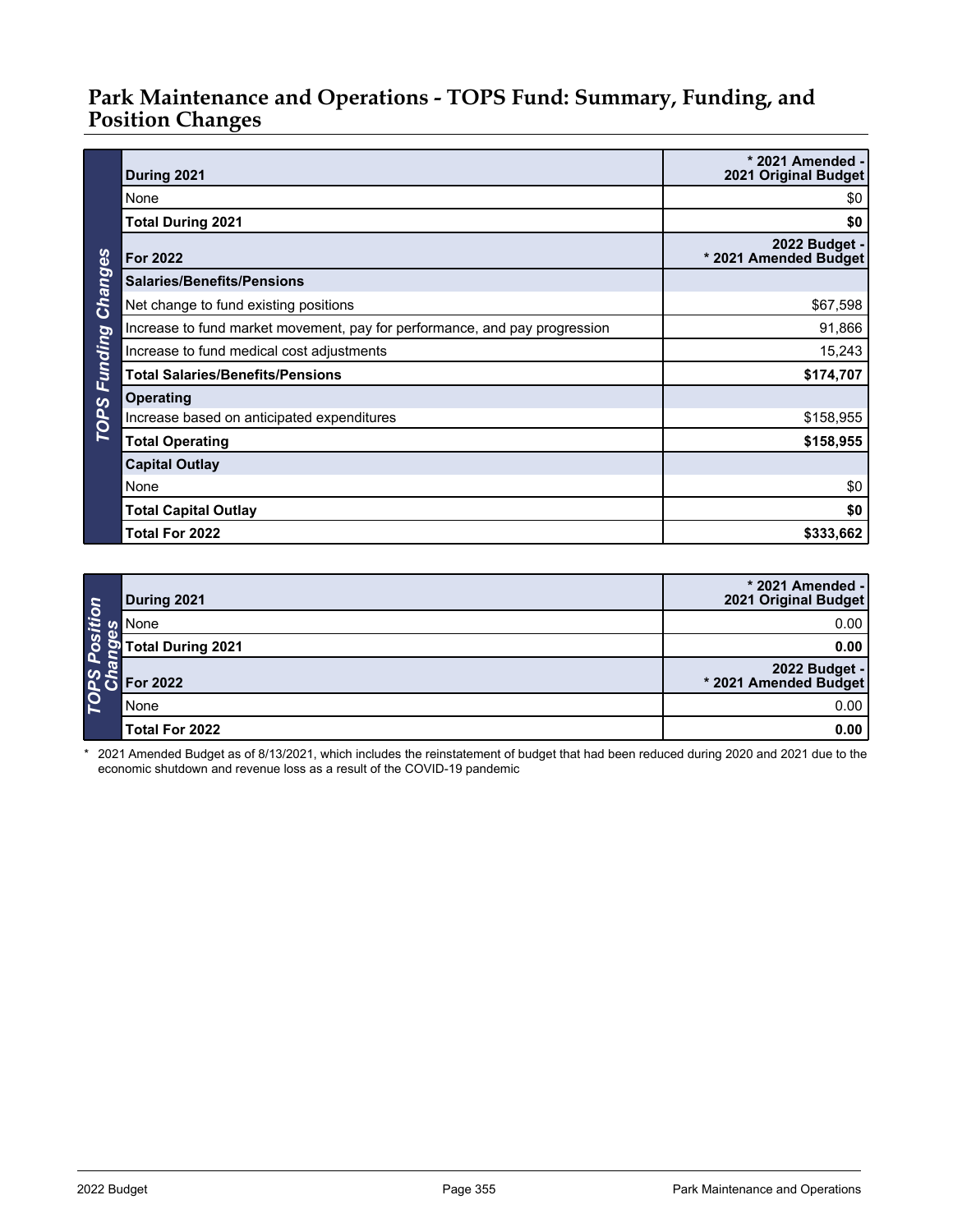## **Park Maintenance and Operations - Conservation Trust Fund: Summary, Funding, and Position Changes**

|              | <b>Use of Funds</b>                      | 2019<br><b>Actual</b> | 2020<br><b>Actual</b> | 2021<br>Original<br><b>Budget</b>        | $*2021$<br><b>Amended</b><br><b>Budget</b> | 2022<br><b>Budget</b> | 2022 Budget -<br>* 2021 Amended<br><b>Budget</b> |
|--------------|------------------------------------------|-----------------------|-----------------------|------------------------------------------|--------------------------------------------|-----------------------|--------------------------------------------------|
|              | Salary/Benefits/<br>Pensions             | \$3,930,292           | \$3,654,292           | \$4,083,431                              | \$4,083,431                                | \$4,560,340           | \$476,909                                        |
|              | Operating                                | 786,927               | 308,042               | 844,816                                  | 844,816                                    | 843,958               | (858)                                            |
|              | Capital Outlay                           | 110,000               | 94,275                | 124,000                                  | 124,000                                    | 0                     | (124,000)                                        |
|              | <b>Total</b>                             | \$4,827,219           | \$4,056,609           | \$5,052,247                              | \$5,052,247                                | \$5,404,298           | \$352,051                                        |
|              |                                          |                       |                       |                                          |                                            |                       |                                                  |
|              | <b>CIP</b>                               | \$0                   | \$0                   | \$35,000                                 | \$35,000                                   | \$75,000              | \$40,000                                         |
| Fund         |                                          |                       |                       |                                          |                                            |                       |                                                  |
|              | <b>Grand Total</b>                       | \$4,827,219           | \$4,056,609           | \$5,087,247                              | \$5,087,247                                | \$5,479,298           | \$392,051                                        |
| Trust        |                                          |                       |                       |                                          |                                            |                       |                                                  |
| Conservation | <b>Position Title</b>                    |                       | 2020<br><b>Actual</b> | 2021<br><b>Original</b><br><b>Budget</b> | $*2021$<br><b>Amended</b><br><b>Budget</b> | 2022<br><b>Budget</b> | 2022 Budget -<br>* 2021 Amended<br><b>Budget</b> |
|              | Maintenance Technician II                |                       | 4.00                  | 4.00                                     | 5.00                                       | 5.00                  | 0.00                                             |
|              | <b>Natural Resource Specialist</b>       |                       | 0.25                  | 0.25                                     | 0.25                                       | 0.25                  | 0.00                                             |
|              | Park Ranger                              |                       | 2.25                  | 2.25                                     | 2.25                                       | 2.25                  | 0.00                                             |
|              | Regional Parks Manager                   |                       | 0.25                  | 0.25                                     | 0.25                                       | 0.25                  | 0.00                                             |
|              | Senior Equipment Operator                |                       | 1.00                  | 1.00                                     | 1.00                                       | 1.00                  | 0.00                                             |
|              | Senior Maintenance Technician            |                       | 20.00                 | 20.00                                    | 19.00                                      | 19.00                 | 0.00                                             |
|              | Senior Skilled Maintenance<br>Technician |                       | 4.00                  | 4.00                                     | 4.00                                       | 4.00                  | 0.00                                             |
|              | <b>Skilled Maintenance Supervisor</b>    |                       | 4.00                  | 4.00                                     | 4.00                                       | 4.00                  | 0.00                                             |
|              | Skilled Maintenance Technician II        |                       | 4.50                  | 4.50                                     | 4.50                                       | 4.50                  | 0.00                                             |
|              | <b>Water Conservation Specialist</b>     |                       | 0.25                  | 0.25                                     | 0.25                                       | 0.25                  | 0.00                                             |
|              | <b>Total Positions</b>                   |                       | 40.50                 | 40.50                                    | 40.50                                      | 40.50                 | 0.00                                             |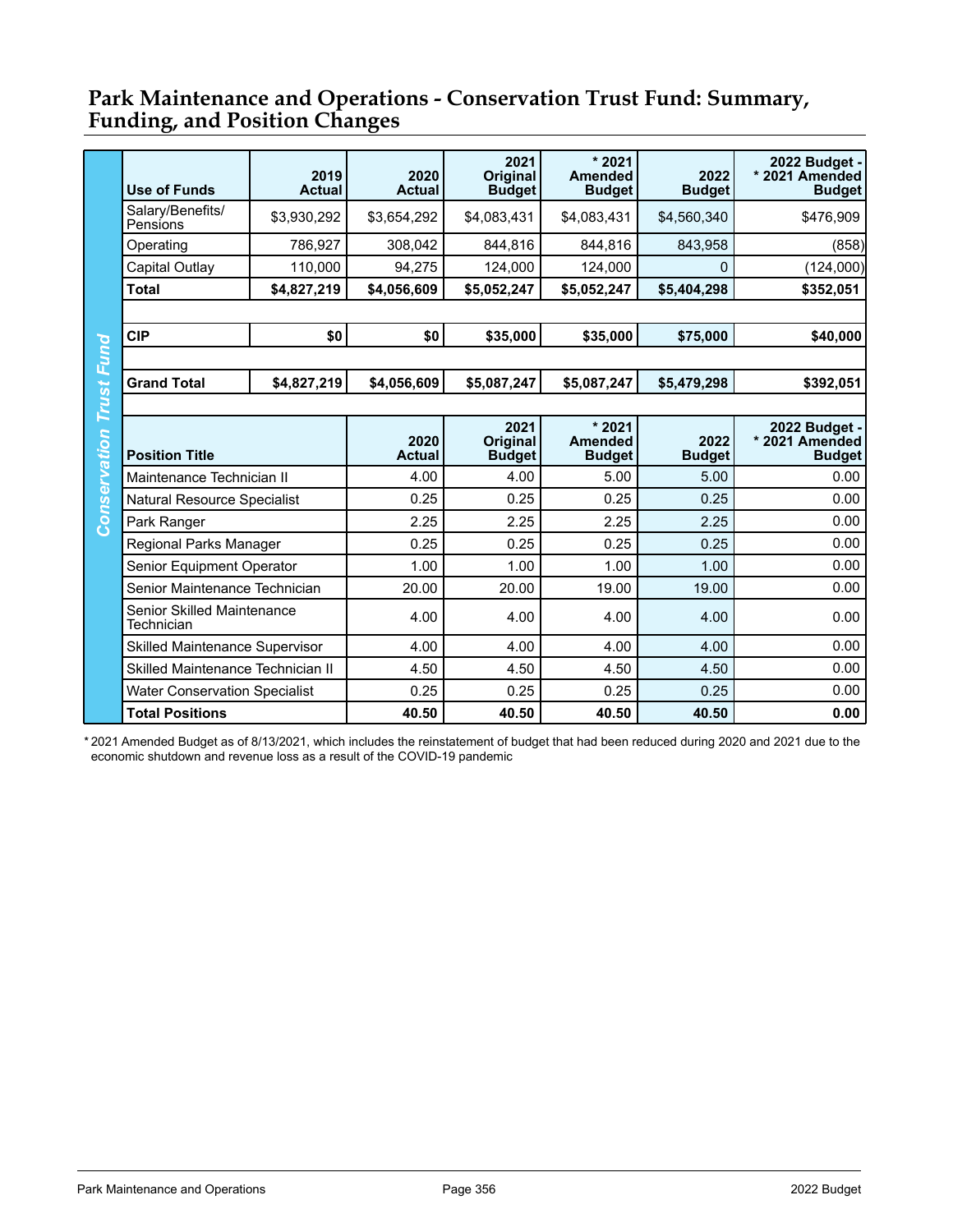#### **Park Maintenance and Operations - Conservation Trust Fund: Summary, Funding, and Position Changes**

|                | During 2021                                                                                 | * 2021 Amended -<br>2021 Original Budget |
|----------------|---------------------------------------------------------------------------------------------|------------------------------------------|
|                | None                                                                                        | \$0                                      |
|                | <b>Total During 2021</b>                                                                    | \$0                                      |
|                | <b>For 2022</b>                                                                             | 2022 Budget -<br>* 2021 Amended Budget   |
|                | <b>Salaries/Benefits/Pensions</b>                                                           |                                          |
|                | Net change to fund existing positions                                                       | \$187,407                                |
|                | Increase to fund market movement, pay for performance, and pay progression                  | 167,314                                  |
| မြိ            | Increase to fund medical cost adjustments                                                   | 44,188                                   |
| Chang          | Redistribution from Capital Outlay to Salaries/Benefits/Pensions for seasonal temp<br>staff | 78,000                                   |
|                | <b>Total Salaries/Benefits/Pensions</b>                                                     | \$476,909                                |
|                | <b>Operating</b>                                                                            |                                          |
| <u>Funding</u> | Decrease based on anticipated expenditures                                                  | (\$858)                                  |
|                | <b>Total Operating</b>                                                                      | (\$858)                                  |
|                | <b>Capital Outlay</b>                                                                       |                                          |
|                | Redistribution from Capital Outlay to Salaries/Benefits/Pensions for seasonal temp<br>staff | (\$78,000)                               |
|                | Decrease based on anticipated expenditures                                                  | (46,000)                                 |
|                | <b>Total Capital Outlay</b>                                                                 | (\$124,000)                              |
|                | <b>CIP</b>                                                                                  |                                          |
|                | Increase in 2022 CIP projects                                                               | \$40,000                                 |
|                | <b>Total CIP</b>                                                                            | \$40,000                                 |
|                | <b>Total For 2022</b>                                                                       | \$392,051                                |

| 8s<br>b                  | During 2021              | * 2021 Amended -<br>2021 Original Budget |
|--------------------------|--------------------------|------------------------------------------|
| l ro                     | None                     | 0.00                                     |
|                          | <b>Total During 2021</b> | 0.00                                     |
| Ĕ<br>$\overline{S}$<br>O | <b>For 2022</b>          | 2022 Budget -<br>* 2021 Amended Budget   |
|                          | None                     | 0.00                                     |
|                          | Total For 2022           | 0.00                                     |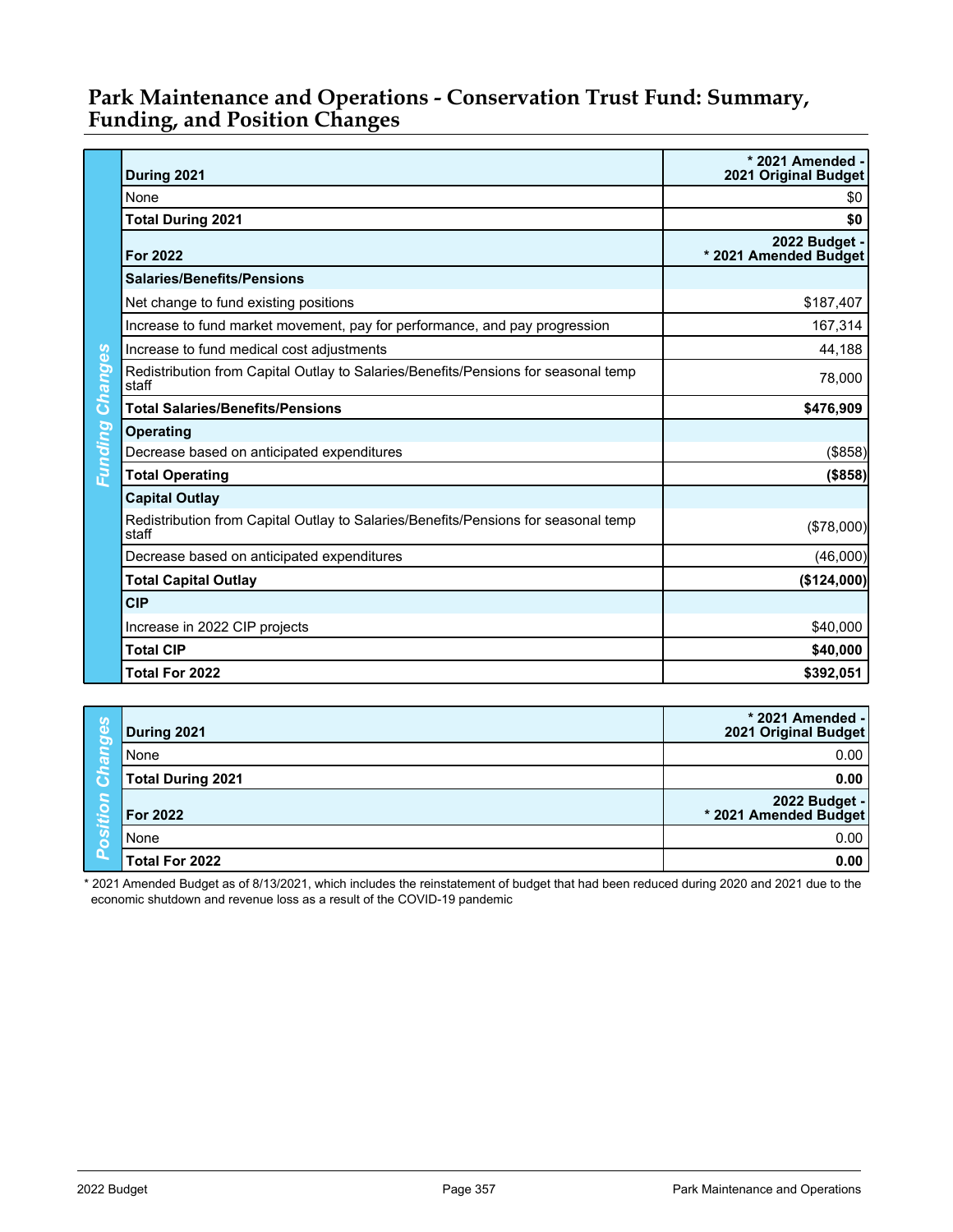## **Park Maintenance and Operations - SIMD Funds: Summary, Funding, and Position Changes**

|              | <b>Use of Funds</b>              | 2019<br><b>Actual</b> | 2020<br><b>Actual</b> | 2021<br><b>Original</b><br><b>Budget</b> | $*2021$<br><b>Amended</b><br><b>Budget</b> | 2022<br><b>Budget</b> | 2022 Budget -<br>* 2021 Amended<br><b>Budget</b> |  |
|--------------|----------------------------------|-----------------------|-----------------------|------------------------------------------|--------------------------------------------|-----------------------|--------------------------------------------------|--|
|              | <b>Briargate SIMD</b>            | \$913,790             | \$1,053,578           | \$1,339,969                              | \$1,339,969                                | \$1,269,811           | (\$70, 158)                                      |  |
|              | Colorado Gateway<br><b>SIMD</b>  | 3,208                 | 9,136                 | 8,583                                    | 8,583                                      | 5,574                 | (3,009)                                          |  |
|              | Norwood SIMD                     | 820,476               | 736,587               | 967,502                                  | 967,502                                    | 1,105,862             | 138,360                                          |  |
| Sunmary      | Old Colorado City<br><b>SIMD</b> | 136,304               | 142,809               | 135,102                                  | 135,102                                    | 143,868               | 8,766                                            |  |
|              | Platte Ave SIMD                  | 8,902                 | 14,324                | 18,823                                   | 18,823                                     | 21,503                | 2,680                                            |  |
|              | <b>Stetson Hills SIMD</b>        | 494,481               | 357,178               | 434,060                                  | 434,060                                    | 424,750               | (9,310)                                          |  |
|              | Woodstone SIMD                   | 19,567                | 20,224                | 40,234                                   | 40,234                                     | 30,738                | (9, 496)                                         |  |
|              | Total                            | \$2,396,728           | \$2,333,836           | \$2,944,273                              | \$2,944,273                                | \$3,002,106           | \$57,833                                         |  |
| <b>Funds</b> |                                  |                       |                       |                                          |                                            |                       |                                                  |  |
| SIMD         | <b>Position Title</b>            |                       | 2020<br><b>Actual</b> | 2021<br><b>Original</b><br><b>Budget</b> | $*2021$<br><b>Amended</b><br><b>Budget</b> | 2022<br><b>Budget</b> | 2022 Budget -<br>* 2021 Amended<br><b>Budget</b> |  |
|              | Administrative Technician        |                       | 0.25                  | 0.25                                     | 0.00                                       | 0.00                  | 0.00                                             |  |
|              | Maintenance Technician II        |                       | 0.00                  | 0.00                                     | 1.00                                       | 1.00                  | 0.00                                             |  |
|              | Senior Maintenance Technician    |                       | 9.00                  | 9.00                                     | 8.00                                       | 8.00                  | 0.00                                             |  |
|              | SIMD Unit Administrator          |                       | 0.50                  | 0.50                                     | 0.50                                       | 0.50                  | 0.00                                             |  |
|              | Skilled Maintenance Supervisor   |                       | 1.00                  | 1.00                                     | 1.00                                       | 1.00                  | 0.00                                             |  |
|              | <b>Total Positions</b>           |                       | 10.75                 | 10.75                                    | 10.50                                      | 10.50                 | 0.00                                             |  |

|              | During 2021                                                                                                                           | * 2021 Amended -<br><b>2021 Original Budget</b> |
|--------------|---------------------------------------------------------------------------------------------------------------------------------------|-------------------------------------------------|
|              | None                                                                                                                                  | \$0                                             |
|              | <b>Total During 2021</b>                                                                                                              | \$0                                             |
|              | <b>For 2022</b>                                                                                                                       | 2022 Budget -<br>* 2021 Amended Budget          |
|              | <b>Salaries/Benefits/Pensions</b>                                                                                                     |                                                 |
|              | Net change to fund existing positions                                                                                                 | \$8,142                                         |
| Changes      | Increase to fund market movement, pay for performance, and pay progression                                                            | 39,613                                          |
|              | Increase to fund medical cost adjustments                                                                                             | 10,936                                          |
|              | Decrease to fund seasonal temporary budgets to match anticipated part time staffing<br>needs                                          | (45, 770)                                       |
| Funding      | <b>Total Salaries/Benefits/Pensions</b>                                                                                               | \$12,921                                        |
|              | <b>Operating</b>                                                                                                                      |                                                 |
|              | Decrease to match anticipated expenditures                                                                                            | (\$93,088)                                      |
| <b>GIMID</b> | Increase in contracted mowing and herbicide application for the Norwood and Stetson<br><b>Hills SIMDs</b>                             | 237,000                                         |
|              | Decrease in the Stetson Hills SIMD for fencing expenditures, reduced at the Budget<br>Markup Session per the Stetson Hills SIMD Board | (70,000)                                        |
|              | <b>Total Operating</b>                                                                                                                | \$73,912                                        |
|              | <b>Capital Outlay</b>                                                                                                                 |                                                 |
|              | Decrease to match anticipated expenditures                                                                                            | (\$29,000)                                      |
|              | <b>Total Capital Outlay</b>                                                                                                           | (\$29,000)                                      |
|              | Total For 2022                                                                                                                        | \$57,833                                        |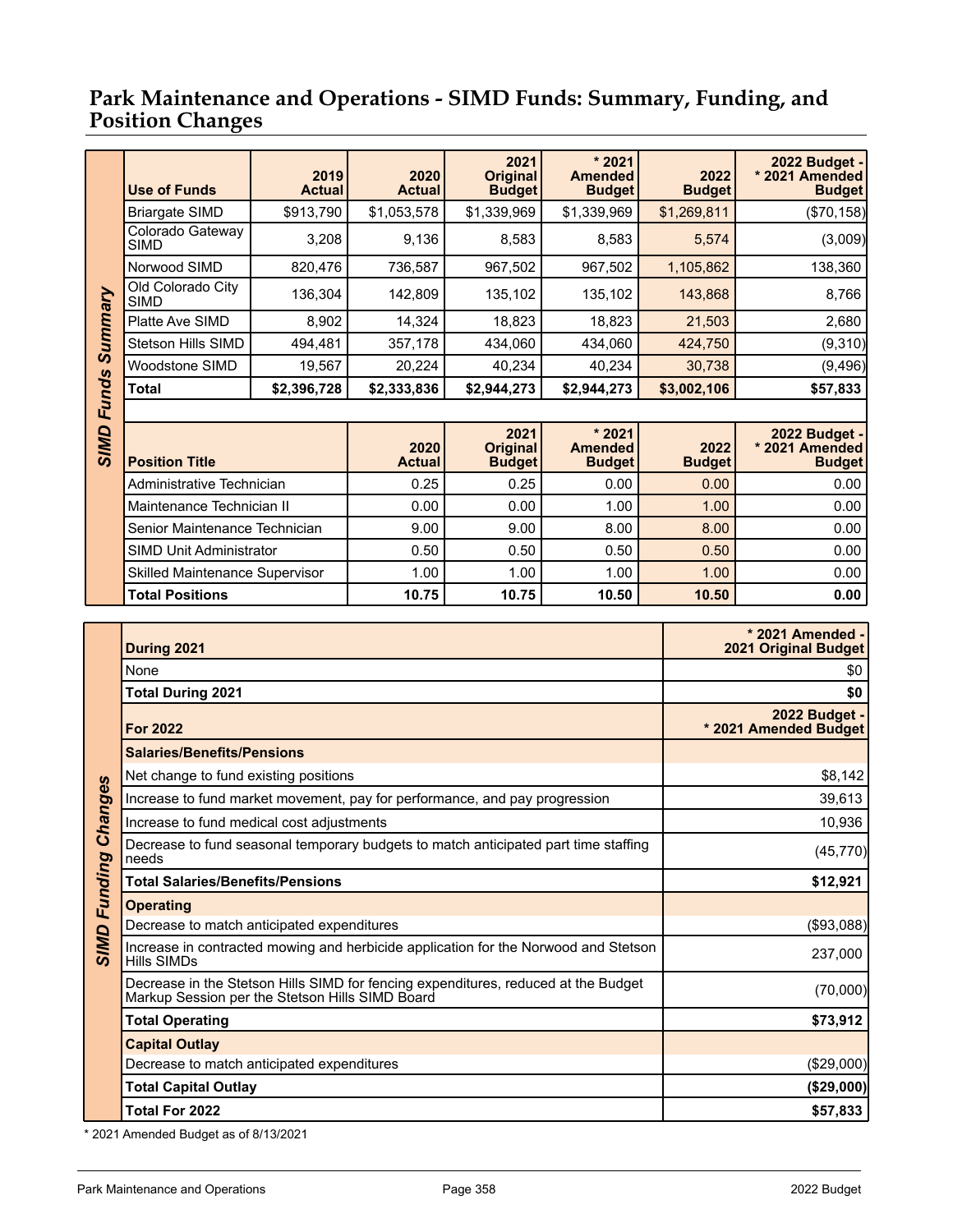# **Park Maintenance and Operations - SIMD Funds: Summary, Funding, and Position Changes**

|                      | During 2021                                                                                                                                         | * 2021 Amended -<br>2021 Original Budget |
|----------------------|-----------------------------------------------------------------------------------------------------------------------------------------------------|------------------------------------------|
| <b>Position</b><br>Φ | Transfer of 0.25 FTE Administrative Technician to the Design and Development<br>division in the TOPS fund, then changed to a Contract Specialist II | (0.25)                                   |
| σ                    | <b>Total During 2021</b>                                                                                                                            | (0.25)                                   |
|                      | <b>For 2022</b>                                                                                                                                     | 2022 Budget -<br>* 2021 Amended Budget   |
|                      | None                                                                                                                                                | 0.00                                     |
|                      | <b>Total For 2022</b>                                                                                                                               | 0.00                                     |

\* 2021 Amended Budget as of 8/13/2021

# **Park Maintenance and Operations - CIP Program**

|            | <b>Project</b>                        | <b>CTF</b> | <b>Other/Ballfield</b><br><b>Fund</b> | <b>Total</b><br><b>Allocation</b> |
|------------|---------------------------------------|------------|---------------------------------------|-----------------------------------|
| <b>GIP</b> | <b>Ballfield Fund Investment Fees</b> |            | 33                                    | 33 <sub>1</sub>                   |
|            | Red Rock Canyon Landfill Monitoring   | 75.000     |                                       | 75,000                            |
|            | Total 2022 CIP                        | \$75,000   | \$33                                  | \$75,033                          |

\* The funding of the CIP projects is for the current budget year and may not reflect the total project cost. For a citywide comprehensive list of CIP projects, refer to the CIP section of the Budget.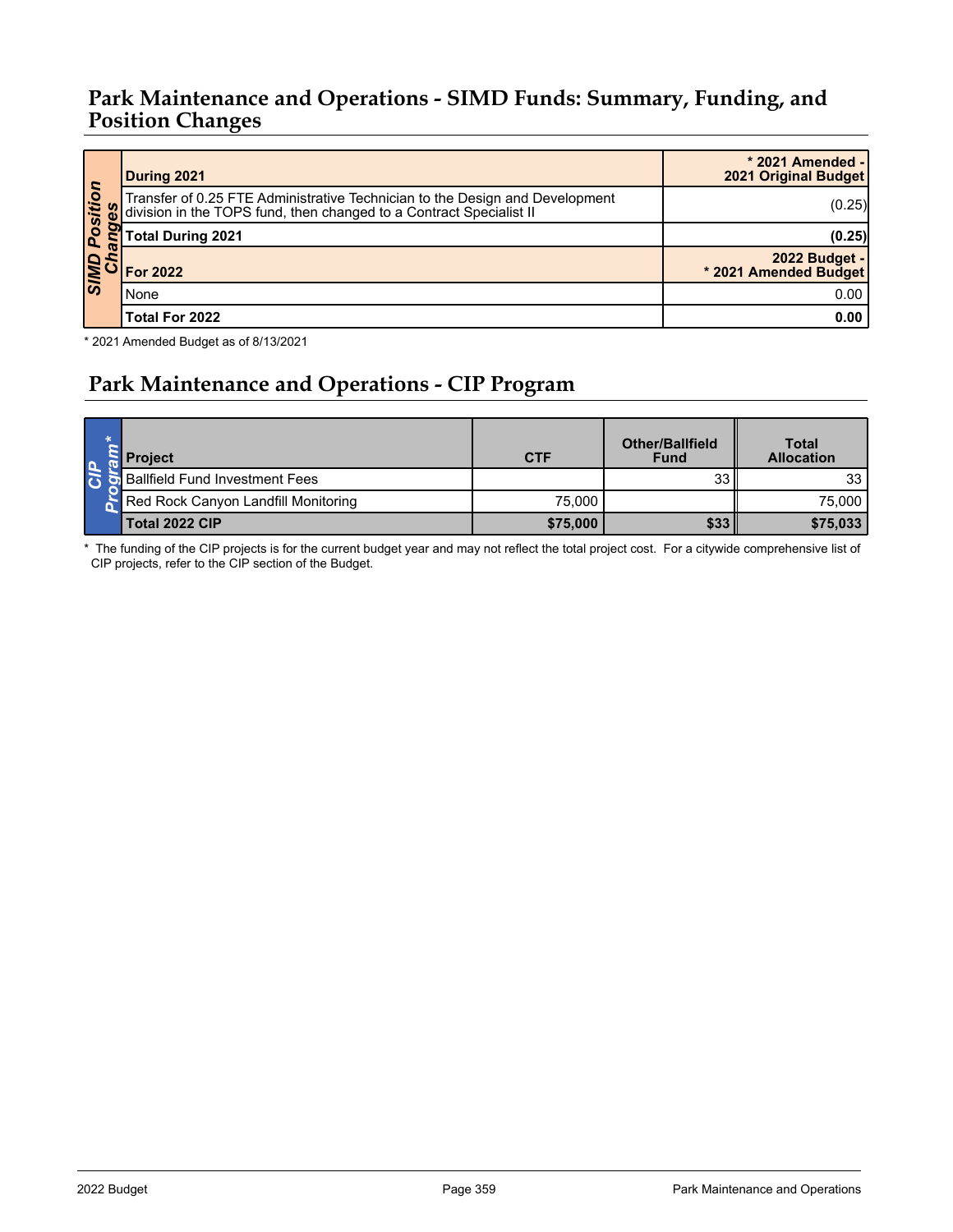#### 001 - GENERAL FUND

|                                                                  | 2019      | 2020          | 2021<br>Original | $*2021$<br>Amended | 2022          | 2022 Budget -<br>* 2021 Amended |
|------------------------------------------------------------------|-----------|---------------|------------------|--------------------|---------------|---------------------------------|
| <b>Acct # - Description</b><br><b>Salaries/Benefits/Pensions</b> | Actual    | <b>Actual</b> | <b>Budget</b>    | <b>Budget</b>      | <b>Budget</b> | <b>Budget</b>                   |
| 51205 - CIVILIAN SALARIES                                        | 1,272,166 | 1,233,577     | 1,318,469        | 1,326,881          | 1,510,202     | 183,321                         |
| 51210 - OVERTIME                                                 | 4,457     | 7,536         | 10,700           | 10,700             | 10,700        | 0                               |
| 51220 - SEASONAL TEMPORARY                                       | 108,333   | 122,376       | 114,120          | 114,120            | 211,404       | 97,284                          |
| 51230 - SHIFT DIFFERENTIAL                                       | 340       | 478           | 0                | 0                  | 0             | 0                               |
| 51260 - VACATION BUY PAY OUT                                     | 10,946    | 9,417         | 0                | 0                  | 0             | 0                               |
| 51299 - SALARIES REIMBURSEMENTS                                  | (12,960)  | (12,036)      | 0                | 0                  | $\mathbf{0}$  | $\Omega$                        |
| 51610 - PERA                                                     | 188,203   | 184,565       | 208,142          | 208,142            | 244,651       | 36,509                          |
| 51615 - WORKERS COMPENSATION                                     | 51,956    | 51,183        | 50,544           | 50,544             | 57,738        | 7,194                           |
| 51620 - EQUITABLE LIFE INSURANCE                                 | 3,603     | 3,368         | 4,752            | 4,752              | 5,231         | 479                             |
|                                                                  |           |               |                  |                    |               |                                 |
| 51640 - DENTAL INSURANCE                                         | 8,486     | 7,978         | 9,456            | 9,456              | 9,840         | 384                             |
| 51690 - MEDICARE                                                 | 20,025    | 19,268        | 21,225<br>0      | 21,225<br>0        | 24,526<br>0   | 3,301                           |
| 51695 - CITY EPO MEDICAL PLAN<br>51696 - ADVANTAGE HD MED PLAN   | 2,815     | (144)         |                  |                    |               | 0                               |
|                                                                  | 176,596   | 166,376       | 214,613          | 214,613            | 235,980       | 21,367                          |
| 51697 - HRA BENEFIT TO ADV MED PLAN                              | 10,691    | 10,277        | 12,063           | 12,063             | 12,500        | 437                             |
| <b>Salaries/Benefits/Pensions Total</b>                          | 1,845,657 | 1,804,219     | 1,964,084        | 1,972,496          | 2,322,772     | 350,276                         |
|                                                                  |           |               |                  |                    |               |                                 |
| Operating                                                        |           |               |                  |                    |               |                                 |
| 52110 - OFFICE SUPPLIES                                          | 608       | 2,052         | 1,925            | 1,925              | 1,925         | 0                               |
| 52115 - MEDICAL SUPPLIES                                         | 435       | 0             | 600              | 600                | 600           | 0                               |
| 52120 - COMPUTER SOFTWARE                                        | 603       | 150           | 0                | 0                  | 0             | 0                               |
| 52122 - CELL PHONES EQUIP AND SUPPLIES                           | 143       | 3,200         | 0                | 0                  | $\mathbf{0}$  | $\Omega$                        |
| 52125 - GENERAL SUPPLIES                                         | 103,803   | 70,134        | 114,500          | 125,500            | 128,414       | 2,914                           |
| 52135 - POSTAGE                                                  | 10        | 0             | 0                | 0                  | 0             | 0                               |
| 52140 - WEARING APPAREL                                          | 10,104    | 3,826         | 340              | 340                | 2,920         | 2,580                           |
| 52145 - PAINT AND CHEMICAL                                       | 6,363     | 793           | 6,500            | 6,500              | 6,500         | 0                               |
| 52150 - SEED AND FERTILIZER                                      | 21,070    | 63,924        | 20,050           | 20,050             | 20,050        | 0                               |
| 52165 - LICENSES AND TAGS                                        | 1,403     | 978           | 0                | 0                  | 0             | 0                               |
| 52170 - SPECIAL PHOTOGRAPHY ETC                                  | 0         | 69            | 0                | 0                  | 0             | 0                               |
| 52175 - SIGNS                                                    | 14,764    | 10,640        | 15,400           | 15,400             | 15,400        | 0                               |
| 52185 - AGGREGATE MATERIAL                                       | 9,331     | 6,249         | 9,200            | 9,200              | 9,200         | $\mathbf 0$                     |
| 52190 - JANITORIAL SUPPLIES                                      | 12,363    | 2,115         | 850              | 850                | 56,850        | 56,000                          |
| 52205 - MAINT LANDSCAPING                                        | 1,284     | 0             | 0                | 0                  | 0             | 0                               |
| 52210 - MAINT TREES                                              | 0         | (5,667)       | 0                | 0                  | 0             | 0                               |
| 52217 - MAINT HOMELESS RELATED                                   | 990       | 0             | 0                | 0                  | $\Omega$      | $\Omega$                        |
| 52235 - MAINT MACHINERY AND APPARATUS                            | 200       | 0             | 1,750            | 1,750              | 1,750         | 0                               |
| 52240 - MAINT NONFLEET VEHICLES EQP                              | 41,552    | 14,870        | 43,570           | 43,570             | 43,570        | 0                               |
| 52265 - MAINT BUILDINGS AND STRUCTURE                            | 48,027    | 49,222        | 34,050           | 34,050             | 54,050        | 20,000                          |
| 52270 - MAINT WELLS AND RESERVOIRS                               | 32,530    | 21,919        | 11,400           | 31,000             | 31,000        | 0                               |
| 52275 - MAINT RUNWAYS                                            | (1, 433)  | 531           | 0                | 0                  | 0             | 0                               |
| 52280 - MAINT ROADS AND BRIDGES                                  | 2,102     | 997           | 3,500            | 3,500              | 3,500         | 0                               |
| 52291 - MAINT VANDALISM RELATED                                  | 149       | 0             | 0                | 0                  | 0             | 0                               |
| 52305 - MAINT SOFTWARE                                           | 727       | 0             | 0                | 0                  | 0             | 0                               |
| 52410 - BUILDING SECURITY SERVICES                               | 136,816   | 130,786       | 0                | 0                  | 98,486        | 98,486                          |
| 52415 - CONTRACTS AND SPEC PROJECTS                              | 3,341     | 23,040        | 284,186          | 333,642            | 49,456        | (284, 186)                      |
| 52435 - GARBAGE REMOVAL SERVICES                                 | 104,572   | 90,207        | 350              | 350                | 950           | 600                             |
| 52445 - JANITORIAL SERVICES                                      | 54,029    | 24,429        | 0                | 0                  | 55,000        | 55,000                          |
| 52455 - LAWN MAINTENANCE SERVICE                                 | 1,149,321 | 1,446,450     | 1,037,692        | 1,305,278          | 1,310,278     | 5,000                           |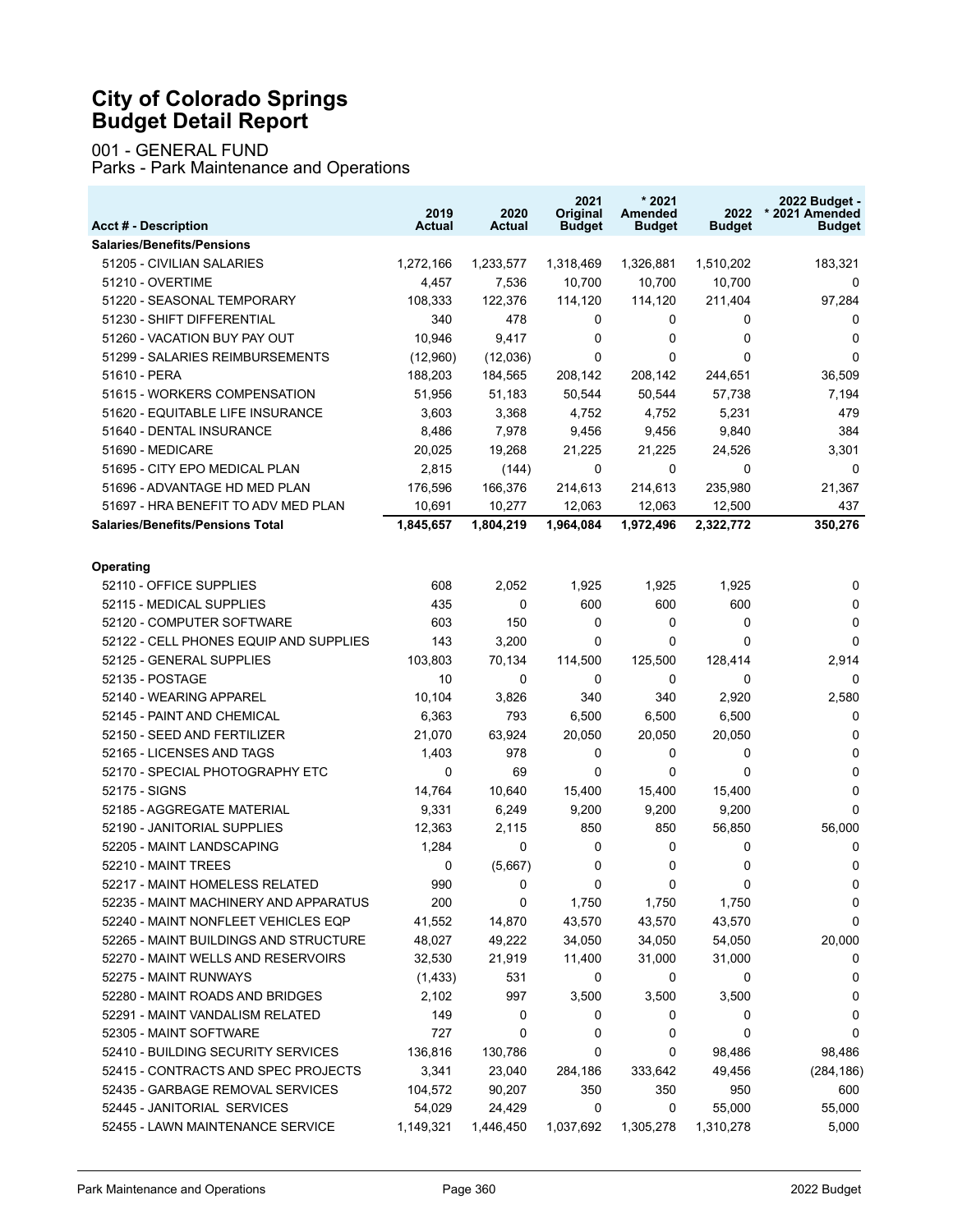001 - GENERAL FUND

| <b>Acct # - Description</b>               | 2019<br>Actual | 2020<br>Actual | 2021<br>Original<br><b>Budget</b> | $*2021$<br>Amended<br><b>Budget</b> | 2022<br><b>Budget</b> | 2022 Budget -<br>* 2021 Amended<br><b>Budget</b> |
|-------------------------------------------|----------------|----------------|-----------------------------------|-------------------------------------|-----------------------|--------------------------------------------------|
| 52465 - MISCELLANEOUS SERVICES            | 31             | 1,957          | 0                                 | 0                                   | 60                    | 60                                               |
| 52560 - PARKING SERVICES                  | 6              | 56             | 0                                 | $\mathbf{0}$                        | 0                     | 0                                                |
| 52568 - BANK AND INVESTMENT FEES          | 84             | (151)          | 0                                 | $\mathbf{0}$                        | 84                    | 84                                               |
| 52570 - REIMBURSABLE SERVICES             | 0              | (220)          | 0                                 | $\mathbf{0}$                        | $\Omega$              | $\Omega$                                         |
| 52573 - CREDIT CARD FEES                  | 43             | 540            | 0                                 | 0                                   | 724                   | 724                                              |
| 52575 - SERVICES                          | 267,357        | 188,792        | 283,905                           | 308,105                             | 309,500               | 1,395                                            |
| 52578 - INTERPRETING SERVICES             | 396            | 0              | 0                                 | 0                                   | 0                     | 0                                                |
| 52579 - INSPECTIONS                       | 160            | $\Omega$       | 0                                 | 0                                   | $\Omega$              | 0                                                |
| 52586 - MESA SPGS SERVICES                | (725)          | (1, 248)       | 0                                 | $\mathbf{0}$                        | 0                     | 0                                                |
| 52590 - TEMPORARY EMPLOYMENT              | 10,791         | 0              | 0                                 | $\mathbf{0}$                        | $\Omega$              | $\Omega$                                         |
| 52605 - CAR MILEAGE                       | 68             | $\Omega$       | 0                                 | $\mathbf{0}$                        | $\Omega$              | $\Omega$                                         |
| 52607 - CELL PHONE ALLOWANCE              | 3,867          | 3,135          | 0                                 | 0                                   | $\Omega$              | $\Omega$                                         |
| 52610 - PROFESSIONAL LICENSES             | 0              | 0              | 2,700                             | 2,700                               | 2,700                 | $\Omega$                                         |
| 52615 - DUES AND MEMBERSHIP               | 75             | 747            | 0                                 | 0                                   | 0                     | $\Omega$                                         |
| 52625 - MEETING EXPENSES IN TOWN          | 68             | 24             | 0                                 | $\mathbf{0}$                        | $\Omega$              | $\Omega$                                         |
| 52630 - TRAINING                          | 7,349          | 10,773         | 150                               | 150                                 | 250                   | 100                                              |
| 52635 - EMPLOYEE EDUCATIONL<br>ASSISTANCE | 3,871          | 1,124          | 0                                 | 0                                   | 0                     | $\Omega$                                         |
| 52655 - TRAVEL OUT OF TOWN                | 455            | 0              | 0                                 | 0                                   | 0                     | 0                                                |
| 52705 - COMMUNICATIONS                    | 1,945          | 2,030          | 350                               | 350                                 | 350                   | $\Omega$                                         |
| 52736 - CELL PHONE AIRTIME                | 1              | 0              | 150                               | 150                                 | 150                   | $\mathbf{0}$                                     |
| 52738 - CELL PHONE BASE CHARGES           | 24,664         | 19,063         | 3,100                             | 3,100                               | 3,150                 | 50                                               |
| 52746 - UTILITIES ELECTRIC                | 0              | 0              | 1,500                             | 1,500                               | 1,560                 | 60                                               |
| 52749 - UTILITIES WATER                   | $\Omega$       | $\Omega$       | 500                               | 500                                 | 500                   | $\Omega$                                         |
| 52770 - SAFETY EQUIPMENT                  | 12,727         | 4,824          | 26,500                            | 26,500                              | 27,572                | 1,072                                            |
| 52775 - MINOR EQUIPMENT                   | 14,275         | 10,303         | 2,500                             | 2,500                               | 4,800                 | 2,300                                            |
| 52776 - PRINTER CONSOLIDATION COST        | 4,443          | 4,338          | 0                                 | 0                                   | 0                     | 0                                                |
| 52777 - TOOL ALLOWANCE                    | 498            | 0              | 0                                 | 0                                   | $\Omega$              | $\Omega$                                         |
| 52795 - RENTAL OF EQUIPMENT               | 1,391          | 161            | 2,700                             | 2,700                               | 2,700                 | $\Omega$                                         |
| 52874 - OFFICE SERVICES PRINTING          | 1,394          | 4,208          | 500                               | 500                                 | 1,300                 | 800                                              |
| 52881 - PURCH FOR RESALE FUEL             | 3,332          | 2,676          | 0                                 | 0                                   | 5,250                 | 5,250                                            |
| 52883 - PURCH FOR RESALE NON STCK PART    | 400            | 0              | 0                                 | 0                                   | 0                     | 0                                                |
| 52999 - COVID19 OPER REIMB                | 0              | (38, 925)      | 0                                 | 0                                   | $\Omega$              | 0                                                |
| 65339 - NORTH SLOPE                       | 5              | 0              | 0                                 | 0                                   | $\Omega$              | $\Omega$                                         |
| 65352 - EMPLOYEE AWARDS PROGRAM           | 0              | 44             | 0                                 | 0                                   | 0                     | 0                                                |
| <b>Operating Total</b>                    | 2,114,178      | 2,175,165      | 1,910,418                         | 2,282,260                           | 2.250.549             | (31, 711)                                        |
| <b>Capital Outlay</b>                     |                |                |                                   |                                     |                       |                                                  |
| 53030 - FURNITURE AND FIXTURES            | 395            | 0              | 0                                 | 0                                   | 0                     | 0                                                |
| 53040 - MACHINERY AND APPARATUS           | 60             | 0              | 0                                 | 0                                   | 0                     | 0                                                |
| <b>Total Capital Outlay</b>               | 455            | 0              | 0                                 | 0                                   | 0                     | 0                                                |
| <b>Grand Total</b>                        | 3,960,290      | 3,979,384      | 3,874,502                         | 4,254,756                           | 4,573,321             | 318,565                                          |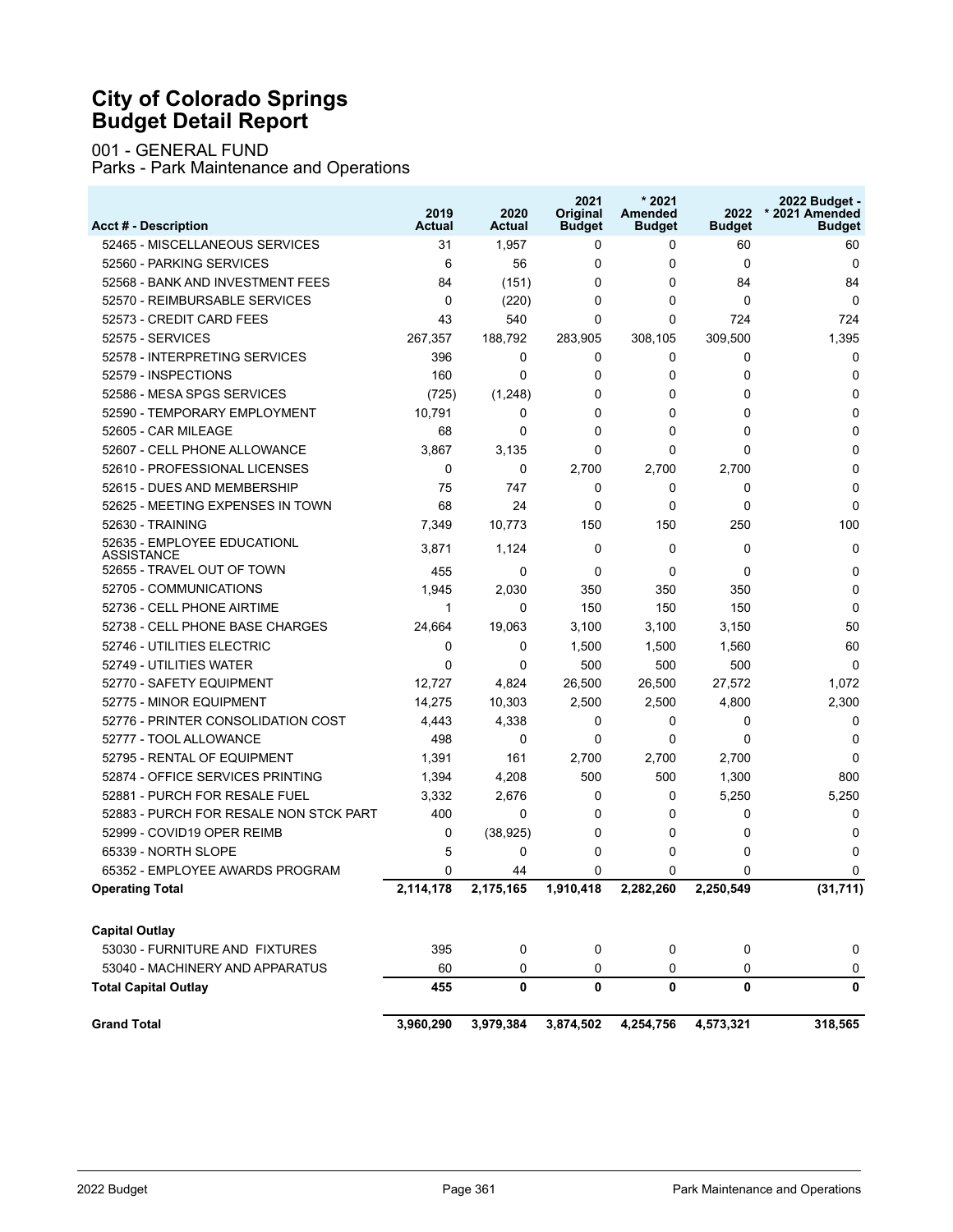#### 001 - GENERAL FUND

Parks - Park Maintenance and Operations

| <b>Acct # - Description</b>                      | 2019<br>Actual | 2020<br>Actual | 2021<br>Original<br><b>Budget</b> | $*2021$<br>Amended<br><b>Budget</b> | 2022<br><b>Budget</b> | 2022 Budget -<br>* 2021 Amended<br><b>Budget</b> |
|--------------------------------------------------|----------------|----------------|-----------------------------------|-------------------------------------|-----------------------|--------------------------------------------------|
| Revenue                                          |                |                |                                   |                                     |                       |                                                  |
| 45903 - NORTH SLOPE ADMISSION                    | 64.310         | 93.169         | 85.550                            | 85.550                              | 91,250                | 5,700                                            |
| 45910 - SOUTH SLOPE ADMISSION                    | 13.520         | 16.720         | 12.240                            | 12.240                              | 14.080                | 1.840                                            |
| 45915 - GOG ACDMY RIDING STABLE FEES             | 10.000         | 11.000         | 9.000                             | 9.000                               | 9.000                 | $\Omega$                                         |
| 46172 - REIMBURSEMENT FROM GIFT<br><b>TRUSTS</b> | 0              | 0              | 15.000                            | 15.000                              | 15.000                | 0                                                |
| Total Revenue                                    | 87.830         | 120.889        | 121.790                           | 121.790                             | 129.330               | 7.540                                            |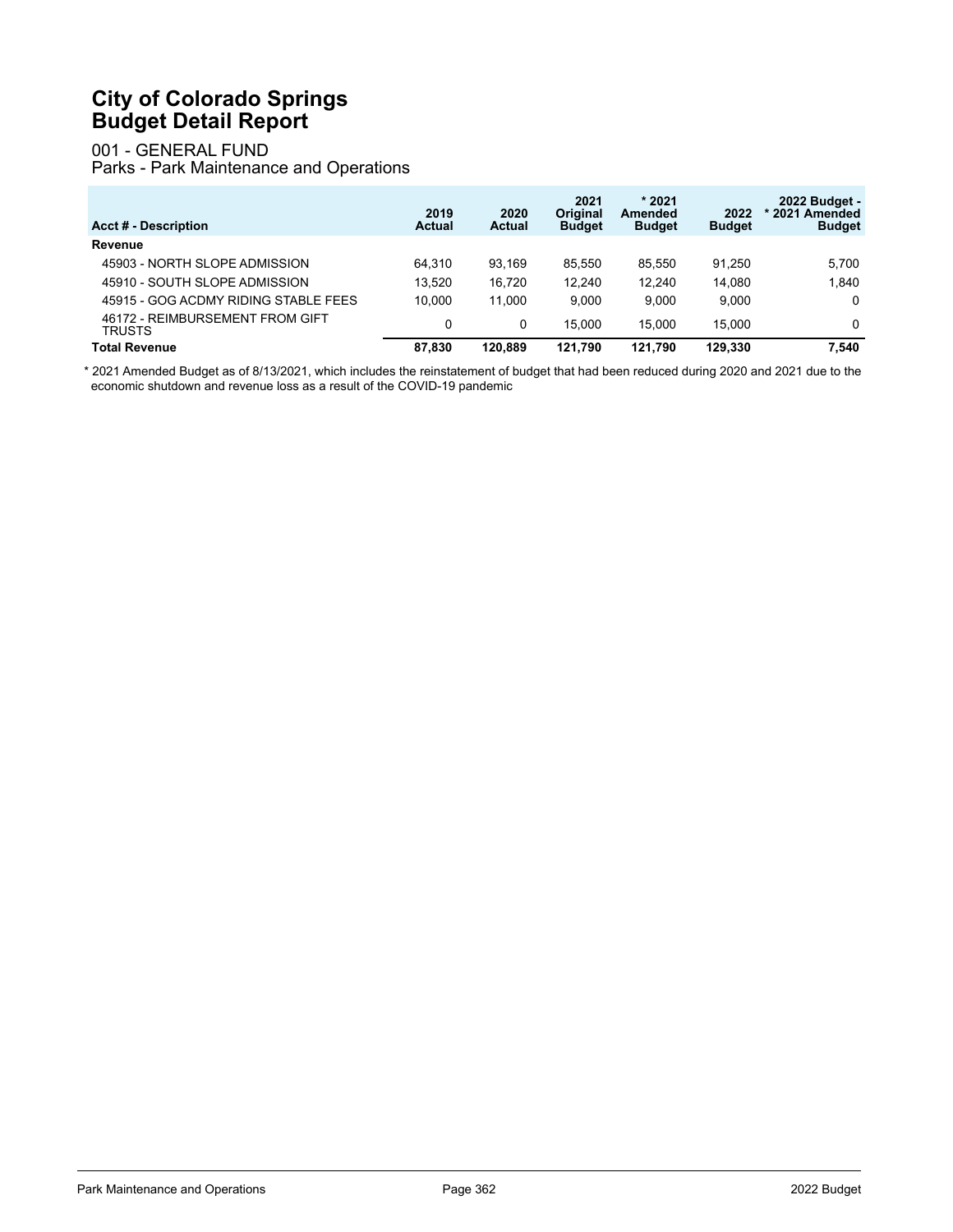#### 118 - TRAILS/OPEN SPACE/PARKS FUND Parks - Park Maintenance and Operations

| <b>Acct # - Description</b>             | 2019<br>Actual | 2020<br><b>Actual</b> | 2021<br>Original<br><b>Budget</b> | * 2021<br>Amended<br><b>Budget</b> | 2022<br><b>Budget</b> | 2022 Budget -<br>* 2021 Amended<br><b>Budget</b> |
|-----------------------------------------|----------------|-----------------------|-----------------------------------|------------------------------------|-----------------------|--------------------------------------------------|
| <b>Salaries/Benefits/Pensions</b>       |                |                       |                                   |                                    |                       |                                                  |
| 51205 - CIVILIAN SALARIES               | 730,886        | 840,782               | 860,117                           | 860,117                            | 985,936               | 125,819                                          |
| 51210 - OVERTIME                        | 34,738         | 8,998                 | 0                                 | 0                                  | 0                     | 0                                                |
| 51220 - SEASONAL TEMPORARY              | 182,402        | 126,772               | 254,775                           | 254,775                            | 254,775               | 0                                                |
| 51230 - SHIFT DIFFERENTIAL              | 1,033          | 2,077                 | 0                                 | 0                                  | 0                     | 0                                                |
| 51260 - VACATION BUY PAY OUT            | 5,418          | 8,242                 | 0                                 | 0                                  | 0                     | 0                                                |
| 51299 - SALARIES REIMBURSEMENTS         | (6,889)        | (8, 562)              | 0                                 | 0                                  | 0                     | 0                                                |
| 51405 - UNIFORM SALARIES                | 44             | 0                     | 0                                 | 0                                  | 0                     | 0                                                |
| 51410 - UNIFORM OVERTIME                | 12,615         | 17,316                | 0                                 | 0                                  | 0                     | 0                                                |
| 51425 - UNIFORM SHIFT DIFFERENTIAL      | 5              | 19                    | 0                                 | 0                                  | 0                     | 0                                                |
| 51610 - PERA                            | 123,895        | 134,920               | 158,534                           | 158,534                            | 179,716               | 21,182                                           |
| 51615 - WORKERS COMPENSATION            | 32,510         | 39,126                | 37,852                            | 37,852                             | 42,164                | 4,312                                            |
| 51620 - EQUITABLE LIFE INSURANCE        | 2,035          | 2,318                 | 2,881                             | 2,881                              | 3,176                 | 295                                              |
| 51640 - DENTAL INSURANCE                | 6,369          | 7,018                 | 7,651                             | 7,651                              | 7,860                 | 209                                              |
| 51690 - MEDICARE                        | 13,168         | 14,074                | 16,166                            | 16,166                             | 17,991                | 1,825                                            |
| 51695 - CITY EPO MEDICAL PLAN           | 10,882         | 10,747                | 12,132                            | 12,132                             | 13,139                | 1,007                                            |
| 51696 - ADVANTAGE HD MED PLAN           | 127,507        | 144,984               | 166,206                           | 166,206                            | 185,764               | 19,558                                           |
| 51697 - HRA BENEFIT TO ADV MED PLAN     | 7,627          | 8,618                 | 9,125                             | 9,125                              | 9,625                 | 500                                              |
| 51699 - BENEFITS REIMBURSEMENT          | 0              | 0                     | 132,124                           | 132,124                            | 132,124               | 0                                                |
| <b>Salaries/Benefits/Pensions Total</b> | 1,284,245      | 1,357,449             | 1,657,563                         | 1,657,563                          | 1,832,270             | 174,707                                          |
| Operating                               |                |                       |                                   |                                    |                       |                                                  |
| 52110 - OFFICE SUPPLIES                 | 6,569          | 2,058                 | 1,000                             | 1,000                              | 1,000                 | 0                                                |
| 52120 - COMPUTER SOFTWARE               | 3,029          | 1,251                 | 750                               | 750                                | 750                   | 0                                                |
| 52122 - CELL PHONES EQUIP AND SUPPLIES  | 234            | 493                   | 800                               | 800                                | 400                   | (400)                                            |
| 52125 - GENERAL SUPPLIES                | 226,841        | 220,939               | 828,884                           | 828,884                            | 826,384               |                                                  |
| 52140 - WEARING APPAREL                 |                | 11,153                | 3,500                             |                                    |                       | (2,500)                                          |
| 52145 - PAINT AND CHEMICAL              | 18,768<br>920  | 13,046                | 1,000                             | 3,500                              | 3,500<br>1,000        | 0<br>0                                           |
| 52150 - SEED AND FERTILIZER             | 28,900         | 50,734                | 133,000                           | 1,000<br>133,000                   | 133,000               | 0                                                |
| 52165 - LICENSES AND TAGS               |                |                       |                                   |                                    |                       | $\mathbf 0$                                      |
|                                         | 0              | 365                   | 0                                 | 0                                  | 0                     |                                                  |
| 52175 - SIGNS                           | 19             | 91                    | 0                                 | 0                                  | 1,100                 | 1,100                                            |
| 52185 - AGGREGATE MATERIAL              | 40,230         | 16,924                | 26,000                            | 26,000                             | 26,000                | 0                                                |
| 52190 - JANITORIAL SUPPLIES             | 379            | 0                     | 0                                 | 0                                  | 0                     | 0                                                |
| 52210 - MAINT TREES                     | 93,180         | 0                     | 21,000                            | 21,000                             | 21,000                | 0                                                |
| 52215 - MAINT GROUNDS                   | 0              | 567                   | 0                                 | 0                                  | 0                     | 0                                                |
| 52235 - MAINT MACHINERY AND APPARATUS   | 0              | 140                   | 0                                 | 0                                  | 0                     | 0                                                |
| 52240 - MAINT NONFLEET VEHICLES EQP     | 0              | 9,955                 | 0                                 | 0                                  | 0                     | 0                                                |
| 52265 - MAINT BUILDINGS AND STRUCTURE   | 161,513        | 97,401                | 100,700                           | 100,700                            | 100,000               | (700)                                            |
| 52270 - MAINT WELLS AND RESERVOIRS      | 185,396        | 6,079                 | 42,383                            | 42,383                             | 42,383                | 0                                                |
| 52275 - MAINT RUNWAYS                   | 0              | 320                   | 0                                 | 0                                  | 0                     | 0                                                |
| 52280 - MAINT ROADS AND BRIDGES         | 0              | 12,535                | 0                                 | 0                                  | 0                     | 0                                                |
| 52291 - MAINT VANDALISM RELATED         | 116            | 7,150                 | 0                                 | 0                                  | 0                     | 0                                                |
| 52305 - MAINT SOFTWARE                  | 726            | 0                     | 0                                 | 0                                  | 0                     | 0                                                |
| 52410 - BUILDING SECURITY SERVICES      | 2,849          | 7,199                 | 0                                 | 0                                  | 0                     | 0                                                |
| 52415 - CONTRACTS AND SPEC PROJECTS     | 222,191        | 20,972                | 37,300                            | 37,300                             | 176,437               | 139,137                                          |
| 52435 - GARBAGE REMOVAL SERVICES        | 0              | 0                     | 95,000                            | 95,000                             | 94,000                | (1,000)                                          |
| 52445 - JANITORIAL SERVICES             | 0              | 0                     | 49,000                            | 49,000                             | 49,000                | 0                                                |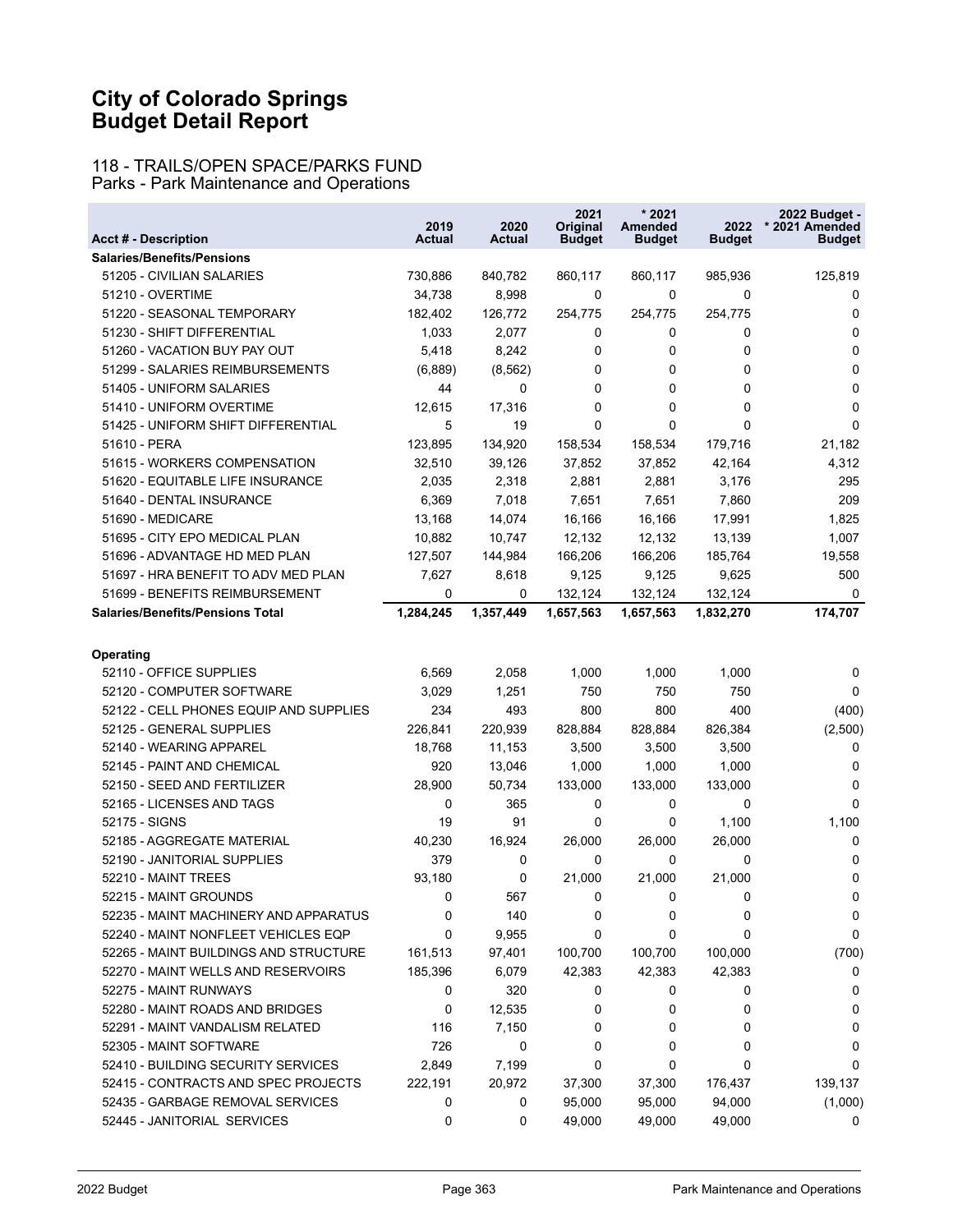#### 118 - TRAILS/OPEN SPACE/PARKS FUND Parks - Park Maintenance and Operations

| <b>Acct # - Description</b>      | 2019<br>Actual | 2020<br>Actual | 2021<br><b>Original</b><br><b>Budget</b> | $*2021$<br>Amended<br><b>Budget</b> | 2022<br><b>Budget</b> | 2022 Budget -<br>* 2021 Amended<br><b>Budget</b> |
|----------------------------------|----------------|----------------|------------------------------------------|-------------------------------------|-----------------------|--------------------------------------------------|
| 52455 - LAWN MAINTENANCE SERVICE | 316,000        | $\Omega$       | 0                                        | 0                                   | 0                     | 0                                                |
| 52465 - MISCELLANEOUS SERVICES   | 276            | $\mathbf{0}$   | $\Omega$                                 | 0                                   | $\mathbf{0}$          | $\Omega$                                         |
| 52568 - BANK AND INVESTMENT FEES | $\Omega$       | 36             | 0                                        | 0                                   | 108                   | 108                                              |
| 52575 - SERVICES                 | 170.142        | 195.819        | 266,312                                  | 266,312                             | 299,630               | 33,318                                           |
| 52590 - TEMPORARY EMPLOYMENT     | 308            | $\Omega$       | $\Omega$                                 | $\Omega$                            | $\mathbf{0}$          | 0                                                |
| 52607 - CELL PHONE ALLOWANCE     | 210            | 342            | 2,500                                    | 2,500                               | 2,500                 | $\mathbf 0$                                      |
| 52615 - DUES AND MEMBERSHIP      | 270            | 1,000          | 1,600                                    | 1,600                               | 1,950                 | 350                                              |
| 52625 - MEETING EXPENSES IN TOWN | 171            | $\Omega$       | 0                                        | 0                                   | 0                     | 0                                                |
| 52630 - TRAINING                 | 19,344         | 5,513          | 13,000                                   | 13.000                              | 13,000                | $\Omega$                                         |
| 52645 - SUBSCRIPTIONS            | 36,376         | 38,282         | $\Omega$                                 | 0                                   | $\mathbf{0}$          | $\Omega$                                         |
| 52655 - TRAVEL OUT OF TOWN       | 3,860          | 1,436          | 3,000                                    | 3,000                               | 4,000                 | 1,000                                            |
| 52738 - CELL PHONE BASE CHARGES  | 3,113          | 4,393          | 9,450                                    | 9,450                               | 9,880                 | 430                                              |
| 52770 - SAFETY EQUIPMENT         | 13,492         | 22,737         | 36,589                                   | 36,589                              | 26,589                | (10,000)                                         |
| 52775 - MINOR EQUIPMENT          | 126.515        | 70,140         | 27,050                                   | 27,050                              | 26,662                | (388)                                            |
| 52795 - RENTAL OF EQUIPMENT      | 4,535          | 5,239          | 3,000                                    | 3,000                               | 3,000                 | 0                                                |
| 52874 - OFFICE SERVICES PRINTING | 1,302          | 1,851          | 2,500                                    | 2,500                               | 3,000                 | 500                                              |
| 52999 - COVID19 OPER REIMB       | 0              | (7,966)        | $\Omega$                                 | 0                                   | 0                     | 0                                                |
| 65391 - YOUTH SERVICES PROGRAMS  | 3,640          | 947            | 6,000                                    | 6,000                               | 4,000                 | (2,000)                                          |
| 65409 - GRANT MATCH              | 13,575         | 0              | 0                                        | 0                                   | 0                     | 0                                                |
| 70925 - DESIGN                   | 20,000         | $\mathbf 0$    | 0                                        | 0                                   | 0                     | $\Omega$                                         |
| 72320 - DRAINAGE IMPROVEMENTS    | 7,110          | $\Omega$       | 0                                        | 0                                   | $\mathbf{0}$          | $\Omega$                                         |
| <b>Operating Total</b>           | 1,732,099      | 819,141        | 1,711,318                                | 1,711,318                           | 1,870,273             | 158,955                                          |
| <b>Capital Outlay</b>            |                |                |                                          |                                     |                       |                                                  |
| 53050 - MACHINERY AND APPARATUS  | 49,660         | 0              | 0                                        | 0                                   | 0                     | 0                                                |
| 53080 - VEHICLES ADDITIONS       | 170,823        | 96,540         | 0                                        | 0                                   | 0                     | 0                                                |
| <b>Capital Outlay Total</b>      | 220,483        | 96,540         | 0                                        | 0                                   | $\mathbf{0}$          | 0                                                |
| <b>Total Expense</b>             | 3,236,827      | 2,273,130      | 3,368,881                                | 3,368,881                           | 3,702,543             | 333,662                                          |
| <b>CIP Total</b>                 | 927,230        | 273,512        | 0                                        | 0                                   | 0                     | 0                                                |
| <b>Grand Total</b>               | 4,164,057      | 2,546,642      | 3,368,881                                | 3,368,881                           | 3.702.543             | 333.662                                          |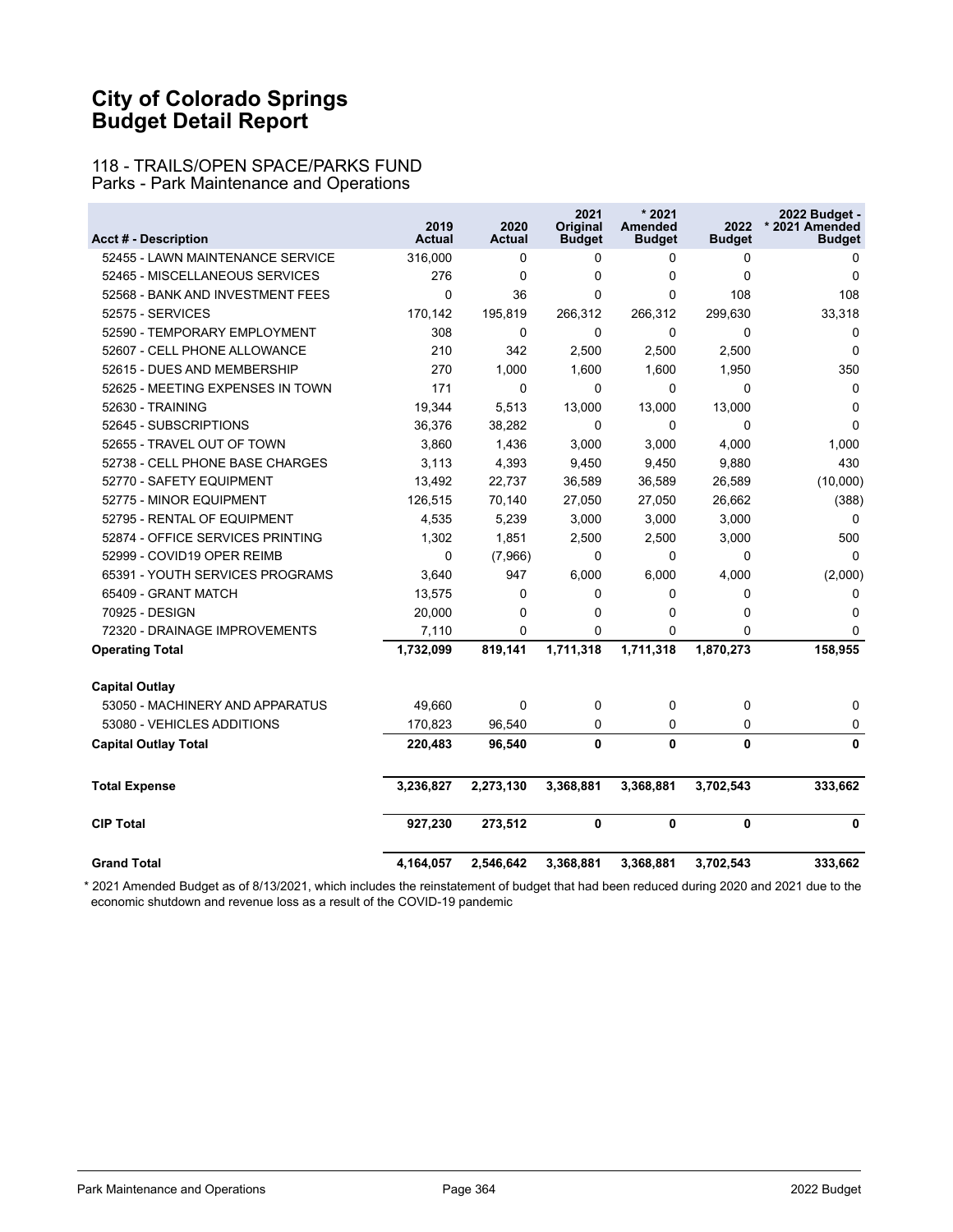#### 119 - CONSERVATION TRUST

| <b>Acct # - Description</b>             | 2019<br>Actual | 2020<br><b>Actual</b> | 2021<br>Original<br><b>Budget</b> | $*2021$<br><b>Amended</b><br><b>Budget</b> | 2022<br><b>Budget</b> | 2022 Budget -<br>* 2021 Amended<br><b>Budget</b> |
|-----------------------------------------|----------------|-----------------------|-----------------------------------|--------------------------------------------|-----------------------|--------------------------------------------------|
| <b>Salaries/Benefits/Pensions</b>       |                |                       |                                   |                                            |                       |                                                  |
| 51205 - CIVILIAN SALARIES               | 2,276,811      | 2,307,176             | 2,421,469                         | 2,421,469                                  | 2,676,261             | 254,792                                          |
| 51210 - OVERTIME                        | 104,943        | 56,630                | 38,000                            | 38,000                                     | 38,000                | 0                                                |
| 51220 - SEASONAL TEMPORARY              | 489,524        | 376,274               | 491,648                           | 491,648                                    | 569,648               | 78,000                                           |
| 51230 - SHIFT DIFFERENTIAL              | 1,979          | 1,471                 | 0                                 | 0                                          | 0                     | 0                                                |
| 51260 - VACATION BUY PAY OUT            | 10,058         | 11,307                | 0                                 | 0                                          | 0                     | 0                                                |
| 51299 - SALARIES REIMBURSEMENTS         | (14, 791)      | (13,013)              | 0                                 | 0                                          | $\Omega$              | $\Omega$                                         |
| 51610 - PERA                            | 377,531        | 371,124               | 414,242                           | 414.242                                    | 470,017               | 55,775                                           |
| 51615 - WORKERS COMPENSATION            | 132,443        | 132,212               | 118,026                           | 118,026                                    | 130,296               | 12,270                                           |
| 51620 - EQUITABLE LIFE INSURANCE        | 6,384          | 6,295                 | 8,557                             | 8,557                                      | 9,204                 | 647                                              |
| 51640 - DENTAL INSURANCE                | 18,446         | 17,213                | 19,479                            | 19,479                                     | 20,280                | 801                                              |
| 51690 - MEDICARE                        | 39,046         | 37,572                | 42,239                            | 42,239                                     | 47,065                | 4,826                                            |
| 51695 - CITY EPO MEDICAL PLAN           | 123,994        | 102,537               | 110,738                           | 110,738                                    | 93,415                | (17, 323)                                        |
| 51696 - ADVANTAGE HD MED PLAN           | 344,168        | 329,524               | 398,032                           | 398,032                                    | 483,153               | 85,121                                           |
| 51697 - HRA BENEFIT TO ADV MED PLAN     | 19,756         | 18,784                | 21,001                            | 21,001                                     | 23,001                | 2,000                                            |
| 51999 - COVID19 SAL & BEN REIMB         | 0              | (100, 814)            | 0                                 | 0                                          | $\Omega$              | 0                                                |
| <b>Salaries/Benefits/Pensions Total</b> | 3,930,292      | 3,654,292             | 4,083,431                         | 4,083,431                                  | 4,560,340             | 476,909                                          |
| Operating                               |                |                       |                                   |                                            |                       |                                                  |
| 52110 - OFFICE SUPPLIES                 | 579            | $\Omega$              | 0                                 | 0                                          | 0                     | 0                                                |
| 52125 - GENERAL SUPPLIES                | 103,500        | 59,988                | 136,930                           | 136,930                                    | 150,430               | 13,500                                           |
| 52145 - PAINT AND CHEMICAL              | 24,724         | 7,754                 | 40,150                            | 40,150                                     | 36,650                | (3,500)                                          |
| 52150 - SEED AND FERTILIZER             | 114,760        | (36, 441)             | 190,815                           | 190,815                                    | 148,815               | (42,000)                                         |
| 52165 - LICENSES AND TAGS               | 125            | 0                     | 0                                 | 0                                          | 0                     | 0                                                |
| 52175 - SIGNS                           | 0              | 983                   | $\Omega$                          | 0                                          | $\Omega$              | $\Omega$                                         |
| 52185 - AGGREGATE MATERIAL              | 25,137         | 9,057                 | 40,500                            | 40,500                                     | 39,000                | (1,500)                                          |
| 52190 - JANITORIAL SUPPLIES             | 778            | $\Omega$              | 0                                 | 0                                          | 0                     | 0                                                |
| 52215 - MAINT GROUNDS                   | 14,314         | 3,442                 | 44,400                            | 44,400                                     | 44,400                | $\Omega$                                         |
| 52265 - MAINT BUILDINGS AND STRUCTURE   | 0              | 12,732                | 0                                 | 0                                          | $\Omega$              | $\Omega$                                         |
| 52270 - MAINT WELLS AND RESERVOIRS      | 56,262         | 30,787                | 46,300                            | 46,300                                     | 46,300                | $\Omega$                                         |
| 52291 - MAINT VANDALISM RELATED         | 314            | 53                    | 1,000                             | 1,000                                      | 1,000                 | $\Omega$                                         |
| 52410 - BUILDING SECURITY SERVICES      | 40,000         | 0                     | 0                                 | 0                                          | 0                     | $\Omega$                                         |
| 52415 - CONTRACTS AND SPEC PROJECTS     | 70,746         | 17,605                | 54,545                            | 54,545                                     | 86,045                | 31,500                                           |
| 52435 - GARBAGE REMOVAL SERVICES        | 0              | 1,791                 | 0                                 | 0                                          | 0                     | 0                                                |
| 52455 - LAWN MAINTENANCE SERVICE        | 89,153         | 5,025                 | 0                                 | 0                                          | 0                     | 0                                                |
| 52568 - BANK AND INVESTMENT FEES        | 561            | 734                   | 1,958                             | 1,958                                      | 1,100                 | (858)                                            |
| 52575 - SERVICES                        | 4,318          | 5,758                 | 64,209                            | 64,209                                     | 65,209                | 1,000                                            |
| 52579 - INSPECTIONS                     | 1,125          | 0                     | 0                                 | 0                                          | 0                     | 0                                                |
| 52586 - MESA SPGS SERVICES              | 0              | 12                    | 0                                 | 0                                          | 0                     | 0                                                |
| 52607 - CELL PHONE ALLOWANCE            | 4,860          | 4,617                 | 0                                 | 0                                          | 0                     | 0                                                |
| 52630 - TRAINING                        | 1,800          | 0                     | 0                                 | 0                                          | 0                     | 0                                                |
| 52770 - SAFETY EQUIPMENT                | 12,929         | 2,550                 | 8,000                             | 8,000                                      | 8,000                 | 0                                                |
| 52775 - MINOR EQUIPMENT                 | 40,939         | 39,005                | 56,650                            | 56,650                                     | 57,650                | 1,000                                            |
| 52795 - RENTAL OF EQUIPMENT             | 17,724         | 1,216                 | 17,000                            | 17,000                                     | 17,000                | 0                                                |
| 52874 - OFFICE SERVICES PRINTING        | 16             | 0                     | 0                                 | 0                                          | 0                     | 0                                                |
| 52999 - COVID19 OPER REIMB              | 0              | (1,071)               | 0                                 | 0                                          | 0                     | 0                                                |
| 65075 - INTEREST                        | 5,090          | 91,913                | 80,409                            | 80,409                                     | 80,409                | 0                                                |
| 65185 - PRINCIPAL                       | 156,809        | 50,400                | 61,950                            | 61,950                                     | 61,950                | 0                                                |
|                                         |                |                       |                                   |                                            |                       |                                                  |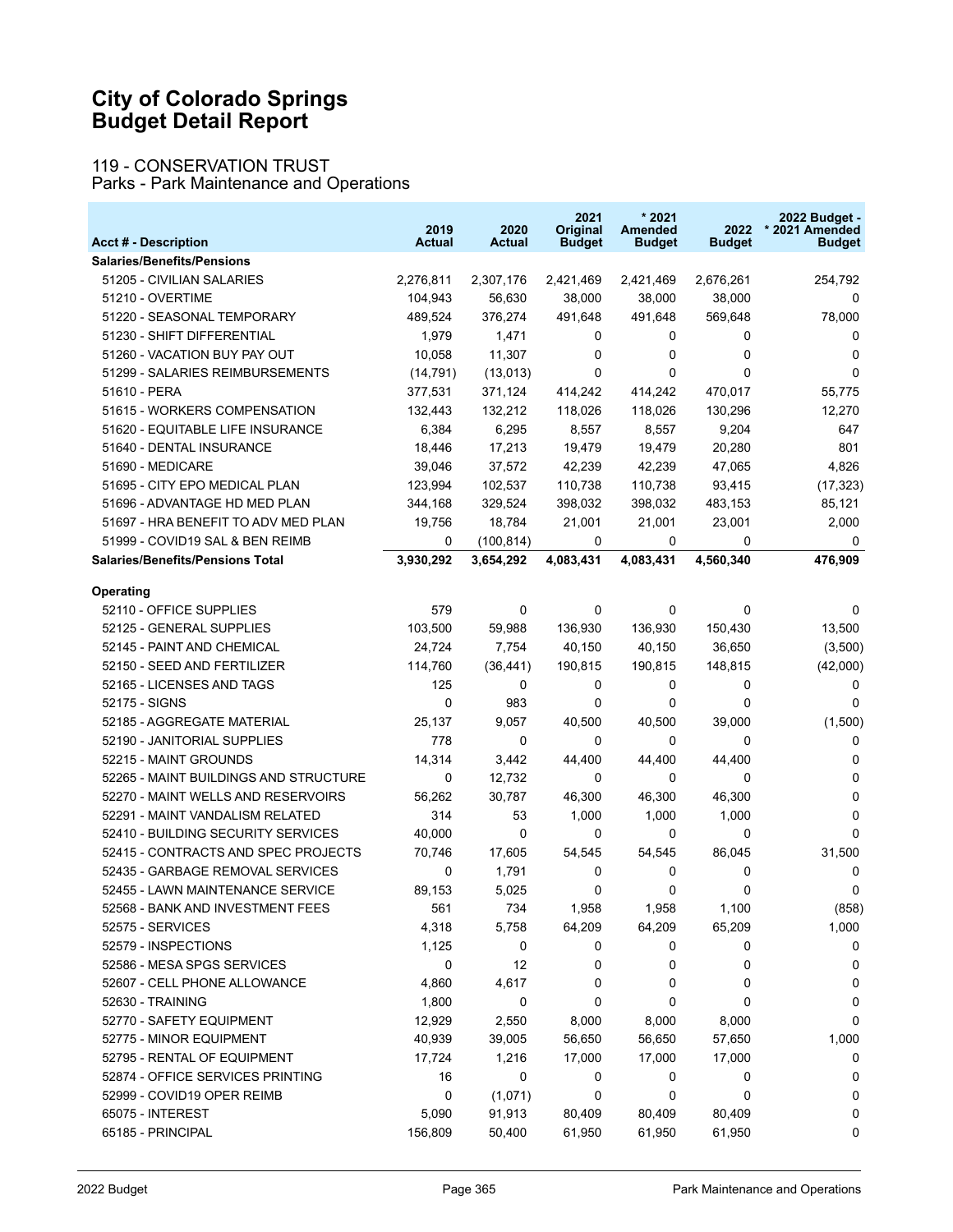#### 119 - CONSERVATION TRUST

Parks - Park Maintenance and Operations

| <b>Acct # - Description</b>     | 2019<br><b>Actual</b> | 2020<br>Actual | 2021<br><b>Original</b><br><b>Budget</b> | $*2021$<br>Amended<br><b>Budget</b> | 2022<br><b>Budget</b> | 2022 Budget -<br>* 2021 Amended<br><b>Budget</b> |
|---------------------------------|-----------------------|----------------|------------------------------------------|-------------------------------------|-----------------------|--------------------------------------------------|
| 65352 - EMPLOYEE AWARDS PROGRAM | 0                     | 132            | 0                                        | 0                                   | 0                     | 0                                                |
| 65369 - SOFTBALL                | 364                   | 0              | 0                                        | 0                                   | 0                     | 0                                                |
| <b>Operating Total</b>          | 786,927               | 308,042        | 844.816                                  | 844.816                             | 843,958               | (858)                                            |
| <b>Capital Outlay</b>           |                       |                |                                          |                                     |                       |                                                  |
| 53050 - MACHINERY AND APPARATUS | 110.000               | 94,275         | 94,000                                   | 94,000                              | 0                     | (94,000)                                         |
| 53080 - VEHICLES ADDITIONS      | 0                     | 0              | 30,000                                   | 30,000                              | 0                     | (30,000)                                         |
| <b>Capital Outlay Total</b>     | 110,000               | 94,275         | 124.000                                  | 124,000                             | 0                     | (124,000)                                        |
| <b>Total Expense</b>            | 4,827,219             | 4,056,609      | 5,052,247                                | 5,052,247                           | 5,404,298             | 352,051                                          |
| <b>CIP Total</b>                | 0                     | $\bf{0}$       | 35,000                                   | 35.000                              | 75,000                | 40,000                                           |
| <b>Grand Total</b>              | 4,827,219             | 4,056,609      | 5,087,247                                | 5,087,247                           | 5,479,298             | 392,051                                          |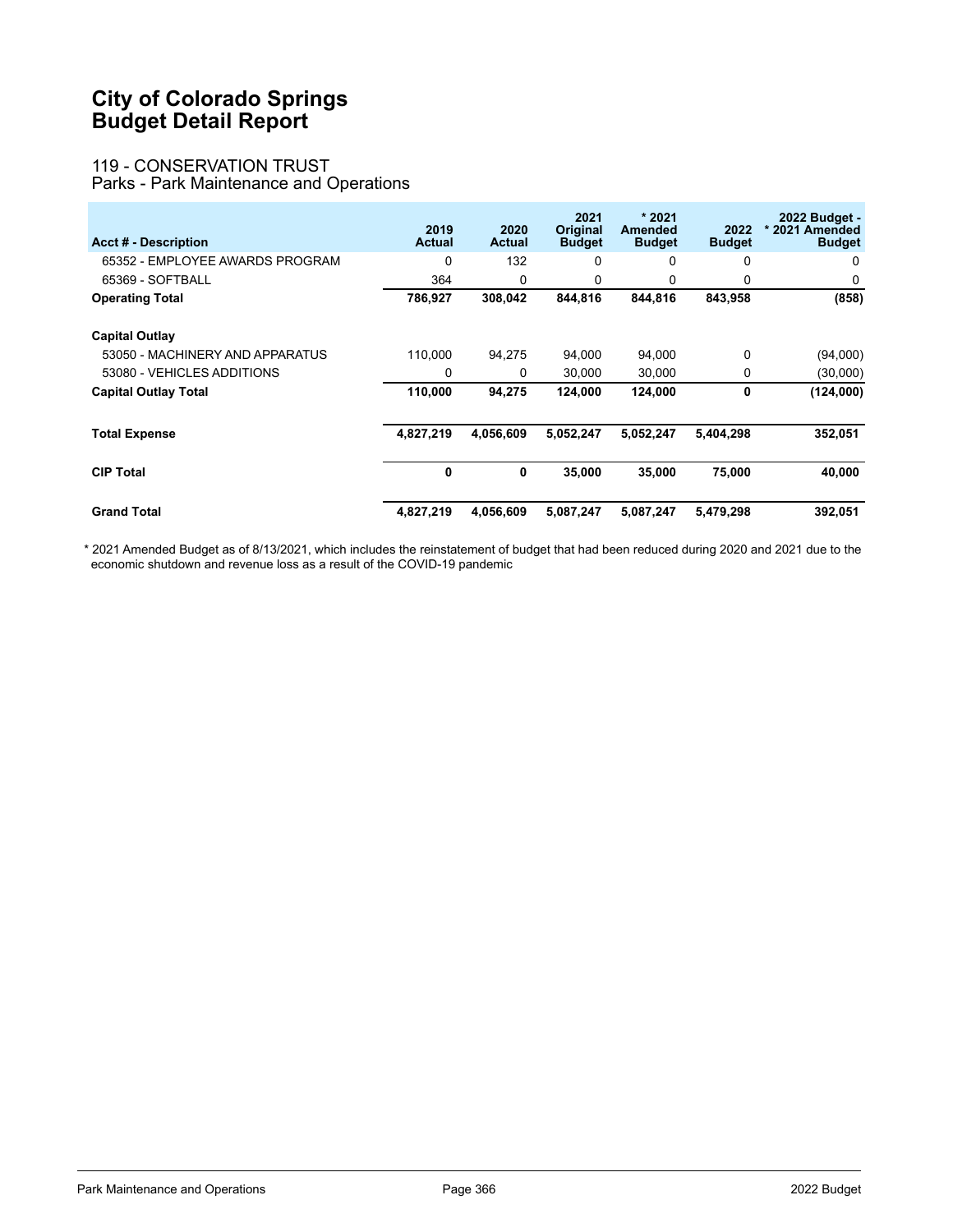#### 131- OLD COLORADO CITY SIMD

| <b>Salaries/Benefits/Pensions</b><br>51205 - CIVILIAN SALARIES<br>55,763<br>57,070<br>58,358<br>58,358<br>5,732<br>64,090<br>500<br>51210 - OVERTIME<br>80<br>0<br>500<br>500<br>0<br>51220 - SEASONAL TEMPORARY<br>3.888<br>8,073<br>7,299<br>7,299<br>9,280<br>1,981<br>51230 - SHIFT DIFFERENTIAL<br>40<br>0<br>0<br>0<br>0<br>0<br>0<br>0<br>0<br>51299 - SALARIES REIMBURSEMENTS<br>0<br>(1,077)<br>0<br>51610 - PERA<br>9,294<br>8,870<br>9,333<br>9,333<br>10,337<br>1,004<br>51615 - WORKERS COMPENSATION<br>3,128<br>3,414<br>3,037<br>3,037<br>3,377<br>340<br>206<br>51620 - EQUITABLE LIFE INSURANCE<br>156<br>155<br>206<br>224<br>18<br>420<br>51640 - DENTAL INSURANCE<br>410<br>395<br>420<br>420<br>0<br>952<br>84<br>51690 - MEDICARE<br>988<br>925<br>952<br>1,036<br>51696 - ADVANTAGE HD MED PLAN<br>6,250<br>6,978<br>6,978<br>7,512<br>534<br>6,180<br>502<br>483<br>500<br>500<br>500<br>51697 - HRA BENEFIT TO ADV MED PLAN<br>0<br><b>Salaries/Benefits/Pensions Total</b><br>80,499<br>84,488<br>87,583<br>87,583<br>97,276<br>9,693<br>Operating<br>52122 - CELL PHONES EQUIP AND SUPPLIES<br>37<br>43<br>0<br>0<br>0<br>0<br>551<br>750<br>750<br>52125 - GENERAL SUPPLIES<br>334<br>750<br>0<br>52126 - ELECTRICAL SUPPLIES<br>592<br>49<br>500<br>500<br>500<br>0<br>109<br>450<br>52140 - WEARING APPAREL<br>160<br>450<br>450<br>0<br>52145 - PAINT AND CHEMICAL<br>276<br>911<br>800<br>800<br>800<br>0<br>52150 - SEED AND FERTILIZER<br>342<br>52<br>600<br>600<br>$\mathbf 0$<br>600<br>52205 - MAINT LANDSCAPING<br>1,774<br>2,609<br>3,000<br>3,000<br>3,000<br>0<br>$\mathbf 0$<br>52210 - MAINT TREES<br>1,500<br>1,000<br>1,000<br>1,000<br>1,000<br>52215 - MAINT GROUNDS<br>1,918<br>2,000<br>2,000<br>2,000<br>$\Omega$<br>1,915<br>181<br>92<br>150<br>52240 - MAINT NONFLEET VEHICLES EQP<br>150<br>300<br>150<br>52265 - MAINT BUILDINGS AND STRUCTURE<br>281<br>0<br>400<br>400<br>400<br>$\Omega$<br>396<br>52270 - MAINT WELLS AND RESERVOIRS<br>994<br>1,000<br>1,000<br>2,000<br>1,000<br>52410 - BUILDING SECURITY SERVICES<br>331<br>0<br>500<br>500<br>500<br>$\Omega$<br>52435 - GARBAGE REMOVAL SERVICES<br>0<br>421<br>0<br>0<br>1,000<br>1,000<br>52465 - MISCELLANEOUS SERVICES<br>60<br>93<br>0<br>0<br>0<br>0<br>33<br>52568 - BANK AND INVESTMENT FEES<br>34<br>43<br>110<br>110<br>(77)<br>52571 - SNOW REMOVAL<br>2,051<br>2,979<br>2,500<br>2,500<br>0<br>2,500<br>52575 - SERVICES<br>67<br>3,081<br>2,000<br>2,000<br>6,000<br>4,000<br>52630 - TRAINING<br>12<br>409<br>250<br>250<br>250<br>0 |
|----------------------------------------------------------------------------------------------------------------------------------------------------------------------------------------------------------------------------------------------------------------------------------------------------------------------------------------------------------------------------------------------------------------------------------------------------------------------------------------------------------------------------------------------------------------------------------------------------------------------------------------------------------------------------------------------------------------------------------------------------------------------------------------------------------------------------------------------------------------------------------------------------------------------------------------------------------------------------------------------------------------------------------------------------------------------------------------------------------------------------------------------------------------------------------------------------------------------------------------------------------------------------------------------------------------------------------------------------------------------------------------------------------------------------------------------------------------------------------------------------------------------------------------------------------------------------------------------------------------------------------------------------------------------------------------------------------------------------------------------------------------------------------------------------------------------------------------------------------------------------------------------------------------------------------------------------------------------------------------------------------------------------------------------------------------------------------------------------------------------------------------------------------------------------------------------------------------------------------------------------------------------------------------------------------------------------------------------------------------------------------------------------------------------------------------------------------------------------------------------------------------------------------------------------------------------|
|                                                                                                                                                                                                                                                                                                                                                                                                                                                                                                                                                                                                                                                                                                                                                                                                                                                                                                                                                                                                                                                                                                                                                                                                                                                                                                                                                                                                                                                                                                                                                                                                                                                                                                                                                                                                                                                                                                                                                                                                                                                                                                                                                                                                                                                                                                                                                                                                                                                                                                                                                                      |
|                                                                                                                                                                                                                                                                                                                                                                                                                                                                                                                                                                                                                                                                                                                                                                                                                                                                                                                                                                                                                                                                                                                                                                                                                                                                                                                                                                                                                                                                                                                                                                                                                                                                                                                                                                                                                                                                                                                                                                                                                                                                                                                                                                                                                                                                                                                                                                                                                                                                                                                                                                      |
|                                                                                                                                                                                                                                                                                                                                                                                                                                                                                                                                                                                                                                                                                                                                                                                                                                                                                                                                                                                                                                                                                                                                                                                                                                                                                                                                                                                                                                                                                                                                                                                                                                                                                                                                                                                                                                                                                                                                                                                                                                                                                                                                                                                                                                                                                                                                                                                                                                                                                                                                                                      |
|                                                                                                                                                                                                                                                                                                                                                                                                                                                                                                                                                                                                                                                                                                                                                                                                                                                                                                                                                                                                                                                                                                                                                                                                                                                                                                                                                                                                                                                                                                                                                                                                                                                                                                                                                                                                                                                                                                                                                                                                                                                                                                                                                                                                                                                                                                                                                                                                                                                                                                                                                                      |
|                                                                                                                                                                                                                                                                                                                                                                                                                                                                                                                                                                                                                                                                                                                                                                                                                                                                                                                                                                                                                                                                                                                                                                                                                                                                                                                                                                                                                                                                                                                                                                                                                                                                                                                                                                                                                                                                                                                                                                                                                                                                                                                                                                                                                                                                                                                                                                                                                                                                                                                                                                      |
|                                                                                                                                                                                                                                                                                                                                                                                                                                                                                                                                                                                                                                                                                                                                                                                                                                                                                                                                                                                                                                                                                                                                                                                                                                                                                                                                                                                                                                                                                                                                                                                                                                                                                                                                                                                                                                                                                                                                                                                                                                                                                                                                                                                                                                                                                                                                                                                                                                                                                                                                                                      |
|                                                                                                                                                                                                                                                                                                                                                                                                                                                                                                                                                                                                                                                                                                                                                                                                                                                                                                                                                                                                                                                                                                                                                                                                                                                                                                                                                                                                                                                                                                                                                                                                                                                                                                                                                                                                                                                                                                                                                                                                                                                                                                                                                                                                                                                                                                                                                                                                                                                                                                                                                                      |
|                                                                                                                                                                                                                                                                                                                                                                                                                                                                                                                                                                                                                                                                                                                                                                                                                                                                                                                                                                                                                                                                                                                                                                                                                                                                                                                                                                                                                                                                                                                                                                                                                                                                                                                                                                                                                                                                                                                                                                                                                                                                                                                                                                                                                                                                                                                                                                                                                                                                                                                                                                      |
|                                                                                                                                                                                                                                                                                                                                                                                                                                                                                                                                                                                                                                                                                                                                                                                                                                                                                                                                                                                                                                                                                                                                                                                                                                                                                                                                                                                                                                                                                                                                                                                                                                                                                                                                                                                                                                                                                                                                                                                                                                                                                                                                                                                                                                                                                                                                                                                                                                                                                                                                                                      |
|                                                                                                                                                                                                                                                                                                                                                                                                                                                                                                                                                                                                                                                                                                                                                                                                                                                                                                                                                                                                                                                                                                                                                                                                                                                                                                                                                                                                                                                                                                                                                                                                                                                                                                                                                                                                                                                                                                                                                                                                                                                                                                                                                                                                                                                                                                                                                                                                                                                                                                                                                                      |
|                                                                                                                                                                                                                                                                                                                                                                                                                                                                                                                                                                                                                                                                                                                                                                                                                                                                                                                                                                                                                                                                                                                                                                                                                                                                                                                                                                                                                                                                                                                                                                                                                                                                                                                                                                                                                                                                                                                                                                                                                                                                                                                                                                                                                                                                                                                                                                                                                                                                                                                                                                      |
|                                                                                                                                                                                                                                                                                                                                                                                                                                                                                                                                                                                                                                                                                                                                                                                                                                                                                                                                                                                                                                                                                                                                                                                                                                                                                                                                                                                                                                                                                                                                                                                                                                                                                                                                                                                                                                                                                                                                                                                                                                                                                                                                                                                                                                                                                                                                                                                                                                                                                                                                                                      |
|                                                                                                                                                                                                                                                                                                                                                                                                                                                                                                                                                                                                                                                                                                                                                                                                                                                                                                                                                                                                                                                                                                                                                                                                                                                                                                                                                                                                                                                                                                                                                                                                                                                                                                                                                                                                                                                                                                                                                                                                                                                                                                                                                                                                                                                                                                                                                                                                                                                                                                                                                                      |
|                                                                                                                                                                                                                                                                                                                                                                                                                                                                                                                                                                                                                                                                                                                                                                                                                                                                                                                                                                                                                                                                                                                                                                                                                                                                                                                                                                                                                                                                                                                                                                                                                                                                                                                                                                                                                                                                                                                                                                                                                                                                                                                                                                                                                                                                                                                                                                                                                                                                                                                                                                      |
|                                                                                                                                                                                                                                                                                                                                                                                                                                                                                                                                                                                                                                                                                                                                                                                                                                                                                                                                                                                                                                                                                                                                                                                                                                                                                                                                                                                                                                                                                                                                                                                                                                                                                                                                                                                                                                                                                                                                                                                                                                                                                                                                                                                                                                                                                                                                                                                                                                                                                                                                                                      |
|                                                                                                                                                                                                                                                                                                                                                                                                                                                                                                                                                                                                                                                                                                                                                                                                                                                                                                                                                                                                                                                                                                                                                                                                                                                                                                                                                                                                                                                                                                                                                                                                                                                                                                                                                                                                                                                                                                                                                                                                                                                                                                                                                                                                                                                                                                                                                                                                                                                                                                                                                                      |
|                                                                                                                                                                                                                                                                                                                                                                                                                                                                                                                                                                                                                                                                                                                                                                                                                                                                                                                                                                                                                                                                                                                                                                                                                                                                                                                                                                                                                                                                                                                                                                                                                                                                                                                                                                                                                                                                                                                                                                                                                                                                                                                                                                                                                                                                                                                                                                                                                                                                                                                                                                      |
|                                                                                                                                                                                                                                                                                                                                                                                                                                                                                                                                                                                                                                                                                                                                                                                                                                                                                                                                                                                                                                                                                                                                                                                                                                                                                                                                                                                                                                                                                                                                                                                                                                                                                                                                                                                                                                                                                                                                                                                                                                                                                                                                                                                                                                                                                                                                                                                                                                                                                                                                                                      |
|                                                                                                                                                                                                                                                                                                                                                                                                                                                                                                                                                                                                                                                                                                                                                                                                                                                                                                                                                                                                                                                                                                                                                                                                                                                                                                                                                                                                                                                                                                                                                                                                                                                                                                                                                                                                                                                                                                                                                                                                                                                                                                                                                                                                                                                                                                                                                                                                                                                                                                                                                                      |
|                                                                                                                                                                                                                                                                                                                                                                                                                                                                                                                                                                                                                                                                                                                                                                                                                                                                                                                                                                                                                                                                                                                                                                                                                                                                                                                                                                                                                                                                                                                                                                                                                                                                                                                                                                                                                                                                                                                                                                                                                                                                                                                                                                                                                                                                                                                                                                                                                                                                                                                                                                      |
|                                                                                                                                                                                                                                                                                                                                                                                                                                                                                                                                                                                                                                                                                                                                                                                                                                                                                                                                                                                                                                                                                                                                                                                                                                                                                                                                                                                                                                                                                                                                                                                                                                                                                                                                                                                                                                                                                                                                                                                                                                                                                                                                                                                                                                                                                                                                                                                                                                                                                                                                                                      |
|                                                                                                                                                                                                                                                                                                                                                                                                                                                                                                                                                                                                                                                                                                                                                                                                                                                                                                                                                                                                                                                                                                                                                                                                                                                                                                                                                                                                                                                                                                                                                                                                                                                                                                                                                                                                                                                                                                                                                                                                                                                                                                                                                                                                                                                                                                                                                                                                                                                                                                                                                                      |
|                                                                                                                                                                                                                                                                                                                                                                                                                                                                                                                                                                                                                                                                                                                                                                                                                                                                                                                                                                                                                                                                                                                                                                                                                                                                                                                                                                                                                                                                                                                                                                                                                                                                                                                                                                                                                                                                                                                                                                                                                                                                                                                                                                                                                                                                                                                                                                                                                                                                                                                                                                      |
|                                                                                                                                                                                                                                                                                                                                                                                                                                                                                                                                                                                                                                                                                                                                                                                                                                                                                                                                                                                                                                                                                                                                                                                                                                                                                                                                                                                                                                                                                                                                                                                                                                                                                                                                                                                                                                                                                                                                                                                                                                                                                                                                                                                                                                                                                                                                                                                                                                                                                                                                                                      |
|                                                                                                                                                                                                                                                                                                                                                                                                                                                                                                                                                                                                                                                                                                                                                                                                                                                                                                                                                                                                                                                                                                                                                                                                                                                                                                                                                                                                                                                                                                                                                                                                                                                                                                                                                                                                                                                                                                                                                                                                                                                                                                                                                                                                                                                                                                                                                                                                                                                                                                                                                                      |
|                                                                                                                                                                                                                                                                                                                                                                                                                                                                                                                                                                                                                                                                                                                                                                                                                                                                                                                                                                                                                                                                                                                                                                                                                                                                                                                                                                                                                                                                                                                                                                                                                                                                                                                                                                                                                                                                                                                                                                                                                                                                                                                                                                                                                                                                                                                                                                                                                                                                                                                                                                      |
|                                                                                                                                                                                                                                                                                                                                                                                                                                                                                                                                                                                                                                                                                                                                                                                                                                                                                                                                                                                                                                                                                                                                                                                                                                                                                                                                                                                                                                                                                                                                                                                                                                                                                                                                                                                                                                                                                                                                                                                                                                                                                                                                                                                                                                                                                                                                                                                                                                                                                                                                                                      |
|                                                                                                                                                                                                                                                                                                                                                                                                                                                                                                                                                                                                                                                                                                                                                                                                                                                                                                                                                                                                                                                                                                                                                                                                                                                                                                                                                                                                                                                                                                                                                                                                                                                                                                                                                                                                                                                                                                                                                                                                                                                                                                                                                                                                                                                                                                                                                                                                                                                                                                                                                                      |
|                                                                                                                                                                                                                                                                                                                                                                                                                                                                                                                                                                                                                                                                                                                                                                                                                                                                                                                                                                                                                                                                                                                                                                                                                                                                                                                                                                                                                                                                                                                                                                                                                                                                                                                                                                                                                                                                                                                                                                                                                                                                                                                                                                                                                                                                                                                                                                                                                                                                                                                                                                      |
|                                                                                                                                                                                                                                                                                                                                                                                                                                                                                                                                                                                                                                                                                                                                                                                                                                                                                                                                                                                                                                                                                                                                                                                                                                                                                                                                                                                                                                                                                                                                                                                                                                                                                                                                                                                                                                                                                                                                                                                                                                                                                                                                                                                                                                                                                                                                                                                                                                                                                                                                                                      |
|                                                                                                                                                                                                                                                                                                                                                                                                                                                                                                                                                                                                                                                                                                                                                                                                                                                                                                                                                                                                                                                                                                                                                                                                                                                                                                                                                                                                                                                                                                                                                                                                                                                                                                                                                                                                                                                                                                                                                                                                                                                                                                                                                                                                                                                                                                                                                                                                                                                                                                                                                                      |
|                                                                                                                                                                                                                                                                                                                                                                                                                                                                                                                                                                                                                                                                                                                                                                                                                                                                                                                                                                                                                                                                                                                                                                                                                                                                                                                                                                                                                                                                                                                                                                                                                                                                                                                                                                                                                                                                                                                                                                                                                                                                                                                                                                                                                                                                                                                                                                                                                                                                                                                                                                      |
|                                                                                                                                                                                                                                                                                                                                                                                                                                                                                                                                                                                                                                                                                                                                                                                                                                                                                                                                                                                                                                                                                                                                                                                                                                                                                                                                                                                                                                                                                                                                                                                                                                                                                                                                                                                                                                                                                                                                                                                                                                                                                                                                                                                                                                                                                                                                                                                                                                                                                                                                                                      |
|                                                                                                                                                                                                                                                                                                                                                                                                                                                                                                                                                                                                                                                                                                                                                                                                                                                                                                                                                                                                                                                                                                                                                                                                                                                                                                                                                                                                                                                                                                                                                                                                                                                                                                                                                                                                                                                                                                                                                                                                                                                                                                                                                                                                                                                                                                                                                                                                                                                                                                                                                                      |
| 351<br>689<br>250<br>250<br>250<br>52738 - CELL PHONE BASE CHARGES<br>0                                                                                                                                                                                                                                                                                                                                                                                                                                                                                                                                                                                                                                                                                                                                                                                                                                                                                                                                                                                                                                                                                                                                                                                                                                                                                                                                                                                                                                                                                                                                                                                                                                                                                                                                                                                                                                                                                                                                                                                                                                                                                                                                                                                                                                                                                                                                                                                                                                                                                              |
| 52746 - UTILITIES ELECTRIC<br>4,512<br>3,888<br>4,884<br>4,884<br>4,884<br>0                                                                                                                                                                                                                                                                                                                                                                                                                                                                                                                                                                                                                                                                                                                                                                                                                                                                                                                                                                                                                                                                                                                                                                                                                                                                                                                                                                                                                                                                                                                                                                                                                                                                                                                                                                                                                                                                                                                                                                                                                                                                                                                                                                                                                                                                                                                                                                                                                                                                                         |
| 52747 - UTILITIES GAS<br>800<br>683<br>0<br>1,100<br>1,100<br>1,100                                                                                                                                                                                                                                                                                                                                                                                                                                                                                                                                                                                                                                                                                                                                                                                                                                                                                                                                                                                                                                                                                                                                                                                                                                                                                                                                                                                                                                                                                                                                                                                                                                                                                                                                                                                                                                                                                                                                                                                                                                                                                                                                                                                                                                                                                                                                                                                                                                                                                                  |
| 52748 - UTILITIES SEWER<br>395<br>414<br>450<br>450<br>0<br>450                                                                                                                                                                                                                                                                                                                                                                                                                                                                                                                                                                                                                                                                                                                                                                                                                                                                                                                                                                                                                                                                                                                                                                                                                                                                                                                                                                                                                                                                                                                                                                                                                                                                                                                                                                                                                                                                                                                                                                                                                                                                                                                                                                                                                                                                                                                                                                                                                                                                                                      |
| 52749 - UTILITIES WATER<br>7,359<br>8,000<br>8,000<br>8,000<br>0<br>7,945                                                                                                                                                                                                                                                                                                                                                                                                                                                                                                                                                                                                                                                                                                                                                                                                                                                                                                                                                                                                                                                                                                                                                                                                                                                                                                                                                                                                                                                                                                                                                                                                                                                                                                                                                                                                                                                                                                                                                                                                                                                                                                                                                                                                                                                                                                                                                                                                                                                                                            |
| 52770 - SAFETY EQUIPMENT<br>63<br>95<br>250<br>250<br>250<br>0                                                                                                                                                                                                                                                                                                                                                                                                                                                                                                                                                                                                                                                                                                                                                                                                                                                                                                                                                                                                                                                                                                                                                                                                                                                                                                                                                                                                                                                                                                                                                                                                                                                                                                                                                                                                                                                                                                                                                                                                                                                                                                                                                                                                                                                                                                                                                                                                                                                                                                       |
| 800<br>800<br>0<br>52775 - MINOR EQUIPMENT<br>0<br>746<br>800                                                                                                                                                                                                                                                                                                                                                                                                                                                                                                                                                                                                                                                                                                                                                                                                                                                                                                                                                                                                                                                                                                                                                                                                                                                                                                                                                                                                                                                                                                                                                                                                                                                                                                                                                                                                                                                                                                                                                                                                                                                                                                                                                                                                                                                                                                                                                                                                                                                                                                        |
| 52777 - TOOL ALLOWANCE<br>0<br>162<br>300<br>300<br>300<br>0                                                                                                                                                                                                                                                                                                                                                                                                                                                                                                                                                                                                                                                                                                                                                                                                                                                                                                                                                                                                                                                                                                                                                                                                                                                                                                                                                                                                                                                                                                                                                                                                                                                                                                                                                                                                                                                                                                                                                                                                                                                                                                                                                                                                                                                                                                                                                                                                                                                                                                         |
| 23<br>52795 - RENTAL OF EQUIPMENT<br>0<br>200<br>200<br>200<br>0                                                                                                                                                                                                                                                                                                                                                                                                                                                                                                                                                                                                                                                                                                                                                                                                                                                                                                                                                                                                                                                                                                                                                                                                                                                                                                                                                                                                                                                                                                                                                                                                                                                                                                                                                                                                                                                                                                                                                                                                                                                                                                                                                                                                                                                                                                                                                                                                                                                                                                     |
| 52872 - MAINT FLEET VEHICLES EQP<br>1,045<br>869<br>2,200<br>2,200<br>2,200<br>0                                                                                                                                                                                                                                                                                                                                                                                                                                                                                                                                                                                                                                                                                                                                                                                                                                                                                                                                                                                                                                                                                                                                                                                                                                                                                                                                                                                                                                                                                                                                                                                                                                                                                                                                                                                                                                                                                                                                                                                                                                                                                                                                                                                                                                                                                                                                                                                                                                                                                     |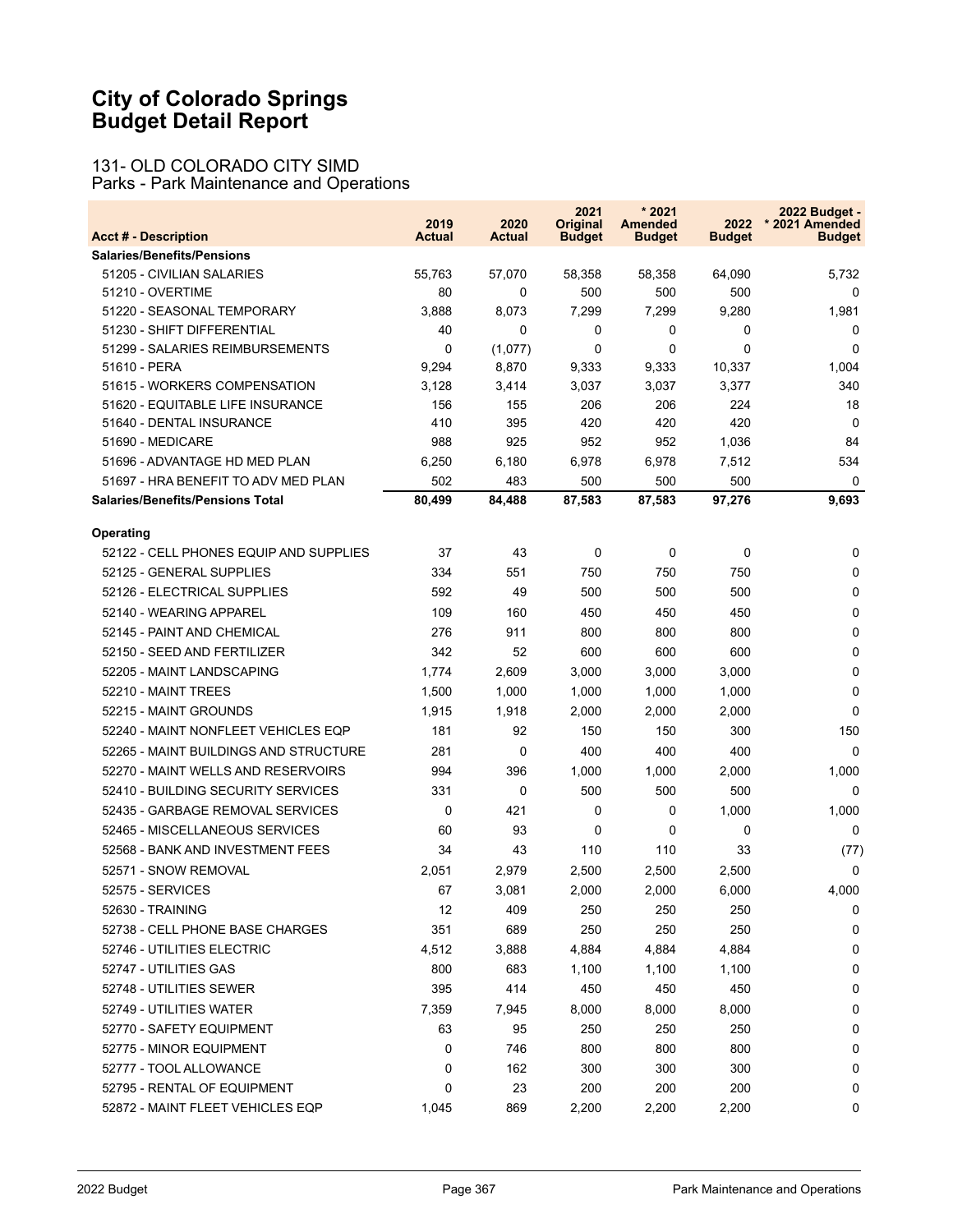#### 131- OLD COLORADO CITY SIMD

Parks - Park Maintenance and Operations

| <b>Acct # - Description</b>                       | 2019<br><b>Actual</b> | 2020<br><b>Actual</b> | 2021<br><b>Original</b><br><b>Budget</b> | $*2021$<br><b>Amended</b><br><b>Budget</b> | 2022<br><b>Budget</b> | 2022 Budget -<br>* 2021 Amended<br><b>Budget</b> |
|---------------------------------------------------|-----------------------|-----------------------|------------------------------------------|--------------------------------------------|-----------------------|--------------------------------------------------|
| 65365 - HEALTH PROGRAMS                           | 0                     | 0                     | 75                                       | 75                                         | 75                    | 0                                                |
| 71185 - SIDEWALK REPLACEMENT                      | 7,890                 | 18,000                | 5,000                                    | 5,000                                      | 0                     | (5,000)                                          |
| <b>Operating Total</b>                            | 33,305                | 48,321                | 39,519                                   | 39,519                                     | 40,592                | 1,073                                            |
| <b>Capital Outlay</b>                             |                       |                       |                                          |                                            |                       |                                                  |
| 53095 - IMPROVEMENT TO CAP ASSETS                 | 22,500                | 10,000                | 8,000                                    | 8,000                                      | 6,000                 | (2,000)                                          |
| <b>Capital Outlay Total</b>                       | 22,500                | 10,000                | 8,000                                    | 8,000                                      | 6,000                 | (2,000)                                          |
| <b>Grand Total</b>                                | 136,304               | 142,809               | 135,102                                  | 135,102                                    | 143,868               | 8,766                                            |
| Revenue                                           |                       |                       |                                          |                                            |                       |                                                  |
| 45025 - PROP TAXES CURRENT YEAR                   | 101,314               | 109,531               | 109,280                                  | 109,280                                    | 128,389               | 19,109                                           |
| 45055 - PROP TAXES PENALTY                        | 685                   | 375                   | 0                                        | 0                                          | 0                     | 0                                                |
| 45125 - SPECIFIC OWNERSHIP TAX                    | 12,480                | 12,205                | 13,518                                   | 13,518                                     | 14,097                | 579                                              |
| 46025 - INTEREST                                  | 1,519                 | 947                   | 1,000                                    | 1,000                                      | 300                   | (700)                                            |
| <b>Total Revenue</b><br>$    -$<br>.<br>201101000 | 115,998               | 123,058               | 123,798                                  | 123,798                                    | 142,786               | 18,988                                           |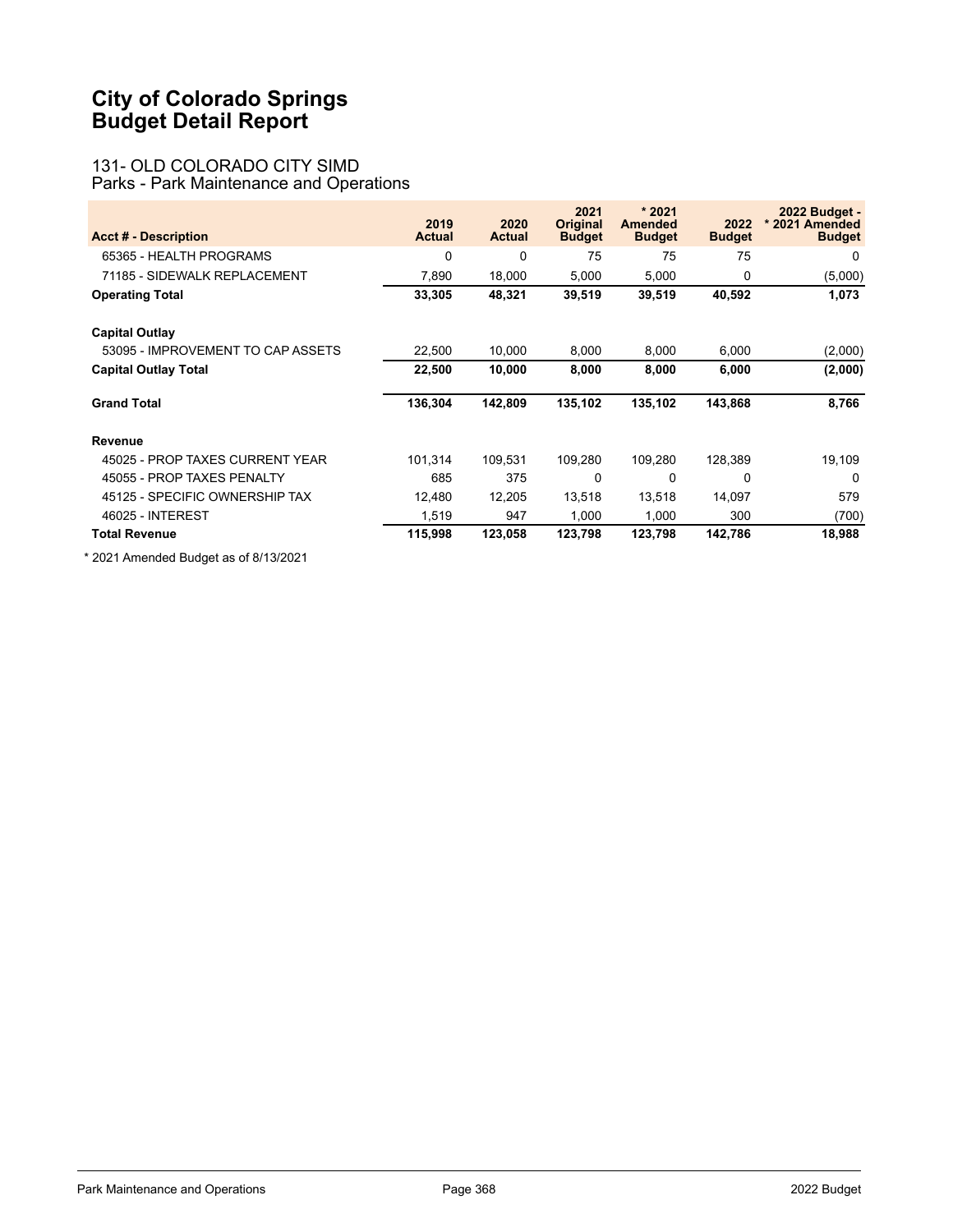#### 132 - NORWOOD SIMD

|                                                                  | 2019          | 2020                   | 2021<br><b>Original</b> | $*2021$<br><b>Amended</b> | 2022            | 2022 Budget -<br>* 2021 Amended |
|------------------------------------------------------------------|---------------|------------------------|-------------------------|---------------------------|-----------------|---------------------------------|
| <b>Acct # - Description</b><br><b>Salaries/Benefits/Pensions</b> | <b>Actual</b> | <b>Actual</b>          | <b>Budget</b>           | <b>Budget</b>             | <b>Budget</b>   | <b>Budget</b>                   |
|                                                                  |               |                        |                         |                           |                 |                                 |
| 51205 - CIVILIAN SALARIES                                        | 168,240<br>43 | 167,259<br>$\mathbf 0$ | 232,049                 | 232,049                   | 256,538         | 24,489                          |
| 51210 - OVERTIME<br>51220 - SEASONAL TEMPORARY                   | 69,022        | 62,391                 | 1,000<br>63,713         | 1,000                     | 1,000<br>32,000 | 0                               |
| 51260 - VACATION BUY PAY OUT                                     | 2,239         | 1,585                  | 0                       | 63,713<br>0               | 0               | (31, 713)<br>0                  |
|                                                                  |               |                        |                         |                           |                 | $\Omega$                        |
| 51299 - SALARIES REIMBURSEMENTS                                  | (2,240)       | (2,321)                | (22, 547)               | (22, 547)                 | (22, 547)       |                                 |
| 51610 - PERA                                                     | 31,194        | 30,842                 | 40,635                  | 40,635                    | 46,371          | 5,736                           |
| 51615 - WORKERS COMPENSATION                                     | 11,330        | 10,695                 | 12,293<br>827           | 12,293                    | 13,601          | 1,308                           |
| 51620 - EQUITABLE LIFE INSURANCE                                 | 477           | 462                    |                         | 827                       | 903             | 76                              |
| 51640 - DENTAL INSURANCE                                         | 1,465         | 1,347                  | 2,175                   | 2,175                     | 2,160           | (15)                            |
| 51690 - MEDICARE                                                 | 3,324         | 3,224                  | 4,144                   | 4,144                     | 4,644           | 500                             |
| 51696 - ADVANTAGE HD MED PLAN                                    | 28,627        | 25,946                 | 50,051                  | 50,051                    | 54,219          | 4,168                           |
| 51697 - HRA BENEFIT TO ADV MED PLAN                              | 1,830         | 1,671                  | 2,750                   | 2,750                     | 2,750           | 0                               |
| <b>Salaries/Benefits/Pensions Total</b>                          | 315,551       | 303,101                | 387,090                 | 387,090                   | 391,639         | 4,549                           |
| Operating                                                        |               |                        |                         |                           |                 |                                 |
| 52110 - OFFICE SUPPLIES                                          | 0             | 12                     | 0                       | 0                         | 0               | 0                               |
| 52122 - CELL PHONES EQUIP AND SUPPLIES                           | 0             | 172                    | 0                       | 0                         | 0               | 0                               |
| 52125 - GENERAL SUPPLIES                                         | 4,182         | 3,327                  | 4,800                   | 4,800                     | 4,800           | 0                               |
| 52140 - WEARING APPAREL                                          | 1,044         | 1,355                  | 1,500                   | 1,500                     | 1,500           | 0                               |
| 52145 - PAINT AND CHEMICAL                                       | 4,572         | 4,617                  | 6,000                   | 6,000                     | 6,000           | 0                               |
| 52150 - SEED AND FERTILIZER                                      | 5,807         | 4,359                  | 7,200                   | 7,200                     | 7,200           | 0                               |
| 52175 - SIGNS                                                    | 10,200        | 3,500                  | 0                       | 0                         | 0               | $\mathbf{0}$                    |
| 52205 - MAINT LANDSCAPING                                        | 2,667         | 2,984                  | 8,000                   | 8,000                     | 24,000          | 16,000                          |
| 52210 - MAINT TREES                                              | 13,036        | 32,271                 | 30,000                  | 30,000                    | 25,000          | (5,000)                         |
| 52215 - MAINT GROUNDS                                            | 479           | 33                     | 0                       | 0                         | 0               | 0                               |
| 52240 - MAINT NONFLEET VEHICLES EQP                              | 6,327         | 8,152                  | 9,500                   | 9,500                     | 5,000           | (4,500)                         |
| 52270 - MAINT WELLS AND RESERVOIRS                               | 9,854         | 6,333                  | 15,000                  | 15,000                    | 11,000          | (4,000)                         |
| 52435 - GARBAGE REMOVAL SERVICES                                 | 0             | 269                    | 0                       | 0                         | 700             | 700                             |
| 52455 - LAWN MAINTENANCE SERVICE                                 | 10,300        | 19,956                 | 25,000                  | 25,000                    | 190,000         | 165,000                         |
| 52465 - MISCELLANEOUS SERVICES                                   | 0             | 30                     | 500                     | 500                       | 500             | 0                               |
| 52565 - PEST CONTROL                                             | 0             | 2,750                  | 4,000                   | 4,000                     | 2,000           | (2,000)                         |
| 52568 - BANK AND INVESTMENT FEES                                 | 174           | 301                    | 605                     | 605                       | 418             | (187)                           |
| 52575 - SERVICES                                                 | 2,386         | 979                    | 4,000                   | 4,000                     | 10,000          | 6,000                           |
| 52607 - CELL PHONE ALLOWANCE                                     | 0             | 0                      | 200                     | 200                       | 200             | 0                               |
| 52630 - TRAINING                                                 | 856           | 1.001                  | 900                     | 900                       | 900             | 0                               |
| 52725 - RENTAL OF PROPERTY                                       | 16,488        | 19,358                 | 18,144                  | 18,144                    | 21,192          | 3,048                           |
| 52738 - CELL PHONE BASE CHARGES                                  | 1,658         | 1,276                  | 1,500                   | 1,500                     | 1,500           | 0                               |
| 52742 - STORMWATER FEE                                           | 18            | 72                     | 0                       | 0                         | 0               | 0                               |
| 52746 - UTILITIES ELECTRIC                                       | 4,587         | 4,240                  | 4,884                   | 4,884                     | 4,884           | 0                               |
| 52749 - UTILITIES WATER                                          | 180,383       | 214,767                | 220,879                 | 220,879                   | 220,879         | 0                               |
| 52770 - SAFETY EQUIPMENT                                         | 1,280         | 606                    | 1,000                   | 1,000                     | 1,000           | 0                               |
| 52775 - MINOR EQUIPMENT                                          | 846           | 1,638                  | 2,500                   | 2,500                     | 1,250           | (1,250)                         |
| 52777 - TOOL ALLOWANCE                                           | 1,284         | 1,143                  | 1,500                   | 1,500                     | 1,500           | 0                               |
| 52795 - RENTAL OF EQUIPMENT                                      | 2,152         | 1,779                  | 1,800                   | 1,800                     | 1,800           | 0                               |
| 52872 - MAINT FLEET VEHICLES EQP                                 | 20,678        | 18,269                 | 24,000                  | 24,000                    | 15,000          | (9,000)                         |
| 71185 - SIDEWALK REPLACEMENT                                     | 11,786        | 11,514                 | 2,000                   | 2,000                     | 2,000           | 0                               |
| 71385 - FENCING                                                  | 148,362       | 64,324                 | 30,000                  | 30,000                    | 40,000          | 10,000                          |
| <b>Operating Total</b>                                           | 461,406       | 431,387                | 425,412                 | 425,412                   | 600,223         | 174,811                         |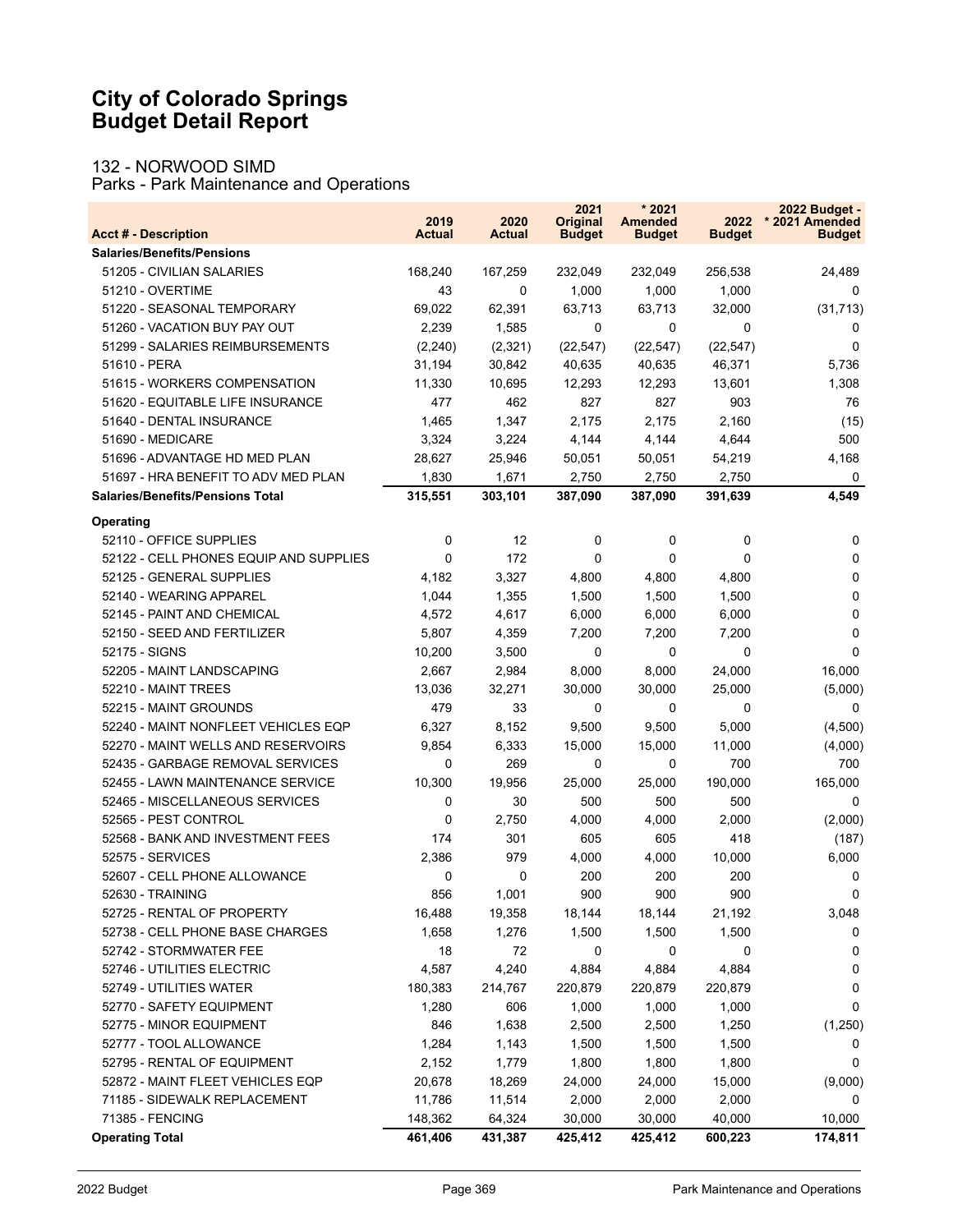#### 132 - NORWOOD SIMD

| <b>Acct # - Description</b>             | 2019<br><b>Actual</b> | 2020<br><b>Actual</b> | 2021<br><b>Original</b><br><b>Budget</b> | $*2021$<br><b>Amended</b><br><b>Budget</b> | 2022<br><b>Budget</b> | 2022 Budget -<br>* 2021 Amended<br><b>Budget</b> |
|-----------------------------------------|-----------------------|-----------------------|------------------------------------------|--------------------------------------------|-----------------------|--------------------------------------------------|
| <b>Capital Outlay</b>                   |                       |                       |                                          |                                            |                       |                                                  |
| 53050 - MACHINERY AND APPARATUS         | $\Omega$              | 2,099                 | 10,000                                   | 10,000                                     | 14,000                | 4,000                                            |
| 53070 - VEHICLES REPLACEMENT            | 43,519                | 0                     | 45,000                                   | 45,000                                     | 0                     | (45,000)                                         |
| 53095 - IMPROVEMENT TO CAP ASSETS       | 0                     | 0                     | 100,000                                  | 100,000                                    | 100,000               | 0                                                |
| <b>Capital Outlay Total</b>             | 43,519                | 2,099                 | 155,000                                  | 155,000                                    | 114,000               | (41,000)                                         |
| <b>Grand Total</b>                      | 820,476               | 736,587               | 967,502                                  | 967,502                                    | 1,105,862             | 138,360                                          |
| Revenue                                 |                       |                       |                                          |                                            |                       |                                                  |
| 43180 - GAIN LOSS INV MKT VALUE         | 3,758                 | 4,121                 | $\Omega$                                 | $\Omega$                                   | $\Omega$              | $\Omega$                                         |
| 45025 - PROP TAXES CURRENT YEAR         | 679,301               | 781,662               | 790,888                                  | 790,888                                    | 944,460               | 153,572                                          |
| 45050 - PROP TAXES DELIQUENT            | 0                     | 3                     | 0                                        | 0                                          | 0                     | 0                                                |
| 45055 - PROP TAXES PENALTY              | 309                   | 273                   | 0                                        | $\Omega$                                   | 0                     | 0                                                |
| 45125 - SPECIFIC OWNERSHIP TAX          | 83,542                | 86,384                | 97,833                                   | 97,833                                     | 103,702               | 5,869                                            |
| 46025 - INTEREST                        | 7,836                 | 8,486                 | 5,500                                    | 5,500                                      | 3,800                 | (1,700)                                          |
| <b>Total Revenue</b>                    | 774,746               | 880,929               | 894,221                                  | 894,221                                    | 1,051,962             | 157,741                                          |
| $*$ 2021 Amended Budget as of 8/13/2021 |                       |                       |                                          |                                            |                       |                                                  |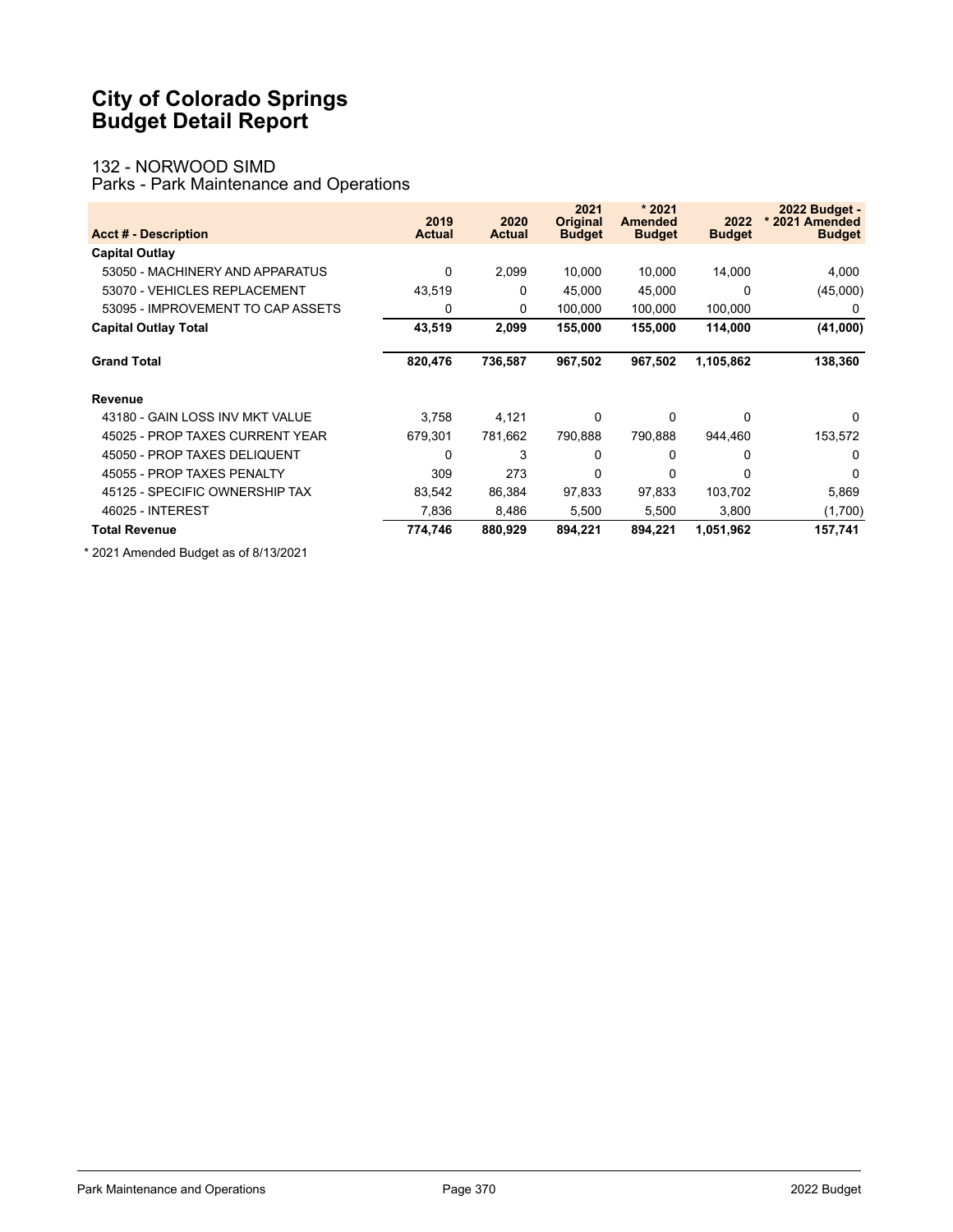#### 133 - BRIARGATE SIMD

| <b>Acct # - Description</b>             | 2019<br><b>Actual</b> | 2020<br><b>Actual</b> | 2021<br>Original<br><b>Budget</b> | $*2021$<br><b>Amended</b><br><b>Budget</b> | 2022<br><b>Budget</b> | 2022 Budget -<br>* 2021 Amended<br><b>Budget</b> |
|-----------------------------------------|-----------------------|-----------------------|-----------------------------------|--------------------------------------------|-----------------------|--------------------------------------------------|
| <b>Salaries/Benefits/Pensions</b>       |                       |                       |                                   |                                            |                       |                                                  |
| 51205 - CIVILIAN SALARIES               | 252,725               | 262,634               | 286,162                           | 286,162                                    | 291,804               | 5,642                                            |
| 51210 - OVERTIME                        | 2,337                 | 937                   | 2,000                             | 2,000                                      | 2,000                 | 0                                                |
| 51220 - SEASONAL TEMPORARY              | 67,832                | 81,522                | 82,744                            | 82,744                                     | 82,744                | 0                                                |
| 51230 - SHIFT DIFFERENTIAL              | 0                     | 25                    | 0                                 | 0                                          | 0                     | 0                                                |
| 51235 - STANDBY                         | 104                   | 0                     | 0                                 | 0                                          | 0                     | 0                                                |
| 51260 - VACATION BUY PAY OUT            | 956                   | 1,230                 | 0                                 | 0                                          | 0                     | 0                                                |
| 51299 - SALARIES REIMBURSEMENTS         | (2,606)               | (1, 972)              | (4, 104)                          | (4, 104)                                   | (4, 104)              | 0                                                |
| 51610 - PERA                            | 43,212                | 46,497                | 52,458                            | 52,458                                     | 54,231                | 1,773                                            |
| 51615 - WORKERS COMPENSATION            | 15,474                | 17,399                | 12,106                            | 12,106                                     | 12,329                | 223                                              |
| 51620 - EQUITABLE LIFE INSURANCE        | 712                   | 726                   | 1,000                             | 1,000                                      | 994                   | (6)                                              |
| 51640 - DENTAL INSURANCE                | 1,654                 | 1,986                 | 2,460                             | 2,460                                      | 2,310                 | (150)                                            |
| 51655 - RETIRED EMP MEDICAL INS         | 1,097                 | 1,097                 | 0                                 | 0                                          | 0                     | 0                                                |
| 51690 - MEDICARE                        | 4,596                 | 4,849                 | 5,349                             | 5,349                                      | 5,431                 | 82                                               |
| 51695 - CITY EPO MEDICAL PLAN           | 10,860                | 10,747                | 12,132                            | 12,132                                     | 13,139                | 1,007                                            |
| 51696 - ADVANTAGE HD MED PLAN           | 27,252                | 39,914                | 53,136                            | 53,136                                     | 47,910                | (5,226)                                          |
| 51697 - HRA BENEFIT TO ADV MED PLAN     | 1,516                 | 2,018                 | 2,563                             | 2,563                                      | 2,375                 | (188)                                            |
| <b>Salaries/Benefits/Pensions Total</b> | 427,721               | 469,609               | 508,006                           | 508,006                                    | 511,163               | 3,157                                            |
|                                         |                       |                       |                                   |                                            |                       |                                                  |
| Operating                               |                       |                       |                                   |                                            |                       |                                                  |
| 52122 - CELL PHONES EQUIP AND SUPPLIES  | 0                     | 162                   | 0                                 | 0                                          | 0                     | 0                                                |
| 52125 - GENERAL SUPPLIES                | 3,625                 | 3,701                 | 4,000                             | 4,000                                      | 4,000                 | 0                                                |
| 52126 - ELECTRICAL SUPPLIES             | 0                     | 0                     | 1,000                             | 1,000                                      | 1,000                 | 0                                                |
| 52135 - POSTAGE                         | 2,747                 | 0                     | 0                                 | 0                                          | 0                     | 0                                                |
| 52140 - WEARING APPAREL                 | 903                   | 1,537                 | 1,500                             | 1,500                                      | 1,500                 | $\Omega$                                         |
| 52145 - PAINT AND CHEMICAL              | 5,777                 | 4,975                 | 8,000                             | 8,000                                      | 6,000                 | (2,000)                                          |
| 52150 - SEED AND FERTILIZER             | 8,182                 | 7,026                 | 10,700                            | 10,700                                     | 10,700                | 0                                                |
| 52175 - SIGNS                           | 0                     | 450                   | 0                                 | 0                                          | 0                     | 0                                                |
| 52205 - MAINT LANDSCAPING               | 3,084                 | 3,876                 | 6,500                             | 6,500                                      | 6,500                 | 0                                                |
| 52210 - MAINT TREES                     | 3,150                 | 19,476                | 30,000                            | 30,000                                     | 30,000                | 0                                                |
| 52215 - MAINT GROUNDS                   | 607                   | 0                     | 0                                 | 0                                          | 0                     | 0                                                |
| 52240 - MAINT NONFLEET VEHICLES EQP     | 5,029                 | 10,039                | 11,500                            | 11,500                                     | 11,500                | 0                                                |
| 52270 - MAINT WELLS AND RESERVOIRS      | 14,306                | 7,633                 | 20,000                            | 20,000                                     | 20,000                | 0                                                |
| 52415 - CONTRACTS AND SPEC PROJECTS     | 0                     | 18,283                | 0                                 | 0                                          | 0                     | 0                                                |
| 52435 - GARBAGE REMOVAL SERVICES        | 0                     | 325                   | 0                                 | 0                                          | 1,000                 | 1,000                                            |
| 52455 - LAWN MAINTENANCE SERVICE        | 6,550                 | 38,446                | 55,000                            | 55,000                                     | 66,000                | 11,000                                           |
| 52465 - MISCELLANEOUS SERVICES          | 331                   | 30                    | 80,000                            | 80,000                                     | 0                     | (80,000)                                         |
| 52565 - PEST CONTROL                    | 1,240                 | 11,465                | 12,500                            | 12,500                                     | 6,000                 | (6,500)                                          |
| 52568 - BANK AND INVESTMENT FEES        | 279                   | 447                   | 946                               | 946                                        | 627                   | (319)                                            |
| 52574 - LEGAL SERVICES                  | 0                     | 11,497                | 10,000                            | 10,000                                     | 0                     | (10,000)                                         |
| 52575 - SERVICES                        | 1,110                 | 3,289                 | 3,000                             | 3,000                                      | 3,000                 | 0                                                |
| 52630 - TRAINING                        | 1,734                 | 1,099                 | 3,000                             | 3,000                                      | 3,000                 | 0                                                |
| 52725 - RENTAL OF PROPERTY              | 24,005                | 23,433                | 26,149                            | 26,149                                     | 25,653                | (496)                                            |
| 52738 - CELL PHONE BASE CHARGES         | 1,559                 | 1,030                 | 2,200                             | 2,200                                      | 2,200                 | 0                                                |
| 52746 - UTILITIES ELECTRIC              | 12,577                | 11,579                | 11,668                            | 11,668                                     | 11,668                | 0                                                |
| 52747 - UTILITIES GAS                   | 2,245                 | 1,748                 | 1,200                             | 1,200                                      | 1,200                 | 0                                                |
| 52748 - UTILITIES SEWER                 | 0                     | 0                     | 500                               | 500                                        | 500                   | 0                                                |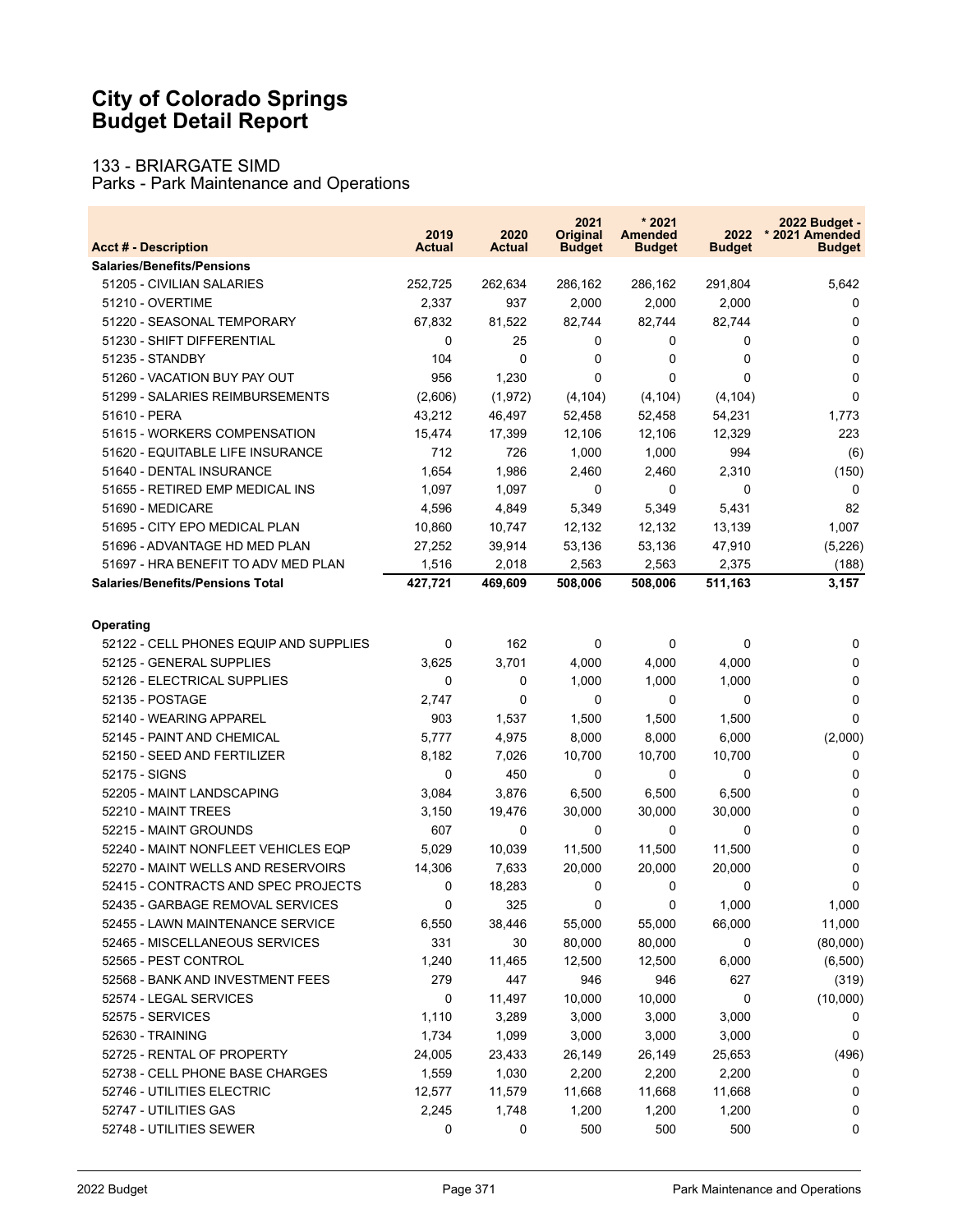#### 133 - BRIARGATE SIMD

Parks - Park Maintenance and Operations

| <b>Acct # - Description</b>       | 2019<br><b>Actual</b> | 2020<br><b>Actual</b> | 2021<br><b>Original</b><br><b>Budget</b> | $*2021$<br><b>Amended</b><br><b>Budget</b> | 2022<br><b>Budget</b> | 2022 Budget -<br>* 2021 Amended<br><b>Budget</b> |
|-----------------------------------|-----------------------|-----------------------|------------------------------------------|--------------------------------------------|-----------------------|--------------------------------------------------|
| 52749 - UTILITIES WATER           | 332.971               | 344,443               | 372.000                                  | 372.000                                    | 372.000               | 0                                                |
| 52770 - SAFETY EQUIPMENT          | 1,159                 | 815                   | 1,000                                    | 1,000                                      | 1,000                 | $\Omega$                                         |
| 52775 - MINOR EQUIPMENT           | 1,104                 | 2,914                 | 4,000                                    | 4,000                                      | 4,000                 | $\Omega$                                         |
| 52777 - TOOL ALLOWANCE            | 1,396                 | 797                   | 2,000                                    | 2,000                                      | 2,000                 | 0                                                |
| 52795 - RENTAL OF EQUIPMENT       | 4,252                 | 3,540                 | 3,600                                    | 3,600                                      | 3,600                 | $\Omega$                                         |
| 52872 - MAINT FLEET VEHICLES EQP  | 30,632                | 24,917                | 34,000                                   | 34,000                                     | 34,000                | 0                                                |
| 52874 - OFFICE SERVICES PRINTING  | 1,000                 | $\Omega$              | 0                                        | 0                                          | 0                     | $\mathbf 0$                                      |
| 52999 - COVID19 OPER REIMB        | 0                     | (158)                 | 0                                        | 0                                          | $\Omega$              | 0                                                |
| 71185 - SIDEWALK REPLACEMENT      | 1,060                 | $\Omega$              | 2,000                                    | 2,000                                      | 2,000                 | $\Omega$                                         |
| 71385 - FENCING                   | 597                   | 660                   | 1,000                                    | 1,000                                      | 1,000                 | 0                                                |
| <b>Operating Total</b>            | 473,211               | 559,474               | 718,963                                  | 718,963                                    | 631,648               | (87, 315)                                        |
| <b>Capital Outlay</b>             |                       |                       |                                          |                                            |                       |                                                  |
| 53050 - MACHINERY AND APPARATUS   | 12,858                | 22,645                | 13,000                                   | 13,000                                     | 0                     | (13,000)                                         |
| 53070 - VEHICLES REPLACEMENT      | 0                     | 1,850                 | 0                                        | 0                                          | 52,000                | 52,000                                           |
| 53095 - IMPROVEMENT TO CAP ASSETS | $\Omega$              | $\Omega$              | 100,000                                  | 100,000                                    | 75,000                | (25,000)                                         |
| <b>Capital Outlay Total</b>       | 12,858                | 24,495                | 113,000                                  | 113,000                                    | 127,000               | 14,000                                           |
| <b>Grand Total</b>                | 913,790               | 1,053,578             | 1,339,969                                | 1,339,969                                  | 1,269,811             | (70, 158)                                        |
| <b>Revenue</b>                    |                       |                       |                                          |                                            |                       |                                                  |
| 43180 - GAIN LOSS INV MKT VALUE   | 6,073                 | 5,122                 | $\Omega$                                 | 0                                          | $\Omega$              | 0                                                |
| 45025 - PROP TAXES CURRENT YEAR   | 815,893               | 964,742               | 961,666                                  | 961,666                                    | 1,074,725             | 113,059                                          |
| 45050 - PROP TAXES DELIQUENT      | 449                   | $\Omega$              | 0                                        | 0                                          | $\Omega$              | 0                                                |
| 45055 - PROP TAXES PENALTY        | 565                   | 290                   | $\Omega$                                 | $\Omega$                                   | $\Omega$              | 0                                                |
| 45125 - SPECIFIC OWNERSHIP TAX    | 101,010               | 106,676               | 118,958                                  | 118,958                                    | 118,005               | (953)                                            |
| 46025 - INTEREST                  | 12,029                | 12,788                | 8,600                                    | 8,600                                      | 5,700                 | (2,900)                                          |
| <b>Total Revenue</b>              | 936,019               | 1,089,618             | 1,089,224                                | 1,089,224                                  | 1,198,430             | 109,206                                          |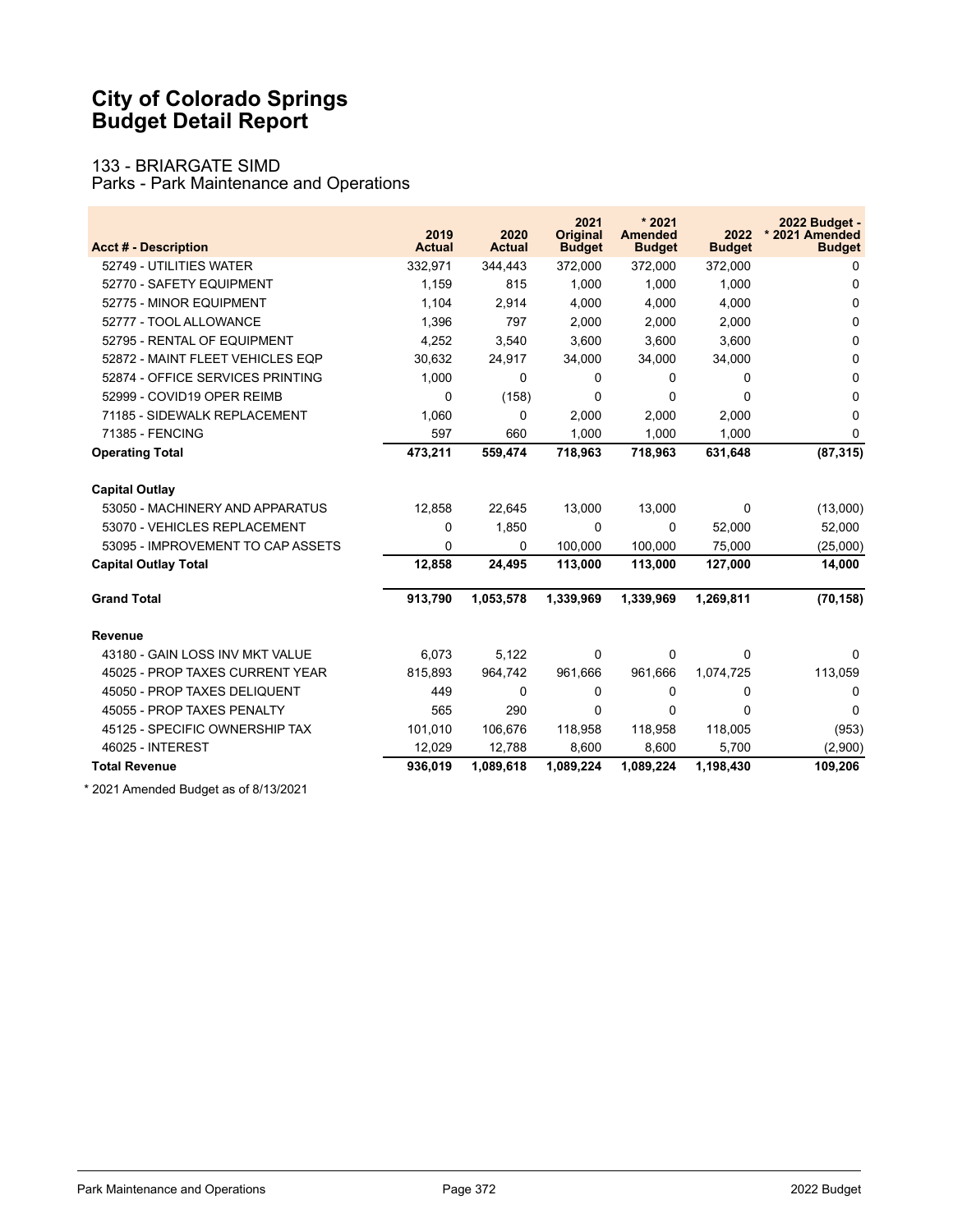#### 134 - STETSON HILLS SIMD

| <b>Acct # - Description</b>             | 2019<br><b>Actual</b> | 2020<br><b>Actual</b> | 2021<br><b>Original</b><br><b>Budget</b> | $*2021$<br><b>Amended</b><br><b>Budget</b> | 2022<br><b>Budget</b> | 2022 Budget -<br>* 2021 Amended<br><b>Budget</b> |
|-----------------------------------------|-----------------------|-----------------------|------------------------------------------|--------------------------------------------|-----------------------|--------------------------------------------------|
| <b>Salaries/Benefits/Pensions</b>       |                       |                       |                                          |                                            |                       |                                                  |
| 51205 - CIVILIAN SALARIES               | 82,641                | 80,618                | 57,594                                   | 57,594                                     | 65,255                | 7,661                                            |
| 51210 - OVERTIME                        | 793                   | 388                   | 750                                      | 750                                        | 750                   | 0                                                |
| 51220 - SEASONAL TEMPORARY              | 25,354                | 32,912                | 31,838                                   | 31,838                                     | 16,000                | (15, 838)                                        |
| 51235 - STANDBY                         | 73                    | 0                     | 0                                        | 0                                          | 0                     | 0                                                |
| 51260 - VACATION BUY PAY OUT            | 0                     | 207                   | $\Omega$                                 | 0                                          | $\Omega$              | 0                                                |
| 51299 - SALARIES REIMBURSEMENTS         | 0                     | 0                     | 26,651                                   | 26,651                                     | 26,651                | $\Omega$                                         |
| 51610 - PERA                            | 13,589                | 15,266                | 12,291                                   | 12,291                                     | 14,057                | 1,766                                            |
| 51615 - WORKERS COMPENSATION            | 5,107                 | 5,361                 | 3,090                                    | 3,090                                      | 3,499                 | 409                                              |
| 51620 - EQUITABLE LIFE INSURANCE        | 232                   | 220                   | 206                                      | 206                                        | 227                   | 21                                               |
| 51640 - DENTAL INSURANCE                | 737                   | 653                   | 544                                      | 544                                        | 540                   | (4)                                              |
| 51690 - MEDICARE                        | 1,449                 | 1,594                 | 1,253                                    | 1,253                                      | 1,408                 | 155                                              |
| 51696 - ADVANTAGE HD MED PLAN           | 18,973                | 20,220                | 18,362                                   | 18,362                                     | 19,910                | 1,548                                            |
| 51697 - HRA BENEFIT TO ADV MED PLAN     | 1,047                 | 927                   | 750                                      | 750                                        | 750                   | 0                                                |
| <b>Salaries/Benefits/Pensions Total</b> | 149,995               | 158,366               | 153,329                                  | 153,329                                    | 149,047               | (4, 282)                                         |
| <b>Operating</b>                        |                       |                       |                                          |                                            |                       |                                                  |
| 52122 - CELL PHONES EQUIP AND SUPPLIES  | 0                     | 43                    | 0                                        | 0                                          | 0                     | 0                                                |
| 52125 - GENERAL SUPPLIES                | 1,882                 | 1,692                 | 3,000                                    | 3,000                                      | 2,500                 | (500)                                            |
| 52140 - WEARING APPAREL                 | 352                   | 488                   | 750                                      | 750                                        | 500                   | (250)                                            |
| 52145 - PAINT AND CHEMICAL              | 1,682                 | 1,749                 | 2,000                                    | 2,000                                      | 2,000                 | 0                                                |
|                                         |                       |                       |                                          |                                            |                       |                                                  |
| 52150 - SEED AND FERTILIZER             | 2,239                 | 2,521                 | 4,000                                    | 4,000                                      | 4,000                 | 0                                                |
| 52205 - MAINT LANDSCAPING               | 2,321                 | 3,202                 | 3,500                                    | 3,500                                      | 3,500                 | 0                                                |
| 52210 - MAINT TREES                     | 5,600                 | 1,055                 | 10,000                                   | 10,000                                     | 10,000                | 0                                                |
| 52215 - MAINT GROUNDS                   | 1,979                 | 0                     | 0                                        | 0                                          | 0                     | 0                                                |
| 52240 - MAINT NONFLEET VEHICLES EQP     | 4,045                 | 3,614                 | 4,500                                    | 4,500                                      | 2,250                 | (2, 250)                                         |
| 52270 - MAINT WELLS AND RESERVOIRS      | 3,952                 | 4,274                 | 7,000                                    | 7,000                                      | 7,000                 | 0                                                |
| 52435 - GARBAGE REMOVAL SERVICES        | 0                     | 113                   | 0                                        | 0                                          | 480                   | 480                                              |
| 52455 - LAWN MAINTENANCE SERVICE        | 5,312                 | 7,355                 | 9,000                                    | 9,000                                      | 81,000                | 72,000                                           |
| 52465 - MISCELLANEOUS SERVICES          | 5,420                 | 30                    | 150                                      | 150                                        | 150                   | 0                                                |
| 52565 - PEST CONTROL                    | 2,130                 | 1,960                 | 2,500                                    | 2,500                                      | 1,500                 | (1,000)                                          |
| 52568 - BANK AND INVESTMENT FEES        | 133                   | 165                   | 451                                      | 451                                        | 242                   | (209)                                            |
| 52575 - SERVICES                        | 2,972                 | 424                   | 2,000                                    | 2,000                                      | 2,000                 | 0                                                |
| 52630 - TRAINING                        | 1,423                 | 215                   | 600                                      | 600                                        | 600                   | 0                                                |
| 52725 - RENTAL OF PROPERTY              | 8,192                 | 8,151                 | 9,072                                    | 9,072                                      | 8,923                 | (149)                                            |
| 52738 - CELL PHONE BASE CHARGES         | 398                   | 305                   | 0                                        | 0                                          | 0                     | 0                                                |
| 52746 - UTILITIES ELECTRIC              | 2,633                 | 2,441                 | 3,908                                    | 3,908                                      | 3,908                 | 0                                                |
| 52749 - UTILITIES WATER                 | 106,962               | 116,178               | 110,000                                  | 110,000                                    | 110,000               | 0                                                |
| 52770 - SAFETY EQUIPMENT                | 363                   | 299                   | 350                                      | 350                                        | 200                   | (150)                                            |
| 52775 - MINOR EQUIPMENT                 | 1,250                 | 874                   | 2,000                                    | 2,000                                      | 1,000                 | (1,000)                                          |
| 52777 - TOOL ALLOWANCE                  | 355                   | 420                   | 400                                      | 400                                        | 400                   | 0                                                |
| 52795 - RENTAL OF EQUIPMENT             | 1,517                 | 1,428                 | 800                                      | 800                                        | 800                   | 0                                                |
| 52872 - MAINT FLEET VEHICLES EQP        | 2,565                 | 5,684                 | 4,000                                    | 4,000                                      | 2,000                 | (2,000)                                          |
| 71185 - SIDEWALK REPLACEMENT            | 0                     | 0                     | 750                                      | 750                                        | 750                   | 0                                                |
| 71385 - FENCING                         | 135,290               | 22,884                | 100,000                                  | 100,000                                    | 30,000                | (70,000)                                         |
| <b>Operating Total</b>                  | 300,967               | 187,564               | 280,731                                  | 280,731                                    | 275,703               | (5,028)                                          |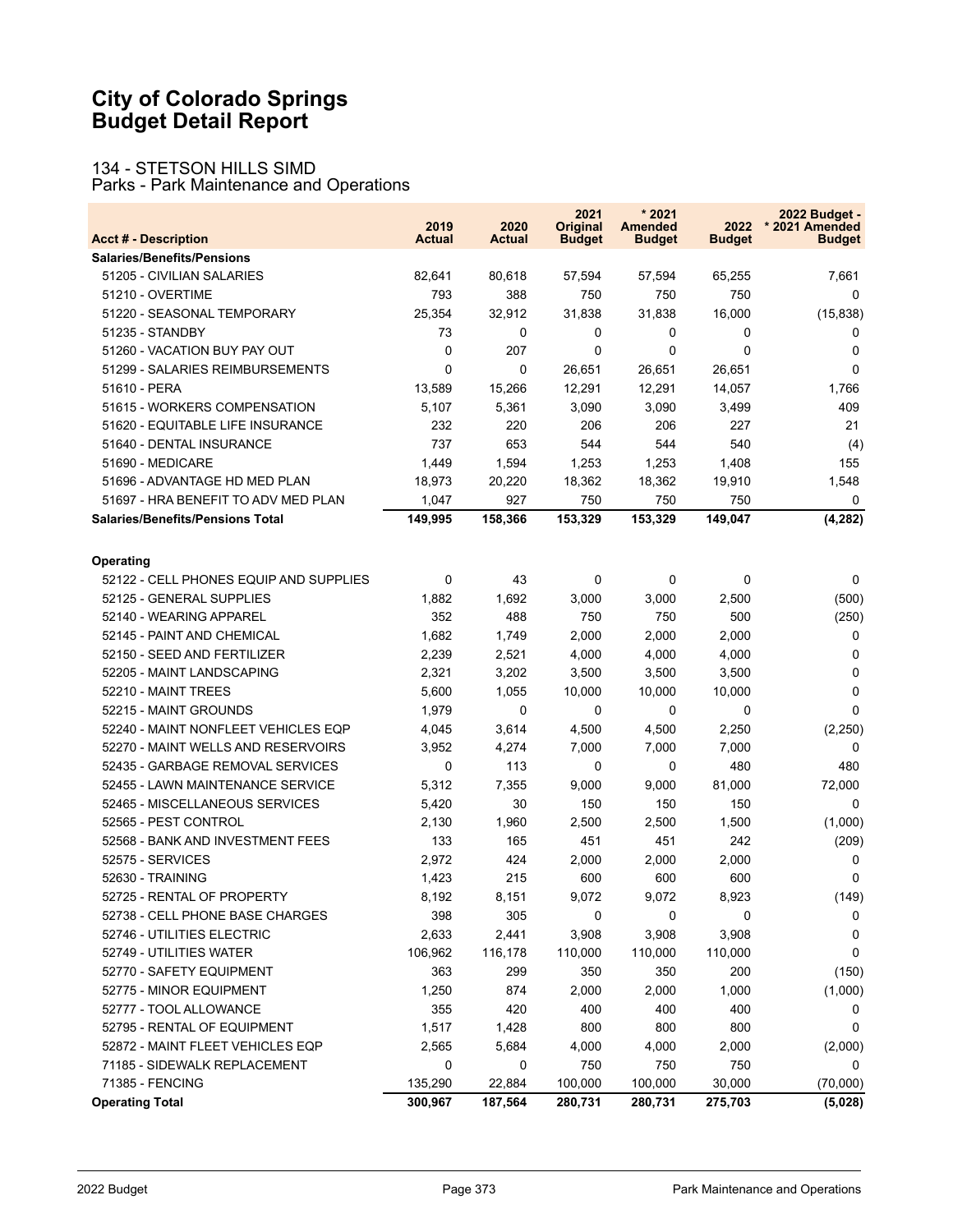#### 134 - STETSON HILLS SIMD

Parks - Park Maintenance and Operations

|                                 | 2019          | 2020          | 2021<br><b>Original</b> | $*2021$<br><b>Amended</b> | 2022          | 2022 Budget -<br>* 2021 Amended |
|---------------------------------|---------------|---------------|-------------------------|---------------------------|---------------|---------------------------------|
| <b>Acct # - Description</b>     | <b>Actual</b> | <b>Actual</b> | <b>Budget</b>           | <b>Budget</b>             | <b>Budget</b> | <b>Budget</b>                   |
| <b>Capital Outlay</b>           |               |               |                         |                           |               |                                 |
| 53050 - MACHINERY AND APPARATUS | 0             | 11.248        | 0                       | 0                         | 0             | 0                               |
| 53070 - VEHICLES REPLACEMENT    | 43,519        | $\Omega$      | 0                       | 0                         | 0             | 0                               |
| <b>Capital Outlay Total</b>     | 43,519        | 11,248        | 0                       | 0                         | $\bf{0}$      | $\bf{0}$                        |
| <b>Grand Total</b>              | 494,481       | 357,178       | 434,060                 | 434,060                   | 424,750       | (9,310)                         |
| Revenue                         |               |               |                         |                           |               |                                 |
| 45025 - PROP TAXES CURRENT YEAR | 282,381       | 333,650       | 329,160                 | 329,160                   | 382,352       | 53,192                          |
| 45050 - PROP TAXES DELIQUENT    | $\Omega$      | 9             | 0                       | 0                         | 0             | $\Omega$                        |
| 45055 - PROP TAXES PENALTY      | 212           | 135           | 0                       | 0                         | 0             | 0                               |
| 45125 - SPECIFIC OWNERSHIP TAX  | 34,712        | 33,187        | 40,717                  | 40,717                    | 41,982        | 1,265                           |
| 46025 - INTEREST                | 5,822         | 5,048         | 4,100                   | 4,100                     | 2,200         | (1,900)                         |
| <b>Total Revenue</b>            | 323,127       | 372,029       | 373,977                 | 373,977                   | 426,534       | 52,557                          |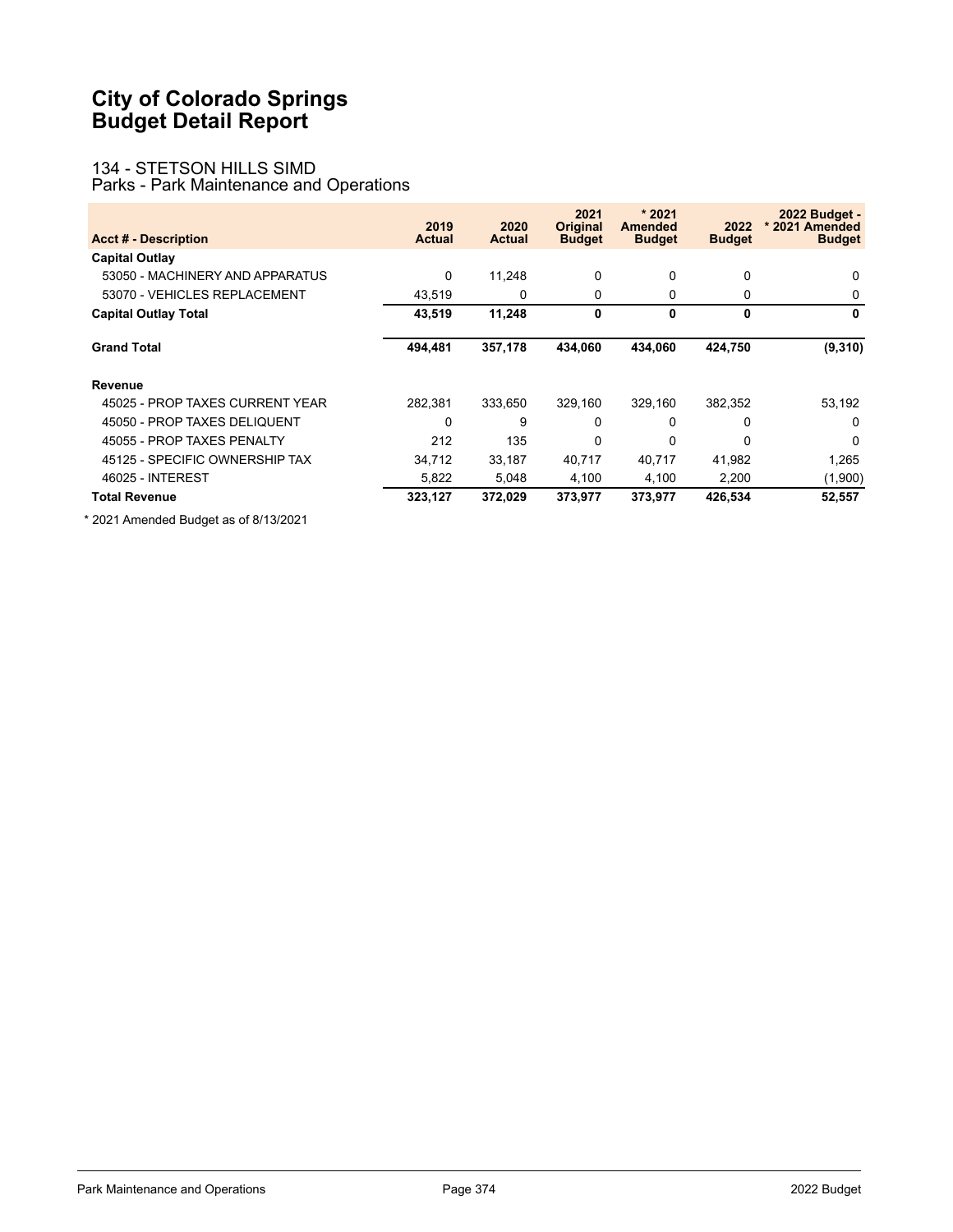#### 135 - WOODSTONE SIMD

Parks - Park Maintenance and Operations

|                                         | 2019          | 2020          | 2021<br><b>Original</b> | $*2021$<br><b>Amended</b> | 2022          | 2022 Budget -<br>* 2021 Amended |
|-----------------------------------------|---------------|---------------|-------------------------|---------------------------|---------------|---------------------------------|
| <b>Acct # - Description</b>             | <b>Actual</b> | <b>Actual</b> | <b>Budget</b>           | <b>Budget</b>             | <b>Budget</b> | <b>Budget</b>                   |
| <b>Salaries/Benefits/Pensions</b>       |               |               |                         |                           | 200           |                                 |
| 51220 - SEASONAL TEMPORARY              | 0             | $\Omega$      | 200                     | 200                       |               | $\Omega$                        |
| 51610 - PERA                            | 0             | $\mathbf{0}$  | 28                      | 28                        | 29            | 1                               |
| 51615 - WORKERS COMPENSATION            | 0             | $\mathbf{0}$  | 1                       | 1                         | 1             | 0                               |
| 51690 - MEDICARE                        | 0             | 0             | 3                       | 3                         | 3             | 0                               |
| <b>Salaries/Benefits/Pensions Total</b> | 0             | 0             | 232                     | 232                       | 233           | 1                               |
| Operating                               |               |               |                         |                           |               |                                 |
| 52125 - GENERAL SUPPLIES                | 0             | $\Omega$      | 100                     | 100                       | 100           | 0                               |
| 52126 - ELECTRICAL SUPPLIES             | 0             | $\mathbf{0}$  | 100                     | 100                       | 100           | 0                               |
| 52215 - MAINT GROUNDS                   | 15,412        | 6,116         | 2,000                   | 2,000                     | 500           | (1,500)                         |
| 52270 - MAINT WELLS AND RESERVOIRS      | 0             | 0             | 25,000                  | 25,000                    | 800           | (24, 200)                       |
| 52455 - LAWN MAINTENANCE SERVICE        | 3,180         | 3,004         | 5,000                   | 5,000                     | 5,000         | 0                               |
| 52465 - MISCELLANEOUS SERVICES          | 0             | 30            | 0                       | 0                         | 0             | 0                               |
| 52568 - BANK AND INVESTMENT FEES        | 24            | 39            | 88                      | 88                        | 55            | (33)                            |
| 52571 - SNOW REMOVAL                    | 603           | 180           | 700                     | 700                       | 700           | 0                               |
| 52575 - SERVICES                        | 135           | $\mathbf 0$   | 1,500                   | 1,500                     | 1,500         | $\Omega$                        |
| 52746 - UTILITIES ELECTRIC              | 213           | 212           | 614                     | 614                       | 350           | (264)                           |
| 52749 - UTILITIES WATER                 | 0             | $\Omega$      | 2,400                   | 2,400                     | 1,400         | (1,000)                         |
| 71385 - FENCING                         | 0             | 10,643        | 2,500                   | 2,500                     | 20,000        | 17,500                          |
| <b>Operating Total</b>                  | 19,567        | 20,224        | 40,002                  | 40.002                    | 30,505        | (9, 497)                        |
| <b>Grand Total</b>                      | 19,567        | 20,224        | 40,234                  | 40,234                    | 30,738        | (9, 496)                        |
| Revenue                                 |               |               |                         |                           |               |                                 |
| 45025 - PROP TAXES CURRENT YEAR         | 18,001        | 19,555        | 19,569                  | 19,569                    | 21,983        | 2,414                           |
| 45055 - PROP TAXES PENALTY              | 20            | 13            | 0                       | 0                         | 0             | 0                               |
| 45125 - SPECIFIC OWNERSHIP TAX          | 2,213         | 2,158         | 2,421                   | 2,421                     | 2,414         | (7)                             |
| 46025 - INTEREST                        | 1,068         | 1,199         | 800                     | 800                       | 500           | (300)                           |
| <b>Total Revenue</b>                    | 21,302        | 22,925        | 22,790                  | 22,790                    | 24,897        | 2,107                           |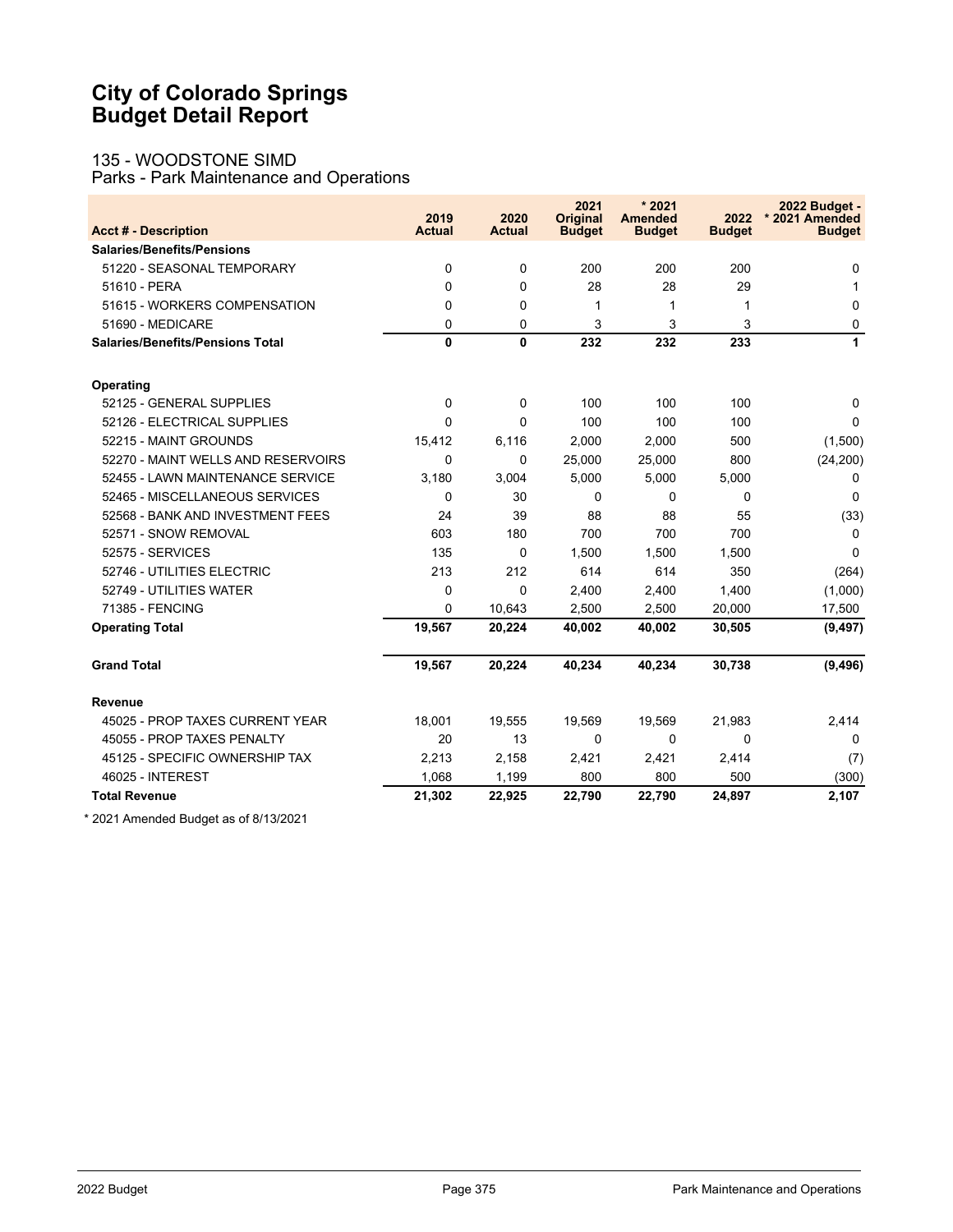#### 136 - COLORADO GATEWAY SIMD

Parks - Park Maintenance and Operations

| <b>Acct # - Description</b>             | 2019<br><b>Actual</b> | 2020<br><b>Actual</b> | 2021<br><b>Original</b><br><b>Budget</b> | $*2021$<br><b>Amended</b><br><b>Budget</b> | 2022<br><b>Budget</b> | 2022 Budget -<br>* 2021 Amended<br><b>Budget</b> |
|-----------------------------------------|-----------------------|-----------------------|------------------------------------------|--------------------------------------------|-----------------------|--------------------------------------------------|
| <b>Salaries/Benefits/Pensions</b>       |                       |                       |                                          |                                            |                       |                                                  |
| 51220 - SEASONAL TEMPORARY              | 6                     | 0                     | 400                                      | 400                                        | 200                   | (200)                                            |
| 51610 - PERA                            | $\Omega$              | 0                     | 57                                       | 57                                         | 58                    | 1                                                |
| 51615 - WORKERS COMPENSATION            | 0                     | $\Omega$              | 1                                        | 1                                          |                       | 0                                                |
| 51690 - MEDICARE                        | $\Omega$              | 0                     | 6                                        | 6                                          | 6                     | $\Omega$                                         |
| <b>Salaries/Benefits/Pensions Total</b> | 6                     | 0                     | 464                                      | 464                                        | 265                   | (199)                                            |
| Operating                               |                       |                       |                                          |                                            |                       |                                                  |
| 52125 - GENERAL SUPPLIES                | $\Omega$              | $\Omega$              | 100                                      | 100                                        | 100                   | 0                                                |
| 52126 - ELECTRICAL SUPPLIES             | $\Omega$              | 0                     | 600                                      | 600                                        | 400                   | (200)                                            |
| 52210 - MAINT TREES                     | $\Omega$              | $\Omega$              | 300                                      | 300                                        | 600                   | 300                                              |
| 52215 - MAINT GROUNDS                   | 663                   | $\Omega$              | 3,500                                    | 3,500                                      | 300                   | (3,200)                                          |
| 52455 - LAWN MAINTENANCE SERVICE        | 1.829                 | 6,587                 | 0                                        | 0                                          | 3,000                 | 3,000                                            |
| 52568 - BANK AND INVESTMENT FEES        | 5                     | 6                     | 19                                       | 19                                         | 9                     | (10)                                             |
| 52575 - SERVICES                        | 165                   | 2,030                 | 3,000                                    | 3,000                                      | 300                   | (2,700)                                          |
| 52746 - UTILITIES ELECTRIC              | 540                   | 513                   | 600                                      | 600                                        | 600                   | 0                                                |
| <b>Operating Total</b>                  | 3,202                 | 9,136                 | 8,119                                    | 8,119                                      | 5,309                 | (2, 810)                                         |
| <b>Grand Total</b>                      | 3,208                 | 9,136                 | 8,583                                    | 8,583                                      | 5,574                 | (3,009)                                          |
| <b>Revenue</b>                          |                       |                       |                                          |                                            |                       |                                                  |
| 45025 - PROP TAXES CURRENT YEAR         | 3.180                 | 3,448                 | 3,603                                    | 3,603                                      | 4,505                 | 902                                              |
| 45055 - PROP TAXES PENALTY              | 5                     | 1                     | $\Omega$                                 | $\Omega$                                   | $\Omega$              | $\Omega$                                         |
| 45125 - SPECIFIC OWNERSHIP TAX          | 402                   | 402                   | 446                                      | 446                                        | 495                   | 49                                               |
| 46025 - INTEREST                        | 232                   | 207                   | 170                                      | 170                                        | 80                    | (90)                                             |
| <b>Total Revenue</b>                    | 3,819                 | 4,058                 | 4,219                                    | 4,219                                      | 5,080                 | 861                                              |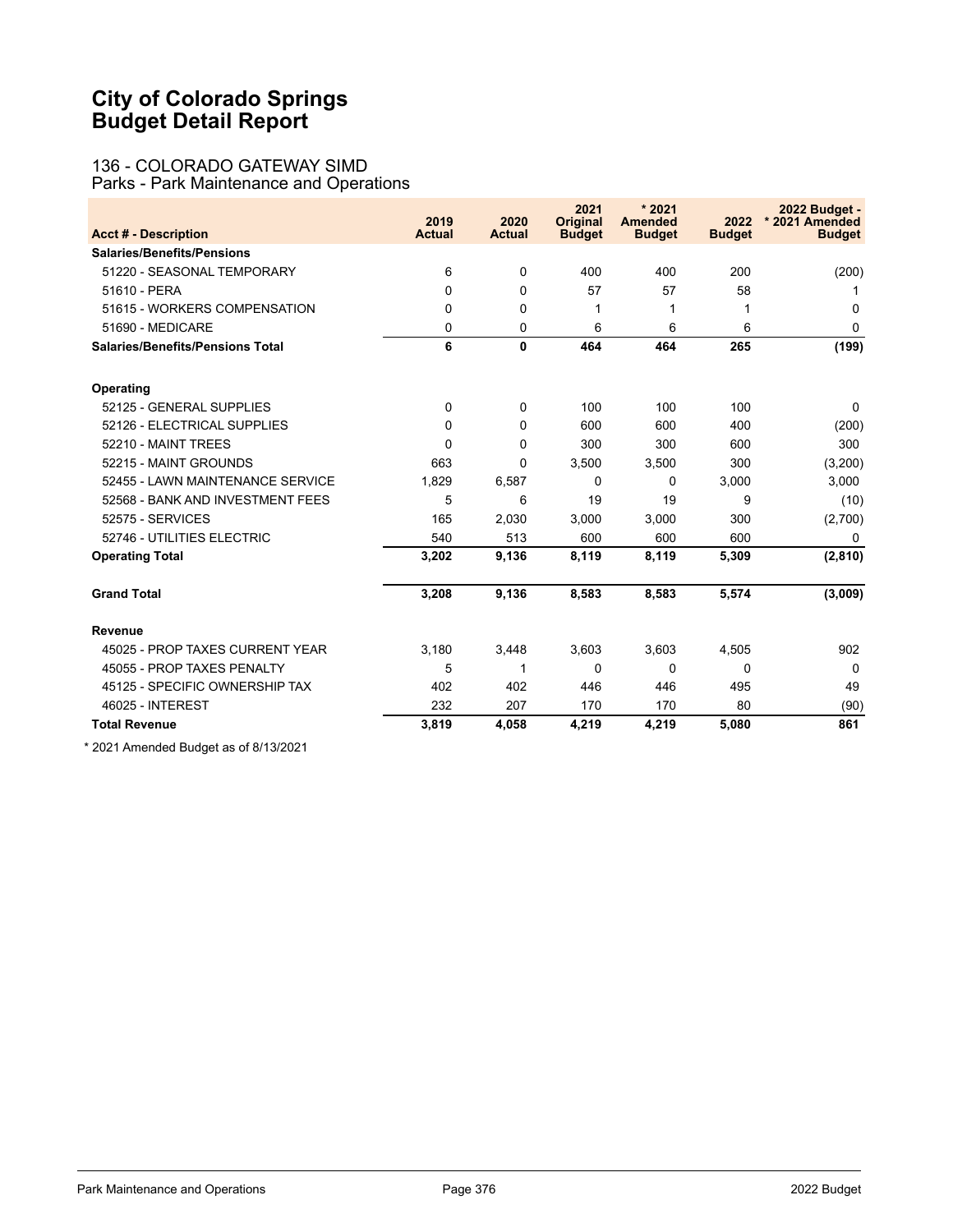#### 137 - PLATTE AVE SIMD

Parks - Park Maintenance and Operations

|                                         | 2019          | 2020          | 2021<br><b>Original</b> | $*2021$<br><b>Amended</b> | 2022          | 2022 Budget -<br>* 2021 Amended |
|-----------------------------------------|---------------|---------------|-------------------------|---------------------------|---------------|---------------------------------|
| <b>Acct # - Description</b>             | <b>Actual</b> | <b>Actual</b> | <b>Budget</b>           | <b>Budget</b>             | <b>Budget</b> | <b>Budget</b>                   |
| <b>Salaries/Benefits/Pensions</b>       |               |               |                         |                           |               |                                 |
| 51220 - SEASONAL TEMPORARY              | 0             | 0             | 500                     | 500                       | 500           | 0                               |
| 51610 - PERA                            | 0             | $\Omega$      | 71                      | 71                        | 73            | 2                               |
| 51615 - WORKERS COMPENSATION            | $\Omega$      | $\Omega$      | 1                       | 1                         | 1             | $\Omega$                        |
| 51690 - MEDICARE                        | 0             | 0             | 7                       | 7                         | 7             | 0                               |
| <b>Salaries/Benefits/Pensions Total</b> | $\bf{0}$      | 0             | 579                     | 579                       | 581           | $\overline{2}$                  |
| Operating                               |               |               |                         |                           |               |                                 |
| 52125 - GENERAL SUPPLIES                | 0             | 0             | 150                     | 150                       | 150           | 0                               |
| 52145 - PAINT AND CHEMICAL              | $\Omega$      | $\Omega$      | 150                     | 150                       | 150           | $\Omega$                        |
| 52210 - MAINT TREES                     | $\Omega$      | 5.715         | 1,500                   | 1,500                     | 4,000         | 2,500                           |
| 52215 - MAINT GROUNDS                   | 1,585         | 725           | 2,500                   | 2,500                     | 2,500         | 0                               |
| 52455 - LAWN MAINTENANCE SERVICE        | 4,147         | 6,345         | 7,500                   | 7,500                     | 7.700         | 200                             |
| 52568 - BANK AND INVESTMENT FEES        | 14            | 21            | 44                      | 44                        | 22            | (22)                            |
| 52575 - SERVICES                        | 1,556         | 105           | 5,000                   | 5,000                     | 5,000         | 0                               |
| 52746 - UTILITIES ELECTRIC              | 704           | 376           | 200                     | 200                       | 200           | 0                               |
| 52749 - UTILITIES WATER                 | 896           | 1.037         | 1.200                   | 1,200                     | 1.200         | $\Omega$                        |
| <b>Operating Total</b>                  | 8,902         | 14,324        | 18,244                  | 18,244                    | 20,922        | 2,678                           |
| <b>Grand Total</b>                      | 8,902         | 14,324        | 18,823                  | 18,823                    | 21,503        | 2,680                           |
| <b>Revenue</b>                          |               |               |                         |                           |               |                                 |
| 45025 - PROP TAXES CURRENT YEAR         | 10,823        | 10,627        | 10,587                  | 10,587                    | 10,587        | 0                               |
| 46025 - INTEREST                        | 632           | 637           | 400                     | 400                       | 200           | (200)                           |
| <b>Total Revenue</b>                    | 11,455        | 11.264        | 10,987                  | 10.987                    | 10.787        | (200)                           |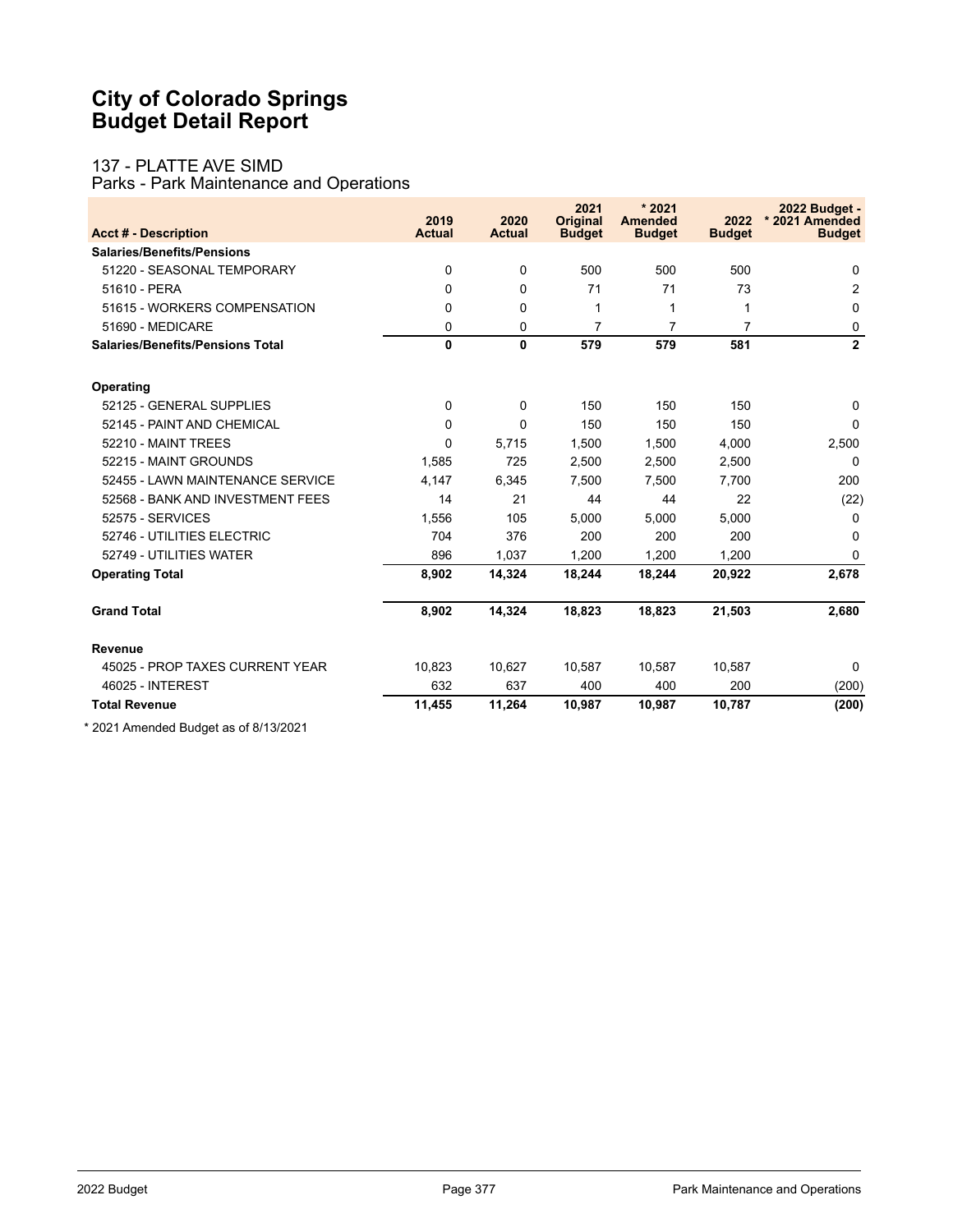This page left blank intentionally.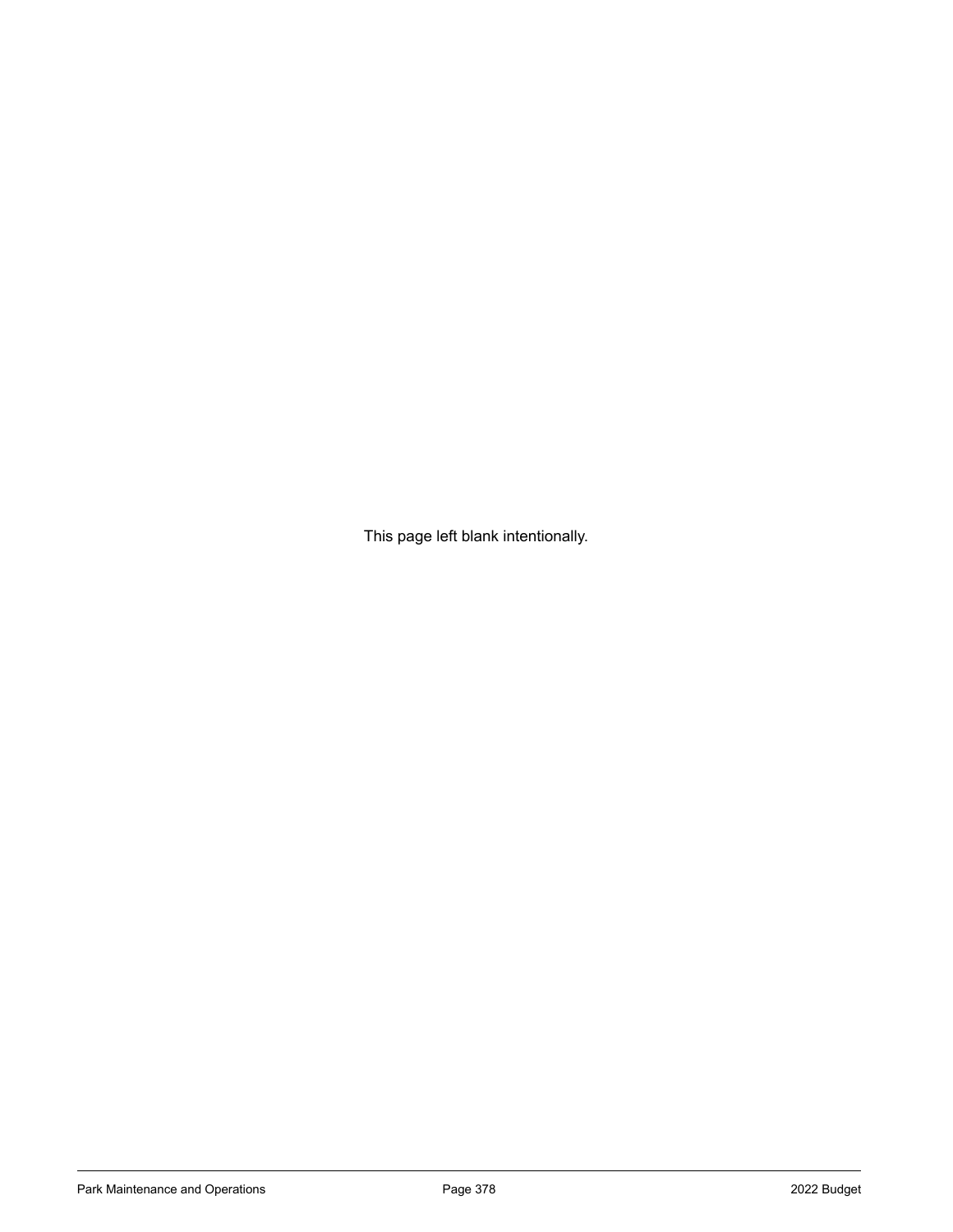# Recreation and Administration

**Kim King, Manager** | (719) 385-6509 | Kim.King@coloradosprings.gov

# **All Funds Summary**

|          | Use of Funds        | 2020<br><b>Actual</b> | 2021<br><b>Original</b><br><b>Budget</b> | $*2021$<br><b>Amended</b><br><b>Budget</b> | 2022<br><b>Budget</b> | 2022 Budget -<br>* 2021 Amended<br><b>Budget</b> |
|----------|---------------------|-----------------------|------------------------------------------|--------------------------------------------|-----------------------|--------------------------------------------------|
|          | General Fund        | \$5,323,375           | \$6,123,599                              | \$6,487,050                                | \$7,067,357           | \$580,307                                        |
| 8p       | Grants Fund**       | 213,455               | 1.000.000                                | 1,000,000                                  | 950,000               | (50,000)                                         |
| <b>R</b> | Total               | \$5,536,830           | \$7,123,599                              | \$7,487,050                                | \$8,017,357           | \$530,307                                        |
|          |                     |                       |                                          |                                            |                       |                                                  |
|          | <b>Positions</b>    |                       |                                          |                                            |                       |                                                  |
|          | <b>General Fund</b> | 33.50                 | 33.50                                    | 36.00                                      | 37.00                 | 1.00                                             |
|          | <b>Other Funds</b>  | 0.50                  | 0.50                                     | 2.00                                       | 2.00                  | 0.00                                             |
|          | <b>Total</b>        | 34.00                 | 34.00                                    | 38.00                                      | 39.00                 | 1.00                                             |

\* 2021 Amended Budget as of 8/13/2021, which includes the reinstatement of budget that had been reduced during 2020 and 2021 due to the economic shutdown and revenue loss as a result of the COVID-19 pandemic

\*\* The Grants Fund includes appropriation for new grant funding, and may include re-appropriation of prior year grants not awarded, as well as local match. See Grants Overview for more information.

# **Significant Changes vs. 2021**

- Increase of approximately \$510,000 in the General Fund mainly to fund existing positions, pay for performance and movements within the salary structure, parking increases, medical cost adjustments, and removal of the hiring delay in 2021
- Increase of approximately \$54,000 added during the Budget Markup Session in the General Fund for a Recreation Assistant for Southeast area parks activity programming
- Increase of \$20,000 in the General Fund for the tennis contract, offset by fee revenue
- Decrease of \$50,000 in the Grants Fund to reflect anticipated grant awards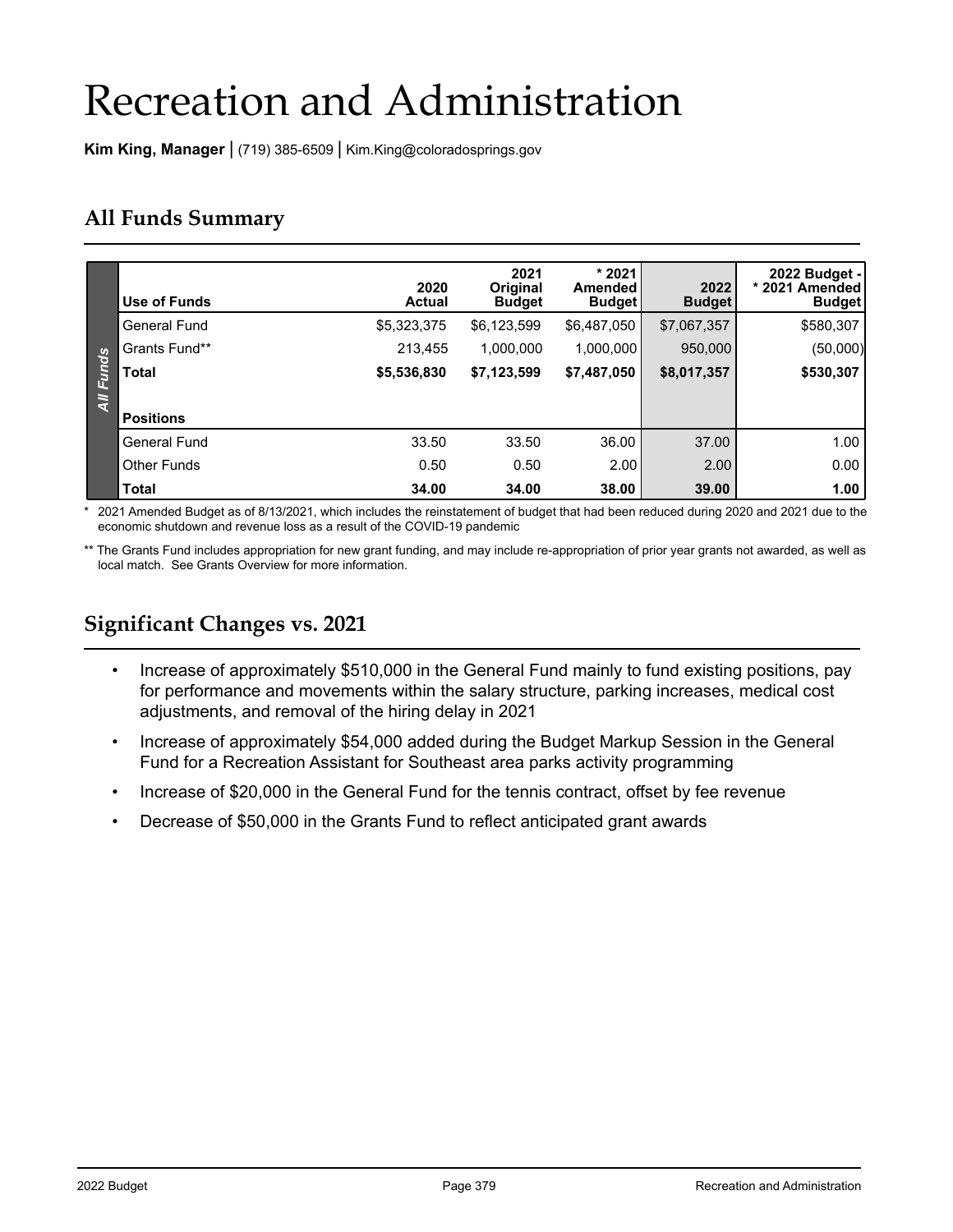# **Recreation and Administration - Overview**

The Recreation and Administration Division provides a myriad of recreational programs, human services, and special events to residents and visitors alike. The Division has oversight of the Sertich Ice Center and the seasonal Acacia Park outdoor ice rink; the Historic City Auditorium; Deerfield Hills, Hillside, Meadows Park, and Westside (Contracted) Community Centers; adult and youth sports programs; and the therapeutic recreation program.

The Administration portion of the division provides centralized support to the various operating functions, as well as manages multiple internal and external programs. General services include accounts payable and clerical support. Administration is also the primary interface between the public and the Department. In a typical year, staff process reservations for the Department's rental facilities, permits over 600 special events, recruits and manages over 10,000 volunteers, and responds to thousands of inquiries about programs and facilities. Administration also cultivates public/private partnerships that allow the City to strengthen and expand programs, acquire natural areas, and build facilities.

## **Recreation and Administration - Functions**

| <b>Recreation Program Functions</b>       | 2019<br><b>Actual</b> | 2020<br><b>Actual</b> | 2021<br>Original<br><b>Budget</b> | $*2021$<br><b>Amended</b><br><b>Budget</b> | 2022<br><b>Budget</b> |
|-------------------------------------------|-----------------------|-----------------------|-----------------------------------|--------------------------------------------|-----------------------|
| Deerfield Community Center                | \$389,065             | \$250,452             | \$443,543                         | \$460,895                                  | \$534,783             |
| <b>Westside Community Center</b>          | 100,000               | 100,000               | 100,000                           | 100,000                                    | 100,000               |
| <b>Meadows Park Community Center</b>      | 381,467               | 324,979               | 400,498                           | 419,192                                    | 433,583               |
| <b>Hillside Community Center</b>          | 525,991               | 394,631               | 562,708                           | 575,523                                    | 636,633               |
| <b>Therapeutic Recreation</b>             | 418,596               | 421,602               | 491,142                           | 498,426                                    | 546,378               |
| City Auditorium                           | 189,638               | 51,710                | 97,432                            | 168,750                                    | 169,058               |
| Youth Sports                              | 569,917               | 450,185               | 619,905                           | 660,810                                    | 701,585               |
| <b>Adult Sports</b>                       | 459,828               | 378,342               | 457,744                           | 478,918                                    | 513,307               |
| <b>Acacia Park Activities</b>             | 223,074               | 208,685               | 164,096                           | 189,096                                    | 187,993               |
| Aquatics                                  | 655,904               | 715,989               | 734,230                           | 756,830                                    | 742,991               |
| Sertich Ice Center                        | 664,980               | 644,433               | 625,533                           | 641,085                                    | 686,017               |
| <b>Direct Public Service Functions</b>    | \$4,578,460           | \$3,941,008           | \$4,696,831                       | \$4,949,525                                | \$5,252,328           |
| All other support/management<br>functions | 1,618,938             | 1,382,367             | 1,426,768                         | 1,537,525                                  | 1,815,029             |
| <b>All Recreation Functions</b>           | \$6,197,398           | \$5,323,375           | \$6,123,599                       | \$6,487,050                                | \$7,067,357           |

The Division manages the following General Fund supported functions: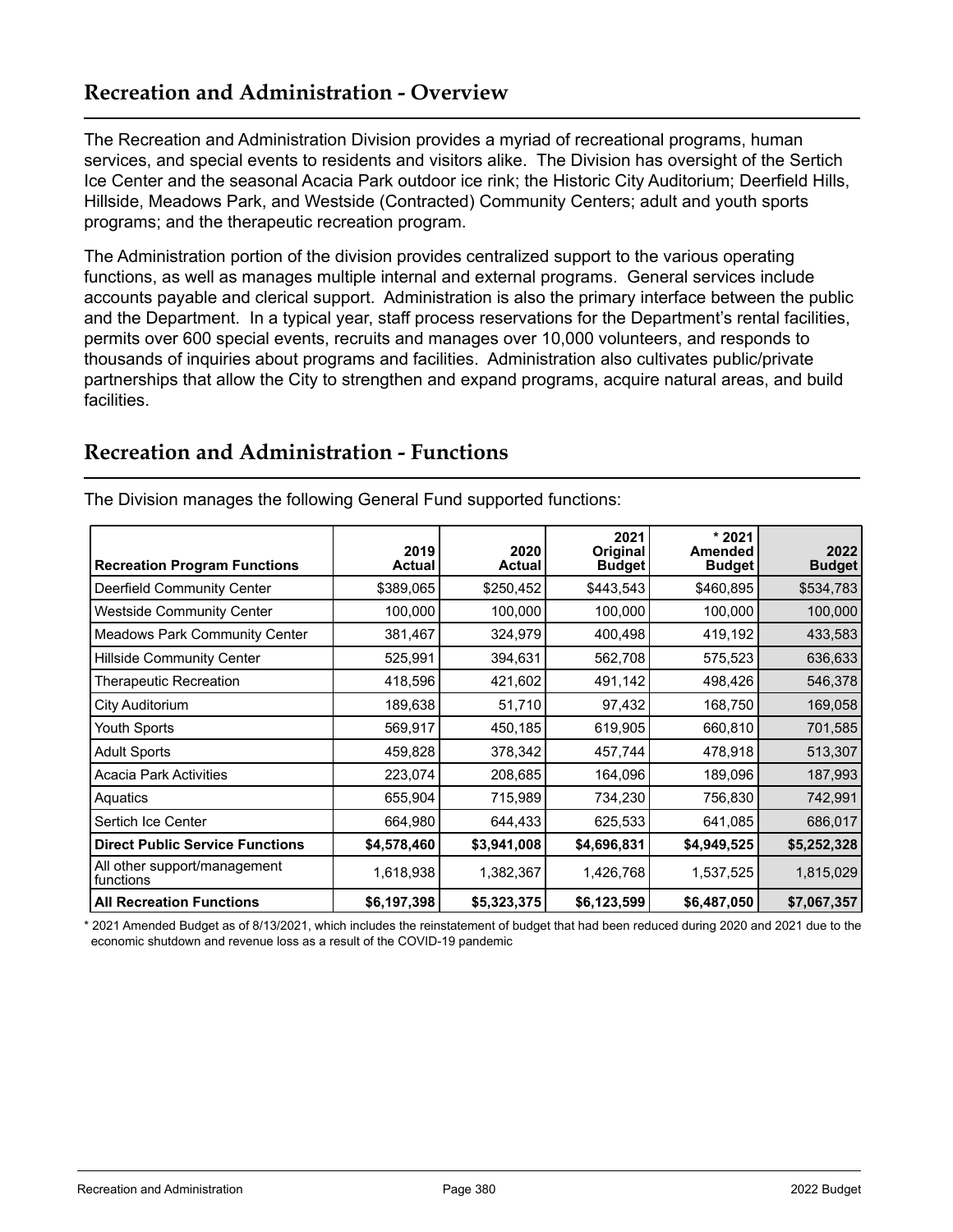# **Recreation and Administration - Organizational Chart**

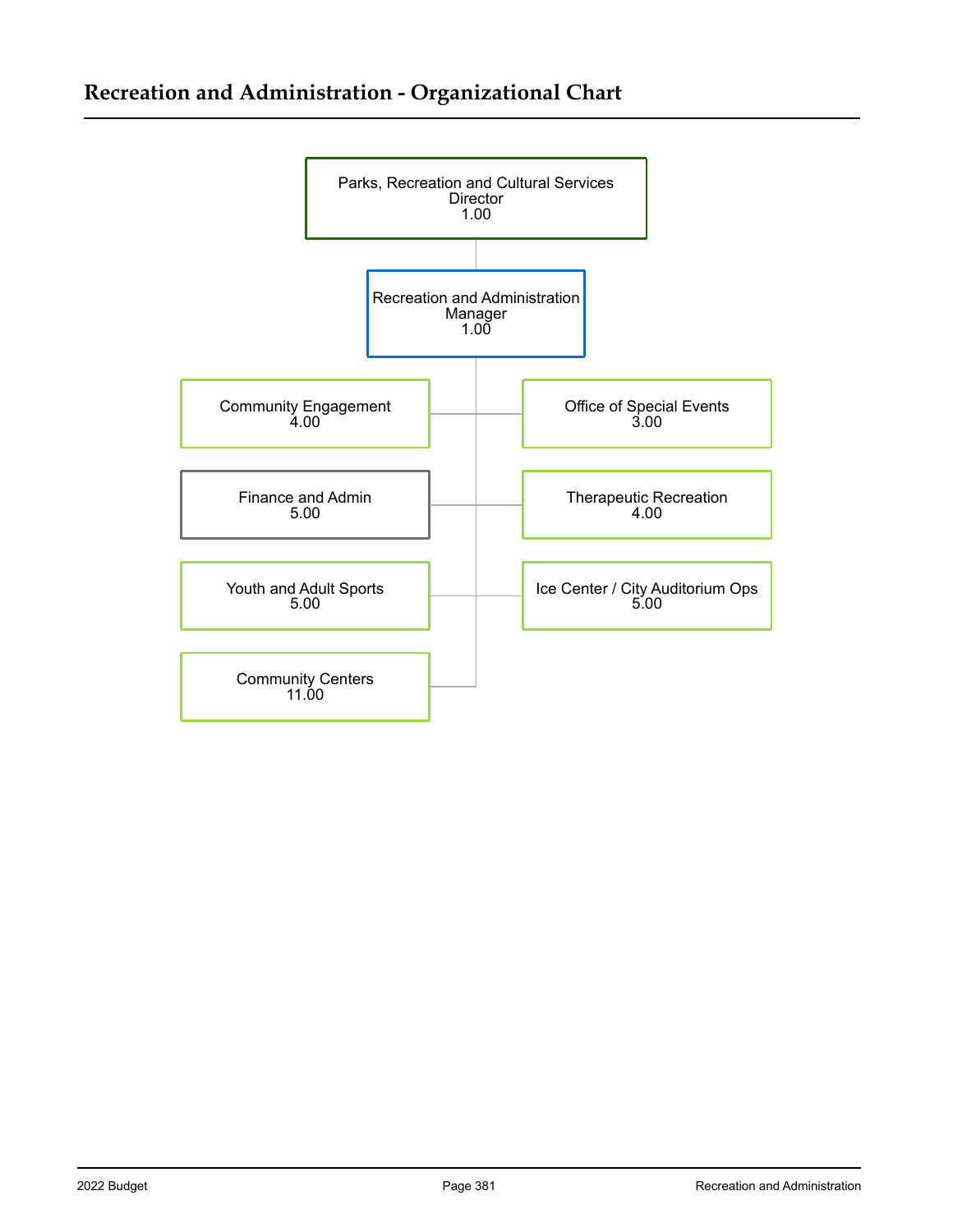The sections below and on the following pages provide a summary of the Budget, authorized positions, changes that occurred after the budget was implemented for 2021, and changes occurring as part of the 2022 Budget for each fund including General Fund, TOPS Fund, and Grants Fund.

## **Recreation and Administration - General Fund: Summary, Funding, and Position Changes**

|                     | <b>Use of Funds</b>                                 | 2019<br><b>Actual</b> | 2020<br><b>Actual</b> | 2021<br>Original<br><b>Budget</b> | $*2021$<br><b>Amended</b><br><b>Budget</b> | 2022<br><b>Budget</b> | 2022 Budget -<br>* 2021 Amended<br><b>Budget</b> |
|---------------------|-----------------------------------------------------|-----------------------|-----------------------|-----------------------------------|--------------------------------------------|-----------------------|--------------------------------------------------|
|                     | Salary/Benefits/<br>Pensions                        | \$4,172,601           | \$3,624,610           | \$4,311,138                       | \$4,480,486                                | \$5,044,547           | \$564,061                                        |
|                     | Operating                                           | 1,974,252             | 1,698,765             | 1,812,461                         | 1,938,173                                  | 2,022,810             | 84,637                                           |
|                     | Capital Outlay                                      | 50,545                | 0                     | $\Omega$                          | 68,391                                     | $\Omega$              | (68, 391)                                        |
|                     | \$6,197,398<br><b>Total</b>                         |                       | \$5,323,375           | \$6,123,599                       | \$6,487,050                                | \$7,067,357           | \$580,307                                        |
|                     |                                                     |                       |                       |                                   |                                            |                       |                                                  |
|                     | \$2,303,084<br><b>Revenue</b>                       |                       | \$1,342,947           | \$2,621,693                       | \$2,621,693                                | \$2,511,028           | (\$110,665)                                      |
|                     | <b>Position Title</b>                               |                       | 2020<br><b>Actual</b> | 2021<br>Original<br><b>Budget</b> | $*2021$<br><b>Amended</b><br><b>Budget</b> | 2022<br><b>Budget</b> | 2022 Budget -<br>* 2021 Amended<br><b>Budget</b> |
|                     | <b>Administrative Assistant I</b>                   |                       | 0.00                  | 0.00                              | 0.00                                       | 1.00                  | 1.00                                             |
|                     | <b>Administrative Assistant II</b>                  |                       | 0.00                  | 0.00                              | 0.00                                       | 1.00                  | 1.00                                             |
|                     | Administrative Assistant, Senior                    |                       | 0.00                  | 0.00                              | 0.00                                       | 1.00                  | 1.00                                             |
|                     | Administrative Technician                           |                       | 2.00                  | 2.00                              | 2.00                                       | 0.00                  | (2.00)                                           |
|                     | Analyst II                                          |                       | 0.75                  | 0.75                              | 0.75                                       | 0.75                  | 0.00                                             |
|                     | <b>Business Support Specialist II</b>               |                       | 0.00                  | 0.00                              | 0.00                                       | 2.00                  | 2.00                                             |
| <b>General Fund</b> | <b>Business Support Specialist,</b><br>Senior       |                       | 0.00                  | 0.00                              | 0.00                                       | 1.00                  | 1.00                                             |
|                     | <b>Contracting Specialist II</b>                    |                       | 0.00                  | 0.00                              | 0.50                                       | 0.50                  | 0.00                                             |
|                     | Maintenance Technician I                            |                       | 1.00                  | 1.00                              | 0.00                                       | 0.00                  | 0.00                                             |
|                     | Maintenance Technician II                           |                       | 1.00                  | 1.00                              | 1.00                                       | 1.00                  | 0.00                                             |
|                     | <b>Office Specialist</b>                            |                       | 0.00                  | 0.00                              | 1.00                                       | 0.00                  | (1.00)                                           |
|                     | Park Operations Administrator                       |                       | 6.00                  | 6.00                              | 6.00                                       | 6.00                  | 0.00                                             |
|                     | Parks, Recreation and Cultural<br>Services Director |                       | 1.00                  | 1.00                              | 1.00                                       | 1.00                  | 0.00                                             |
|                     | Program Coordinator                                 |                       | 6.00                  | 6.00                              | 7.00                                       | 7.00                  | 0.00                                             |
|                     | <b>Public Communications Specialist</b><br>Ш        |                       | 1.00                  | 1.00                              | 1.00                                       | 1.00                  | 0.00                                             |
|                     | Recreation and Administration<br>Manager            |                       | 1.00                  | 1.00                              | 1.00                                       | 1.00                  | 0.00                                             |
|                     | <b>Recreation Assistant</b>                         |                       | 5.00                  | 5.00                              | 4.00                                       | 5.00                  | 1.00                                             |
|                     | <b>Recreation Therapist</b>                         |                       | 1.00                  | 1.00                              | 1.00                                       | 1.00                  | 0.00                                             |
|                     | Senior Analyst                                      |                       | 0.75                  | 0.75                              | 1.75                                       | 1.75                  | 0.00                                             |
|                     | Senior Office Specialist                            |                       | 3.00                  | 3.00                              | 3.00                                       | 0.00                  | (3.00)                                           |
|                     | Skilled Maintenance Technician II                   |                       | 1.00                  | 1.00                              | 1.00                                       | 1.00                  | 0.00                                             |
|                     | <b>Special Events Coordinator</b>                   |                       | 1.00                  | 1.00                              | 1.00                                       | 1.00                  | 0.00                                             |
|                     | <b>Special Events Supervisor</b>                    |                       | 1.00                  | 1.00                              | 1.00                                       | 1.00                  | 0.00                                             |
|                     | Sr. Volunteer Coordinator                           |                       | 1.00                  | 1.00                              | 1.00                                       | 1.00                  | 0.00                                             |
|                     | <b>Staff Assistant</b>                              |                       | 0.00                  | 0.00                              | 1.00                                       | 1.00                  | 0.00                                             |
|                     | <b>Total Positions</b>                              |                       | 33.50                 | 33.50                             | 36.00                                      | 37.00                 | 1.00                                             |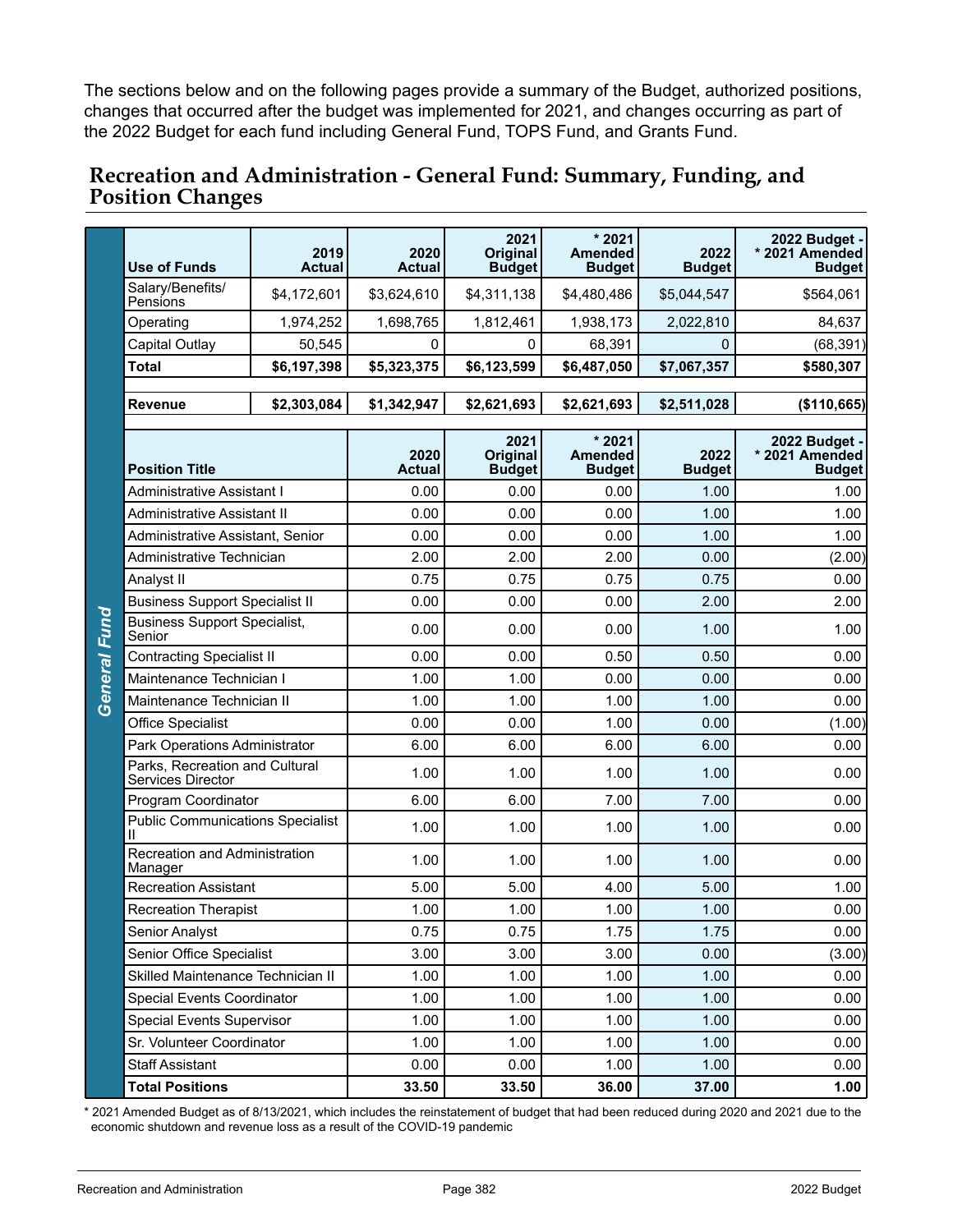## **Recreation and Administration - General Fund: Summary, Funding, and Position Changes**

|                        | During 2021                                                                                                                                                                                                              | * 2021 Amended -<br>2021 Original Budget |
|------------------------|--------------------------------------------------------------------------------------------------------------------------------------------------------------------------------------------------------------------------|------------------------------------------|
|                        | Reinstatement of operating budget that was reduced during 2020 and carried forward<br>into the 2021 original budget due to the economic shutdown and revenue loss as a<br>result of the COVID-19 pandemic                | \$280,377                                |
|                        | Removal of 50% of the hiring delay that reduced the salary budget during 2020 and<br>carried forward into the 2021 original budget due to the economic shutdown and<br>revenue loss as a result of the COVID-19 pandemic | 14,576                                   |
|                        | Transfer of 1.00 FTE Staff Assistant from Design and Development division to<br>Recreation and Administration division                                                                                                   | 68,498                                   |
|                        | <b>Total During 2021</b>                                                                                                                                                                                                 | \$363,451                                |
|                        | For 2022                                                                                                                                                                                                                 | 2022 Budget -<br>* 2021 Amended Budget   |
|                        | <b>Salaries/Benefits/Pensions</b>                                                                                                                                                                                        |                                          |
|                        | Net change to fund existing positions                                                                                                                                                                                    | \$288,502                                |
|                        | Increase to fund market movement, pay for performance, and pay progression                                                                                                                                               | 183,176                                  |
|                        | Increase to fund medical cost adjustments                                                                                                                                                                                | 31,423                                   |
|                        | Increase to fund employee parking                                                                                                                                                                                        | 360                                      |
|                        | Increase to fund the removal of the remaining 50% prior year hiring delay                                                                                                                                                | 14,572                                   |
| <b>Funding Changes</b> | Increase to fund 1.00 Recreation Assistant for the Southeast area parks activity<br>programming added at the Budget Markup Session                                                                                       | 53,728                                   |
|                        | Redistribution of seasonal temp budget to Operating for anticipated expenditures                                                                                                                                         | (7,700)                                  |
|                        | <b>Total Salaries/Benefits/Pensions</b>                                                                                                                                                                                  | \$564,061                                |
|                        | <b>Operating</b>                                                                                                                                                                                                         |                                          |
|                        | Redistribution from Capital Outlay for anticipated expenditures                                                                                                                                                          | \$68,391                                 |
|                        | Increase to fund the tennis contract, offset by revenue                                                                                                                                                                  | 20,000                                   |
|                        | Redistribution from Salaries/Benefits/Pensions for anticipated expenditures                                                                                                                                              | 7,700                                    |
|                        | Increase to fund ongoing operating costs related to positions added in 2021                                                                                                                                              | 2,500                                    |
|                        | Transfer funding to Park Maintenance and Operations division to fund North Slope<br>program seasonal temporary staff                                                                                                     | (13, 954)                                |
|                        | <b>Total Operating</b>                                                                                                                                                                                                   | \$84,637                                 |
|                        | <b>Capital Outlay</b>                                                                                                                                                                                                    |                                          |
|                        | <b>Redistribution to Operating</b>                                                                                                                                                                                       | (\$68,391)                               |
|                        | <b>Total Capital Outlay</b>                                                                                                                                                                                              | (\$68,391)                               |
|                        | Total For 2022                                                                                                                                                                                                           | \$580,307                                |
|                        |                                                                                                                                                                                                                          | * 2021 Amended -                         |
|                        | During 2021                                                                                                                                                                                                              | 2021 Original Budget                     |
| Changes                | Transfer of 1.00 FTE Staff Assistant from Design and Development division to<br>Recreation and Administration division                                                                                                   | 1.00                                     |
|                        | Add 1.00 FTE Senior Analyst                                                                                                                                                                                              | 1.00                                     |
|                        | Transfer of 0.50 FTE Administrative Technician from Park Maintenance and<br>Operations, then changed to a Contracting Specialist II                                                                                      | 0.50                                     |
|                        | <b>Total During 2021</b>                                                                                                                                                                                                 | 2.50                                     |
| Position               | <b>For 2022</b>                                                                                                                                                                                                          | 2022 Budget -<br>* 2021 Amended Budget   |

**Total During 2021 2.50** Positi **2022 Budget - For 2022 \* 2021 Amended Budget** Add 1.00 FTE Recreation Assistant during the Budget Markup Session **1.00** Add 1.00 **Total For 2022** 1.00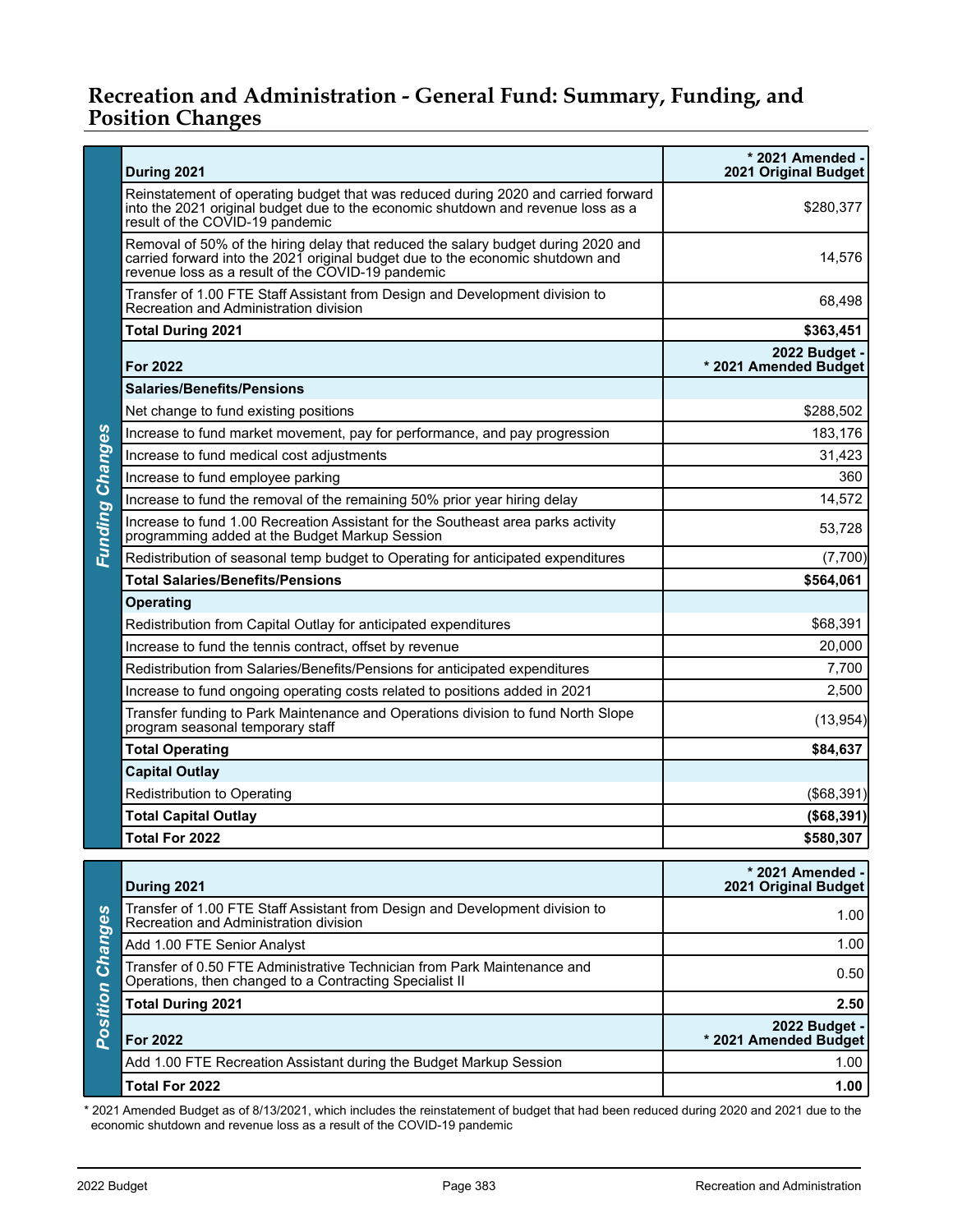# **Recreation and Administration - TOPS Fund: Summary and Position Changes**

| $\sigma$<br>l.<br><b>TOPS</b> | <b>Position Title</b>                                                                                                   | 2020<br><b>Actual</b> | 2021<br>Original<br><b>Budget</b> | $*2021$<br><b>Amended</b><br><b>Budget</b> | 2022<br><b>Budget</b> | 2022 Budget -<br>* 2021 Amended<br><b>Budget</b> |
|-------------------------------|-------------------------------------------------------------------------------------------------------------------------|-----------------------|-----------------------------------|--------------------------------------------|-----------------------|--------------------------------------------------|
|                               | Analyst II                                                                                                              | 0.25                  | 0.25                              | 0.25                                       | 0.25                  | 0.00                                             |
|                               | <b>Contracting Specialist II</b>                                                                                        | 0.00                  | 0.00                              | 0.50                                       | 0.50                  | 0.00                                             |
|                               | <b>Senior Analyst</b>                                                                                                   | 0.25                  | 0.25                              | 0.25                                       | 0.25                  | 0.00                                             |
|                               | <b>Total Positions</b>                                                                                                  | 0.50                  | 0.50                              | 1.00                                       | 1.00                  | 0.00                                             |
|                               | The positions above report to the Recreation and Administration Division, but funding is in the TOPS Fund listed in the |                       |                                   |                                            |                       |                                                  |

Park Design and Development budget.

| <b>Sab</b> | During 2021                            | * 2021 Amended -<br>2021 Original Budget |
|------------|----------------------------------------|------------------------------------------|
| <b>Gy</b>  | Add 0.50 FTE Contracting Specialist II | 0.50                                     |
|            | <b>Total During 2021</b>               | 0.50                                     |
| O          | <b>For 2022</b>                        | 2022 Budget -<br>* 2021 Amended Budget   |
| SO         | None                                   | 0.00                                     |
|            | Total For 2022                         | 0.00                                     |

\* 2021 Amended Budget as of 8/13/2021, which includes the reinstatement of budget that had been reduced during 2020 and 2021 due to the economic shutdown and revenue loss as a result of the COVID-19 pandemic

## **Recreation and Administration - Grants Fund: Summary, Funding and Position Changes**

|        | Use of Funds                | 2019<br><b>Actual</b> | 2020<br><b>Actual</b> | 2021<br>Original<br><b>Budget</b>        | $*2021$<br><b>Amended</b><br><b>Budget</b> | 2022<br><b>Budget</b> | 2022 Budget -<br>* 2021 Amended<br><b>Budget</b> |  |
|--------|-----------------------------|-----------------------|-----------------------|------------------------------------------|--------------------------------------------|-----------------------|--------------------------------------------------|--|
|        | Grants Fund**               | \$159,450             | \$213,455             | \$1,000,000                              | \$1,000,000                                | \$950,000             | (\$50,000)                                       |  |
| Fund   | <b>Total</b>                | \$159,450             | \$213,455             | \$1,000,000                              | \$1,000,000                                | \$950,000             | (\$50,000)                                       |  |
|        |                             |                       |                       |                                          |                                            |                       |                                                  |  |
| Grants | <b>Position Title</b>       |                       | 2020<br><b>Actual</b> | 2021<br><b>Original</b><br><b>Budget</b> | $*2021$<br><b>Amended</b><br><b>Budget</b> | 2022<br><b>Budget</b> | 2022 Budget -<br>* 2021 Amended<br><b>Budget</b> |  |
|        | <b>Recreation Assistant</b> |                       | 0.00                  | 0.00                                     | 1.00                                       | 1.00                  | 0.00                                             |  |
|        | <b>Total Positions</b>      |                       | 0.00                  | 0.00                                     | 1.00                                       | 1.00                  | 0.00                                             |  |

\*\* The Grants Fund includes appropriation for new grant funding, and may include re-appropriation of prior year grants not awarded, as well as local match. See Grants Overview for more information.

| ges     | During 2021                        | * 2021 Amended -<br>2021 Original Budget |
|---------|------------------------------------|------------------------------------------|
|         | None                               | \$0                                      |
| Chan    | <b>Total During 2021</b>           | \$0                                      |
| Funding | <b>For 2022</b>                    | 2022 Budget -<br>* 2021 Amended Budget   |
|         | Decrease in potential grant awards | (\$50,000)                               |
|         | Total For 2022                     | (\$50,000)                               |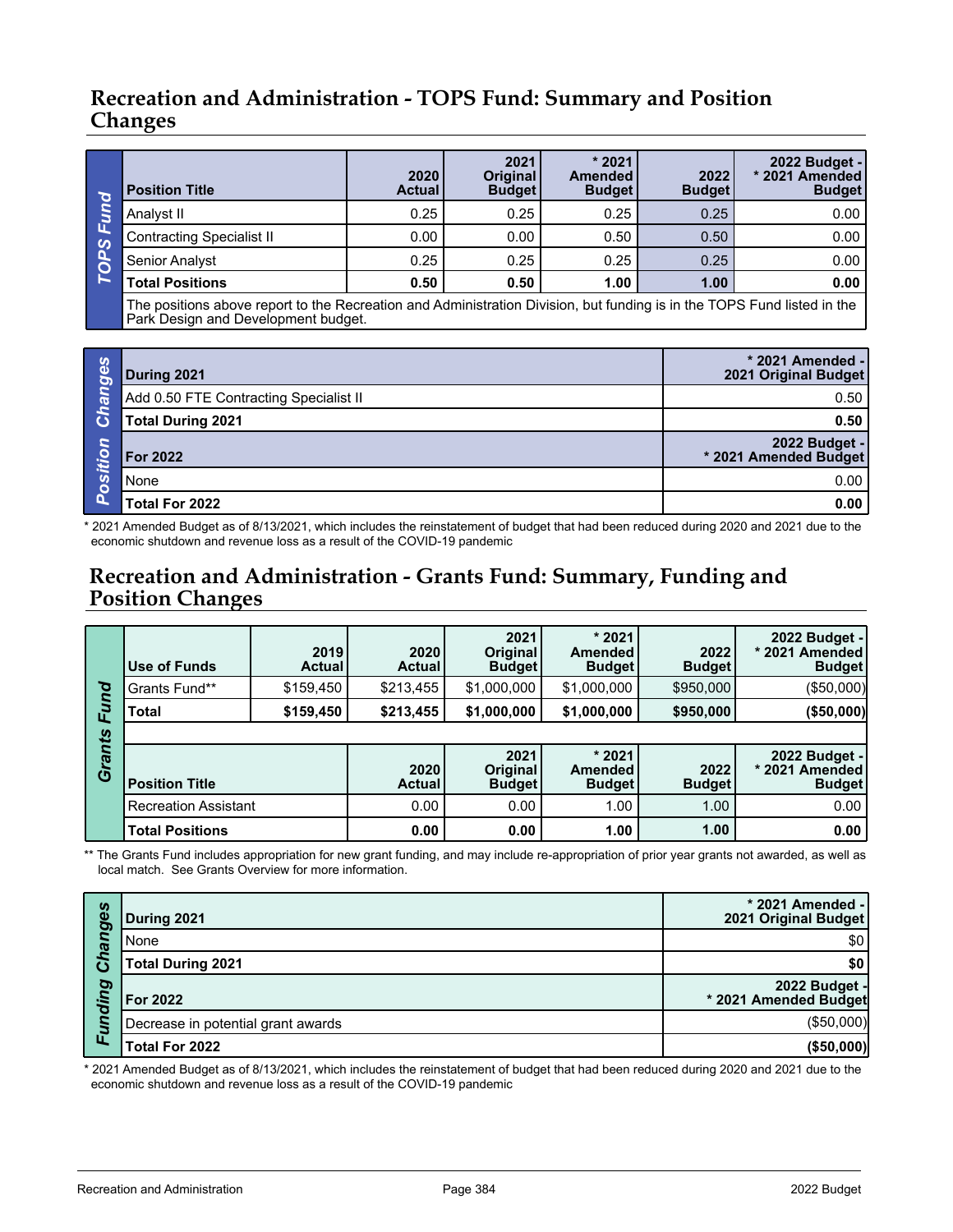# **Recreation and Administration - Grants Fund: Position Changes**

| n,<br>Φ                                        | During 2021                                                                                                                             | * 2021 Amended -<br>2021 Original Budget |
|------------------------------------------------|-----------------------------------------------------------------------------------------------------------------------------------------|------------------------------------------|
| ρū<br>ñЧ                                       | Add 1.00 FTE Recreation Assistant for partnership with Harrison School District 2 for<br>out-of-school programming at community centers | 1.00                                     |
| $\mathbf C$<br>itio<br>U)<br>O<br>$\mathbf{a}$ | <b>Total During 2021</b>                                                                                                                | 1.00                                     |
|                                                | For 2022                                                                                                                                | 2022 Budget -<br>* 2021 Amended Budget   |
|                                                | None                                                                                                                                    | 0.00                                     |
|                                                | Total For 2022                                                                                                                          | 0.00                                     |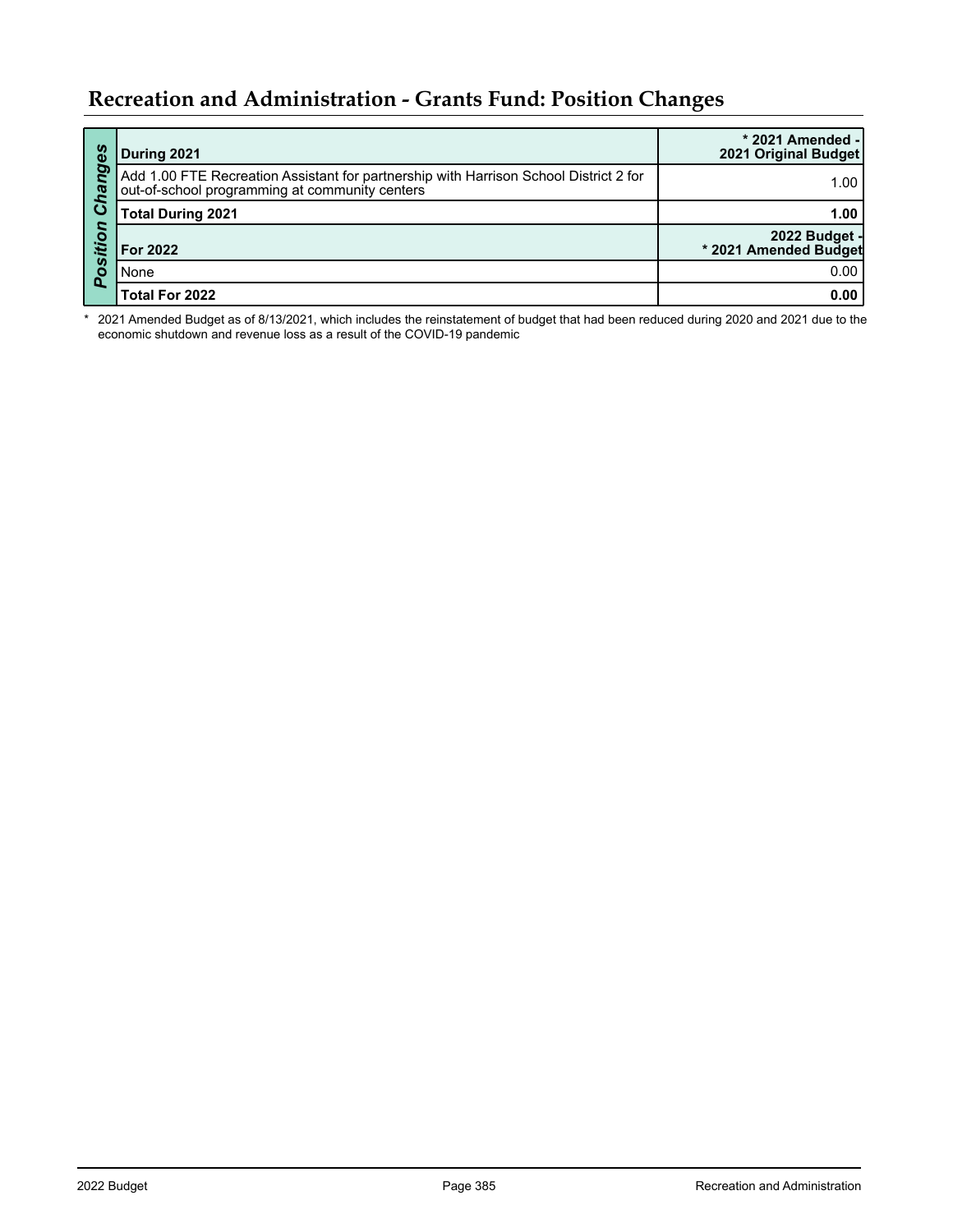001 - GENERAL FUND

Parks - Recreation and Administration

|                                         | 2019      | 2020        | 2021<br>Original | * 2021<br><b>Amended</b> | 2022          | 2022 Budget -<br>* 2021 Amended |
|-----------------------------------------|-----------|-------------|------------------|--------------------------|---------------|---------------------------------|
| <b>Acct # - Description</b>             | Actual    | Actual      | <b>Budget</b>    | <b>Budget</b>            | <b>Budget</b> | <b>Budget</b>                   |
| <b>Salaries/Benefits/Pensions</b>       |           |             |                  |                          |               |                                 |
| 51205 - CIVILIAN SALARIES               | 2,165,895 | 2,089,084   | 2,319,681        | 2,382,176                | 2,834,567     | 452,391                         |
| 51210 - OVERTIME                        | 6,162     | 5,965       | 4,480            | 4,480                    | 4,480         | 0                               |
| 51220 - SEASONAL TEMPORARY              | 1,083,909 | 695,498     | 997,407          | 1,083,681                | 1,075,981     | (7,700)                         |
| 51230 - SHIFT DIFFERENTIAL              | 509       | 0           | 0                | 0                        | 0             | 0                               |
| 51245 - RETIREMENT TERM VACATION        | 5,969     | 17,294      | 0                | 0                        | 0             | 0                               |
| 51260 - VACATION BUY PAY OUT            | 11,345    | 13,523      | 0                | 0                        | 0             | 0                               |
| 51299 - SALARIES REIMBURSEMENTS         | (17, 362) | (16, 397)   | 0                | 0                        | 0             | 0                               |
| 51410 - UNIFORM OVERTIME                | 283       | 0           | 0                | 0                        | 0             | $\mathbf 0$                     |
| 51425 - UNIFORM SHIFT DIFFERENTIAL      | 3         | $\mathbf 0$ | 0                | 0                        | $\mathbf{0}$  | $\mathbf{0}$                    |
| 51610 - PERA                            | 442,456   | 394,307     | 487,913          | 494,727                  | 554,930       | 60,203                          |
| 51612 - RETIREMENT HEALTH SAVINGS       | 0         | 17,196      | 0                | 0                        | 0             | 0                               |
| 51615 - WORKERS COMPENSATION            | 63,237    | 52,159      | 33,337           | 33,457                   | 34,201        | 744                             |
| 51620 - EQUITABLE LIFE INSURANCE        | 6,097     | 5,697       | 8,611            | 8,775                    | 10,018        | 1,243                           |
| 51640 - DENTAL INSURANCE                | 14,852    | 13,023      | 16,099           | 16,627                   | 17,700        | 1,073                           |
| 51670 - PARKING FOR EMPLOYEES           | 1,800     | 2,100       | 1,820            | 1,820                    | 2,180         | 360                             |
| 51690 - MEDICARE                        | 46,200    | 41,231      | 49,772           | 50,467                   | 55,568        | 5,101                           |
| 51695 - CITY EPO MEDICAL PLAN           | 44,090    | 21,661      | 25,340           | 25,340                   | 34,886        | 9,546                           |
| 51696 - ADVANTAGE HD MED PLAN           | 279,870   | 256,999     | 342,840          | 354,348                  | 394,511       | 40,163                          |
| 51697 - HRA BENEFIT TO ADV MED PLAN     | 17,286    | 15,270      | 18,438           | 19,188                   | 20,125        | 937                             |
| 51699 - BENEFITS REIMBURSEMENT          | 0         | 0           | 5,400            | 5,400                    | 5,400         | 0                               |
| <b>Salaries/Benefits/Pensions Total</b> | 4,172,601 | 3,624,610   | 4,311,138        | 4,480,486                | 5,044,547     | 564,061                         |
|                                         |           |             |                  |                          |               |                                 |
| Operating                               |           |             |                  |                          |               |                                 |
| 52105 - MISCELLANEOUS OPERATING         | 8,733     | 9,338       | 200              | 200                      | 200           | 0                               |
| 52110 - OFFICE SUPPLIES                 | 9,546     | 6,801       | 12,603           | 12,703                   | 12,673        | (30)                            |
| 52111 - PAPER SUPPLIES                  | 0         | 255         | 250              | 350                      | 350           | 0                               |
| 52115 - MEDICAL SUPPLIES                | 248       | 158         | 300              | 300                      | 250           | (50)                            |
| 52120 - COMPUTER SOFTWARE               | 628       | 0           | 0                | 0                        | 0             | 0                               |
| 52122 - CELL PHONES EQUIP AND SUPPLIES  | 150       | 745         | 0                | 0                        | 200           | 200                             |
| 52125 - GENERAL SUPPLIES                | 92,454    | 48,724      | 58,002           | 74,928                   | 80,641        | 5,713                           |
| 52135 - POSTAGE                         | 2,983     | 1,637       | 5,465            | 6,185                    | 5,685         | (500)                           |
| 52140 - WEARING APPAREL                 | 7,138     | 13,132      | 8,150            | 8,150                    | 9,050         | 900                             |
| 52145 - PAINT AND CHEMICAL              | 3,273     | 276         | 3,350            | 3,925                    | 3,825         | (100)                           |
| 52155 - AUTOMOTIVE                      | 837       | 0           | 200              | 200                      | 200           | 0                               |
| 52160 - FUEL                            | 6,120     | 4,462       | 6,200            | 6,200                    | 6,100         | (100)                           |
| 52185 - AGGREGATE MATERIAL              | 0         | 206         | 0                | 0                        | 0             | 0                               |
| 52190 - JANITORIAL SUPPLIES             | 11,485    | 9,020       | 9,000            | 11,500                   | 11,300        | (200)                           |
| 52210 - MAINT TREES                     | 13        | 15          | 0                | 0                        | 0             | 0                               |
| 52230 - MAINT FURNITURE AND FIXTURES    |           |             |                  |                          |               |                                 |
| 52235 - MAINT MACHINERY AND APPARATUS   | 1,063     | 1,061       | 1,400            | 1,400                    | 1,400         | 0                               |
|                                         | 4,278     | 2,722       | 5,000            | 5,000                    | 5,000         | 0                               |
| 52265 - MAINT BUILDINGS AND STRUCTURE   | 104,810   | 131,254     | 101,754          |                          | 110,996       | 69,678                          |
| 52305 - MAINT SOFTWARE                  | 5,375     | 5,370       | 3,272            | 41,318<br>3,272          | 5,772         | 2,500                           |
| 52405 - ADVERTISING SERVICES            | 29,483    | 37,554      | 25,000           | 25,000                   | 25,000        | 0                               |
| 52410 - BUILDING SECURITY SERVICES      | 218,233   | 49,635      | 39,380           | 44,380                   | 45,868        | 1,488                           |
| 52413 - SPECIAL EVENTS                  | 6,556     | 3,427       | 4,000            | 9,700                    | 14,000        | 4,300                           |
| 52415 - CONTRACTS AND SPEC PROJECTS     | 25,586    | 74,638      | 46,327           | 46,327                   | 46,327        | 0                               |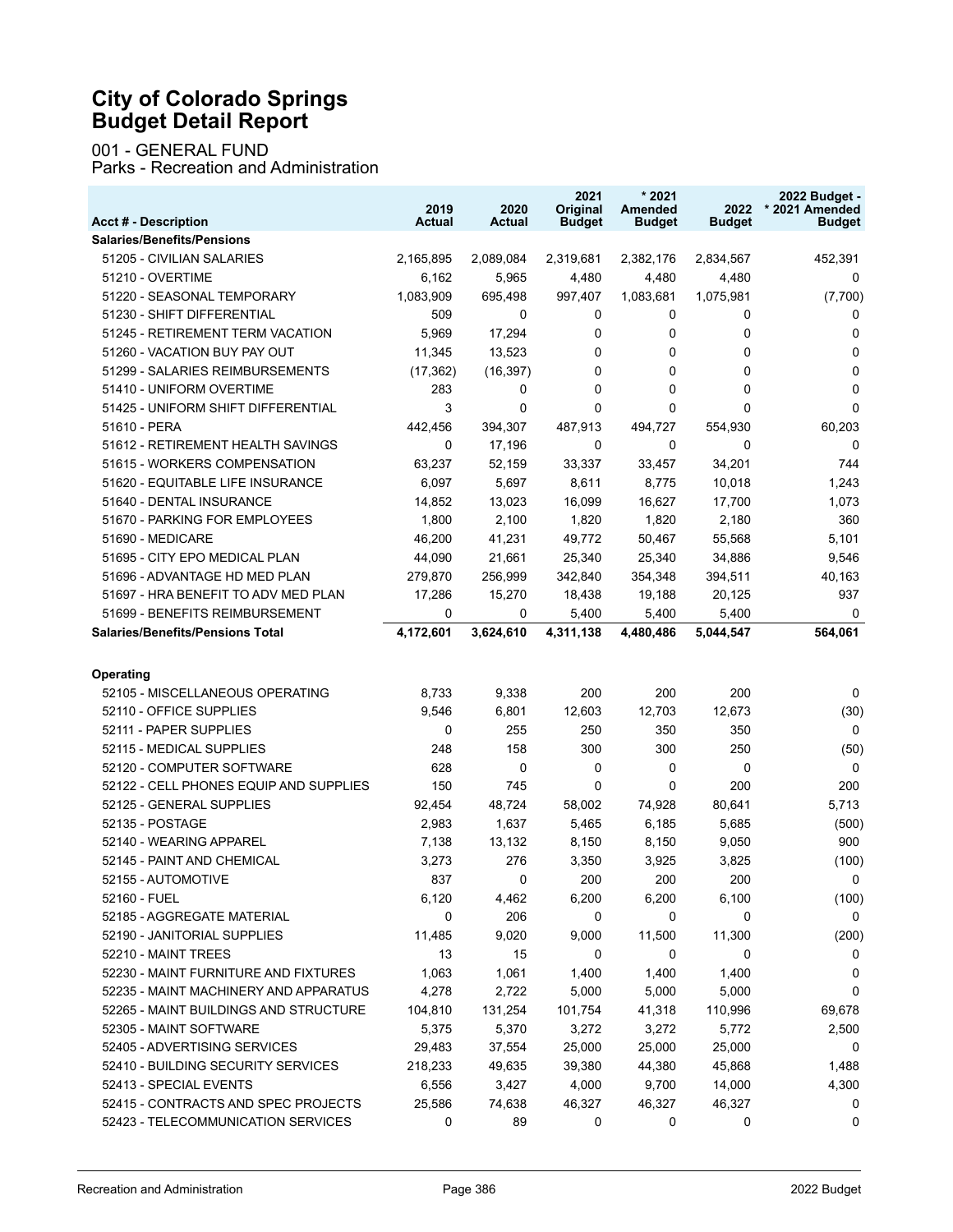# **City of Colorado Springs Budget Detail Report**

001 - GENERAL FUND

Parks - Recreation and Administration

| <b>Acct # - Description</b>                      | 2019<br>Actual | 2020<br>Actual | 2021<br>Original<br><b>Budget</b> | * 2021<br><b>Amended</b><br><b>Budget</b> | 2022<br><b>Budget</b> | 2022 Budget -<br>* 2021 Amended<br><b>Budget</b> |
|--------------------------------------------------|----------------|----------------|-----------------------------------|-------------------------------------------|-----------------------|--------------------------------------------------|
| 52435 - GARBAGE REMOVAL SERVICES                 | 21             | 258            | 3,029                             | 3,029                                     | 3,029                 | 0                                                |
| 52445 - JANITORIAL SERVICES                      | 7,163          | 7,000          | 800                               | 800                                       | 9,840                 | 9,040                                            |
| 52450 - LAUNDRY AND CLEANING SERVICES            | 2,987          | 296            | 1,000                             | 1,000                                     | 0                     | (1,000)                                          |
| 52455 - LAWN MAINTENANCE SERVICE                 | 2,345          | 1,635          | 0                                 | 0                                         | $\Omega$              | 0                                                |
| 52465 - MISCELLANEOUS SERVICES                   | 39,990         | 22,323         | 17,878                            | 37,878                                    | 37,762                | (116)                                            |
| 52560 - PARKING SERVICES                         | 968            | 3,674          | 300                               | 300                                       | 4,300                 | 4,000                                            |
| 52565 - PEST CONTROL                             | 654            | 1,546          | 1,208                             | 1,208                                     | 1,458                 | 250                                              |
| 52568 - BANK AND INVESTMENT FEES                 | 48             | 120            | 0                                 | 0                                         | 12                    | 12                                               |
| 52573 - CREDIT CARD FEES                         | 70,204         | 51.124         | 90.750                            | 91,300                                    | 89,950                | (1,350)                                          |
| 52575 - SERVICES                                 | 247,752        | 188,331        | 173,887                           | 189,539                                   | 179,538               | (10,001)                                         |
| 52579 - INSPECTIONS                              | 3,911          | 5,221          | 2,725                             | 2,725                                     | 2,725                 | 0                                                |
| 52583 - PROGRAM SUPPORT                          | 517,039        | 620,518        | 588,353                           | 606,453                                   | 592,499               | (13, 954)                                        |
| 52605 - CAR MILEAGE                              | 5,373          | 3,694          | 8,749                             | 9,824                                     | 9,774                 | (50)                                             |
| 52615 - DUES AND MEMBERSHIP                      | 2,682          | 4,039          | 4,007                             | 4,007                                     | 3,799                 | (208)                                            |
| 52625 - MEETING EXPENSES IN TOWN                 | 4,322          | 1,177          | 4,029                             | 4,029                                     | 4,029                 | 0                                                |
| 52630 - TRAINING                                 | 8,836          | 2,795          | 7,800                             | 15,100                                    | 14,900                | (200)                                            |
| 52635 - EMPLOYEE EDUCATIONL<br><b>ASSISTANCE</b> | 2,250          | 1,500          | 0                                 | 0                                         | 0                     | 0                                                |
| 52645 - SUBSCRIPTIONS                            | 359            | 4,887          | 4,700                             | 4,700                                     | 4,700                 | 0                                                |
| 52650 - MARKETING EXP                            | 633            | 511            | 1,200                             | 1,200                                     | 1,200                 | 0                                                |
| 52655 - TRAVEL OUT OF TOWN                       | 12,296         | 2,237          | 2,166                             | 10,466                                    | 9,666                 | (800)                                            |
| 52705 - COMMUNICATIONS                           | 0              | 88             | 0                                 | 0                                         | 0                     | 0                                                |
| 52706 - WIRELESS COMMUNICATION                   | 0              | 176            | 0                                 | 0                                         | $\Omega$              | $\Omega$                                         |
| 52731 - STATE CNTY PPRTA TAX                     | 1,909          | 1,253          | 0                                 | 0                                         | 1,300                 | 1,300                                            |
| 52736 - CELL PHONE AIRTIME                       | 61             | 0              | 280                               | 280                                       | 280                   | 0                                                |
| 52738 - CELL PHONE BASE CHARGES                  | 6,276          | 8,469          | 5,336                             | 5,336                                     | 10,042                | 4,706                                            |
| 52740 - GENERAL INSURANCE-CITY                   | 0              | 0              | 4,950                             | 4,950                                     | 4,950                 | 0                                                |
| 52775 - MINOR EQUIPMENT                          | 15,395         | 1,954          | 10,368                            | 10,368                                    | 11,118                | 750                                              |
| 52776 - PRINTER CONSOLIDATION COST               | 16,795         | 15,158         | 15,482                            | 15,985                                    | 15,885                | (100)                                            |
| 52795 - RENTAL OF EQUIPMENT                      | 26,403         | 75,293         | 40,000                            | 60,000                                    | 60,000                | 0                                                |
| 52852 - FACILITIES MGMT MAINTENANCE              | 166            | 0              | 0                                 | 0                                         | 0                     | 0                                                |
| 52873 - PRINTING OUTSOURCE                       | 607            | 0              | 0                                 | 0                                         | 0                     | $\Omega$                                         |
| 52874 - OFFICE SERVICES PRINTING                 | 10,920         | 5,224          | 7,920                             | 9,889                                     | 8,529                 | (1,360)                                          |
| 52880 - PURCHASES FOR RESALE                     | 1,144          | 636            | 1,100                             | 1,100                                     | 1,000                 | (100)                                            |
| 52999 - COVID19 OPER REIMB                       | 0              | (16, 446)      | 0                                 | 0                                         | 0                     | 0                                                |
| 65357 - VOLUNTEER RESOURCES                      | 7,136          | 89             | 4,500                             | 5,500                                     | 4,500                 | (1,000)                                          |
| 65359 - PARKING MGMT                             | 0              | 780            | 0                                 | 0                                         | 0                     | 0                                                |
| 65366 - LEARN-TO-SKATE                           | 27,308         | 18,596         | 17,200                            | 27,200                                    | 27,080                | (120)                                            |
| 65368 - MISC SPORTS                              | 5,487          | 2,379          | 6,800                             | 6,800                                     | 6,800                 | 0                                                |
| 65369 - SOFTBALL                                 | 141,929        | 112,196        | 140,521                           | 160,021                                   | 157,841               | (2, 180)                                         |
| 65370 - SOCCER                                   | 78,407         | 31,048         | 69,293                            | 79,293                                    | 77,113                | (2, 180)                                         |
| 65371 - BASKETBALL                               | 8,383          | 4,977          | 7,250                             | 8,000                                     | 8,000                 | 0                                                |
| 65373 - FOOTBALL                                 | 59,336         | 14,068         | 68,968                            | 80,968                                    | 78,788                | (2, 180)                                         |
| 65375 - VOLLEYBALL                               | 4,026          | 857            | 5,655                             | 5,655                                     | 5,655                 | 0                                                |
| 65377 - TENNIS CLASSES AND CENTER                | 40,550         | 56,440         | 60,000                            | 60,000                                    | 80,000                | 20,000                                           |
| 65385 - TEENS PROGRAM                            | 4,119          | 1,274          | 5,700                             | 7,850                                     | 7,850                 | 0                                                |
| 65387 - SPIRIT OF THE SPRINGS OPERATING          | 16,133         | 6,334          | 15,704                            | 15,704                                    | 15,704                | 0                                                |
| 65389 - COMMUNITY SENIOR PROGRAM                 | 894            | 3,887          | 2,500                             | 3,000                                     | 3,000                 | 0                                                |
| 65391 - YOUTH SERVICES PROGRAMS                  | 12,579         | 12,376         | 55,500                            | 57,650                                    | 55,650                | (2,000)                                          |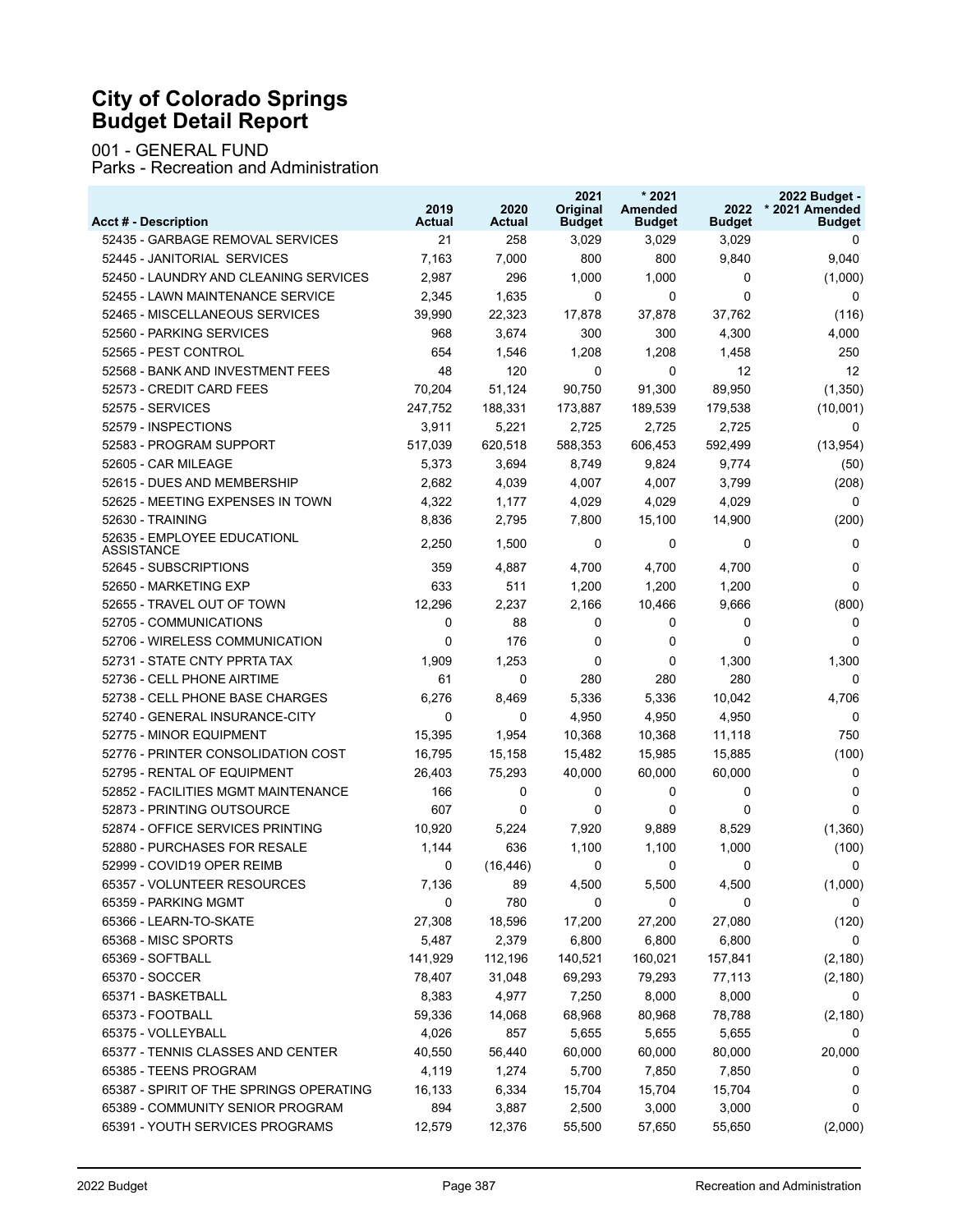# **City of Colorado Springs Budget Detail Report**

#### 001 - GENERAL FUND

Parks - Recreation and Administration

| <b>Acct # - Description</b>         | 2019<br>Actual | 2020<br>Actual | 2021<br><b>Original</b><br><b>Budget</b> | $*2021$<br>Amended<br><b>Budget</b> | 2022<br><b>Budget</b> | 2022 Budget -<br>* 2021 Amended<br><b>Budget</b> |
|-------------------------------------|----------------|----------------|------------------------------------------|-------------------------------------|-----------------------|--------------------------------------------------|
|                                     |                |                |                                          |                                     |                       |                                                  |
| 65395 - THERAPEUTIC RECREATION PGMS | 19.464         | 18.254         | 25.000                                   | 28.028                              | 27,707                | (321)                                            |
| <b>Operating Total</b>              | 1,974,252      | 1,698,765      | 1,812,461                                | 1,938,173                           | 2,022,810             | 84,637                                           |
| <b>Capital Outlay</b>               |                |                |                                          |                                     |                       |                                                  |
| 53030 - FURNITURE AND FIXTURES      | 545            | $\Omega$       | 0                                        | 0                                   | $\Omega$              | $\Omega$                                         |
| 53050 - MACHINERY AND APPARATUS     | 0              | 0              | 0                                        | 68.391                              | 0                     | (68, 391)                                        |
| 53080 - VEHICLES ADDITIONS          | 50.000         | 0              | 0                                        | 0                                   | 0                     | 0                                                |
| <b>Capital Outlay Total</b>         | 50,545         | 0              | 0                                        | 68,391                              | 0                     | (68, 391)                                        |
| <b>Grand Total</b>                  | 6,197,398      | 5.323.375      | 6.123.599                                | 6.487.050                           | 7.067.357             | 580,307                                          |

\* 2021 Amended Budget as of 8/13/2021, which includes the reinstatement of budget that had been reduced during 2020 and 2021 due to the economic shutdown and revenue loss as a result of the COVID-19 pandemic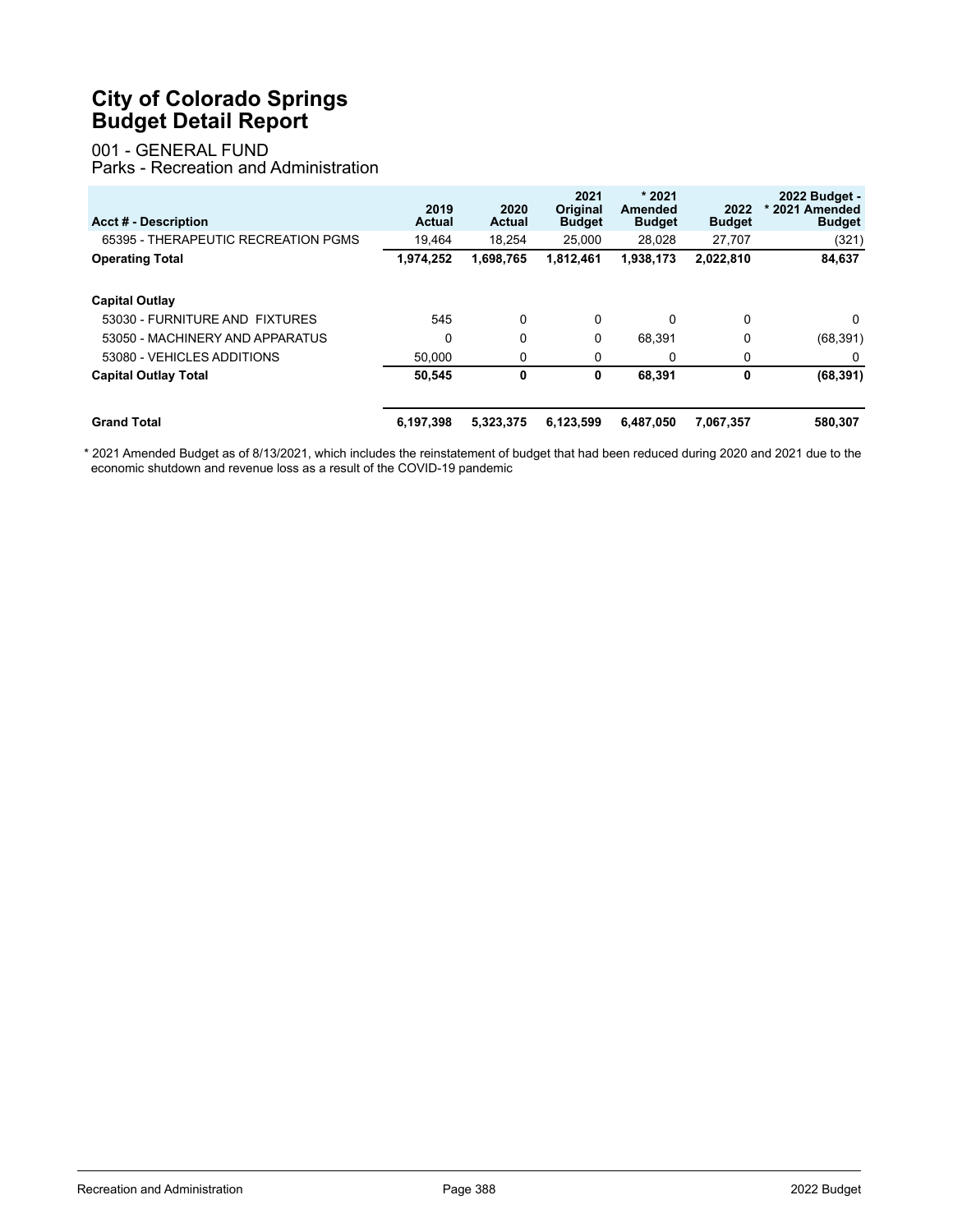# **City of Colorado Springs Budget Detail Report**

### 001 - GENERAL FUND

Parks - Recreation and Administration

| <b>Acct # - Description</b>            | 2017<br>Actual | 2018<br>Actual | 2019<br>Original<br><b>Budget</b> | $*2019$<br><b>Amended</b><br><b>Budget</b> | 2020<br><b>Budget</b> | 2020 Budget -<br>* 2019 Amended<br><b>Budget</b> |
|----------------------------------------|----------------|----------------|-----------------------------------|--------------------------------------------|-----------------------|--------------------------------------------------|
| Revenue                                |                |                |                                   |                                            |                       |                                                  |
| 40040 - GIFT THERAPEUTIC               | $\mathbf 0$    | 50             | 0                                 | 0                                          | 0                     | 0                                                |
| 40113 - MISCELLANEOUS                  | 8,724          | 10,333         | 0                                 | $\mathbf 0$                                | $\mathbf{0}$          | 0                                                |
| 40301 - THERAPEUTIC PROGRAMS           | 18             | 0              | $\Omega$                          | $\mathbf{0}$                               | $\mathbf{0}$          | $\Omega$                                         |
| 40318 - GIFT MEADOWS PARK              | 0              | 3,403          | 0                                 | $\mathbf{0}$                               | $\mathbf{0}$          | $\mathbf{0}$                                     |
| 40443 - MEMORIAL PARK TENNIS COURTS    | 41,550         | 61,012         | 60,000                            | 60,000                                     | 80,000                | 20,000                                           |
| 42730 - RESALES                        | 8,042          | 5,648          | 7,000                             | 7,000                                      | 8,000                 | 1,000                                            |
| 44020 - MISCELLANEOUS GENERAL          | 20             | $\Omega$       | 0                                 | $\Omega$                                   | $\Omega$              | 0                                                |
| 44025 - CASH OVER SHORT                | (290)          | 1              | 0                                 | 0                                          | 0                     | 0                                                |
| 44055 - REIMBURSEMENT ACCT             | 200            | $\Omega$       | 15,000                            | 15,000                                     | 15,000                | $\Omega$                                         |
| 45246 - TREE SERVICE                   | 0              | 2,400          | 0                                 | 0                                          | $\Omega$              | $\Omega$                                         |
| 45247 - PARK AND REC PERMITS LICENSES  | 169,570        | 70,386         | 248,490                           | 248,490                                    | 248,490               | $\Omega$                                         |
| 45768 - UNCLAIMED PROPERTY DISPOSITION | 45             | 0              | 0                                 | 0                                          | 0                     | 0                                                |
| 45806 - PAVEMENT DEGRADATION FEE       | $\mathbf 0$    | 312            | 0                                 | $\Omega$                                   | $\Omega$              | 0                                                |
| 45831 - BASKETBALL                     | 17,395         | 1,265          | 20,650                            | 20,650                                     | 20,650                | $\Omega$                                         |
| 45832 - FIELD RESERVATIONS             | 232,559        | 122,019        | 200,000                           | 200,000                                    | 200,000               | $\Omega$                                         |
| 45833 - FOOTBALL                       | 133,087        | 11,468         | 212,854                           | 212,854                                    | 212,854               | $\Omega$                                         |
| 45835 - PROGRAM REVENUE                | 100,684        | 17,990         | 125,775                           | 125,775                                    | 125,775               | $\Omega$                                         |
| 45836 - SOFTBALL                       | 318,283        | 202,608        | 469,184                           | 469,184                                    | 469,184               | $\Omega$                                         |
| 45838 - VOLLEYBALL                     | 14,062         | 7,915          | 10,000                            | 10,000                                     | 10,000                | $\Omega$                                         |
| 45871 - ADMISSIONS ICE CENTER          | 131,501        | 85,437         | 131,000                           | 131,000                                    | 131,500               | 500                                              |
| 45872 - ARENA ICE RENTAL               | 357,534        | 360,083        | 357,755                           | 357,755                                    | 360,055               | 2,300                                            |
| 45873 - CONCESSIONS ICE CENTER         | 686            | 439            | 1,000                             | 1,000                                      | 700                   | (300)                                            |
| 45874 - LESSONS                        | 60,783         | 31,897         | 63,402                            | 63,402                                     | 60,402                | (3,000)                                          |
| 45875 - MISCELLANEOUS ICE CENTER       | (25)           | 0              | 3,983                             | 3,983                                      | 3,983                 | 0                                                |
| 45876 - FIGURE SKATING                 | 41,331         | 37,022         | 40,000                            | 40,000                                     | 41,500                | 1,500                                            |
| 45877 - SKATE RENTAL                   | 18,170         | 9,397          | 18,540                            | 18,540                                     | 18,540                | $\mathbf 0$                                      |
| 45878 - SKATE SHARPENING               | 2,631          | 1,041          | 2,700                             | 2,700                                      | 2,700                 | $\Omega$                                         |
| 45885 - ADULT HOCKEY LEAGUES           | 300            | 600            | 0                                 | $\mathbf 0$                                | $\mathbf 0$           | $\Omega$                                         |
| 45891 - AUDITORIUM RENT                | 142,589        | 23,743         | 125,165                           | 125,165                                    | $\mathbf 0$           | (125, 165)                                       |
| 45895 - THERAPUTIC PROGRAMS            | 48,965         | 23,777         | 61,000                            | 61,000                                     | 61,000                | 0                                                |
| 45896 - YOUTH PROGRAM                  | 112,466        | 41,270         | 127,695                           | 127,695                                    | 127,695               | $\Omega$                                         |
| 45899 - CONCESSIONS AUDITORIUM         | 9,355          | 499            | 7,500                             | 7,500                                      | 0                     | (7,500)                                          |
| 45905 - RENTAL INCOME                  | 0              | (25)           | 0                                 | 0                                          | 0                     | 0                                                |
| 45906 - RENTALS                        | 57,113         | 16,258         | 66,000                            | 66,000                                     | 66,000                | 0                                                |
| 45907 - SPECIAL EVENTS                 | 15,811         | 4,903          | 10,500                            | 10,500                                     | 10,500                | 0                                                |
| 45911 - HILLSIDE PROGRAMS              | 39,475         | 21,051         | 41,500                            | 41,500                                     | 41,500                | $\Omega$                                         |
| 46175 - ACACIA PARK ICE RINK           | 220,450        | 168,745        | 195,000                           | 195,000                                    | 195,000               | $\Omega$                                         |
| Total Revenue                          | 2,303,084      | 1,342,947      | 2,621,693                         | 2,621,693                                  | 2,511,028             | (110, 665)                                       |

\* 2021 Amended Budget as of 8/13/2021, which includes the reinstatement of budget that had been reduced during 2020 and 2021 due to the economic shutdown and revenue loss as a result of the COVID-19 pandemic